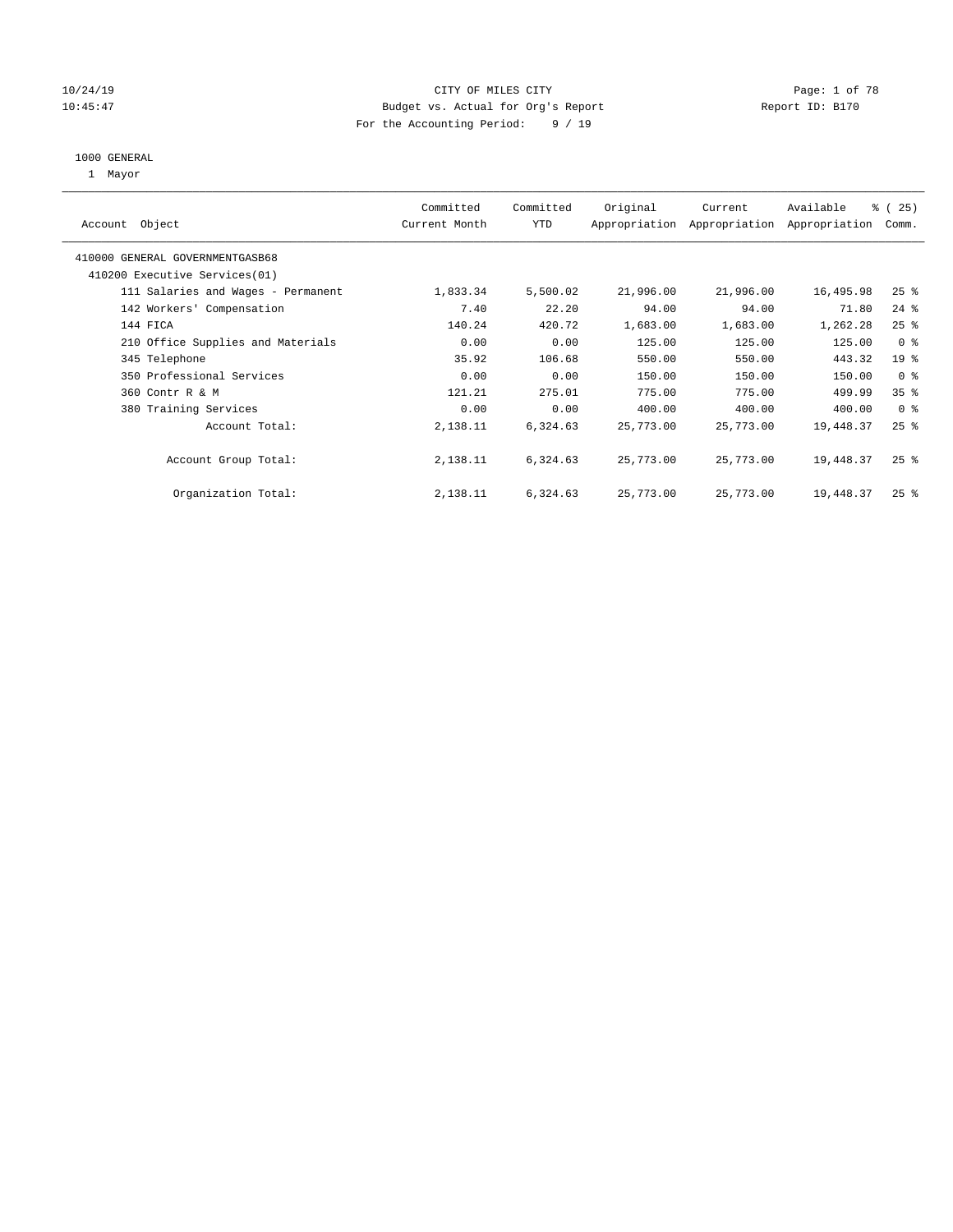### 10/24/19 CITY OF MILES CITY Page: 2 of 78 10:45:47 Budget vs. Actual for Org's Report Report ID: B170 For the Accounting Period: 9 / 19

# 1000 GENERAL

2 City Council

| Account Object                           | Committed<br>Current Month | Committed<br><b>YTD</b> | Original  | Current<br>Appropriation Appropriation Appropriation | Available  | % (25)<br>Comm.    |
|------------------------------------------|----------------------------|-------------------------|-----------|------------------------------------------------------|------------|--------------------|
| 410000 GENERAL GOVERNMENTGASB68          |                            |                         |           |                                                      |            |                    |
| 410100 Legislative Services(02)          |                            |                         |           |                                                      |            |                    |
| 111 Salaries and Wages - Permanent       | 2,666.72                   | 7,833.49                | 31,968.00 | 31,968.00                                            | 24, 134.51 | 25%                |
| 142 Workers' Compensation                | 10.72                      | 31.49                   | 136.00    | 136.00                                               | 104.51     | $23$ $%$           |
| 144 FICA                                 | 204.00                     | 599.25                  | 2,445.00  | 2,445.00                                             | 1,845.75   | 25%                |
| 145 PERS                                 | 28.90                      | 86.70                   | 346.00    | 346.00                                               | 259.30     | 25%                |
| 220 Operating Expenses                   | 0.00                       | 0.00                    | 100.00    | 100.00                                               | 100.00     | 0 <sup>8</sup>     |
| 370 Travel                               | 0.00                       | 0.00                    | 380.00    | 380.00                                               | 380.00     | 0 <sup>8</sup>     |
| 380 Training Services                    | 0.00                       | 0.00                    | 500.00    | 500.00                                               | 500.00     | 0 <sup>8</sup>     |
| Account Total:                           | 2,910.34                   | 8,550.93                | 35,875.00 | 35,875.00                                            | 27, 324.07 | $24$ %             |
| 410105 Safety Culture-Supplies           |                            |                         |           |                                                      |            |                    |
| 230 Repair and Maintenance Supplies      | 0.00                       | 0.00                    | 250.00    | 250.00                                               | 250.00     | 0 <sup>8</sup>     |
| Account Total:                           | 0.00                       | 0.00                    | 250.00    | 250.00                                               | 250.00     | 0 <sup>8</sup>     |
| Account Group Total:                     | 2,910.34                   | 8,550.93                | 36,125.00 | 36,125.00                                            | 27.574.07  | $24$ $\frac{6}{3}$ |
| 470000 Housing and Community Development |                            |                         |           |                                                      |            |                    |
| 470300 Ecomonic Development              |                            |                         |           |                                                      |            |                    |
| 350 Professional Services                | 0.00                       | 15,492.00               | 15,492.00 | 15,492.00                                            | 0.00       | $100*$             |
| Account Total:                           | 0.00                       | 15,492.00               | 15,492.00 | 15,492.00                                            | 0.00       | $100*$             |
| Account Group Total:                     | 0.00                       | 15,492.00               | 15,492.00 | 15,492.00                                            | 0.00       | $100*$             |
| Organization Total:                      | 2,910.34                   | 24,042.93               | 51,617.00 | 51,617.00                                            | 27,574.07  | 47.8               |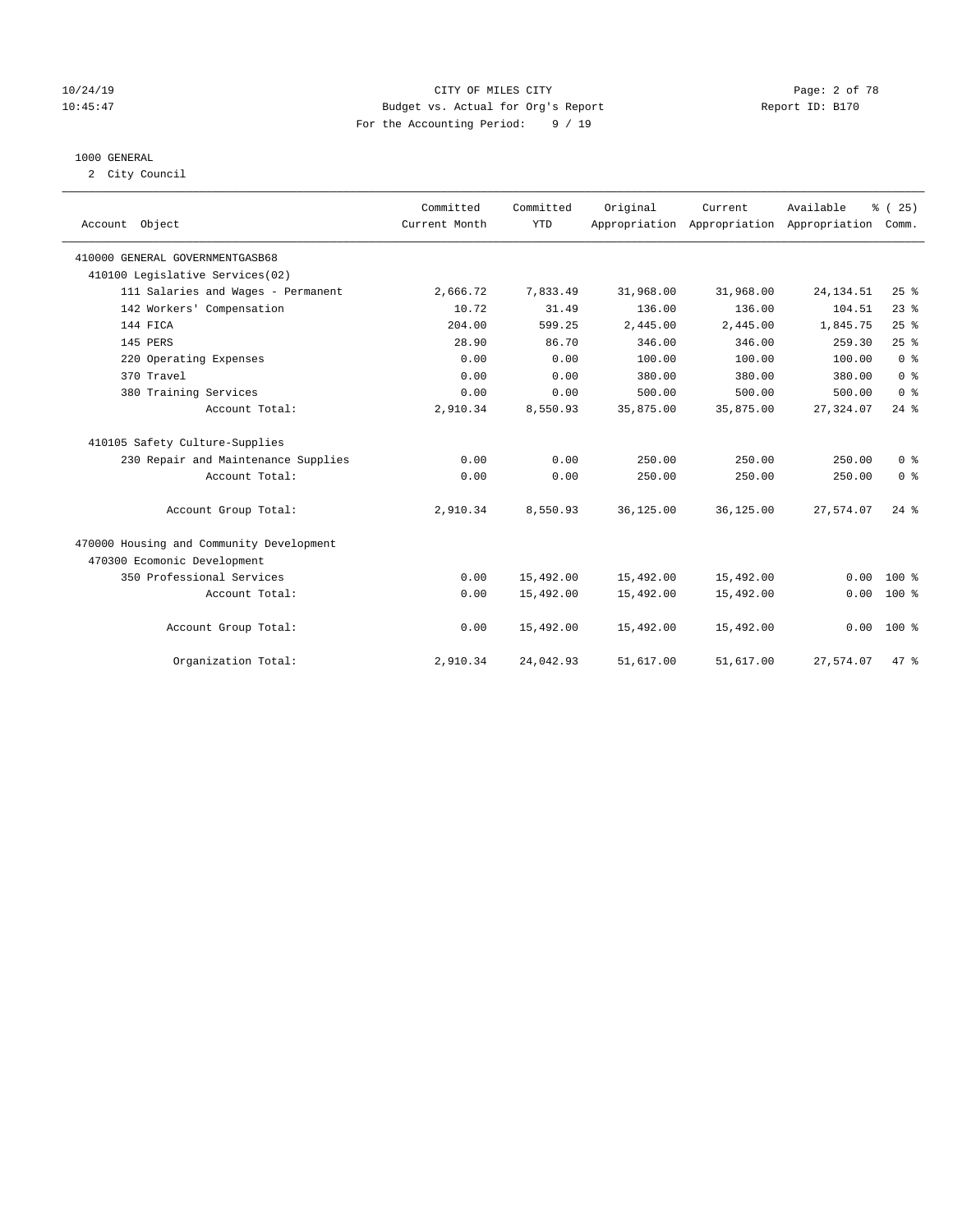### 10/24/19 CITY OF MILES CITY Page: 3 of 78 10:45:47 Budget vs. Actual for Org's Report Report ID: B170 For the Accounting Period: 9 / 19

# 1000 GENERAL

3 City Clerk

| Account Object                             | Committed<br>Current Month | Committed<br><b>YTD</b> | Original   | Current    | Available<br>Appropriation Appropriation Appropriation Comm. | % (25)           |
|--------------------------------------------|----------------------------|-------------------------|------------|------------|--------------------------------------------------------------|------------------|
| 410000 GENERAL GOVERNMENTGASB68            |                            |                         |            |            |                                                              |                  |
| 410500 Financial Services(03)              |                            |                         |            |            |                                                              |                  |
| 111 Salaries and Wages - Permanent         | 8,247.85                   | 26,397.80               | 113,048.00 | 113,048.00 | 86,650.20                                                    | $23$ %           |
| 131 VACATION                               | 1,975.78                   | 3,381.74                | 7,100.00   | 7,100.00   | 3,718.26                                                     | 48 %             |
| 132 SICK LEAVE                             | 54.12                      | 751.56                  | 4,100.00   | 4,100.00   | 3,348.44                                                     | 18 <sup>8</sup>  |
| 133 OTHER LEAVE PAY                        | 20.52                      | 139.04                  | 3,360.00   | 3,360.00   | 3,220.96                                                     | 4%               |
| 141 Unemployment Insurance                 | 15.46                      | 46.67                   | 191.00     | 191.00     | 144.33                                                       | $24$ %           |
| 142 Workers' Compensation                  | 63.11                      | 189.50                  | 1,562.00   | 1,562.00   | 1,372.50                                                     | $12*$            |
| 143 Health Insurance                       | 2,303.98                   | 6,911.89                | 27,656.00  | 27,656.00  | 20,744.11                                                    | 25%              |
| 144 FICA                                   | 785.45                     | 2,372.44                | 9,762.00   | 9,762.00   | 7,389.56                                                     | $24$ %           |
| 145 PERS                                   | 892.85                     | 2,659.10                | 11,064.00  | 11,064.00  | 8,404.90                                                     | $24$ %           |
| 196 CLOTHING ALLOTMENT                     | 0.00                       | 435.00                  | 450.00     | 450.00     | 15.00                                                        | 97 <sub>8</sub>  |
| 210 Office Supplies and Materials          | 77.35                      | 191.66                  | 2,200.00   | 2,200.00   | 2,008.34                                                     | 9 <sup>8</sup>   |
| 214 Small Items of Equipment               | 0.00                       | 2,682.12                | 1,800.00   | 1,800.00   | $-882.12$                                                    | 149 %            |
| 220 Operating Expenses                     | 0.00                       | 2,268.33                | 2,500.00   | 2,500.00   | 231.67                                                       | 91 %             |
| 311 Postage, Box Rent, Etc.                | $-228.95$                  | 241.46                  | 1,500.00   | 1,500.00   | 1,258.54                                                     | 16 <sup>8</sup>  |
| 320 Printing, Duplicating, Typing &        | 0.00                       | 0.00                    | 100.00     | 100.00     | 100.00                                                       | 0 <sup>8</sup>   |
| 330 Publicity, Subscriptions & Dues        | 280.00                     | 462.38                  | 2,200.00   | 2,200.00   | 1,737.62                                                     | $21$ %           |
| 334 Memberships, Registrations & Dues      | 250.00                     | 3,455.41                | 3,200.00   | 3,200.00   | $-255.41$                                                    | 108 <sup>8</sup> |
| 345 Telephone                              | 52.36                      | 156.01                  | 650.00     | 650.00     | 493.99                                                       | $24$ %           |
| 347 Internet                               | 19.52                      | 58.56                   | 250.00     | 250.00     | 191.44                                                       | 23%              |
| 350 Professional Services                  | 0.00                       | 6,661.74                | 33,850.00  | 33,850.00  | 27, 188. 26                                                  | $20*$            |
| 360 Contr R & M                            | 3,775.36                   | 10,949.76               | 18,606.00  | 18,606.00  | 7,656.24                                                     | 59 %             |
| 370 Travel                                 | 254.70                     | 254.70                  | 2,500.00   | 2,500.00   | 2,245.30                                                     | $10*$            |
| 380 Training Services                      | 0.00                       | 50.00                   | 1,600.00   | 1,600.00   | 1,550.00                                                     | 3 <sup>8</sup>   |
| 382 Books                                  | 0.00                       | 0.00                    | 350.00     | 350.00     | 350.00                                                       | 0 <sup>8</sup>   |
| 390 Other Purchased Services (Recorded     | 0.00                       | 0.00                    | 100.00     | 100.00     | 100.00                                                       | 0 <sup>8</sup>   |
| 513 Liability                              | 0.00                       | 91,300.05               | 91,301.00  | 91,301.00  | 0.95                                                         | $100*$           |
| 521 Surety Bonds for Officials & Employees | 0.00                       | 750.00                  | 750.00     | 750.00     | 0.00                                                         | $100*$           |
| 555 Bank Service Charges                   | 20.00                      | 60.00                   | 300.00     | 300.00     | 240.00                                                       | $20*$            |
| Account Total:                             | 18,859.46                  | 162,826.92              | 342,050.00 | 342,050.00 | 179,223.08                                                   | 48 %             |
| 411101 Labor Negotiations                  |                            |                         |            |            |                                                              |                  |
| 350 Professional Services                  | 0.00                       | 6,656.00                | 13,400.00  | 13,400.00  | 6,744.00                                                     | 50 %             |
| Account Total:                             | 0.00                       | 6,656.00                | 13,400.00  | 13,400.00  | 6,744.00                                                     | 50%              |
| Account Group Total:                       | 18,859.46                  | 169,482.92              | 355,450.00 | 355,450.00 | 185,967.08                                                   | 48 %             |
| Organization Total:                        | 18,859.46                  | 169, 482.92             | 355,450.00 | 355,450.00 | 185,967.08                                                   | 48 %             |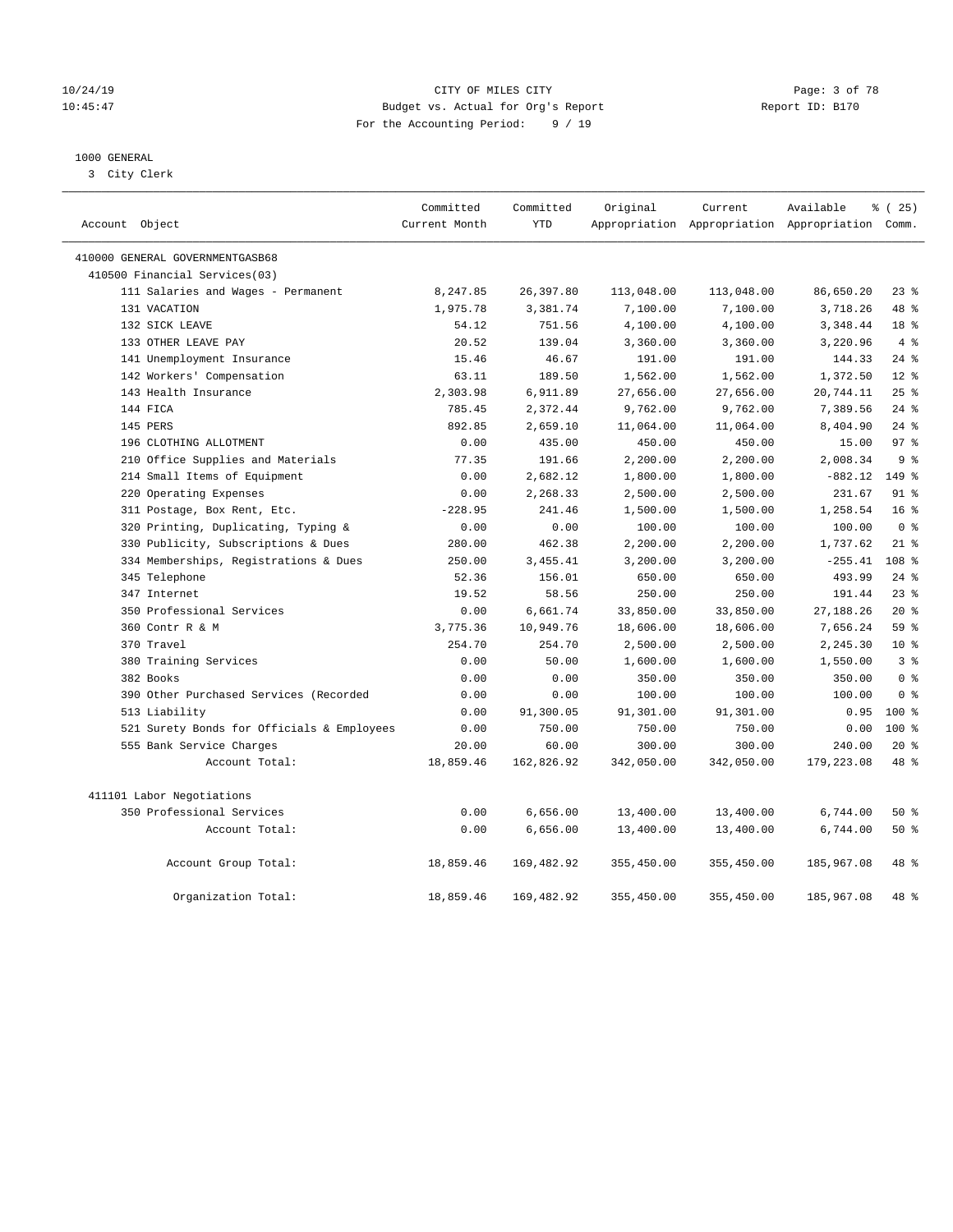### 10/24/19 CITY OF MILES CITY Page: 4 of 78 10:45:47 Budget vs. Actual for Org's Report Report ID: B170 For the Accounting Period: 9 / 19

# 1000 GENERAL

4 Attorney

| Account Object                     | Committed<br>Current Month | Committed<br><b>YTD</b> | Original    | Current<br>Appropriation Appropriation Appropriation | Available   | % (25)<br>Comm. |
|------------------------------------|----------------------------|-------------------------|-------------|------------------------------------------------------|-------------|-----------------|
| 410000 GENERAL GOVERNMENTGASB68    |                            |                         |             |                                                      |             |                 |
| 411100 Legal Services(04)          |                            |                         |             |                                                      |             |                 |
| 111 Salaries and Wages - Permanent | 7,458.32                   | 23,428.54               | 103,796.00  | 103,796.00                                           | 80, 367.46  | $23$ $%$        |
| 131 VACATION                       | 0.00                       | 104.64                  | 2,700.00    | 2,700.00                                             | 2,595.36    | 4%              |
| 132 SICK LEAVE                     | 0.00                       | 0.00                    | 1,900.00    | 1,900.00                                             | 1,900.00    | 0 <sup>8</sup>  |
| 141 Unemployment Insurance         | 11.20                      | 35.54                   | 163.00      | 163.00                                               | 127.46      | $22$ %          |
| 142 Workers' Compensation          | 46.83                      | 152.27                  | 689.00      | 689.00                                               | 536.73      | $22$ $%$        |
| 143 Health Insurance               | 794.70                     | 2,384.10                | 9,536.00    | 9,536.00                                             | 7,151.90    | $25$ %          |
| 144 FICA                           | 556.60                     | 1,769.87                | 8,292.00    | 8,292.00                                             | 6,522.13    | $21$ %          |
| 145 PERS                           | 601.12                     | 1,913.19                | 9,398.00    | 9,398.00                                             | 7,484.81    | 20%             |
| 196 CLOTHING ALLOTMENT             | 0.00                       | 150.00                  | 150.00      | 150.00                                               | 0.00        | 100 %           |
| 210 Office Supplies and Materials  | 0.00                       | 105.55                  | 1,000.00    | 1,000.00                                             | 894.45      | $11$ %          |
| 214 Small Items of Equipment       | 31.00                      | 100.99                  | 1,000.00    | 1,000.00                                             | 899.01      | $10*$           |
| 220 Operating Expenses             | 12.49                      | 396.77                  | 1,000.00    | 1,000.00                                             | 603.23      | $40*$           |
| 311 Postage, Box Rent, Etc.        | 26.15                      | 68.20                   | 500.00      | 500.00                                               | 431.80      | $14*$           |
| 345 Telephone                      | 4.59                       | 12.70                   | 100.00      | 100.00                                               | 87.30       | 13 <sup>°</sup> |
| 350 Professional Services          | 178.75                     | 378.75                  | 4,000.00    | 4,000.00                                             | 3,621.25    | 9 <sup>°</sup>  |
| 360 Contr R & M                    | 0.00                       | 0.00                    | 207.00      | 207.00                                               | 207.00      | 0 <sup>8</sup>  |
| 370 Travel                         | 0.00                       | 0.00                    | 700.00      | 700.00                                               | 700.00      | 0 <sup>8</sup>  |
| Account Total:                     | 9,721.75                   | 31,001.11               | 145, 131.00 | 145, 131.00                                          | 114, 129.89 | $21$ %          |
| Account Group Total:               | 9,721.75                   | 31,001.11               | 145, 131.00 | 145, 131.00                                          | 114, 129.89 | $21$ %          |
| Organization Total:                | 9,721.75                   | 31,001.11               | 145, 131.00 | 145, 131.00                                          | 114, 129.89 | $21$ %          |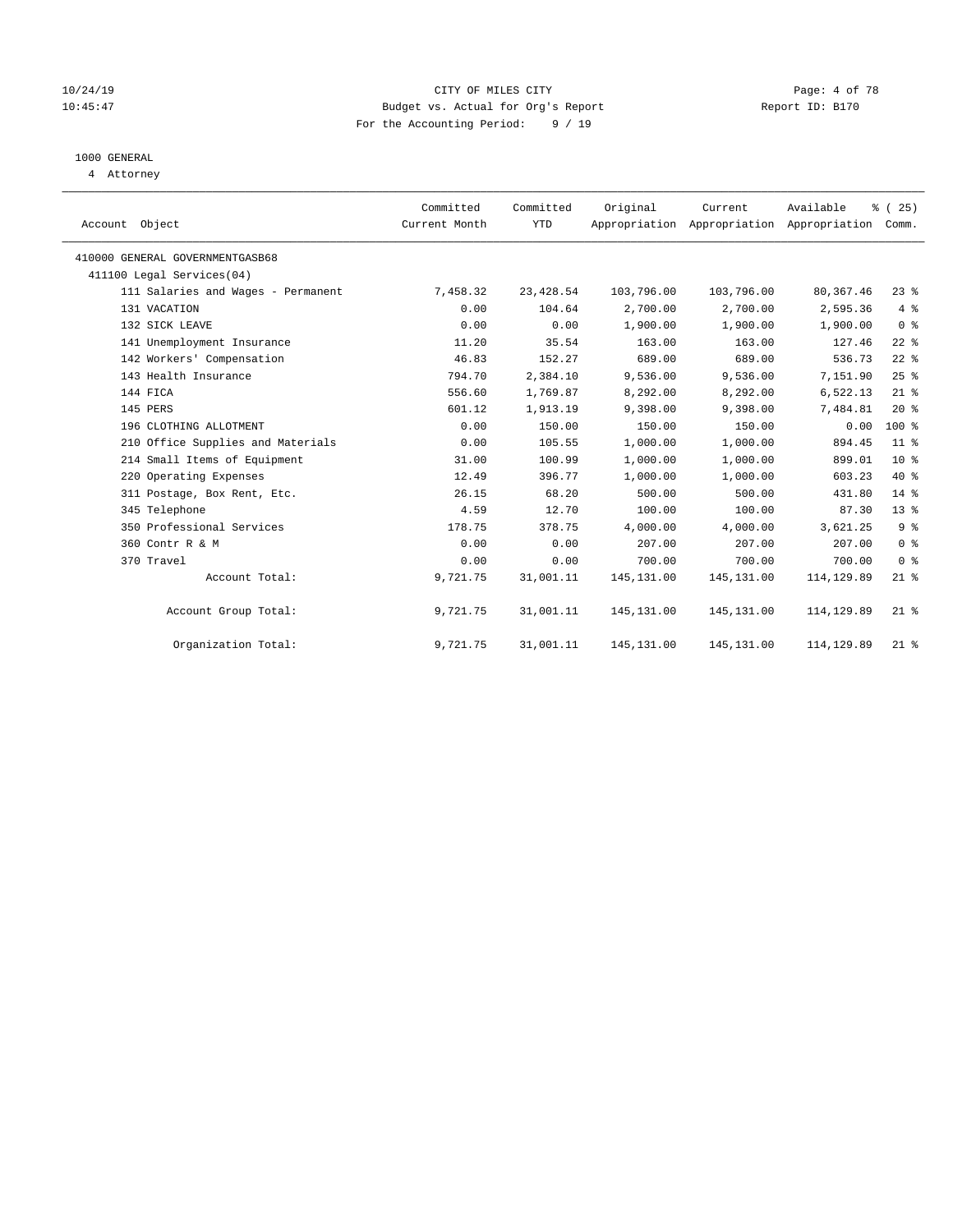### 10/24/19 CITY OF MILES CITY Page: 5 of 78 10:45:48 Budget vs. Actual for Org's Report Report ID: B170 For the Accounting Period: 9 / 19

————————————————————————————————————————————————————————————————————————————————————————————————————————————————————————————————————

# 1000 GENERAL

5 Police

|                                            | Committed     | Committed  | Original     | Current      | Available                                       | $*(25)$         |
|--------------------------------------------|---------------|------------|--------------|--------------|-------------------------------------------------|-----------------|
| Account Object                             | Current Month | <b>YTD</b> |              |              | Appropriation Appropriation Appropriation Comm. |                 |
| 420000 PUBLIC SAFETY-GASB68                |               |            |              |              |                                                 |                 |
| 420140 Crime Control and Investigation(05) |               |            |              |              |                                                 |                 |
| 111 Salaries and Wages - Permanent         | 55,958.10     | 171,897.76 | 668,624.00   | 668,624.00   | 496,726.24                                      | $26$ %          |
| 121 OVERTIME-PERMANENT                     | 8,599.76      | 26,589.10  | 30,000.00    | 30,000.00    | 3,410.90                                        | 89 %            |
| 131 VACATION                               | 6,625.90      | 17,804.18  | 51,000.00    | 51,000.00    | 33, 195.82                                      | 35%             |
| 132 SICK LEAVE                             | 2,528.55      | 6,698.80   | 25,000.00    | 25,000.00    | 18,301.20                                       | $27$ %          |
| 133 OTHER LEAVE PAY                        | 4,502.83      | 8,533.82   | 32,372.00    | 32,372.00    | 23,838.18                                       | $26$ %          |
| 134 HOLIDAY PAY                            | 0.00          | 0.00       | 10,100.00    | 10,100.00    | 10,100.00                                       | 0 <sup>8</sup>  |
| 141 Unemployment Insurance                 | 126.07        | 356.03     | 1,226.00     | 1,226.00     | 869.97                                          | 29%             |
| 142 Workers' Compensation                  | 3,766.32      | 10,580.12  | 38,997.00    | 38,997.00    | 28, 416.88                                      | 27%             |
| 143 Health Insurance                       | 11,919.45     | 37, 351.25 | 143,046.00   | 143,046.00   | 105,694.75                                      | 26%             |
| 144 FICA                                   | 1,235.30      | 3,489.15   | 11,848.00    | 11,848.00    | 8,358.85                                        | 29%             |
| 145 PERS                                   | 78.62         | 254.98     | 600.00       | 600.00       | 345.02                                          | 42 %            |
| 146 Police Pension                         | 9,299.76      | 28, 135.08 | 108,619.00   | 108,619.00   | 80,483.92                                       | 26%             |
| 196 CLOTHING ALLOTMENT                     | 5,835.00      | 5,835.00   | 11,960.00    | 11,960.00    | 6, 125.00                                       | 49 %            |
| 210 Office Supplies and Materials          | 224.32        | 1,011.34   | 6,500.00     | 6,500.00     | 5,488.66                                        | 16 <sup>°</sup> |
| 214 Small Items of Equipment               | 9.99          | 2,803.87   | 12,500.00    | 12,500.00    | 9,696.13                                        | $22$ %          |
| 220 Operating Expenses                     | 436.90        | 1,499.81   | 18,000.00    | 18,000.00    | 16,500.19                                       | 8%              |
| 226 Clothing and Uniforms                  | 0.00          | 0.00       | 500.00       | 500.00       | 500.00                                          | 0 <sup>8</sup>  |
| 227 Firearm Supplies                       | 0.00          | 0.00       | 3,800.00     | 3,800.00     | 3,800.00                                        | 0 <sup>8</sup>  |
| 230 Repair and Maintenance Supplies        | 1,287.99      | 2,049.40   | 9,000.00     | 9,000.00     | 6,950.60                                        | 23%             |
| 231 Gas, Oil, Diesel Fuel, Grease, etc.    | 2,064.96      | 7,721.19   | 25,000.00    | 25,000.00    | 17,278.81                                       | $31$ %          |
| 311 Postage, Box Rent, Etc.                | 78.85         | 193.29     | 1,000.00     | 1,000.00     | 806.71                                          | 19 <sup>°</sup> |
| 334 Memberships, Registrations & Dues      | 0.00          | 100.00     | 2,000.00     | 2,000.00     | 1,900.00                                        | 5 <sup>°</sup>  |
| 345 Telephone                              | 313.06        | 938.11     | 4,000.00     | 4,000.00     | 3,061.89                                        | $23$ %          |
| 347 Internet                               | 65.60         | 196.80     | 800.00       | 800.00       | 603.20                                          | 25%             |
| 350 Professional Services                  | 1,495.10      | 3,873.05   | 16,260.00    | 16,260.00    | 12,386.95                                       | $24$ %          |
| 360 Contr R & M                            | 0.00          | 67.50      | 600.00       | 600.00       | 532.50                                          | $11$ %          |
| 366 R&M Vehicles - Police/Animal Control   | 5,243.09      | 6,916.17   | 16,980.00    | 16,980.00    | 10,063.83                                       | 41 %            |
| 370 Travel                                 | 423.52        | 1,511.28   | 4,500.00     | 4,500.00     | 2,988.72                                        | 34%             |
| 380 Training Services                      | 1,020.00      | 1,469.00   | 6,600.00     | 6,600.00     | 5,131.00                                        | $22$ %          |
| 511 Insurance on Buildings                 | 0.00          | 24.50      | 25.00        | 25.00        | 0.50                                            | 98 %            |
| 512 Insurance on Vehicles & Equipment      | 0.00          | 1,203.63   | 1,204.00     | 1,204.00     | 0.37                                            | 100 %           |
| 530 Rent                                   | 0.00          | 9,347.49   | 37,380.00    | 37,380.00    | 28,032.51                                       | $25$ %          |
| 700 Grants, Contributions & Indemnities    | 4,000.00      | 4,000.00   | 6,000.00     | 6,000.00     | 2,000.00                                        | 67 %            |
| 790 K9 from contributions                  | 33.00         | 244.39     | 3,000.00     | 3,000.00     | 2,755.61                                        | 8 %             |
| Account Total:                             | 127, 172.04   | 362,696.09 | 1,309,041.00 | 1,309,041.00 | 946,344.91                                      | $28$ %          |
| 420160 Communications-Dispatch             |               |            |              |              |                                                 |                 |
| 111 Salaries and Wages - Permanent         | 18,049.87     | 58,642.77  | 238,516.00   | 238,516.00   | 179,873.23                                      | $25$ %          |
| 121 OVERTIME-PERMANENT                     | 2,123.39      | 4,912.21   | 24,800.00    | 24,800.00    | 19,887.79                                       | $20*$           |
| 131 VACATION                               | 515.08        | 2,254.70   | 13,500.00    | 13,500.00    | 11,245.30                                       | $17 - 8$        |
| 132 SICK LEAVE                             | 1,214.40      | 2,438.73   | 7,400.00     | 7,400.00     | 4,961.27                                        | 33%             |
| 133 OTHER LEAVE PAY                        | 287.06        | 287.06     | 5,266.00     | 5,266.00     | 4,978.94                                        | 5 <sup>°</sup>  |
| 134 HOLIDAY PAY                            | 0.00          | 0.00       | 3,400.00     | 3,400.00     | 3,400.00                                        | 0 <sup>8</sup>  |
| 141 Unemployment Insurance                 | 34.64         | 104.17     | 431.00       | 431.00       | 326.83                                          | $24$ %          |
| 142 Workers' Compensation                  | 1,047.32      | 3,198.91   | 12,944.00    | 12,944.00    | 9,745.09                                        | $25$ %          |
| 143 Health Insurance                       | 3,977.35      | 11,932.05  | 57,218.00    | 57,218.00    | 45,285.95                                       | $21$ %          |
| 144 FICA                                   | 1,718.30      | 5,171.49   | 22,003.00    | 22,003.00    | 16,831.51                                       | $24$ %          |
| 145 PERS                                   | 1,923.83      | 5,941.98   | 25,393.00    | 25,393.00    | 19,451.02                                       | $23$ %          |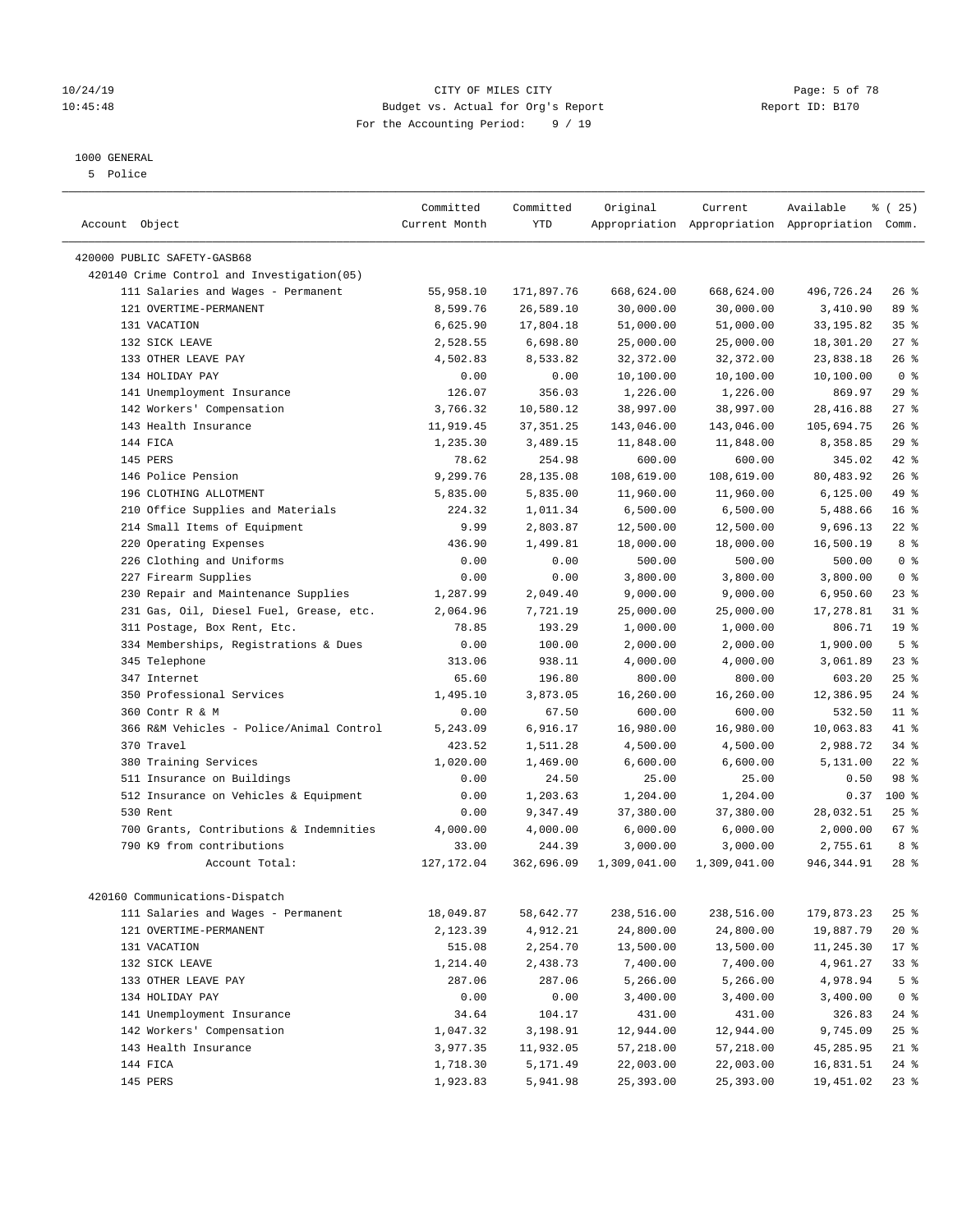# 10/24/19 CITY OF MILES CITY CHECK CITY CONTROL Page: 6 of 78 10:45:48 Budget vs. Actual for Org's Report Report ID: B170 For the Accounting Period: 9 / 19

# 1000 GENERAL

5 Police

| Account Object                          | Committed<br>Current Month | Committed<br><b>YTD</b> | Original     | Current<br>Appropriation Appropriation Appropriation | Available    | % (25)<br>Comm.    |  |
|-----------------------------------------|----------------------------|-------------------------|--------------|------------------------------------------------------|--------------|--------------------|--|
| 196 CLOTHING ALLOTMENT                  | 875.00                     | 875.00                  | 2,000.00     | 2,000.00                                             | 1,125.00     | 44 %               |  |
| 210 Office Supplies and Materials       | 223.43                     | 579.67                  | 2,000.00     | 2,000.00                                             | 1,420.33     | 29%                |  |
| 214 Small Items of Equipment            | 0.00                       | 100.00                  | 1,500.00     | 1,500.00                                             | 1,400.00     | 7 %                |  |
| 220 Operating Expenses                  | 0.00                       | 0.00                    | 1,000.00     | 1,000.00                                             | 1,000.00     | 0 <sup>8</sup>     |  |
| 231 Gas, Oil, Diesel Fuel, Grease, etc. | 0.00                       | 0.00                    | 600.00       | 600.00                                               | 600.00       | 0 <sup>8</sup>     |  |
| 311 Postage, Box Rent, Etc.             | 0.00                       | 0.00                    | 150.00       | 150.00                                               | 150.00       | 0 <sup>8</sup>     |  |
| 320 Printing, Duplicating, Typing &     | 0.00                       | 0.00                    | 300.00       | 300.00                                               | 300.00       | 0 <sup>8</sup>     |  |
| 330 Publicity, Subscriptions & Dues     | 0.00                       | 0.00                    | 100.00       | 100.00                                               | 100.00       | 0 <sup>8</sup>     |  |
| 334 Memberships, Registrations & Dues   | 0.00                       | 0.00                    | 500.00       | 500.00                                               | 500.00       | 0 <sup>8</sup>     |  |
| 345 Telephone                           | 311.08                     | 932.17                  | 5,000.00     | 5,000.00                                             | 4,067.83     | 19 <sup>°</sup>    |  |
| 350 Professional Services               | 0.00                       | 0.00                    | 1,500.00     | 1,500.00                                             | 1,500.00     | 0 <sup>8</sup>     |  |
| 360 Contr R & M                         | 0.00                       | 0.00                    | 100.00       | 100.00                                               | 100.00       | 0 <sup>8</sup>     |  |
| 370 Travel                              | 507.36                     | 1,190.94                | 1,000.00     | 1,000.00                                             | $-190.94$    | $119$ %            |  |
| 380 Training Services                   | 250.00                     | 250.00                  | 1,000.00     | 1,000.00                                             | 750.00       | $25$ $\frac{6}{5}$ |  |
| Account Total:                          | 33,058.11                  | 98,811.85               | 427,621.00   | 427,621.00                                           | 328,809.15   | $23$ $%$           |  |
| Account Group Total:                    | 160,230.15                 | 461,507.94              | 1,736,662.00 | 1,736,662.00                                         | 1,275,154.06 | $27$ %             |  |
| Organization Total:                     | 160,230.15                 | 461,507.94              | 1,736,662.00 | 1,736,662.00                                         | 1,275,154.06 | $27$ %             |  |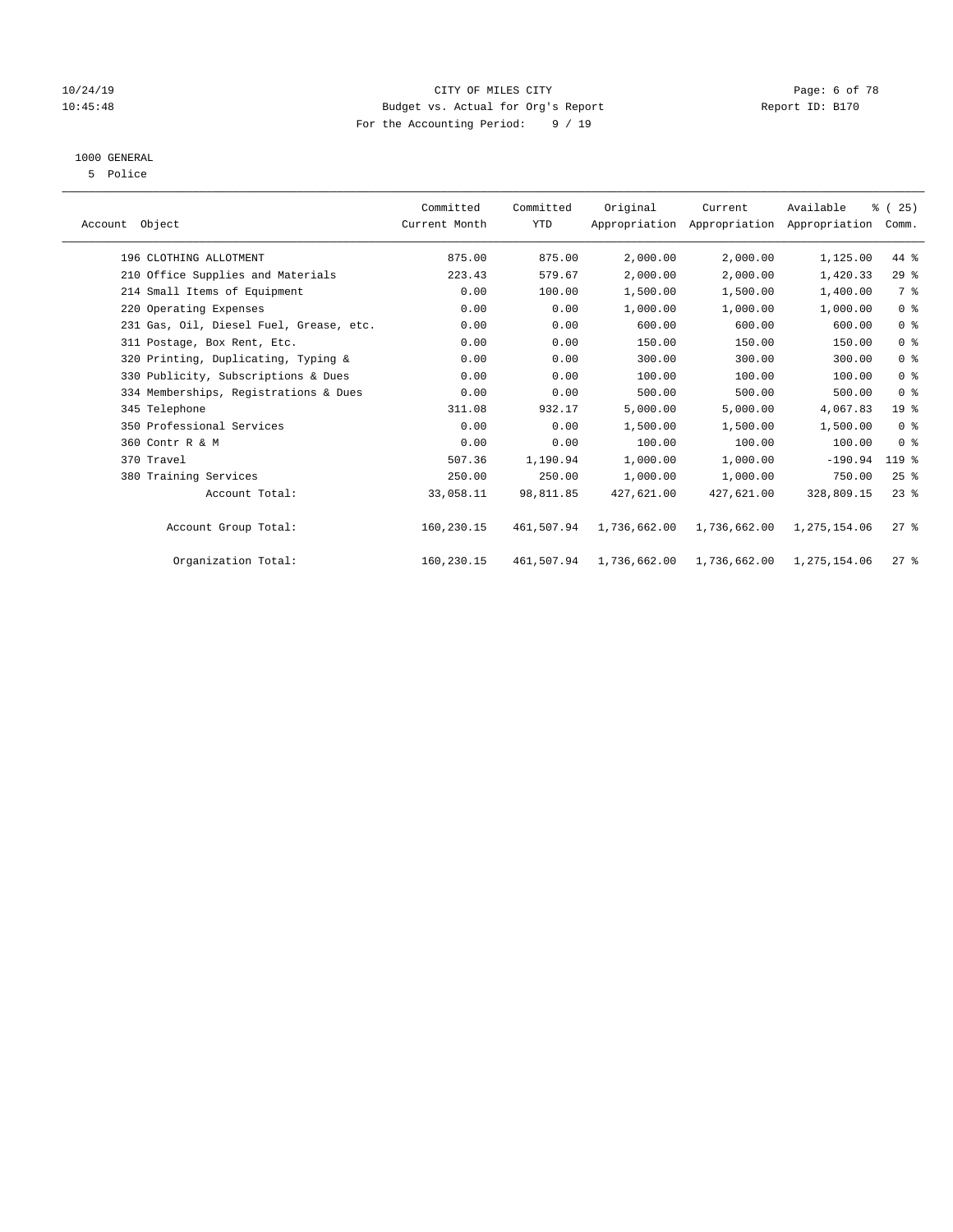### 10/24/19 CITY OF MILES CITY Page: 7 of 78 10:45:48 Budget vs. Actual for Org's Report Report ID: B170 For the Accounting Period: 9 / 19

#### 1000 GENERAL

6 Police Judge

| Account Object                        | Committed<br>Current Month | Committed<br>YTD | Original   | Current    | Available<br>Appropriation Appropriation Appropriation Comm. | % (25)          |
|---------------------------------------|----------------------------|------------------|------------|------------|--------------------------------------------------------------|-----------------|
| 410000 GENERAL GOVERNMENTGASB68       |                            |                  |            |            |                                                              |                 |
| 410300 Judicial Services(06)          |                            |                  |            |            |                                                              |                 |
| 111 Salaries and Wages - Permanent    | 7,189.13                   | 22,730.60        | 87,276.00  | 87,276.00  | 64, 545.40                                                   | $26$ %          |
| 131 VACATION                          | 190.39                     | 542.56           | 4,000.00   | 4,000.00   | 3,457.44                                                     | $14*$           |
| 132 SICK LEAVE                        | 288.46                     | 564.30           | 3,500.00   | 3,500.00   | 2,935.70                                                     | 16 <sup>8</sup> |
| 141 Unemployment Insurance            | 8.76                       | 27.99            | 140.00     | 140.00     | 112.01                                                       | $20*$           |
| 142 Workers' Compensation             | 81.02                      | 249.47           | 1,009.00   | 1,009.00   | 759.53                                                       | 25%             |
| 143 Health Insurance                  | 1,588.70                   | 4,766.10         | 19,073.00  | 19,073.00  | 14,306.90                                                    | 25%             |
| 144 FICA                              | 578.86                     | 1,823.32         | 7,250.00   | 7,250.00   | 5,426.68                                                     | $25$ %          |
| 145 PERS                              | 664.82                     | 2,066.71         | 8,217.00   | 8,217.00   | 6,150.29                                                     | 25%             |
| 196 CLOTHING ALLOTMENT                | 0.00                       | 300.00           | 300.00     | 300.00     | 0.00                                                         | $100*$          |
| 210 Office Supplies and Materials     | 0.00                       | 137.19           | 800.00     | 800.00     | 662.81                                                       | $17*$           |
| 214 Small Items of Equipment          | 0.00                       | 0.00             | 600.00     | 600.00     | 600.00                                                       | 0 <sup>8</sup>  |
| 220 Operating Expenses                | 13.94                      | 31.88            | 300.00     | 300.00     | 268.12                                                       | 11 <sup>8</sup> |
| 230 Repair and Maintenance Supplies   | 0.00                       | 0.00             | 100.00     | 100.00     | 100.00                                                       | 0 <sup>8</sup>  |
| 311 Postage, Box Rent, Etc.           | 26.50                      | 98.70            | 1,100.00   | 1,100.00   | 1,001.30                                                     | 9 <sup>°</sup>  |
| 334 Memberships, Registrations & Dues | 0.00                       | 0.00             | 1,100.00   | 1,100.00   | 1,100.00                                                     | 0 <sup>8</sup>  |
| 345 Telephone                         | 111.28                     | 327.89           | 1,300.00   | 1,300.00   | 972.11                                                       | 25%             |
| 347 Internet                          | 61.10                      | 182.30           | 700.00     | 700.00     | 517.70                                                       | 26%             |
| 350 Professional Services             | 0.00                       | 0.00             | 700.00     | 700.00     | 700.00                                                       | 0 <sup>8</sup>  |
| 360 Contr R & M                       | 0.00                       | 516.78           | 1,100.00   | 1,100.00   | 583.22                                                       | 47.8            |
| 370 Travel                            | 0.00                       | 837.72           | 2,000.00   | 2,000.00   | 1,162.28                                                     | 42 %            |
| 380 Training Services                 | 0.00                       | 550.00           | 500.00     | 500.00     | $-50.00$                                                     | 110 %           |
| 382 Books                             | 0.00                       | 0.00             | 600.00     | 600.00     | 600.00                                                       | 0 <sup>8</sup>  |
| 394 Jury and Witness Fees             | 0.00                       | $-330.00$        | 500.00     | 500.00     | 830.00                                                       | $-66$ %         |
| 533 Machinery and Equipment Rental    | 0.00                       | 0.00             | 1,500.00   | 1,500.00   | 1,500.00                                                     | 0 <sup>8</sup>  |
| Account Total:                        | 10,802.96                  | 35, 423.51       | 143,665.00 | 143,665.00 | 108,241.49                                                   | 25%             |
| Account Group Total:                  | 10,802.96                  | 35, 423.51       | 143,665.00 | 143,665.00 | 108,241.49                                                   | $25$ $%$        |
| Organization Total:                   | 10,802.96                  | 35, 423.51       | 143,665.00 | 143,665.00 | 108,241.49                                                   | $25$ %          |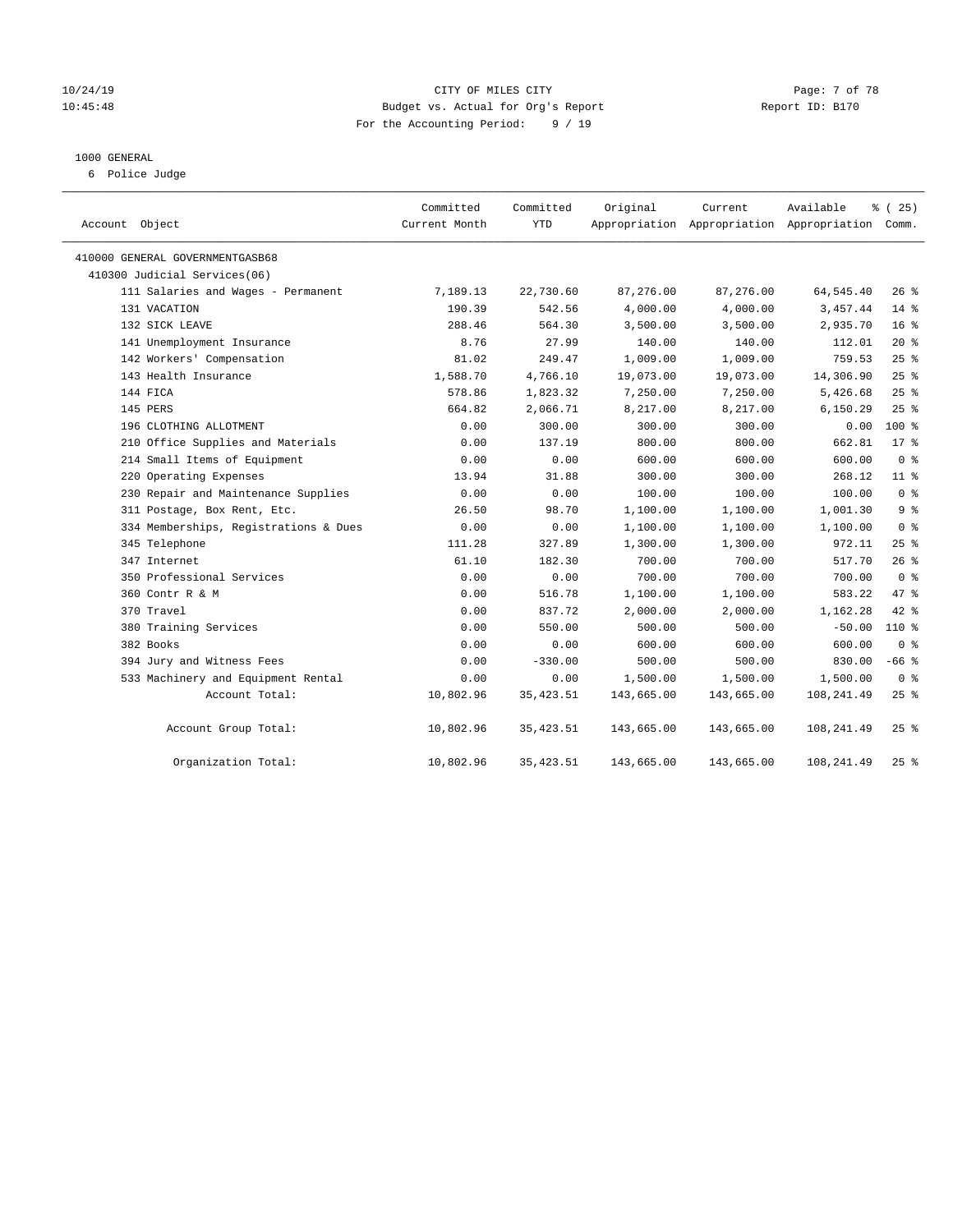### 10/24/19 CITY OF MILES CITY Page: 8 of 78 10:45:48 Budget vs. Actual for Org's Report Report ID: B170 For the Accounting Period: 9 / 19

————————————————————————————————————————————————————————————————————————————————————————————————————————————————————————————————————

#### 1000 GENERAL

7 Fire

|                                         | Committed     | Committed  | Original     | Current      | Available                                       | % (25)          |
|-----------------------------------------|---------------|------------|--------------|--------------|-------------------------------------------------|-----------------|
| Account Object                          | Current Month | YTD        |              |              | Appropriation Appropriation Appropriation Comm. |                 |
| 420000 PUBLIC SAFETY-GASB68             |               |            |              |              |                                                 |                 |
| 420460 Fire Suppression(07)             |               |            |              |              |                                                 |                 |
| 111 Salaries and Wages - Permanent      | 39,091.53     | 119,846.78 | 460,572.00   | 460,572.00   | 340,725.22                                      | $26$ %          |
| 112 SALARIES AND WAGES - PART PAID      | 833.00        | 1,081.00   | 6,480.00     | 6,480.00     | 5,399.00                                        | $17*$           |
| 121 OVERTIME-PERMANENT                  | 3,723.97      | 15,510.87  | 40,712.00    | 40,712.00    | 25, 201.13                                      | 38 %            |
| 131 VACATION                            | 2,498.07      | 10,431.98  | 26,600.00    | 26,600.00    | 16,168.02                                       | 39 %            |
| 132 SICK LEAVE                          | 6,196.90      | 8,816.16   | 10,600.00    | 10,600.00    | 1,783.84                                        | 83%             |
| 133 OTHER LEAVE PAY                     | 0.00          | 0.00       | 9,723.00     | 9,723.00     | 9,723.00                                        | 0 <sup>8</sup>  |
| 134 HOLIDAY PAY                         | 1,092.06      | 2,106.15   | 12,000.00    | 12,000.00    | 9,893.85                                        | 18 <sup>8</sup> |
| 141 Unemployment Insurance              | 80.17         | 236.79     | 832.00       | 832.00       | 595.21                                          | $28$ %          |
| 142 Workers' Compensation               | 3,353.00      | 9,788.17   | 31,061.00    | 31,061.00    | 21, 272.83                                      | $32$ $%$        |
| 143 Health Insurance                    | 7,445.94      | 22,338.21  | 89,447.00    | 89,447.00    | 67,108.79                                       | $25$ %          |
| 144 FICA                                | 823.70        | 2,346.75   | 8,598.00     | 8,598.00     | 6,251.25                                        | $27$ %          |
| 147 Firemen's Pension                   | 6,151.89      | 18,558.07  | 84,145.00    | 84,145.00    | 65,586.93                                       | $22$ %          |
| 210 Office Supplies and Materials       | 0.00          | 116.30     | 11,500.00    | 11,500.00    | 11,383.70                                       | 1 <sup>8</sup>  |
| 211 Clothing Allotment                  | 1,890.00      | 1,890.00   | 9,600.00     | 9,600.00     | 7,710.00                                        | 20 %            |
| 214 Small Items of Equipment            | 20.09         | 545.81     | 14,500.00    | 14,500.00    | 13,954.19                                       | 4%              |
| 217 Small Item Equ/Inspector            | 0.00          | 0.00       | 500.00       | 500.00       | 500.00                                          | 0 <sup>°</sup>  |
| 220 Operating Expenses                  | 250.14        | 746.60     | 10,000.00    | 10,000.00    | 9,253.40                                        | 7 %             |
| 223 Operating Exp/Inspector             | 0.00          | 0.00       | 2,000.00     | 2,000.00     | 2,000.00                                        | 0 <sup>8</sup>  |
| 226 Clothing and Uniforms               | 0.00          | 0.00       | 16,500.00    | 16,500.00    | 16,500.00                                       | 0 <sup>8</sup>  |
| 230 Repair and Maintenance Supplies     | 0.00          | 58.65      | 3,500.00     | 3,500.00     | 3,441.35                                        | 2 <sup>8</sup>  |
| 231 Gas, Oil, Diesel Fuel, Grease, etc. | 472.81        | 2,204.08   | 11,000.00    | 11,000.00    | 8,795.92                                        | $20*$           |
| 241 Consumable Tools                    | 1.43          | 26.42      | 3,000.00     | 3,000.00     | 2,973.58                                        | 1 <sup>8</sup>  |
| 311 Postage, Box Rent, Etc.             | 5.31          | 5.31       | 150.00       | 150.00       | 144.69                                          | 4%              |
| 320 Printing, Duplicating, Typing &     | 0.00          | $-93.53$   | 500.00       | 500.00       | $593.53 - 19$ %                                 |                 |
| 330 Publicity, Subscriptions & Dues     | 0.00          | 0.00       | 300.00       | 300.00       | 300.00                                          | 0 <sup>8</sup>  |
| 334 Memberships, Registrations & Dues   | 0.00          | 185.00     | 2,000.00     | 2,000.00     | 1,815.00                                        | 9%              |
| 341 Electric Utility Services           | 670.25        | 1,846.65   | 5,130.00     | 5,130.00     | 3,283.35                                        | 36%             |
| 342 Water Utility Services              | 32.42         | 97.12      | 500.00       | 500.00       | 402.88                                          | 19 <sup>°</sup> |
| 343 Sewer Utility Services              | 43.80         | 129.84     | 500.00       | 500.00       | 370.16                                          | $26$ %          |
| 344 Gas Utility Service                 | 14.64         | 49.43      | 2,850.00     | 2,850.00     | 2,800.57                                        | 2 <sup>8</sup>  |
| 345 Telephone                           | 161.79        | 601.54     | 3,225.00     | 3,225.00     | 2,623.46                                        | 19 <sup>°</sup> |
| 346 Garbage Service                     | 0.00          | 464.31     | 1,500.00     | 1,500.00     | 1,035.69                                        | $31$ %          |
| 347 Internet                            | 188.32        | 459.52     | 1,850.00     | 1,850.00     | 1,390.48                                        | $25$ $%$        |
| 350 Professional Services               | 1,200.00      | 3,406.80   | 28,710.00    | 28,710.00    | 25,303.20                                       | $12$ %          |
| 360 Contr R & M                         | 655.19        | 5,630.81   | 13,500.00    | 13,500.00    | 7,869.19                                        | 42 %            |
| 364 R&M Vehicles - Fire/Amb             | 4,974.44      | 5,536.19   | 33,000.00    | 33,000.00    | 27, 463.81                                      | $17*$           |
| 370 Travel                              | 0.00          | 948.63     | 6,500.00     | 6,500.00     | 5,551.37                                        | 15 <sup>°</sup> |
| 375 Travel/Inspector                    | 0.00          | 0.00       | 1,000.00     | 1,000.00     | 1,000.00                                        | 0 <sup>8</sup>  |
| 380 Training Services                   | 172.00        | 222.00     | 10,500.00    | 10,500.00    | 10,278.00                                       | 2 <sub>8</sub>  |
| 382 Books                               | 0.00          | 0.00       | 2,500.00     | 2,500.00     | 2,500.00                                        | $0$ %           |
| 400 BUILDING MATERIALS                  | 38.98         | 72.24      | 2,500.00     | 2,500.00     | 2,427.76                                        | 3%              |
| 511 Insurance on Buildings              | 0.00          | 1,381.46   | 1,382.00     | 1,382.00     | 0.54                                            | 100 %           |
| 512 Insurance on Vehicles & Equipment   | 0.00          | 4,621.12   | 4,621.00     | 4,621.00     | $-0.12$                                         | 100 %           |
| 940 Machinery & Equipment               | 0.00          | 7,596.55   | 50,000.00    | 50,000.00    | 42, 403.45                                      | 15 <sup>°</sup> |
| Account Total:                          | 82,081.84     | 249,809.78 | 1,035,588.00 | 1,035,588.00 | 785,778.22                                      | $24$ %          |
| Account Group Total:                    | 82,081.84     | 249,809.78 | 1,035,588.00 | 1,035,588.00 | 785,778.22                                      | $24$ %          |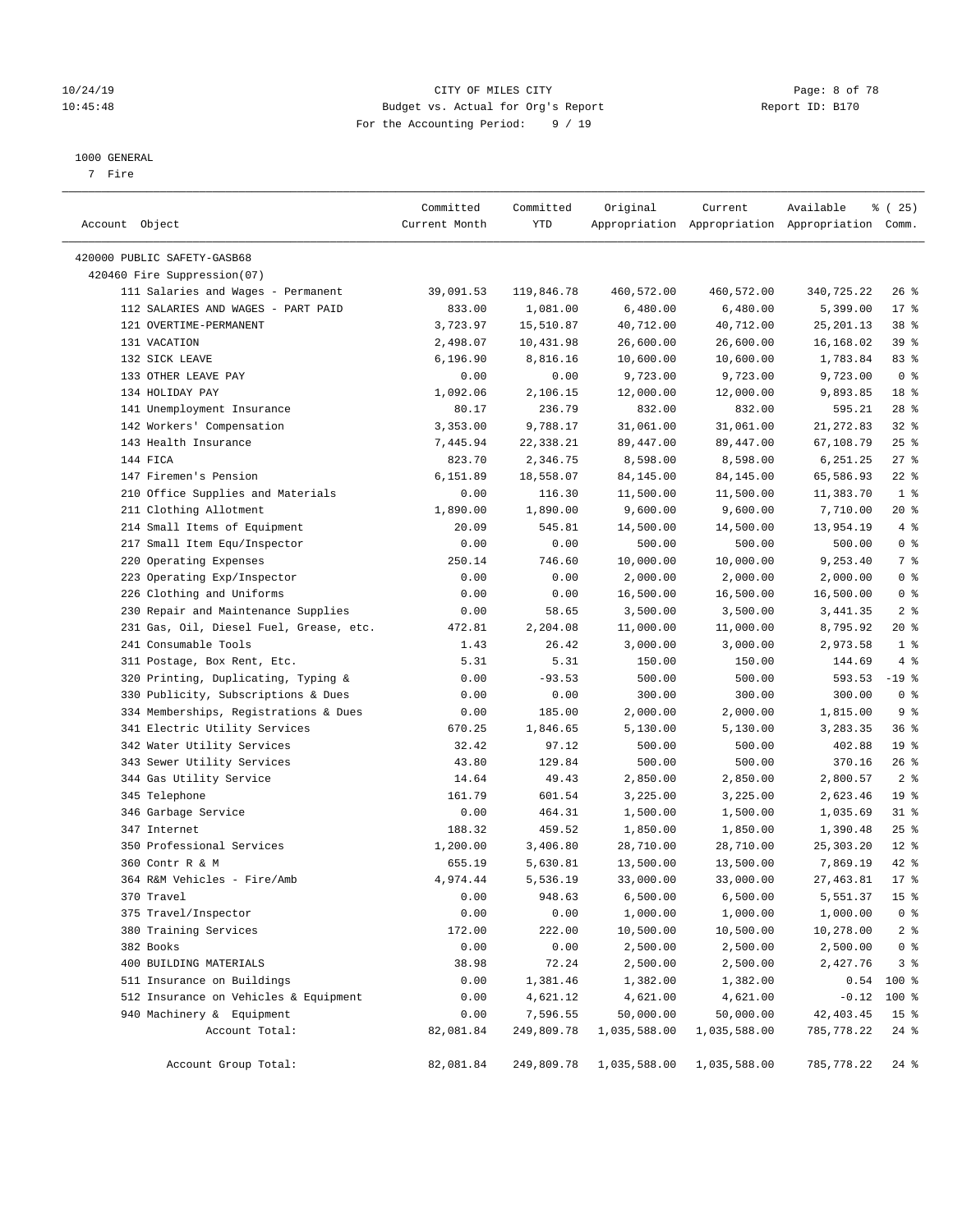### 10/24/19 CITY OF MILES CITY Page: 9 of 78 10:45:48 Budget vs. Actual for Org's Report Report ID: B170 For the Accounting Period: 9 / 19

#### 1000 GENERAL

7 Fire

| Account Object                                            | Committed<br>Current Month | Committed<br>YTD | Original<br>Appropriation | Current<br>Appropriation | Available<br>Appropriation | 8 (25)<br>Comm.    |
|-----------------------------------------------------------|----------------------------|------------------|---------------------------|--------------------------|----------------------------|--------------------|
| 490000 DEBT SERVICE<br>490500 Other Debt Service Payments |                            |                  |                           |                          |                            |                    |
| 654 Training Center- Principal                            | 523.79                     | 1,567.15         | 6,707.00                  | 6,707.00                 | 5,139.85                   | $23$ $%$           |
| 655 Training Center- Interest                             | 639.17                     | 1,921.73         | 7,252.00                  | 7,252.00                 | 5,330.27                   | $26$ $%$           |
| Account Total:                                            | 1,162.96                   | 3,488.88         | 13,959.00                 | 13,959.00                | 10,470.12                  | $25$ $\frac{6}{5}$ |
| Account Group Total:                                      | 1,162.96                   | 3,488.88         | 13,959.00                 | 13,959.00                | 10,470.12                  | $25$ $\frac{6}{5}$ |
| Organization Total:                                       | 83, 244, 80                | 253, 298.66      | 1,049,547.00              | 1,049,547.00             | 796,248.34                 | $24$ $\frac{6}{3}$ |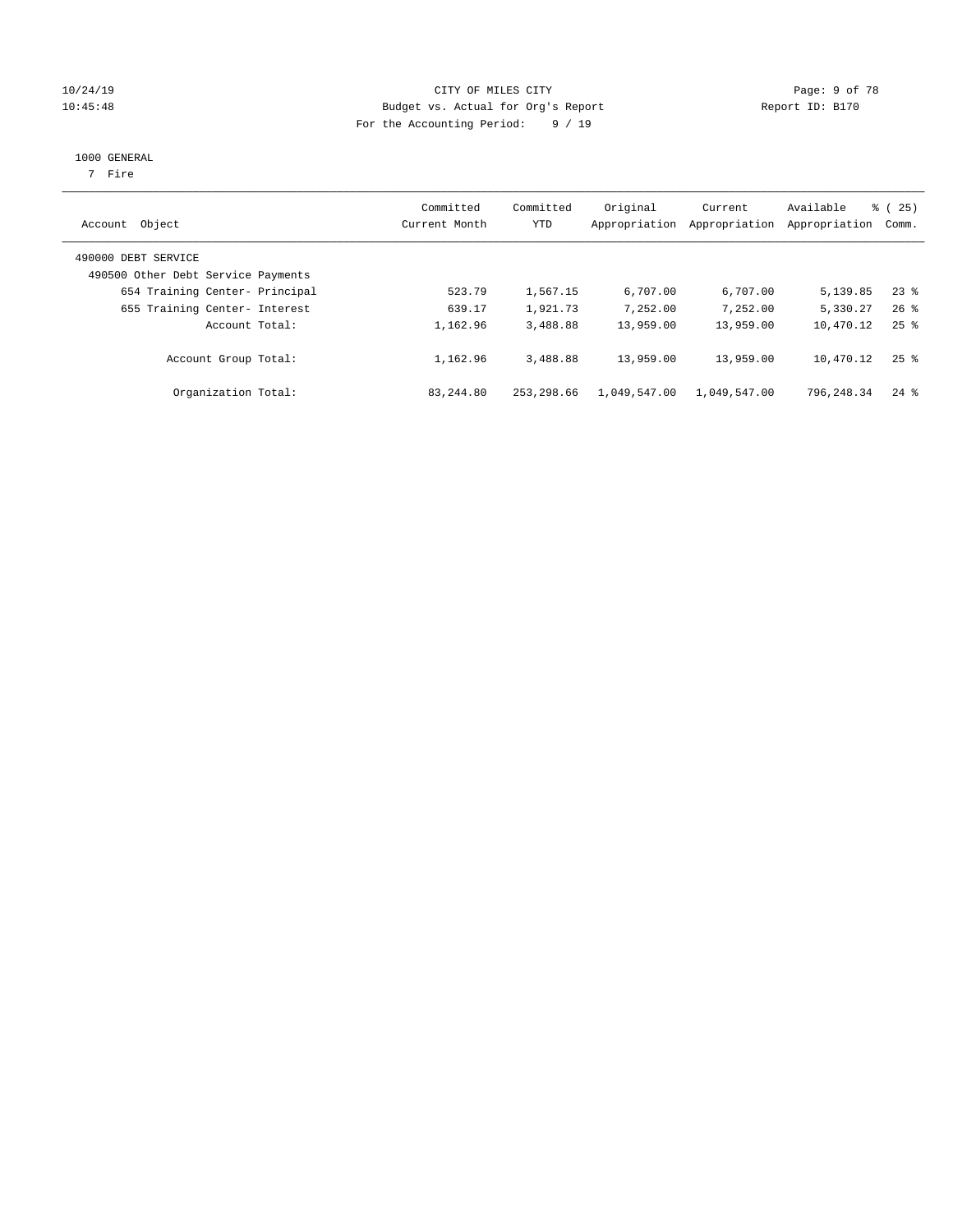### 10/24/19 **Page: 10 of 78** CITY OF MILES CITY **Page: 10 of 78** 10:45:48 Budget vs. Actual for Org's Report Report ID: B170 For the Accounting Period: 9 / 19

#### 1000 GENERAL

8 City Hall Maintenance

| Account Object                      | Committed<br>Current Month | Committed<br>YTD | Original  | Current<br>Appropriation Appropriation Appropriation | Available  | % (25)<br>Comm. |
|-------------------------------------|----------------------------|------------------|-----------|------------------------------------------------------|------------|-----------------|
| 410000 GENERAL GOVERNMENTGASB68     |                            |                  |           |                                                      |            |                 |
| 411230 City Hall                    |                            |                  |           |                                                      |            |                 |
| 214 Small Items of Equipment        | 0.00                       | 0.00             | 400.00    | 400.00                                               | 400.00     | 0 <sup>8</sup>  |
| 220 Operating Expenses              | 0.00                       | 533.50           | 2,000.00  | 2,000.00                                             | 1,466.50   | $27$ $\approx$  |
| 230 Repair and Maintenance Supplies | 0.00                       | 0.00             | 2,000.00  | 2,000.00                                             | 2,000.00   | 0 <sup>8</sup>  |
| 341 Electric Utility Services       | 616.69                     | 2,142.85         | 7,000.00  | 7,000.00                                             | 4,857.15   | $31$ %          |
| 342 Water Utility Services          | 57.88                      | 171.42           | 750.00    | 750.00                                               | 578.58     | $23$ %          |
| 343 Sewer Utility Services          | 69.30                      | 205.20           | 600.00    | 600.00                                               | 394.80     | $34$ $%$        |
| 344 Gas Utility Service             | 34.55                      | 110.50           | 2,500.00  | 2,500.00                                             | 2,389.50   | 4%              |
| 346 Garbage Service                 | 0.00                       | 0.00             | 250.00    | 250.00                                               | 250.00     | 0 <sup>8</sup>  |
| 360 Contr R & M                     | 600.00                     | 1,800.00         | 15,900.00 | 15,900.00                                            | 14,100.00  | $11$ %          |
| 511 Insurance on Buildings          | 0.00                       | 2,940.00         | 2,940.00  | 2,940.00                                             | 0.00       | 100 %           |
| Account Total:                      | 1,378.42                   | 7,903.47         | 34,340.00 | 34,340.00                                            | 26,436.53  | $23$ $%$        |
|                                     |                            |                  |           |                                                      |            |                 |
| Account Group Total:                | 1,378.42                   | 7,903.47         | 34,340.00 | 34,340.00                                            | 26,436.53  | $23$ $%$        |
|                                     |                            |                  |           |                                                      |            |                 |
| Organization Total:                 | 1,378.42                   | 7,903.47         | 34,340.00 | 34,340.00                                            | 26, 436.53 | $23$ $%$        |
|                                     |                            |                  |           |                                                      |            |                 |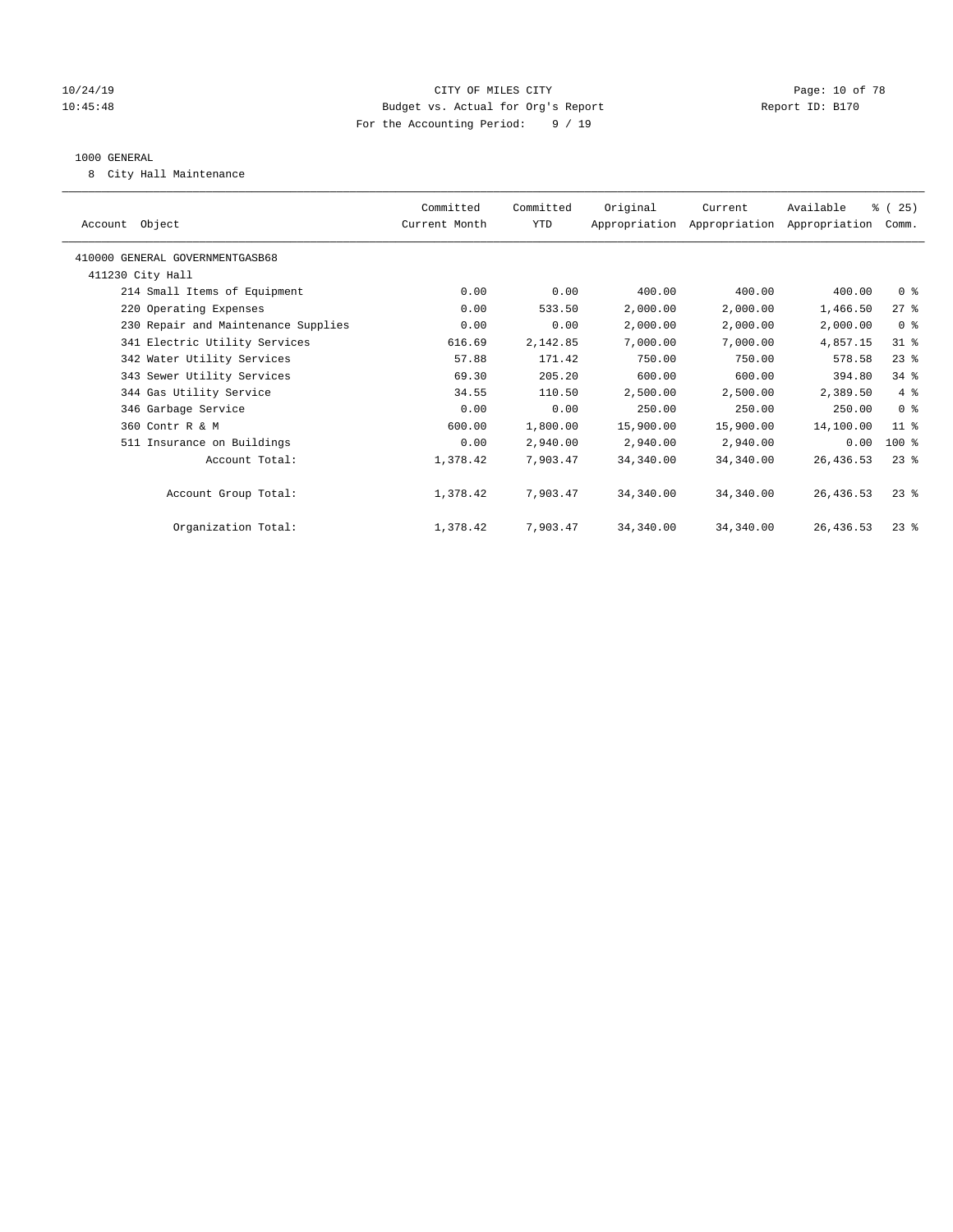### 10/24/19 **Page: 11 of 78** CITY OF MILES CITY **Page: 11 of 78** 10:45:48 Budget vs. Actual for Org's Report Report ID: B170 For the Accounting Period: 9 / 19

# 1000 GENERAL

9 Treasurer

| Object<br>Account                  | Committed<br>Current Month | Committed<br><b>YTD</b> | Original  | Current<br>Appropriation Appropriation | Available<br>Appropriation | % (25)<br>Comm. |
|------------------------------------|----------------------------|-------------------------|-----------|----------------------------------------|----------------------------|-----------------|
| 410000 GENERAL GOVERNMENTGASB68    |                            |                         |           |                                        |                            |                 |
| 410540 City Treasurer(09)          |                            |                         |           |                                        |                            |                 |
| 111 Salaries and Wages - Permanent | 1,833.34                   | 5,500.02                | 21,996.00 | 21,996.00                              | 16,495.98                  | $25$ %          |
| 142 Workers' Compensation          | 7.40                       | 22.20                   | 94.00     | 94.00                                  | 71.80                      | $24$ %          |
| 144 FICA                           | 140.24                     | 420.72                  | 1,683.00  | 1,683.00                               | 1,262.28                   | $25$ %          |
| 145 PERS                           | 158.96                     | 476.88                  | 1,907.00  | 1,907.00                               | 1,430.12                   | $25$ %          |
| 214 Small Items of Equipment       | 0.00                       | 0.00                    | 1,200.00  | 1,200.00                               | 1,200.00                   | 0 <sup>8</sup>  |
| 345 Telephone                      | 4.59                       | 12.70                   | 50.00     | 50.00                                  | 37.30                      | $25$ %          |
| 350 Professional Services          | 0.00                       | 0.00                    | 550.00    | 550.00                                 | 550.00                     | 0 <sup>8</sup>  |
| 360 Contr R & M                    | 121.21                     | 275.01                  | 1,000.00  | 1,000.00                               | 724.99                     | $28$ %          |
| Account Total:                     | 2,265.74                   | 6,707.53                | 28,480.00 | 28,480.00                              | 21,772.47                  | $24$ %          |
| Account Group Total:               | 2,265.74                   | 6,707.53                | 28,480.00 | 28,480.00                              | 21,772.47                  | $24$ $%$        |
| Organization Total:                | 2,265.74                   | 6,707.53                | 28,480.00 | 28,480.00                              | 21,772.47                  | $24$ $%$        |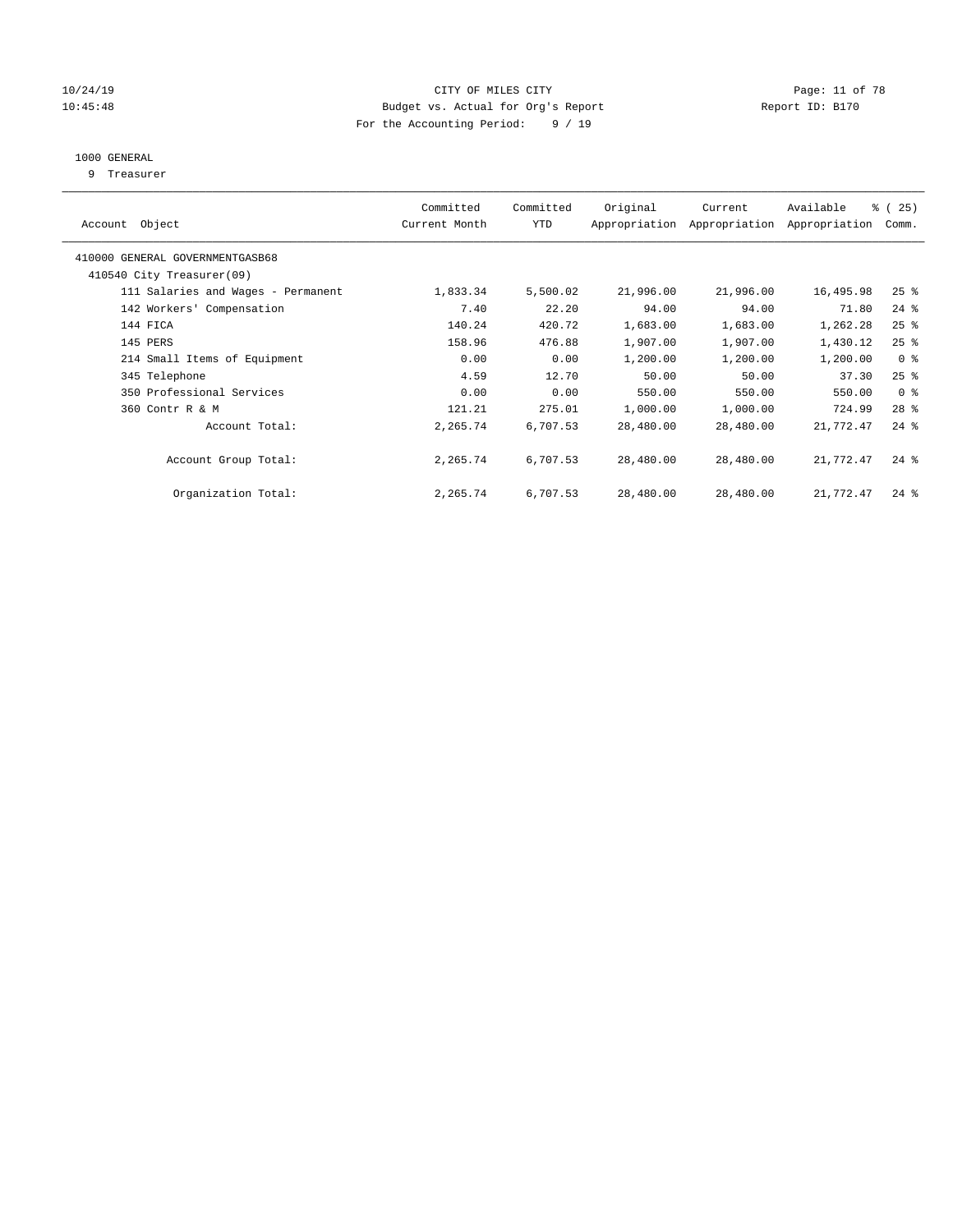### 10/24/19 **Page: 12 of 78** CITY OF MILES CITY **Page: 12 of 78** 10:45:48 Budget vs. Actual for Org's Report Report ID: B170 For the Accounting Period: 9 / 19

### 1000 GENERAL

11 Historic Preservation

| Object<br>Account                                                       | Committed<br>Current Month | Committed<br>YTD | Original<br>Appropriation | Current<br>Appropriation | Available<br>Appropriation | 25)<br>ී (<br>Comm. |
|-------------------------------------------------------------------------|----------------------------|------------------|---------------------------|--------------------------|----------------------------|---------------------|
| 520000 OTHER FINANCING USES<br>521000 Interfund Operating Transfers Out |                            |                  |                           |                          |                            |                     |
| 820 Transfers to Other Funds                                            | 0.00                       | 0.00             | 2,200.00                  | 2,200,00                 | 2,200.00                   | 0 %                 |
| Account Total:                                                          | 0.00                       | 0.00             | 2,200.00                  | 2,200,00                 | 2,200.00                   | 0 <sup>8</sup>      |
| Account Group Total:                                                    | 0.00                       | 0.00             | 2,200.00                  | 2,200,00                 | 2,200.00                   | 0 %                 |
| Organization Total:                                                     | 0.00                       | 0.00             | 2,200.00                  | 2,200.00                 | 2,200.00                   | 0 %                 |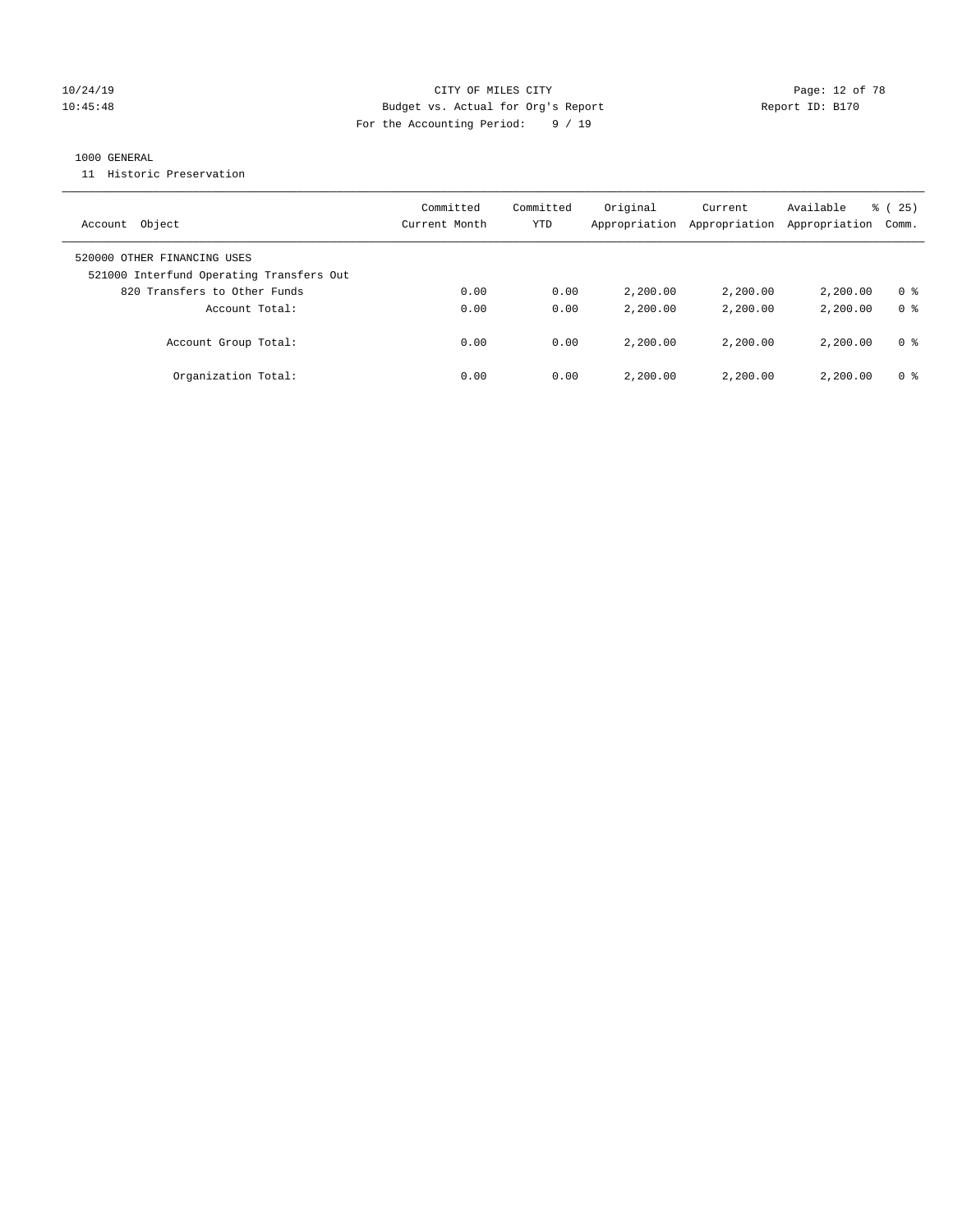### 10/24/19 **Page: 13 of 78** CITY OF MILES CITY **Page: 13 of 78** 10:45:48 Budget vs. Actual for Org's Report Report ID: B170 For the Accounting Period: 9 / 19

————————————————————————————————————————————————————————————————————————————————————————————————————————————————————————————————————

#### 1000 GENERAL

13 Park

| Account Object                             | Committed<br>Current Month | Committed<br><b>YTD</b> | Original   | Current    | Available<br>Appropriation Appropriation Appropriation Comm. | १ (25)          |
|--------------------------------------------|----------------------------|-------------------------|------------|------------|--------------------------------------------------------------|-----------------|
|                                            |                            |                         |            |            |                                                              |                 |
| 460000 CULTURE AND RECREATION-GASB68       |                            |                         |            |            |                                                              |                 |
| 460433 Park Operations(13)                 |                            |                         |            |            |                                                              |                 |
| 111 Salaries and Wages - Permanent         | 15,084.48                  | 51,694.99               | 183,328.00 | 183,328.00 | 131,633.01                                                   | 28 %            |
| 121 OVERTIME-PERMANENT                     | 445.47                     | 4,517.09                | 7,300.00   | 7,300.00   | 2,782.91                                                     | 62 %            |
| 131 VACATION                               | 782.33                     | 5,891.10                | 12,100.00  | 12,100.00  | 6,208.90                                                     | 49 %            |
| 132 SICK LEAVE                             | 161.33                     | 179.00                  | 9,400.00   | 9,400.00   | 9,221.00                                                     | 2 <sup>°</sup>  |
| 133 OTHER LEAVE PAY                        | 0.00                       | 0.00                    | 747.00     | 747.00     | 747.00                                                       | 0 <sup>8</sup>  |
| 134 HOLIDAY PAY                            | 504.48                     | 2,297.88                | 5,500.00   | 5,500.00   | 3,202.12                                                     | 42 %            |
| 141 Unemployment Insurance                 | 25.47                      | 98.31                   | 331.00     | 331.00     | 232.69                                                       | $30*$           |
| 142 Workers' Compensation                  | 851.06                     | 3,281.34                | 11,790.00  | 11,790.00  | 8,508.66                                                     | $28$ %          |
| 143 Health Insurance                       | 3,329.78                   | 9,989.35                | 39,958.00  | 39,958.00  | 29,968.65                                                    | 25%             |
| 144 FICA                                   | 1,245.82                   | 4,852.45                | 16,859.00  | 16,859.00  | 12,006.55                                                    | 29%             |
| 145 PERS                                   | 1,472.01                   | 5,266.24                | 19,107.00  | 19,107.00  | 13,840.76                                                    | $28$ %          |
| 196 CLOTHING ALLOTMENT                     | 0.00                       | 928.50                  | 950.00     | 950.00     | 21.50                                                        | 98 %            |
| 210 Office Supplies and Materials          | 0.00                       | 0.00                    | 350.00     | 350.00     | 350.00                                                       | 0 <sup>8</sup>  |
| 214 Small Items of Equipment               | 0.00                       | 169.98                  | 0.00       | 0.00       | $-169.98$                                                    | $***$ %         |
| 220 Operating Expenses                     | 242.54                     | 1,608.89                | 2,500.00   | 2,500.00   | 891.11                                                       | 64 %            |
| 222 Chemicals, Lab & Med Supplies          | 0.00                       | 152.00                  | 4,000.00   | 4,000.00   | 3,848.00                                                     | 4%              |
| 226 Clothing and Uniforms                  | 259.98                     | 259.98                  | 750.00     | 750.00     | 490.02                                                       | 35 <sup>8</sup> |
| 230 Repair and Maintenance Supplies        | 462.06                     | 2,422.98                | 15,000.00  | 15,000.00  | 12,577.02                                                    | 16 <sup>°</sup> |
| 231 Gas, Oil, Diesel Fuel, Grease, etc.    | 1,030.85                   | 3,091.39                | 6,500.00   | 6,500.00   | 3,408.61                                                     | 48 %            |
| 334 Memberships, Registrations & Dues      | 0.00                       | 0.00                    | 300.00     | 300.00     | 300.00                                                       | 0 <sup>8</sup>  |
| 341 Electric Utility Services              | 985.04                     | 3,641.29                | 11,400.00  | 11,400.00  | 7,758.71                                                     | $32$ $%$        |
| 342 Water Utility Services                 | 4,941.06                   | 11,884.56               | 24,000.00  | 24,000.00  | 12, 115.44                                                   | 50%             |
| 343 Sewer Utility Services                 | 283.56                     | 848.90                  | 1,700.00   | 1,700.00   | 851.10                                                       | 50%             |
| 344 Gas Utility Service                    | 54.21                      | 177.61                  | 4,235.00   | 4,235.00   | 4,057.39                                                     | 4%              |
| 345 Telephone                              | 40.65                      | 120.88                  | 500.00     | 500.00     | 379.12                                                       | $24$ %          |
| 346 Garbage Service                        | 0.00                       | 0.00                    | 800.00     | 800.00     | 800.00                                                       | 0 <sup>8</sup>  |
| 347 Internet                               | 37.60                      | 112.80                  | 450.00     | 450.00     | 337.20                                                       | $25$ %          |
| 350 Professional Services                  | 0.00                       | 0.00                    | 8,000.00   | 8,000.00   | 8,000.00                                                     | 0 <sup>8</sup>  |
| 360 Contr R & M                            | 6,146.50                   | 6,543.76                | 7,000.00   | 7,000.00   | 456.24                                                       | 93%             |
| 363 R&M Vehicles/Equip/Labor-PW            | 2,025.00                   | 3,252.64                | 7,000.00   | 7,000.00   | 3,747.36                                                     | 46 %            |
| 370 Travel                                 | 0.00                       | 0.00                    | 600.00     | 600.00     | 600.00                                                       | 0 <sup>8</sup>  |
| 380 Training Services                      | 0.00                       | 0.00                    | 400.00     | 400.00     | 400.00                                                       | 0 <sup>8</sup>  |
| 511 Insurance on Buildings                 | 0.00                       | 3,197.51                | 3,198.00   | 3,198.00   | 0.49                                                         | $100*$          |
| 512 Insurance on Vehicles & Equipment      | 0.00                       | 596.99                  | 597.00     | 597.00     | 0.01                                                         | $100*$          |
| 936 Parks and Recreation Facilities        | 0.00                       | 370.97                  | 0.00       | 0.00       | $-370.97$                                                    | $***$ 8         |
| Account Total:                             | 40, 411.28                 | 127,449.38              | 406,650.00 | 406,650.00 | 279,200.62                                                   | $31$ %          |
|                                            |                            |                         |            |            |                                                              |                 |
| 460436 Denton Complex Upgrades             |                            |                         |            |            |                                                              |                 |
| 350 Professional Services                  | 0.00                       | 0.00                    | 1,000.00   | 1,000.00   | 1,000.00                                                     | 0 <sup>8</sup>  |
| Account Total:                             | 0.00                       | 0.00                    | 1,000.00   | 1,000.00   | 1,000.00                                                     | 0 <sup>°</sup>  |
| 460439 Riverside Park Tennis Court Project |                            |                         |            |            |                                                              |                 |
| 230 Repair and Maintenance Supplies        | 0.00                       | 0.00                    | 200.00     | 200.00     | 200.00                                                       | 0 <sup>8</sup>  |
| Account Total:                             | 0.00                       | 0.00                    | 200.00     | 200.00     | 200.00                                                       | 0 <sup>8</sup>  |
|                                            |                            |                         |            |            |                                                              |                 |
| Account Group Total:                       | 40, 411.28                 | 127,449.38              | 407,850.00 | 407,850.00 | 280,400.62                                                   | $31$ %          |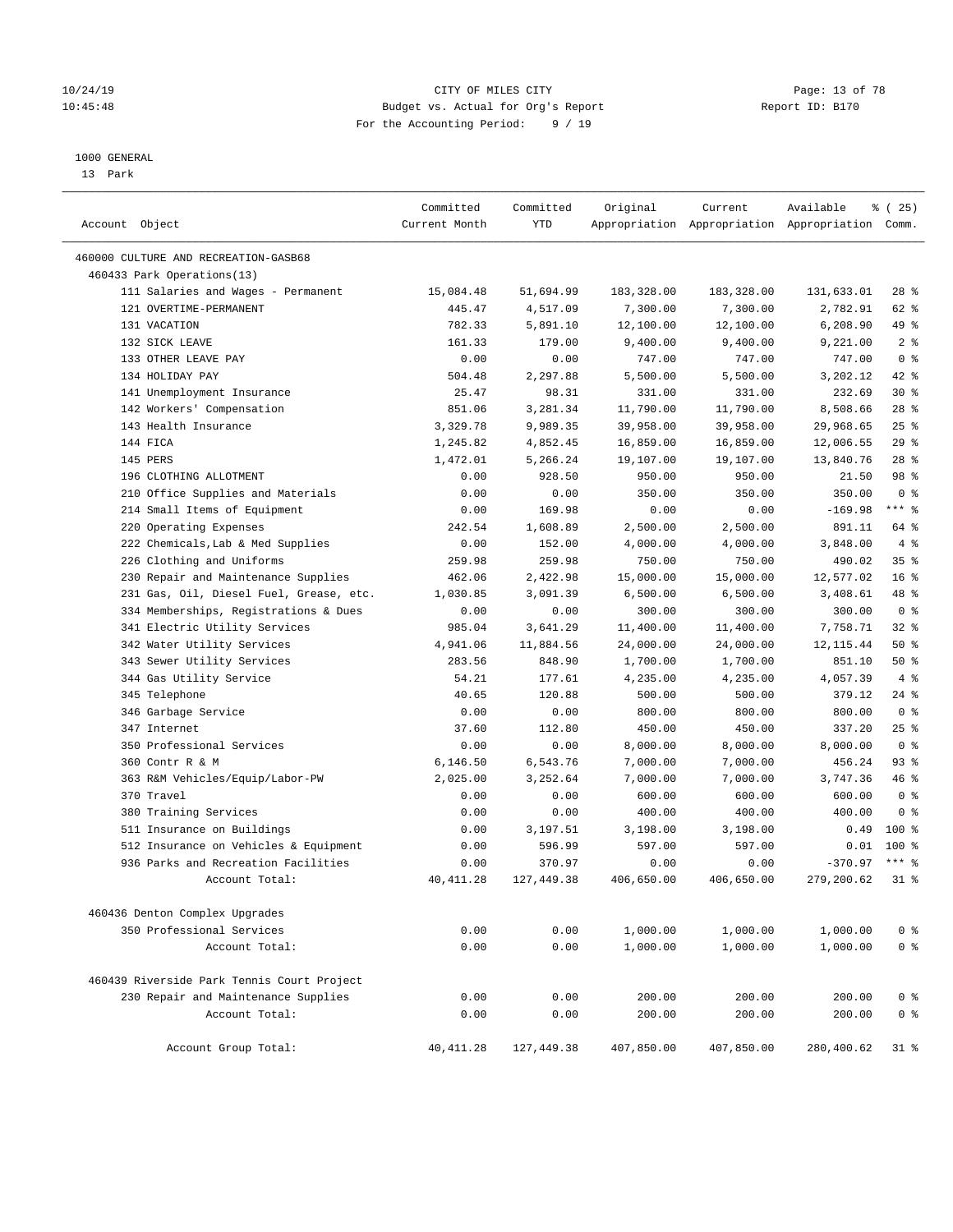### 10/24/19 **Page: 14 of 78** CITY OF MILES CITY **Page: 14 of 78** 10:45:48 Budget vs. Actual for Org's Report Report ID: B170 For the Accounting Period: 9 / 19

#### 1000 GENERAL

13 Park

| Account Object      | Committed<br>Current Month | Committed<br><b>YTD</b> | Original   | Current    | Available<br>Appropriation Appropriation Appropriation Comm. | ៖ (25) |
|---------------------|----------------------------|-------------------------|------------|------------|--------------------------------------------------------------|--------|
| Organization Total: | 40,411.28                  | 127,449.38              | 407,850.00 | 407,850.00 | 280,400.62 31 %                                              |        |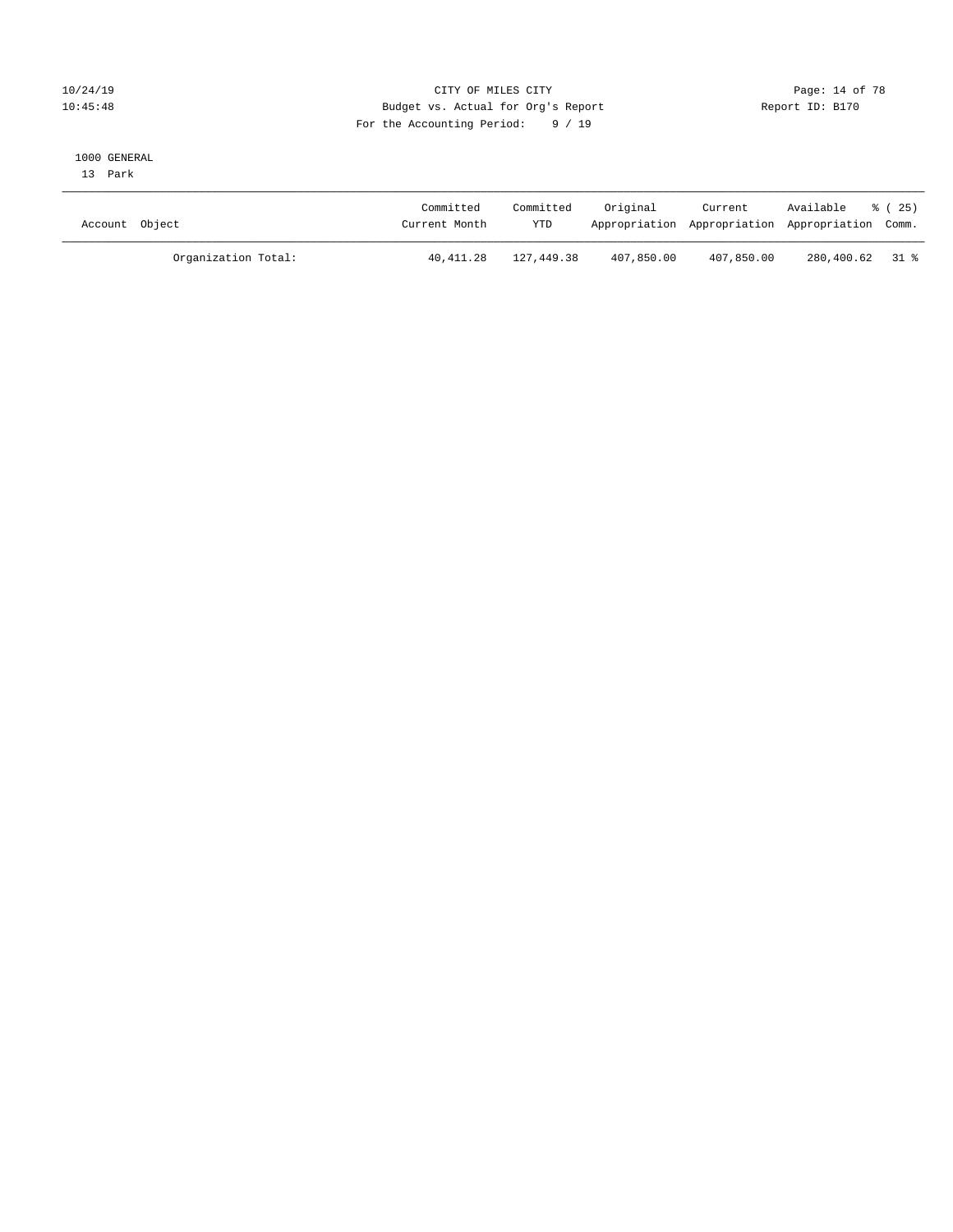### 10/24/19 **Page: 15 of 78** CITY OF MILES CITY **CITY Page: 15 of 78** 10:45:48 Budget vs. Actual for Org's Report Report ID: B170 For the Accounting Period: 9 / 19

# 1000 GENERAL

14 Swim Pool

| Account Object                       | Committed<br>Current Month | Committed<br><b>YTD</b> | Original   | Current<br>Appropriation Appropriation Appropriation | Available   | % (25)<br>Comm. |
|--------------------------------------|----------------------------|-------------------------|------------|------------------------------------------------------|-------------|-----------------|
| 460000 CULTURE AND RECREATION-GASB68 |                            |                         |            |                                                      |             |                 |
| 460445 Swimming Pool                 |                            |                         |            |                                                      |             |                 |
| 111 Salaries and Wages - Permanent   | 0.00                       | 31,981.77               | 54, 315.00 | 54, 315.00                                           | 22, 333. 23 | 59 %            |
| 121 OVERTIME-PERMANENT               | 0.00                       | 395.11                  | 0.00       | 0.00                                                 | $-395.11$   | $***$ $%$       |
| 141 Unemployment Insurance           | 0.00                       | 48.60                   | 82.00      | 82.00                                                | 33.40       | 59 <sub>8</sub> |
| 142 Workers' Compensation            | 0.00                       | 1,761.39                | 3,114.00   | 3,114.00                                             | 1,352.61    | 57%             |
| 144 FICA                             | 0.00                       | 2,476.90                | 4,156.00   | 4,156.00                                             | 1,679.10    | 60 %            |
| 145 PERS                             | 0.00                       | 438.44                  | 1,082.00   | 1,082.00                                             | 643.56      | 41 %            |
| 214 Small Items of Equipment         | 0.00                       | 0.00                    | 300.00     | 300.00                                               | 300.00      | 0 <sup>8</sup>  |
| 220 Operating Expenses               | 0.00                       | 0.00                    | 1,000.00   | 1,000.00                                             | 1,000.00    | 0 <sup>8</sup>  |
| 222 Chemicals, Lab & Med Supplies    | 454.99                     | 454.99                  | 3,500.00   | 3,500.00                                             | 3,045.01    | $13*$           |
| 226 Clothing and Uniforms            | 0.00                       | 0.00                    | 550.00     | 550.00                                               | 550.00      | 0 <sup>8</sup>  |
| 230 Repair and Maintenance Supplies  | 0.00                       | 244.94                  | 500.00     | 500.00                                               | 255.06      | 49 %            |
| 341 Electric Utility Services        | 194.75                     | 983.55                  | 1,568.00   | 1,568.00                                             | 584.45      | 63%             |
| 342 Water Utility Services           | 77.54                      | 155.90                  | 300.00     | 300.00                                               | 144.10      | $52$ $%$        |
| 343 Sewer Utility Services           | 45.48                      | 134.66                  | 200.00     | 200.00                                               | 65.34       | 67 <sup>°</sup> |
| 345 Telephone                        | 0.00                       | 104.10                  | 150.00     | 150.00                                               | 45.90       | 69 %            |
| 350 Professional Services            | 0.00                       | 0.00                    | 250.00     | 250.00                                               | 250.00      | 0 <sup>8</sup>  |
| 360 Contr R & M                      | 0.00                       | 0.00                    | 200.00     | 200.00                                               | 200.00      | 0 <sup>8</sup>  |
| 363 R&M Vehicles/Equip/Labor-PW      | 0.00                       | 0.00                    | 300.00     | 300.00                                               | 300.00      | 0 <sup>8</sup>  |
| 380 Training Services                | 0.00                       | 0.00                    | 700.00     | 700.00                                               | 700.00      | 0 <sup>8</sup>  |
| 540 Special Assessments              | 0.00                       | 0.00                    | 700.00     | 700.00                                               | 700.00      | 0 <sup>8</sup>  |
| Account Total:                       | 772.76                     | 39,180.35               | 72,967.00  | 72,967.00                                            | 33,786.65   | 54%             |
| Account Group Total:                 | 772.76                     | 39,180.35               | 72,967.00  | 72,967.00                                            | 33,786.65   | $54$ $%$        |
| Organization Total:                  | 772.76                     | 39,180.35               | 72,967.00  | 72,967.00                                            | 33,786.65   | 54%             |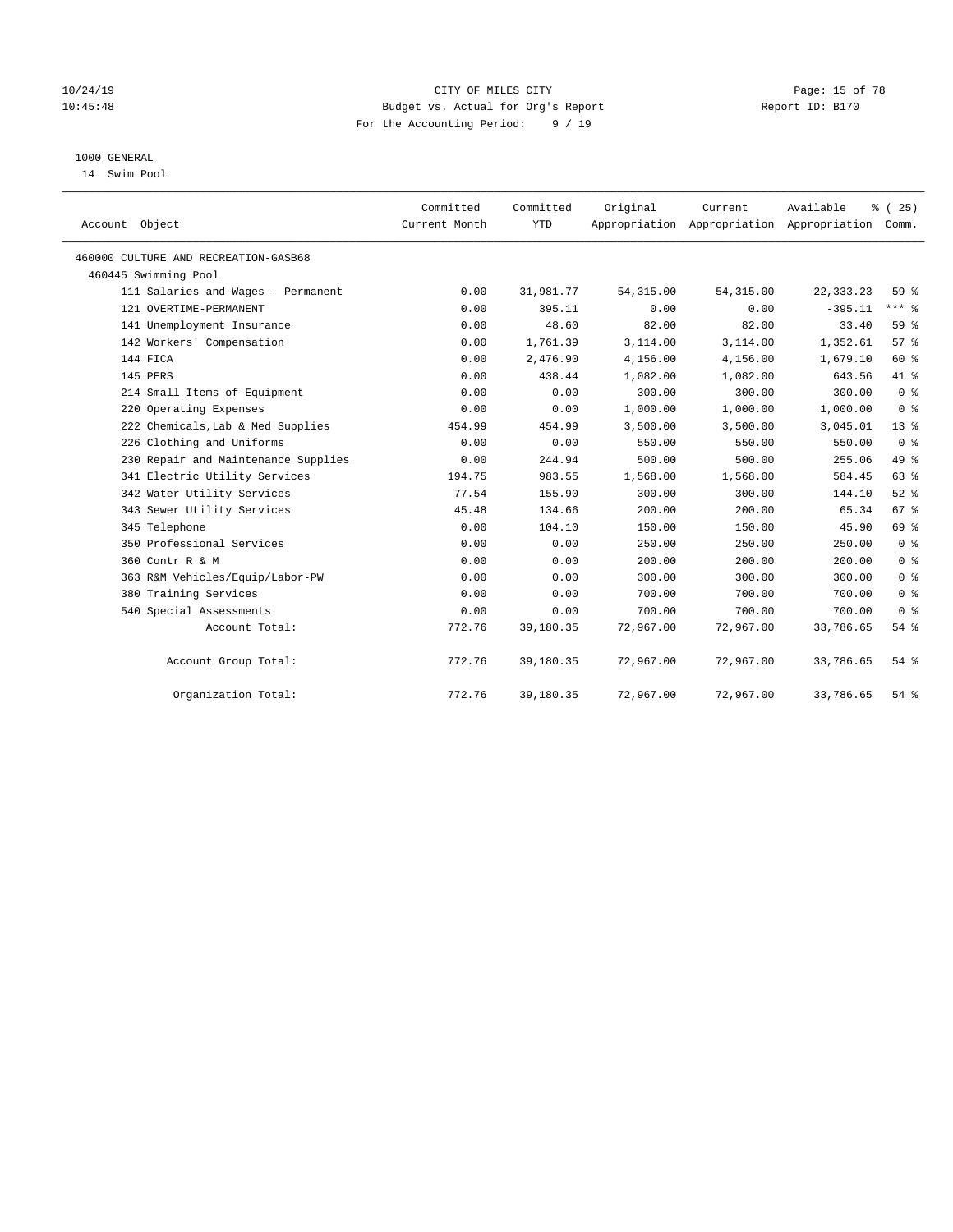### 10/24/19 **Page: 16 of 78** CITY OF MILES CITY **CITY** Page: 16 of 78 10:45:48 Budget vs. Actual for Org's Report Report ID: B170 For the Accounting Period: 9 / 19

# 1000 GENERAL

16 Library

| Object<br>Account                                                       | Committed<br>Current Month | Committed<br>YTD | Original<br>Appropriation | Current<br>Appropriation | Available<br>Appropriation | 8 (25)<br>Comm.    |
|-------------------------------------------------------------------------|----------------------------|------------------|---------------------------|--------------------------|----------------------------|--------------------|
| 520000 OTHER FINANCING USES<br>521000 Interfund Operating Transfers Out |                            |                  |                           |                          |                            |                    |
| 820 Transfers to Other Funds                                            | 25,445.00                  | 76,335.00        | 305, 344, 00              | 305, 344, 00             | 229,009.00                 | $25$ $\frac{6}{5}$ |
| Account Total:                                                          | 25,445.00                  | 76,335.00        | 305, 344, 00              | 305, 344, 00             | 229,009.00                 | $25$ $\frac{6}{5}$ |
| Account Group Total:                                                    | 25,445.00                  | 76,335.00        | 305, 344, 00              | 305, 344, 00             | 229,009.00                 | $25$ $\frac{6}{5}$ |
| Organization Total:                                                     | 25,445.00                  | 76,335.00        | 305, 344, 00              | 305, 344, 00             | 229,009.00                 | $25$ $%$           |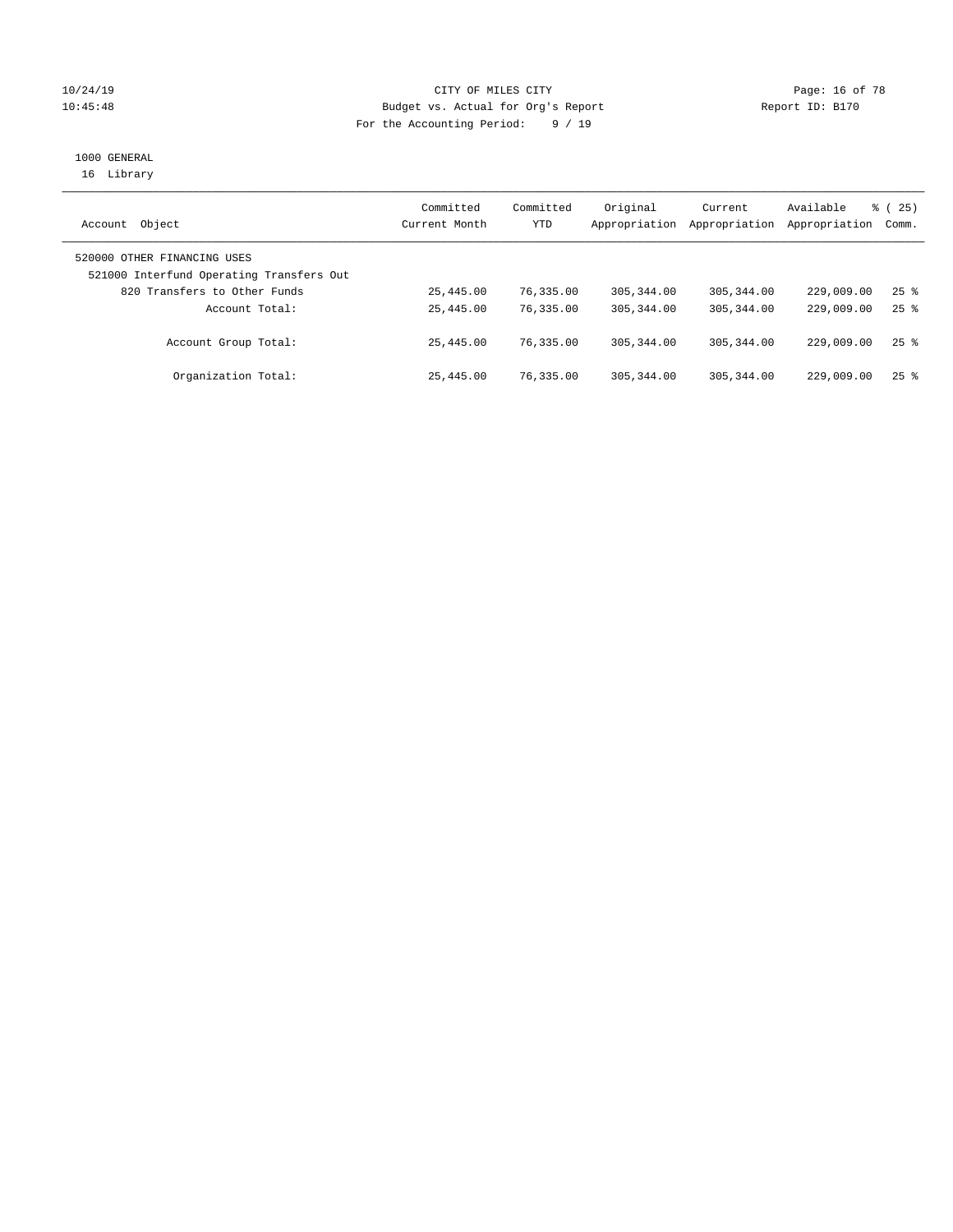#### 10/24/19 Page: 17 of 78 10:45:48 Budget vs. Actual for Org's Report Report ID: B170 For the Accounting Period: 9 / 19

#### 1000 GENERAL

21 Animal Control

| Account Object                           | Committed<br>Current Month | Committed<br><b>YTD</b> | Original  | Current   | Available<br>Appropriation Appropriation Appropriation Comm. | 8 (25)          |
|------------------------------------------|----------------------------|-------------------------|-----------|-----------|--------------------------------------------------------------|-----------------|
| 440000 PUBLIC HEALTH-GASB68              |                            |                         |           |           |                                                              |                 |
| 440600 Animal Control Services (21)      |                            |                         |           |           |                                                              |                 |
| 111 Salaries and Wages - Permanent       | 2,825.75                   | 9,236.63                | 42,860.00 | 42,860.00 | 33,623.37                                                    | $22$ %          |
| 121 OVERTIME-PERMANENT                   | 42.50                      | 85.00                   | 500.00    | 500.00    | 415.00                                                       | $17*$           |
| 131 VACATION                             | 810.00                     | 2,106.00                | 1,500.00  | 1,500.00  | $-606.00$                                                    | 140 %           |
| 132 SICK LEAVE                           | 0.00                       | 0.00                    | 700.00    | 700.00    | 700.00                                                       | 0 <sup>8</sup>  |
| 133 OTHER LEAVE PAY                      | 0.00                       | 50.63                   | 500.00    | 500.00    | 449.37                                                       | $10*$           |
| 134 HOLIDAY PAY                          | 0.00                       | 0.00                    | 300.00    | 300.00    | 300.00                                                       | 0 <sup>8</sup>  |
| 141 Unemployment Insurance               | 6.11                       | 17.80                   | 70.00     | 70.00     | 52.20                                                        | 25%             |
| 142 Workers' Compensation                | 192.74                     | 562.19                  | 2,583.00  | 2,583.00  | 2,020.81                                                     | $22$ %          |
| 143 Health Insurance                     | 794.70                     | 2,384.10                | 9,536.00  | 9,536.00  | 7,151.90                                                     | 25%             |
| 144 FICA                                 | 312.24                     | 908.94                  | 3,547.00  | 3,547.00  | 2,638.06                                                     | 26%             |
| 145 PERS                                 | 294.95                     | 926.99                  | 3,456.00  | 3,456.00  | 2,529.01                                                     | 27%             |
| 196 CLOTHING ALLOTMENT                   | 403.20                     | 403.20                  | 807.00    | 807.00    | 403.80                                                       | 50%             |
| 210 Office Supplies and Materials        | 0.00                       | 0.00                    | 150.00    | 150.00    | 150.00                                                       | 0 <sup>8</sup>  |
| 214 Small Items of Equipment             | 0.00                       | 31.75                   | 400.00    | 400.00    | 368.25                                                       | 8 %             |
| 220 Operating Expenses                   | 0.00                       | 213.28                  | 1,200.00  | 1,200.00  | 986.72                                                       | 18 <sup>8</sup> |
| 230 Repair and Maintenance Supplies      | 0.00                       | 0.00                    | 250.00    | 250.00    | 250.00                                                       | 0 <sup>8</sup>  |
| 231 Gas, Oil, Diesel Fuel, Grease, etc.  | 127.99                     | 383.29                  | 1,400.00  | 1,400.00  | 1,016.71                                                     | $27$ %          |
| 311 Postage, Box Rent, Etc.              | 29.50                      | 51.30                   | 20.00     | 20.00     | $-31.30$                                                     | $257$ $%$       |
| 320 Printing, Duplicating, Typing &      | 0.00                       | 0.00                    | 25.00     | 25.00     | 25.00                                                        | 0 <sup>8</sup>  |
| 330 Publicity, Subscriptions & Dues      | 0.00                       | 0.00                    | 25.00     | 25.00     | 25.00                                                        | 0 <sup>8</sup>  |
| 341 Electric Utility Services            | 98.74                      | 241.20                  | 529.00    | 529.00    | 287.80                                                       | 46 %            |
| 342 Water Utility Services               | 23.46                      | 69.50                   | 350.00    | 350.00    | 280.50                                                       | $20*$           |
| 343 Sewer Utility Services               | 27.61                      | 81.75                   | 150.00    | 150.00    | 68.25                                                        | 55 <sup>8</sup> |
| 344 Gas Utility Service                  | 24.03                      | 78.67                   | 635.00    | 635.00    | 556.33                                                       | $12*$           |
| 345 Telephone                            | 40.09                      | 120.27                  | 500.00    | 500.00    | 379.73                                                       | $24$ %          |
| 347 Internet                             | 0.00                       | 0.00                    | 560.00    | 560.00    | 560.00                                                       | 0 <sup>8</sup>  |
| 350 Professional Services                | 582.52                     | 1,682.09                | 3,000.00  | 3,000.00  | 1,317.91                                                     | 56%             |
| 366 R&M Vehicles - Police/Animal Control | 0.00                       | 0.00                    | 100.00    | 100.00    | 100.00                                                       | 0 <sup>8</sup>  |
| 370 Travel                               | 0.00                       | 0.00                    | 200.00    | 200.00    | 200.00                                                       | 0 <sup>8</sup>  |
| 380 Training Services                    | 0.00                       | 0.00                    | 100.00    | 100.00    | 100.00                                                       | 0 <sup>8</sup>  |
| 511 Insurance on Buildings               | 0.00                       | 85.34                   | 86.00     | 86.00     | 0.66                                                         | 99 %            |
| Account Total:                           | 6,636.13                   | 19,719.92               | 76,039.00 | 76,039.00 | 56, 319.08                                                   | $26$ %          |
| Account Group Total:                     | 6,636.13                   | 19,719.92               | 76,039.00 | 76,039.00 | 56, 319.08                                                   | $26$ %          |
| Organization Total:                      | 6,636.13                   | 19,719.92               | 76,039.00 | 76,039.00 | 56, 319.08                                                   | 26%             |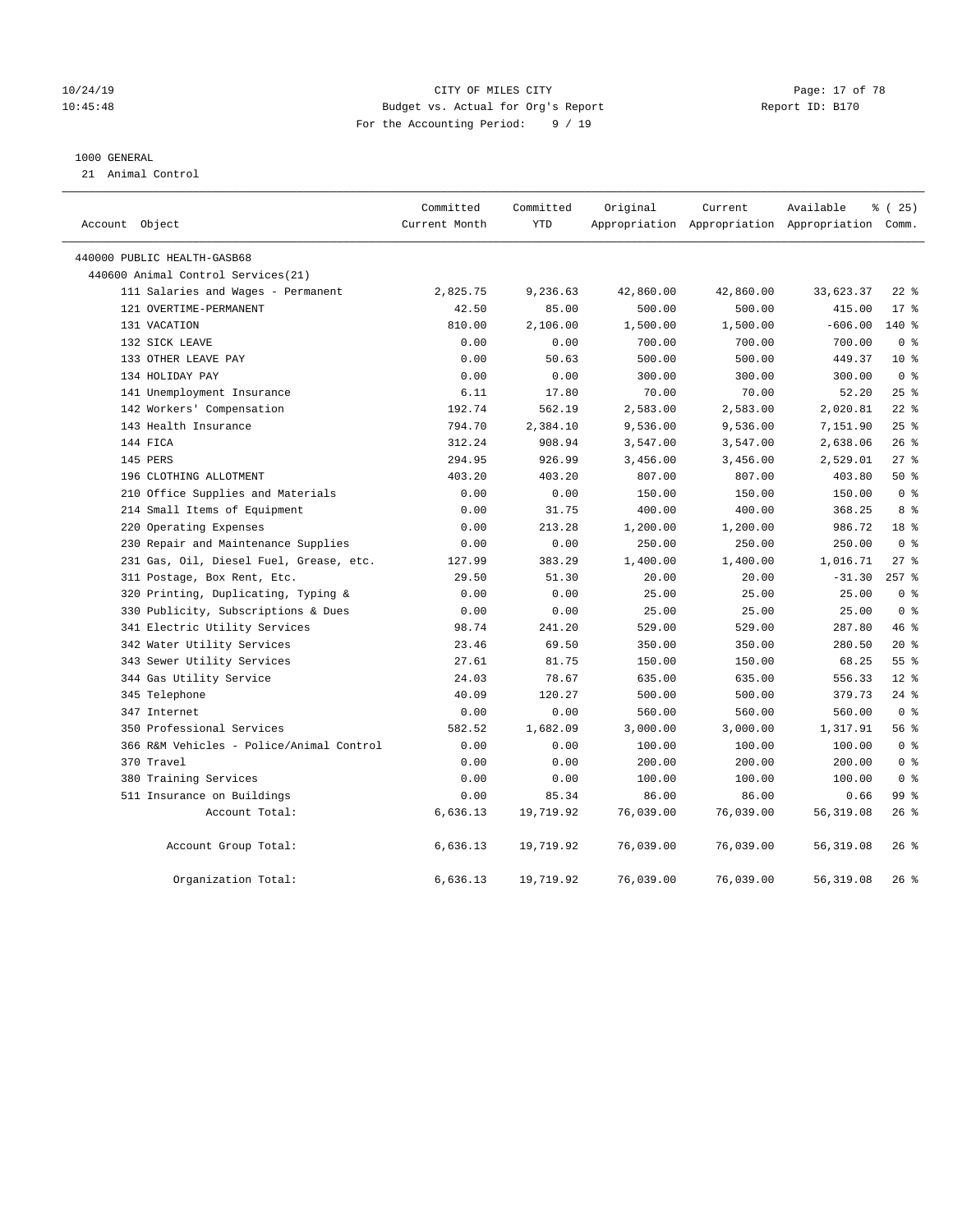### 10/24/19 **Page: 18 of 78** CITY OF MILES CITY **CITY Page: 18 of 78** 10:45:48 Budget vs. Actual for Org's Report Report ID: B170 For the Accounting Period: 9 / 19

#### 1000 GENERAL

36 Planning & Community Services

| Account Object                            | Committed<br>Current Month | Committed<br><b>YTD</b> | Original   | Current    | Available<br>Appropriation Appropriation Appropriation Comm. | % (25)          |
|-------------------------------------------|----------------------------|-------------------------|------------|------------|--------------------------------------------------------------|-----------------|
| 410000 GENERAL GOVERNMENTGASB68           |                            |                         |            |            |                                                              |                 |
| 411020 Community Services & Planning      |                            |                         |            |            |                                                              |                 |
| 111 Salaries and Wages - Permanent        | 3,094.47                   | 8,661.71                | 36,472.00  | 36,472.00  | 27,810.29                                                    | $24$ %          |
| 121 OVERTIME-PERMANENT                    | 5.69                       | 11.38                   | 200.00     | 200.00     | 188.62                                                       | 6 %             |
| 131 VACATION                              | 165.61                     | 917.42                  | 2,800.00   | 2,800.00   | 1,882.58                                                     | 33%             |
| 132 SICK LEAVE                            | 99.44                      | 423.89                  | 1,300.00   | 1,300.00   | 876.11                                                       | 33%             |
| 133 OTHER LEAVE PAY                       | 0.00                       | 120.96                  | 2,112.00   | 2,112.00   | 1,991.04                                                     | 6 %             |
| 141 Unemployment Insurance                | 5.04                       | 15.42                   | 64.00      | 64.00      | 48.58                                                        | $24$ %          |
| 142 Workers' Compensation                 | 16.17                      | 49.74                   | 215.00     | 215.00     | 165.26                                                       | 23%             |
| 143 Health Insurance                      | 865.92                     | 2,597.69                | 10,395.00  | 10,395.00  | 7,797.31                                                     | 25%             |
| 144 FICA                                  | 257.43                     | 787.82                  | 3,281.00   | 3,281.00   | 2,493.18                                                     | $24$ %          |
| 145 PERS                                  | 291.77                     | 878.72                  | 3,718.00   | 3,718.00   | 2,839.28                                                     | $24$ %          |
| 196 CLOTHING ALLOTMENT                    | 0.00                       | 163.50                  | 164.00     | 164.00     | 0.50                                                         | $100*$          |
| 210 Office Supplies and Materials         | 11.97                      | 54.00                   | 500.00     | 500.00     | 446.00                                                       | 11 <sup>°</sup> |
| 214 Small Items of Equipment              | 0.00                       | 0.00                    | 800.00     | 800.00     | 800.00                                                       | 0 <sup>8</sup>  |
| 220 Operating Expenses                    | 0.00                       | 0.00                    | 300.00     | 300.00     | 300.00                                                       | 0 <sup>8</sup>  |
| 311 Postage, Box Rent, Etc.               | 0.00                       | 2.00                    | 3,000.00   | 3,000.00   | 2,998.00                                                     | 0 <sup>8</sup>  |
| 320 Printing, Duplicating, Typing &       | 0.00                       | 97.50                   | 1,000.00   | 1,000.00   | 902.50                                                       | 10 <sup>8</sup> |
| 327 Map Printing                          | 10.00                      | 10.00                   | 200.00     | 200.00     | 190.00                                                       | 5 <sup>8</sup>  |
| 330 Publicity, Subscriptions & Dues       | 0.00                       | 0.00                    | 500.00     | 500.00     | 500.00                                                       | 0 <sup>8</sup>  |
| 331 Publication of Formal & Legal Notices | 0.00                       | 0.00                    | 1,000.00   | 1,000.00   | 1,000.00                                                     | 0 <sup>8</sup>  |
| 334 Memberships, Registrations & Dues     | 105.00                     | 105.00                  | 1,200.00   | 1,200.00   | 1,095.00                                                     | 9 <sup>8</sup>  |
| 345 Telephone                             | 77.52                      | 231.49                  | 900.00     | 900.00     | 668.51                                                       | 26 %            |
| 347 Internet                              | 0.00                       | 0.00                    | 170.00     | 170.00     | 170.00                                                       | 0 <sup>8</sup>  |
| 350 Professional Services                 | 0.00                       | 2,303.00                | 36,000.00  | 36,000.00  | 33,697.00                                                    | 6 %             |
| 360 Contr R & M                           | 121.21                     | 275.01                  | 10,000.00  | 10,000.00  | 9,724.99                                                     | 3 <sup>8</sup>  |
| 370 Travel                                | 325.50                     | 672.81                  | 1,500.00   | 1,500.00   | 827.19                                                       | 45 %            |
| 380 Training Services                     | 0.00                       | 319.50                  | 2,000.00   | 2,000.00   | 1,680.50                                                     | 16 <sup>°</sup> |
| 382 Books                                 | 0.00                       | 0.00                    | 200.00     | 200.00     | 200.00                                                       | 0 <sup>8</sup>  |
| Account Total:                            | 5,452.74                   | 18,698.56               | 119,991.00 | 119,991.00 | 101,292.44                                                   | 16 <sup>8</sup> |
| Account Group Total:                      | 5,452.74                   | 18,698.56               | 119,991.00 | 119,991.00 | 101,292.44                                                   | 16 <sup>°</sup> |
| Organization Total:                       | 5,452.74                   | 18,698.56               | 119,991.00 | 119,991.00 | 101,292.44                                                   | 16 <sup>8</sup> |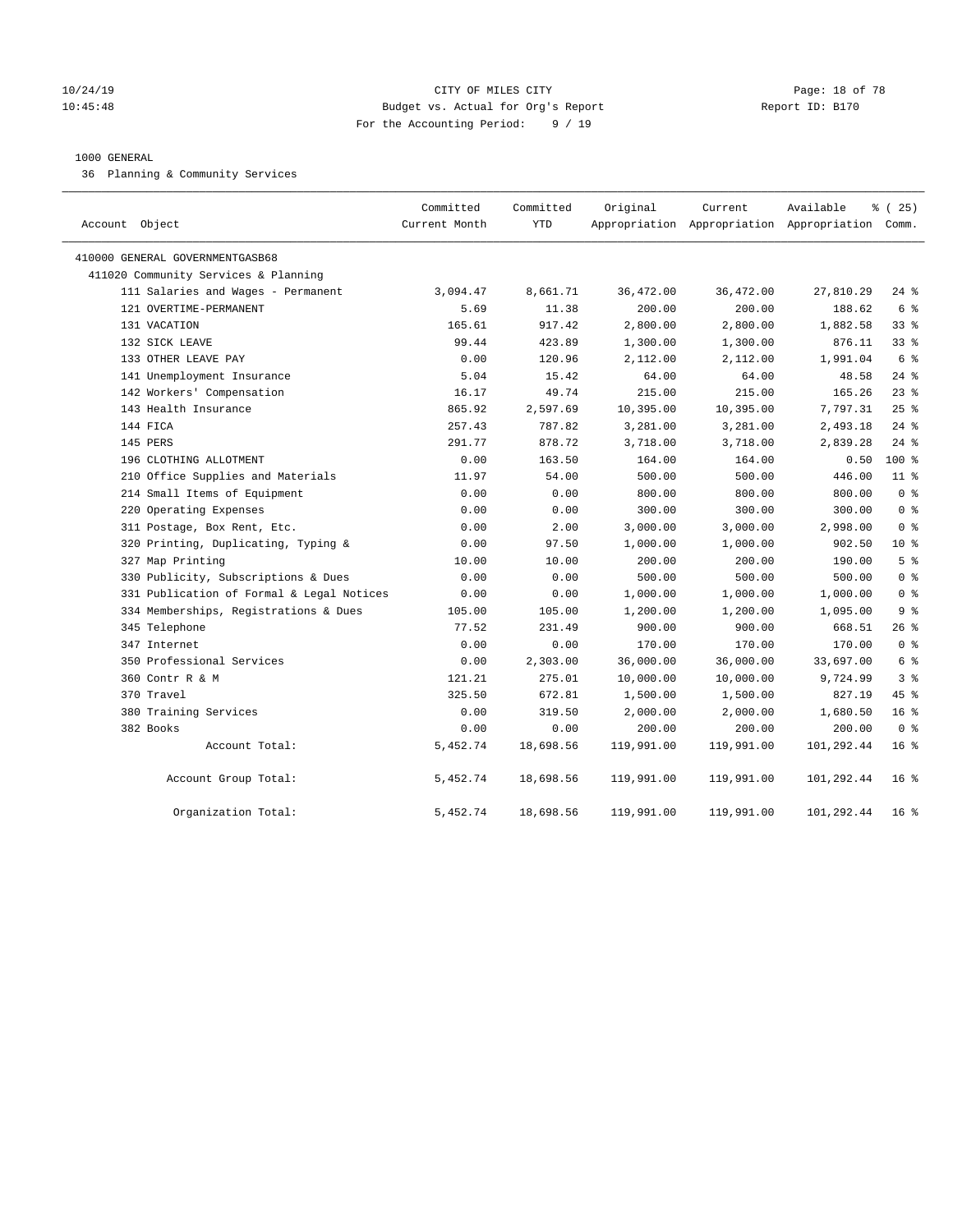### 10/24/19 **Page: 19 of 78** CITY OF MILES CITY **CITY** Page: 19 of 78 10:45:48 Budget vs. Actual for Org's Report Report ID: B170 For the Accounting Period: 9 / 19

# 1000 GENERAL

37 CITY HEALTH

| Object<br>Account                                                       | Committed<br>Current Month | Committed<br><b>YTD</b> | Original<br>Appropriation | Current<br>Appropriation | Available<br>Appropriation | 25)<br>ී (<br>Comm. |
|-------------------------------------------------------------------------|----------------------------|-------------------------|---------------------------|--------------------------|----------------------------|---------------------|
| 520000 OTHER FINANCING USES<br>521000 Interfund Operating Transfers Out |                            |                         |                           |                          |                            |                     |
| 820 Transfers to Other Funds                                            | 0.00                       | 0.00                    | 11,500.00                 | 11,500.00                | 11,500.00                  | 0 %                 |
| Account Total:                                                          | 0.00                       | 0.00                    | 11,500.00                 | 11,500.00                | 11,500.00                  | 0 <sup>8</sup>      |
| Account Group Total:                                                    | 0.00                       | 0.00                    | 11,500.00                 | 11,500.00                | 11,500.00                  | 0 <sup>8</sup>      |
| Organization Total:                                                     | 0.00                       | 0.00                    | 11,500.00                 | 11,500.00                | 11,500.00                  | 0 <sup>8</sup>      |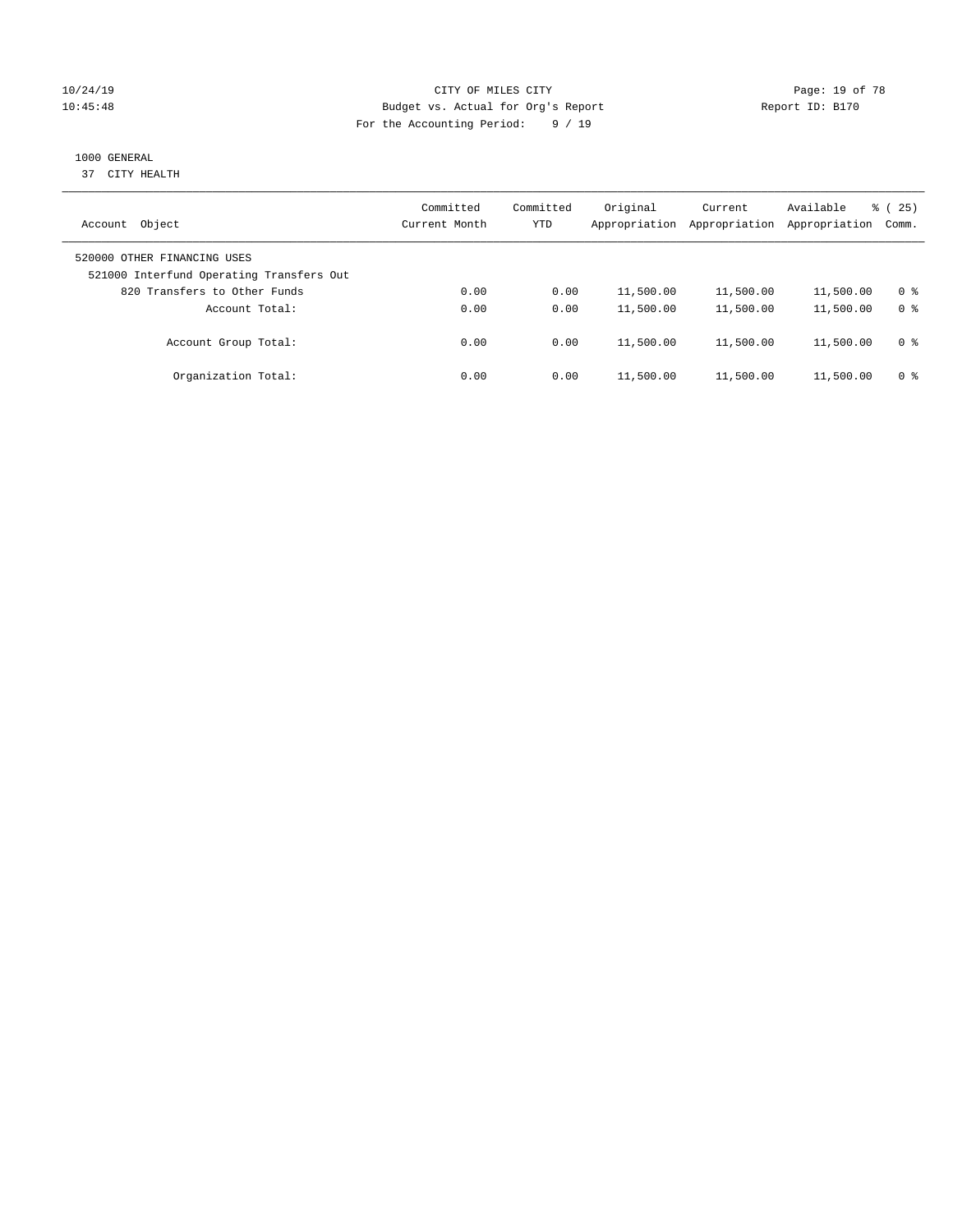### 10/24/19 Page: 20 of 78 10:45:48 Budget vs. Actual for Org's Report Report ID: B170 For the Accounting Period: 9 / 19

#### 1000 GENERAL

201 Flood Prevention

| Account Object |                                           | Committed<br>Current Month | Committed<br><b>YTD</b> | Original   | Current    | Available<br>Appropriation Appropriation Appropriation Comm. | % (25)          |
|----------------|-------------------------------------------|----------------------------|-------------------------|------------|------------|--------------------------------------------------------------|-----------------|
|                |                                           |                            |                         |            |            |                                                              |                 |
|                | 430000 Public Works-GASB68                |                            |                         |            |            |                                                              |                 |
|                | 431200 Flood Control                      |                            |                         |            |            |                                                              |                 |
|                | 111 Salaries and Wages - Permanent        | 1,027.78                   | 3,745.03                | 16,128.00  | 16,128.00  | 12,382.97                                                    | 23%             |
|                | 131 VACATION                              | 388.12                     | 585.94                  | 1,000.00   | 1,000.00   | 414.06                                                       | 59%             |
|                | 132 SICK LEAVE                            | 49.98                      | 66.65                   | 500.00     | 500.00     | 433.35                                                       | 13 <sup>8</sup> |
|                | 133 OTHER LEAVE PAY                       | 0.00                       | 0.00                    | 1,017.00   | 1,017.00   | 1,017.00                                                     | 0 <sup>8</sup>  |
|                | 141 Unemployment Insurance                | 2.21                       | 6.72                    | 28.00      | 28.00      | 21.28                                                        | $24$ %          |
|                | 142 Workers' Compensation                 | 5.91                       | 17.97                   | 1,069.00   | 1,069.00   | 1,051.03                                                     | 2 <sup>°</sup>  |
|                | 143 Health Insurance                      | 317.89                     | 953.60                  | 3,815.00   | 3,815.00   | 2,861.40                                                     | 25%             |
|                | 144 FICA                                  | 110.93                     | 337.39                  | 1,426.00   | 1,426.00   | 1,088.61                                                     | $24$ %          |
|                | 145 PERS                                  | 127.11                     | 381.23                  | 1,616.00   | 1,616.00   | 1,234.77                                                     | $24$ %          |
|                | 196 CLOTHING ALLOTMENT                    | 0.00                       | 60.00                   | 60.00      | 60.00      | 0.00                                                         | 100 %           |
|                | 210 Office Supplies and Materials         | 0.00                       | 31.05                   | 400.00     | 400.00     | 368.95                                                       | 8 %             |
|                | 214 Small Items of Equipment              | 0.00                       | 0.00                    | 500.00     | 500.00     | 500.00                                                       | 0 <sup>8</sup>  |
|                | 220 Operating Expenses                    | 0.00                       | 0.00                    | 500.00     | 500.00     | 500.00                                                       | 0 <sup>8</sup>  |
|                | 231 Gas, Oil, Diesel Fuel, Grease, etc.   | 0.00                       | 0.00                    | 500.00     | 500.00     | 500.00                                                       | 0 <sup>8</sup>  |
|                | 311 Postage, Box Rent, Etc.               | 13.50                      | 54.35                   | 3,000.00   | 3,000.00   | 2,945.65                                                     | 2 <sup>8</sup>  |
|                | 330 Publicity, Subscriptions & Dues       | 0.00                       | 0.00                    | 100.00     | 100.00     | 100.00                                                       | 0 <sup>8</sup>  |
|                | 331 Publication of Formal & Legal Notices | 188.50                     | 461.50                  | 2,000.00   | 2,000.00   | 1,538.50                                                     | $23$ $%$        |
|                | 334 Memberships, Registrations & Dues     | 0.00                       | 80.00                   | 200.00     | 200.00     | 120.00                                                       | 40 %            |
|                | 345 Telephone                             | 0.00                       | 0.00                    | 50.00      | 50.00      | 50.00                                                        | 0 <sup>8</sup>  |
|                | 350 Professional Services                 | 105.26                     | 315.78                  | 58,000.00  | 58,000.00  | 57,684.22                                                    | 1 <sup>8</sup>  |
|                | 370 Travel                                | 132.08                     | 132.08                  | 1,000.00   | 1,000.00   | 867.92                                                       | $13*$           |
|                | 380 Training Services                     | 0.00                       | 0.00                    | 200.00     | 200.00     | 200.00                                                       | 0 <sup>8</sup>  |
|                | 382 Books                                 | 0.00                       | 0.00                    | 50.00      | 50.00      | 50.00                                                        | 0 <sup>8</sup>  |
|                | 532 Land Rental                           | 0.00                       | 0.00                    | 150.00     | 150.00     | 150.00                                                       | 0 <sup>8</sup>  |
|                | 540 Special Assessments                   | 0.00                       | 0.00                    | 300.00     | 300.00     | 300.00                                                       | 0 <sup>8</sup>  |
|                | Account Total:                            | 2,469.27                   | 7,229.29                | 93,609.00  | 93,609.00  | 86, 379. 71                                                  | 8 %             |
|                | Account Group Total:                      | 2,469.27                   | 7,229.29                | 93,609.00  | 93,609.00  | 86, 379. 71                                                  | 8 %             |
|                | 490000 DEBT SERVICE                       |                            |                         |            |            |                                                              |                 |
|                | 490500 Other Debt Service Payments        |                            |                         |            |            |                                                              |                 |
|                | 652 Principle- Flood Study Loan           | 0.00                       | 14,321.14               | 28,799.00  | 28,799.00  | 14,477.86                                                    | 50%             |
|                | 653 Interest- Flood Study Loan            | 0.00                       | 1,987.04                | 3,764.00   | 3,764.00   | 1,776.96                                                     | 53%             |
|                | Account Total:                            | 0.00                       | 16,308.18               | 32,563.00  | 32,563.00  | 16,254.82                                                    | 50%             |
|                | Account Group Total:                      | 0.00                       | 16,308.18               | 32,563.00  | 32,563.00  | 16, 254.82                                                   | 50%             |
|                | Organization Total:                       | 2,469.27                   | 23,537.47               | 126,172.00 | 126,172.00 | 102,634.53                                                   | 19 <sup>°</sup> |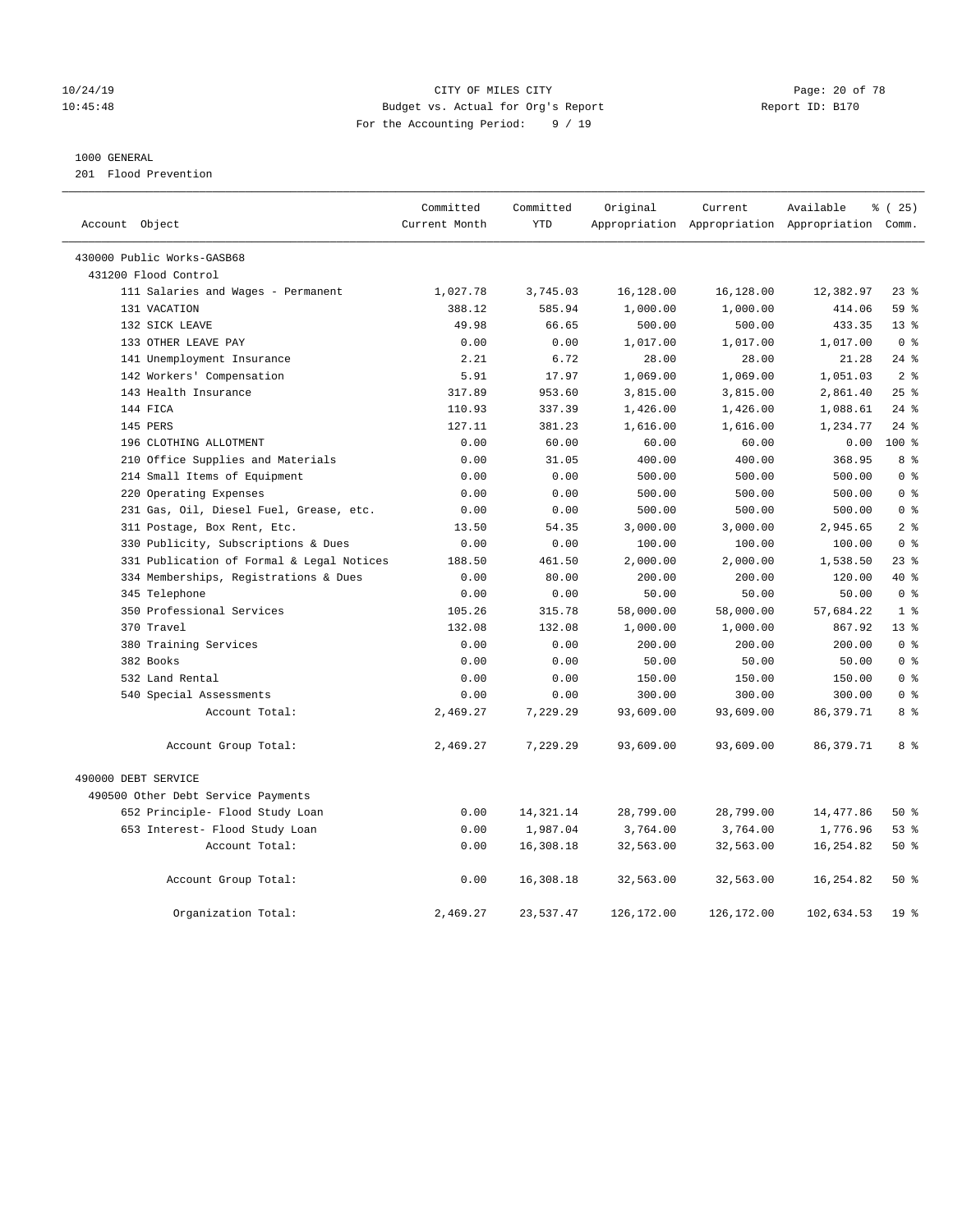#### 10/24/19 **Page: 21 of 78** CITY OF MILES CITY **Page: 21 of 78** 10:45:48 Budget vs. Actual for Org's Report Report ID: B170 For the Accounting Period: 9 / 19

# 1000 GENERAL

301 Elections

| Object<br>Account                                   | Committed<br>Current Month | Committed<br>YTD | Original<br>Appropriation | Current<br>Appropriation | Available<br>Appropriation | ී (<br>25)<br>Comm. |
|-----------------------------------------------------|----------------------------|------------------|---------------------------|--------------------------|----------------------------|---------------------|
| 410000 GENERAL GOVERNMENTGASB68<br>410600 Elections |                            |                  |                           |                          |                            |                     |
| PURCHASED SERVICES<br>300                           | 0.00                       | 0.00             | 10,000.00                 | 10,000.00                | 10,000.00                  | 0 <sup>8</sup>      |
| Account Total:                                      | 0.00                       | 0.00             | 10,000.00                 | 10,000.00                | 10,000.00                  | 0 <sup>8</sup>      |
| Account Group Total:                                | 0.00                       | 0.00             | 10,000.00                 | 10,000.00                | 10,000.00                  | 0 <sup>8</sup>      |
| Organization Total:                                 | 0.00                       | 0.00             | 10,000.00                 | 10,000.00                | 10,000.00                  | 0 <sup>8</sup>      |

Fund Total: 372,738.91 1,300,613.38 4,702,728.00 4,702,728.00 3,402,114.62 28 %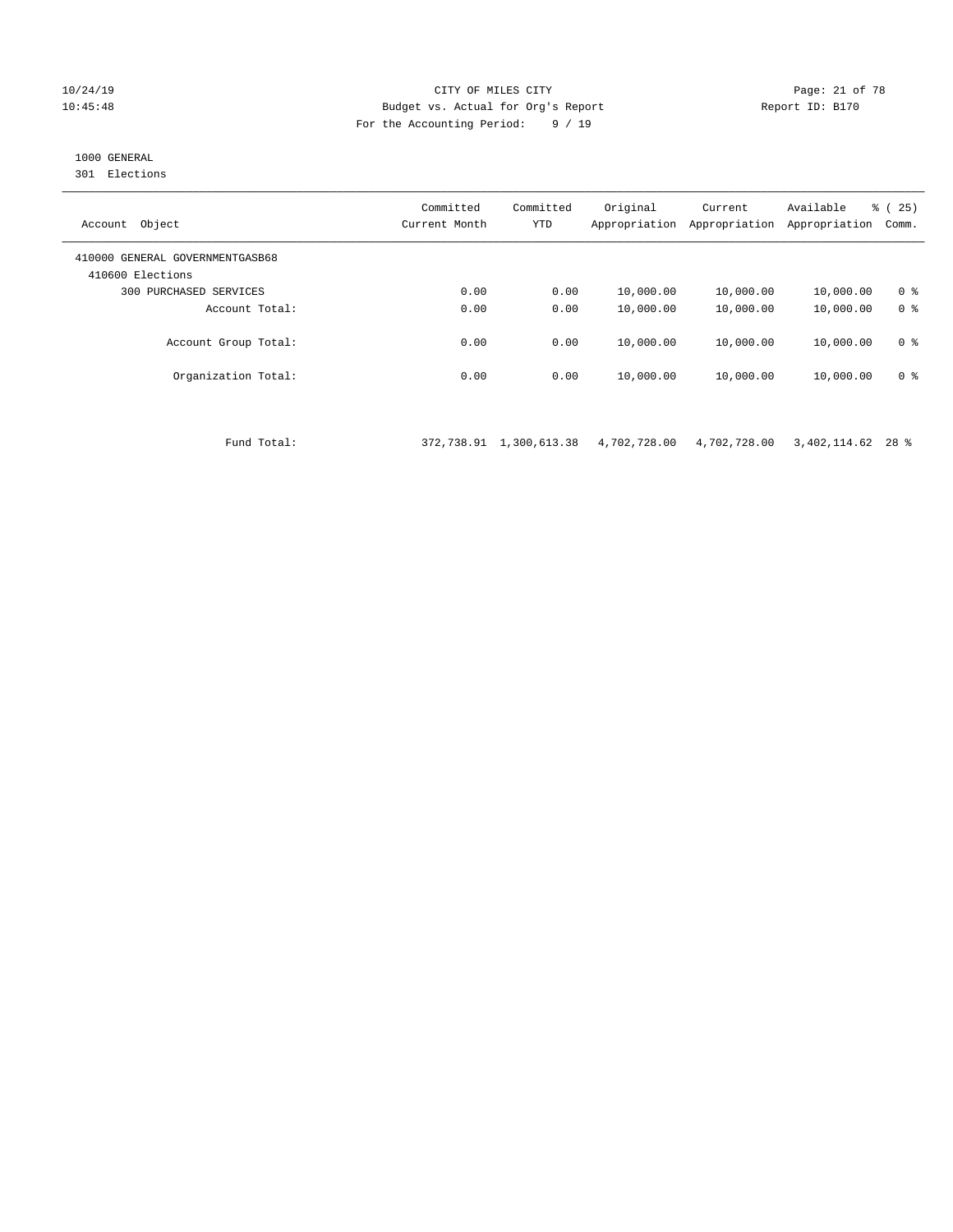### 10/24/19 **Page: 22 of 78** CITY OF MILES CITY **Page: 22 of 78** 10:45:48 Budget vs. Actual for Org's Report Report ID: B170 For the Accounting Period: 9 / 19

————————————————————————————————————————————————————————————————————————————————————————————————————————————————————————————————————

# 2220 LIBRARY

16 Library

|                                          | Committed     | Committed | Original   | Current    | Available                                       | 8 (25)          |
|------------------------------------------|---------------|-----------|------------|------------|-------------------------------------------------|-----------------|
| Account Object                           | Current Month | YTD       |            |            | Appropriation Appropriation Appropriation Comm. |                 |
| 460000 CULTURE AND RECREATION-GASB68     |               |           |            |            |                                                 |                 |
| 460100 Library Services(16)              |               |           |            |            |                                                 |                 |
| 111 Salaries and Wages - Permanent       | 13,582.20     | 37,855.38 | 180,964.00 | 180,964.00 | 143,108.62                                      | $21$ %          |
| 121 OVERTIME-PERMANENT                   | 0.00          | 0.00      | 600.00     | 600.00     | 600.00                                          | 0 <sup>8</sup>  |
| 131 VACATION                             | 801.45        | 2,720.90  | 16,000.00  | 16,000.00  | 13,279.10                                       | $17*$           |
| 132 SICK LEAVE                           | 400.74        | 912.17    | 7,300.00   | 7,300.00   | 6,387.83                                        | $12*$           |
| 133 OTHER LEAVE PAY                      | 0.00          | 0.00      | 4,071.00   | 4,071.00   | 4,071.00                                        | 0 <sup>8</sup>  |
| 141 Unemployment Insurance               | 22.17         | 63.17     | 731.00     | 731.00     | 667.83                                          | 9 <sup>°</sup>  |
| 142 Workers' Compensation                | 59.62         | 169.74    | 887.00     | 887.00     | 717.26                                          | 19 <sup>°</sup> |
| 143 Health Insurance                     | 3,178.45      | 9,535.35  | 47,682.00  | 47,682.00  | 38,146.65                                       | $20*$           |
| 144 FICA                                 | 1,119.32      | 3,184.72  | 15,983.00  | 15,983.00  | 12,798.28                                       | $20*$           |
| 145 PERS                                 | 1,281.82      | 3,597.06  | 18,115.00  | 18,115.00  | 14,517.94                                       | $20*$           |
| 196 CLOTHING ALLOTMENT                   | 0.00          | 600.00    | 750.00     | 750.00     | 150.00                                          | 80 %            |
| 210 Office Supplies and Materials        | 0.00          | 36.55     | 500.00     | 500.00     | 463.45                                          | 7 %             |
| 214 Small Items of Equipment             | 0.00          | 779.00    | 3,000.00   | 3,000.00   | 2,221.00                                        | 26%             |
| 220 Operating Expenses                   | 0.00          | 0.00      | 500.00     | 500.00     | 500.00                                          | 0 <sup>8</sup>  |
| 224 Janitorial Supplies                  | 42.93         | 42.93     | 1,200.00   | 1,200.00   | 1,157.07                                        | 4%              |
| 311 Postage, Box Rent, Etc.              | 104.42        | 274.26    | 1,500.00   | 1,500.00   | 1,225.74                                        | 18 %            |
| 320 Printing, Duplicating, Typing &      | 6.12          | 10.13     | 1,500.00   | 1,500.00   | 1,489.87                                        | 1 <sup>8</sup>  |
| 334 Memberships, Registrations & Dues    | 0.00          | 0.00      | 250.00     | 250.00     | 250.00                                          | 0 <sup>8</sup>  |
| 341 Electric Utility Services            | 895.08        | 3,016.28  | 9,000.00   | 9,000.00   | 5,983.72                                        | 34%             |
| 342 Water Utility Services               | 54.15         | 115.80    | 750.00     | 750.00     | 634.20                                          | 15 <sup>°</sup> |
| 343 Sewer Utility Services               | 41.56         | 123.60    | 800.00     | 800.00     | 676.40                                          | 15 <sup>°</sup> |
| 344 Gas Utility Service                  | 34.55         | 111.59    | 5,000.00   | 5,000.00   | 4,888.41                                        | 2 <sup>8</sup>  |
| 345 Telephone                            | 93.53         | 406.56    | 1,750.00   | 1,750.00   | 1,343.44                                        | $23$ $%$        |
| 346 Garbage Service                      | 0.00          | 0.00      | 400.00     | 400.00     | 400.00                                          | 0 <sup>8</sup>  |
| 347 Internet                             | 98.60         | 473.90    | 2,500.00   | 2,500.00   | 2,026.10                                        | 19 <sup>°</sup> |
| 350 Professional Services                | 0.00          | 1,390.21  | 9,500.00   | 9,500.00   | 8,109.79                                        | 15 <sup>°</sup> |
| 360 Contr R & M                          | 520.00        | 2,053.00  | 10,000.00  | 10,000.00  | 7,947.00                                        | $21$ %          |
| 370 Travel                               | 0.00          | 0.00      | 1,500.00   | 1,500.00   | 1,500.00                                        | 0 <sup>8</sup>  |
| 380 Training Services                    | 0.00          | 0.00      | 1,000.00   | 1,000.00   | 1,000.00                                        | 0 <sup>8</sup>  |
| 382 Books                                | 772.33        | 1,366.98  | 15,000.00  | 15,000.00  | 13,633.02                                       | 9%              |
| 511 Insurance on Buildings               | 0.00          | 2,994.06  | 2,995.00   | 2,995.00   | 0.94                                            | $100*$          |
| 513 Liability                            | 0.00          | 2,931.16  | 2,932.00   | 2,932.00   | 0.84                                            | $100*$          |
| Account Total:                           | 23,109.04     | 74,764.50 | 364,660.00 | 364,660.00 | 289,895.50                                      | $21$ %          |
| Account Group Total:                     | 23,109.04     | 74,764.50 | 364,660.00 | 364,660.00 | 289,895.50                                      | 21 %            |
| 520000 OTHER FINANCING USES              |               |           |            |            |                                                 |                 |
| 521000 Interfund Operating Transfers Out |               |           |            |            |                                                 |                 |
| 820 Transfers to Other Funds             | 1,748.00      | 5,244.00  | 20,972.00  | 20,972.00  | 15,728.00                                       | 25 %            |
| Account Total:                           | 1,748.00      | 5,244.00  | 20,972.00  | 20,972.00  | 15,728.00                                       | $25$ %          |
|                                          |               |           |            |            |                                                 |                 |
| Account Group Total:                     | 1,748.00      | 5,244.00  | 20,972.00  | 20,972.00  | 15,728.00                                       | $25$ %          |
| Organization Total:                      | 24,857.04     | 80,008.50 | 385,632.00 | 385,632.00 | 305,623.50                                      | 21 %            |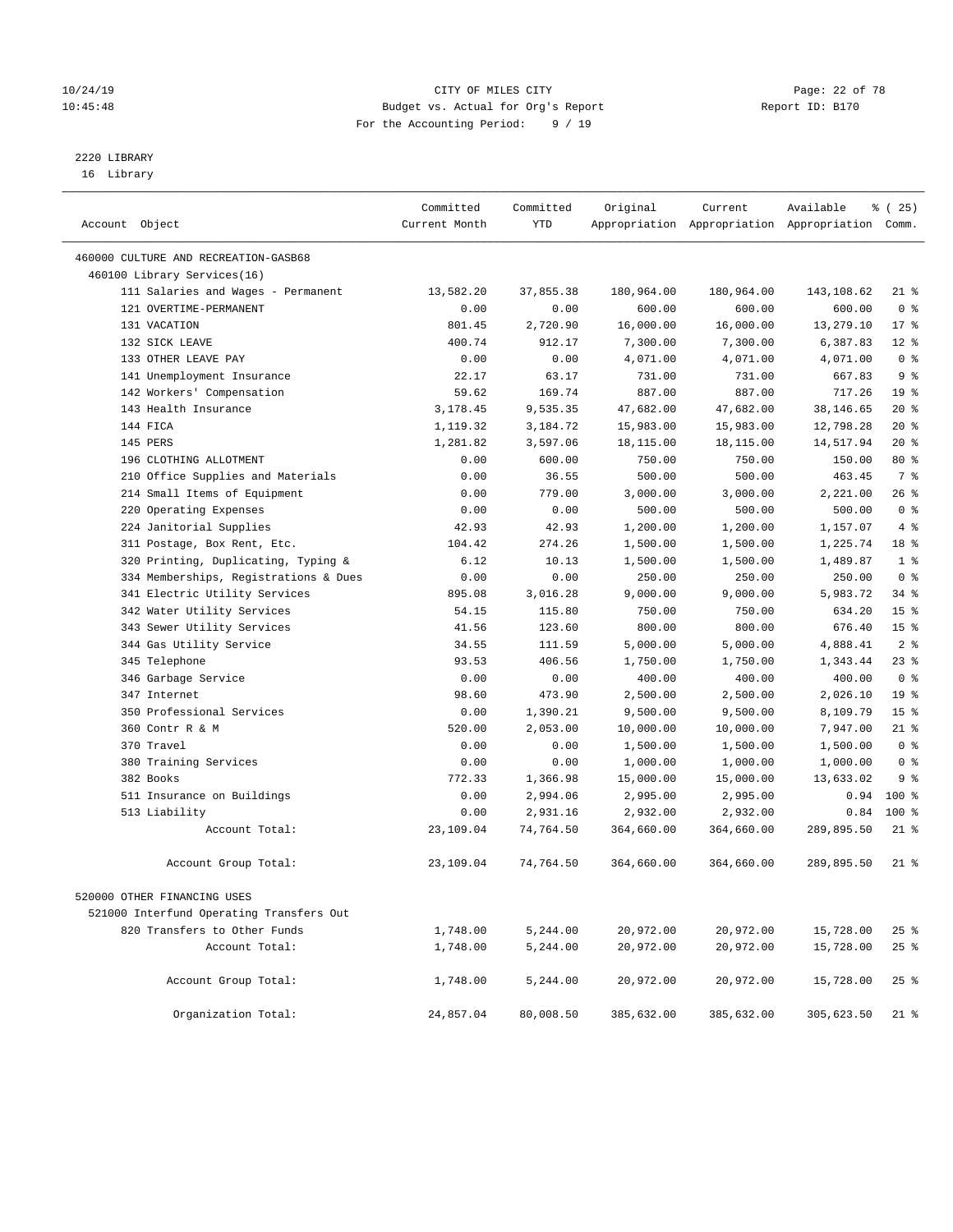### 10/24/19 Page: 23 of 78 10:45:48 Budget vs. Actual for Org's Report Report ID: B170 For the Accounting Period: 9 / 19

# 2220 LIBRARY

16 Library

| Account Object |             | Committed<br>Current Month | Committed<br><b>YTD</b> | Original   | Current    | Available<br>Appropriation Appropriation Appropriation Comm. | 8 ( 25 ) |
|----------------|-------------|----------------------------|-------------------------|------------|------------|--------------------------------------------------------------|----------|
|                | Fund Total: | 24,857.04                  | 80,008.50               | 385,632.00 | 385,632.00 | 305,623.50 21 %                                              |          |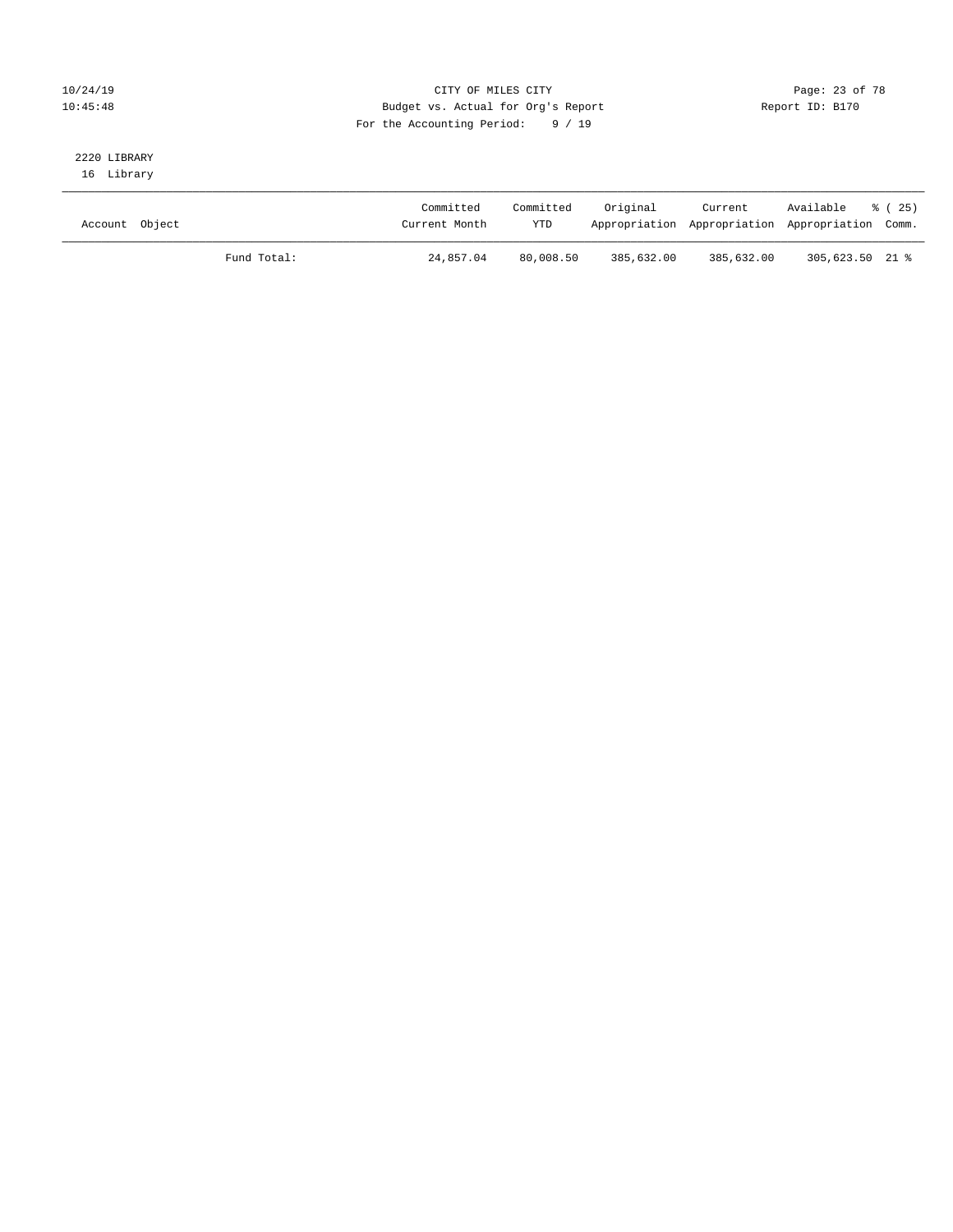### 10/24/19 **Page: 24 of 78** CITY OF MILES CITY **Page: 24 of 78** 10:45:48 Budget vs. Actual for Org's Report Report ID: B170 For the Accounting Period: 9 / 19

# 2260 EMERGENCY DISASTER

201 Flood Prevention

| Account Object                                                          | Committed<br>Current Month | Committed<br><b>YTD</b> | Original | Current<br>Appropriation Appropriation | Available<br>Appropriation | % (25)<br>Comm. |
|-------------------------------------------------------------------------|----------------------------|-------------------------|----------|----------------------------------------|----------------------------|-----------------|
| 520000 OTHER FINANCING USES<br>521000 Interfund Operating Transfers Out |                            |                         |          |                                        |                            |                 |
| 820 Transfers to Other Funds                                            | 0.00                       | 0.00                    | 549.00   | 549.00                                 | 549.00                     | 0 <sup>8</sup>  |
| Account Total:                                                          | 0.00                       | 0.00                    | 549.00   | 549.00                                 | 549.00                     | 0 <sup>8</sup>  |
| Account Group Total:                                                    | 0.00                       | 0.00                    | 549.00   | 549.00                                 | 549.00                     | 0 <sup>8</sup>  |
| Organization Total:                                                     | 0.00                       | 0.00                    | 549.00   | 549.00                                 | 549.00                     | 0 <sup>8</sup>  |
|                                                                         |                            |                         |          |                                        |                            |                 |
| Fund Total:                                                             | 0.00                       | 0.00                    | 549.00   | 549.00                                 | 549.00                     | 0 %             |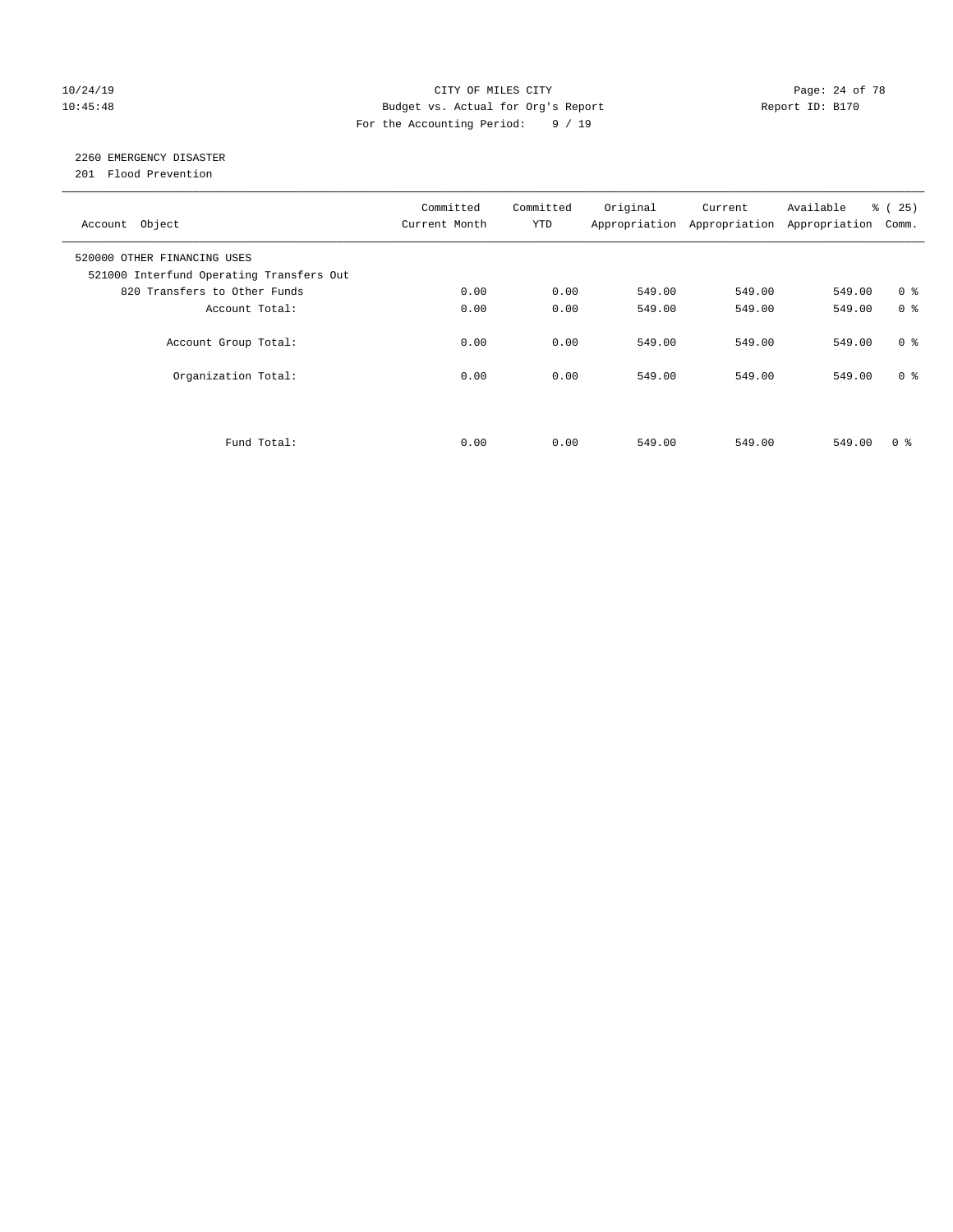### 10/24/19 **Page: 25 of 78** CITY OF MILES CITY **CITY Page: 25 of 78** 10:45:48 Budget vs. Actual for Org's Report Report ID: B170 For the Accounting Period: 9 / 19

#### 2270 Health 37 CITY HEALTH

| Object<br>Account                                                 | Committed<br>Current Month | Committed<br><b>YTD</b> | Original<br>Appropriation | Current<br>Appropriation | Available<br>Appropriation | % (25)<br>Comm. |
|-------------------------------------------------------------------|----------------------------|-------------------------|---------------------------|--------------------------|----------------------------|-----------------|
| 440000 PUBLIC HEALTH-GASB68<br>440140 Registration and Inspection |                            |                         |                           |                          |                            |                 |
| 350 Professional Services                                         | 0.00                       | 0.00                    | 16,500.00                 | 16,500.00                | 16,500.00                  | 0 <sup>8</sup>  |
| Account Total:                                                    | 0.00                       | 0.00                    | 16,500.00                 | 16,500.00                | 16,500.00                  | 0 <sup>8</sup>  |
| Account Group Total:                                              | 0.00                       | 0.00                    | 16,500.00                 | 16,500.00                | 16,500.00                  | 0 <sup>8</sup>  |
| Organization Total:                                               | 0.00                       | 0.00                    | 16,500.00                 | 16,500.00                | 16,500.00                  | 0 <sup>8</sup>  |
| Fund Total:                                                       | 0.00                       | 0.00                    | 16,500.00                 | 16,500.00                | 16,500.00                  | 0 <sup>8</sup>  |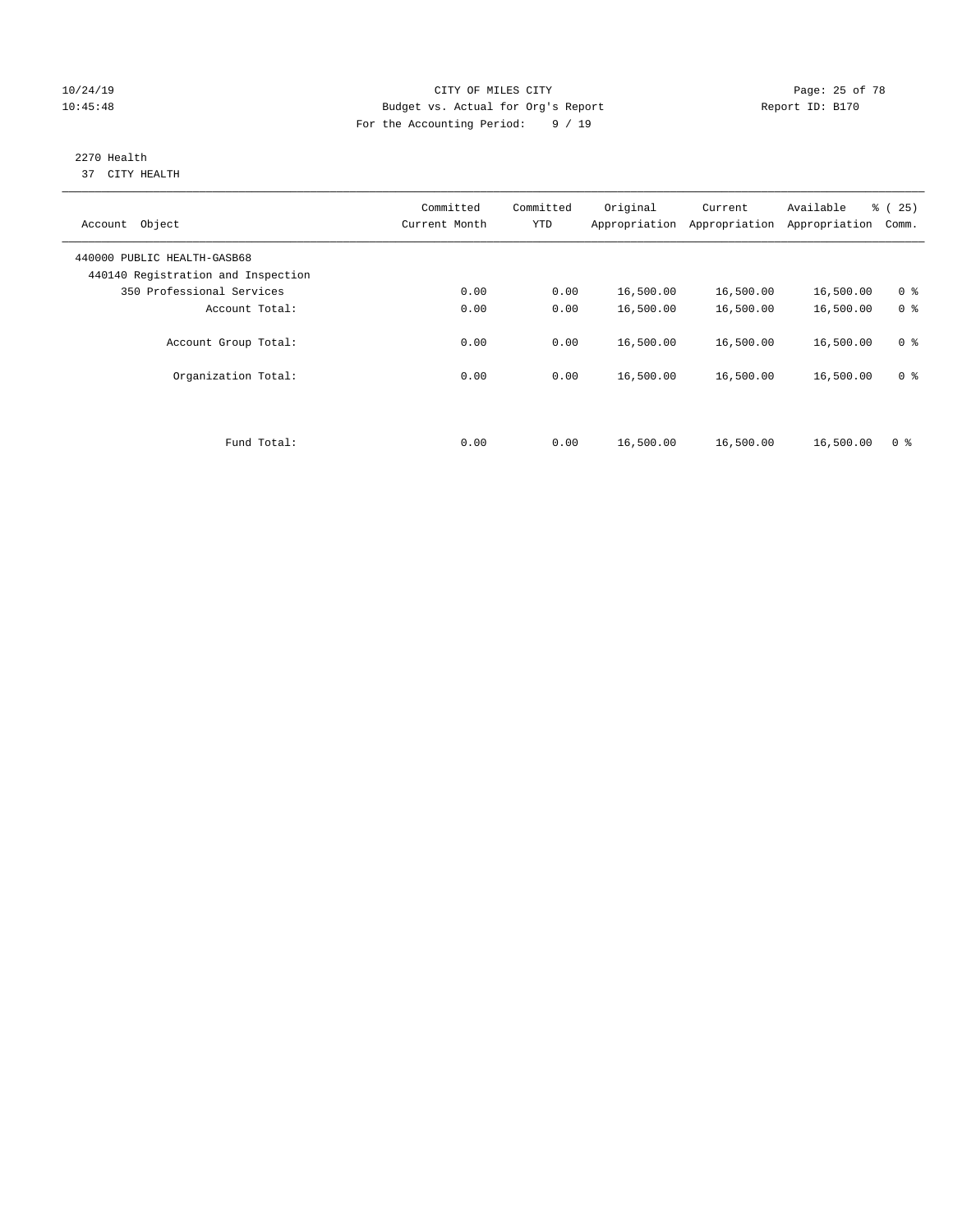### 10/24/19 **Page: 26 of 78** CITY OF MILES CITY **CITY Page: 26 of 78** 10:45:48 Budget vs. Actual for Org's Report Report ID: B170 For the Accounting Period: 9 / 19

#### 2310 TIFD-Downtown

11 Historic Preservation

|                                           | Committed     | Committed  | Original  | Current   | Available                                       | % (25)         |
|-------------------------------------------|---------------|------------|-----------|-----------|-------------------------------------------------|----------------|
| Account Object                            | Current Month | <b>YTD</b> |           |           | Appropriation Appropriation Appropriation Comm. |                |
|                                           |               |            |           |           |                                                 |                |
| 460000 CULTURE AND RECREATION-GASB68      |               |            |           |           |                                                 |                |
| 460462 Urban Renewal District             |               |            |           |           |                                                 |                |
| 111 Salaries and Wages - Permanent        | 0.00          | 0.00       | 14,740.00 | 14,740.00 | 14,740.00                                       | 0 <sup>8</sup> |
| 131 VACATION                              | 0.00          | 0.00       | 1,600.00  | 1,600.00  | 1,600.00                                        | 0 <sup>8</sup> |
| 132 SICK LEAVE                            | 0.00          | 0.00       | 400.00    | 400.00    | 400.00                                          | 0 <sup>8</sup> |
| 141 Unemployment Insurance                | 0.00          | 0.00       | 25.00     | 25.00     | 25.00                                           | 0 <sup>8</sup> |
| 142 Workers' Compensation                 | 0.00          | 0.00       | 210.00    | 210.00    | 210.00                                          | 0 <sup>8</sup> |
| 144 FICA                                  | 0.00          | 0.00       | 1,281.00  | 1,281.00  | 1,281.00                                        | 0 <sup>8</sup> |
| 145 PERS                                  | 0.00          | 0.00       | 1,451.00  | 1,451.00  | 1,451.00                                        | 0 <sup>8</sup> |
| 196 CLOTHING ALLOTMENT                    | 0.00          | 0.00       | 70.00     | 70.00     | 70.00                                           | 0 <sup>8</sup> |
| 210 Office Supplies and Materials         | 0.00          | 5.99       | 75.00     | 75.00     | 69.01                                           | 8 <sup>8</sup> |
| 220 Operating Expenses                    | 0.00          | 0.00       | 1,000.00  | 1,000.00  | 1,000.00                                        | 0 <sup>8</sup> |
| 311 Postage, Box Rent, Etc.               | 0.00          | 6.08       | 100.00    | 100.00    | 93.92                                           | 6 %            |
| 320 Printing, Duplicating, Typing &       | 0.00          | 0.00       | 200.00    | 200.00    | 200.00                                          | 0 <sup>8</sup> |
| 330 Publicity, Subscriptions & Dues       | 0.00          | 0.00       | 100.00    | 100.00    | 100.00                                          | 0 <sup>8</sup> |
| 331 Publication of Formal & Legal Notices | 0.00          | 0.00       | 300.00    | 300.00    | 300.00                                          | 0 <sup>8</sup> |
| 345 Telephone                             | 19.86         | 57.29      | 219.00    | 219.00    | 161.71                                          | 26%            |
| 347 Internet                              | 12.17         | 35.52      | 785.00    | 785.00    | 749.48                                          | 5 <sup>°</sup> |
| 350 Professional Services                 | 0.00          | 132.89     | 1,500.00  | 1,500.00  | 1,367.11                                        | 9 <sup>°</sup> |
| 360 Contr R & M                           | 121.21        | 270.01     | 500.00    | 500.00    | 229.99                                          | 54%            |
| 370 Travel                                | 0.00          | 0.00       | 1,000.00  | 1,000.00  | 1,000.00                                        | 0 <sup>8</sup> |
| 513 Liability                             | 0.00          | 143.50     | 144.00    | 144.00    | 0.50                                            | 100 %          |
| 721 Redevelopment                         | 0.00          | 0.00       | 11,067.00 | 11,067.00 | 11,067.00                                       | 0 <sup>8</sup> |
| Account Total:                            | 153.24        | 651.28     | 36,767.00 | 36,767.00 | 36, 115.72                                      | 2 <sub>8</sub> |
| Account Group Total:                      | 153.24        | 651.28     | 36,767.00 | 36,767.00 | 36, 115.72                                      | 2 <sup>8</sup> |
| Organization Total:                       | 153.24        | 651.28     | 36,767.00 | 36,767.00 | 36, 115.72                                      | 2 <sup>8</sup> |
| Fund Total:                               | 153.24        | 651.28     | 36,767.00 | 36,767.00 | 36, 115.72                                      | 2 <sup>8</sup> |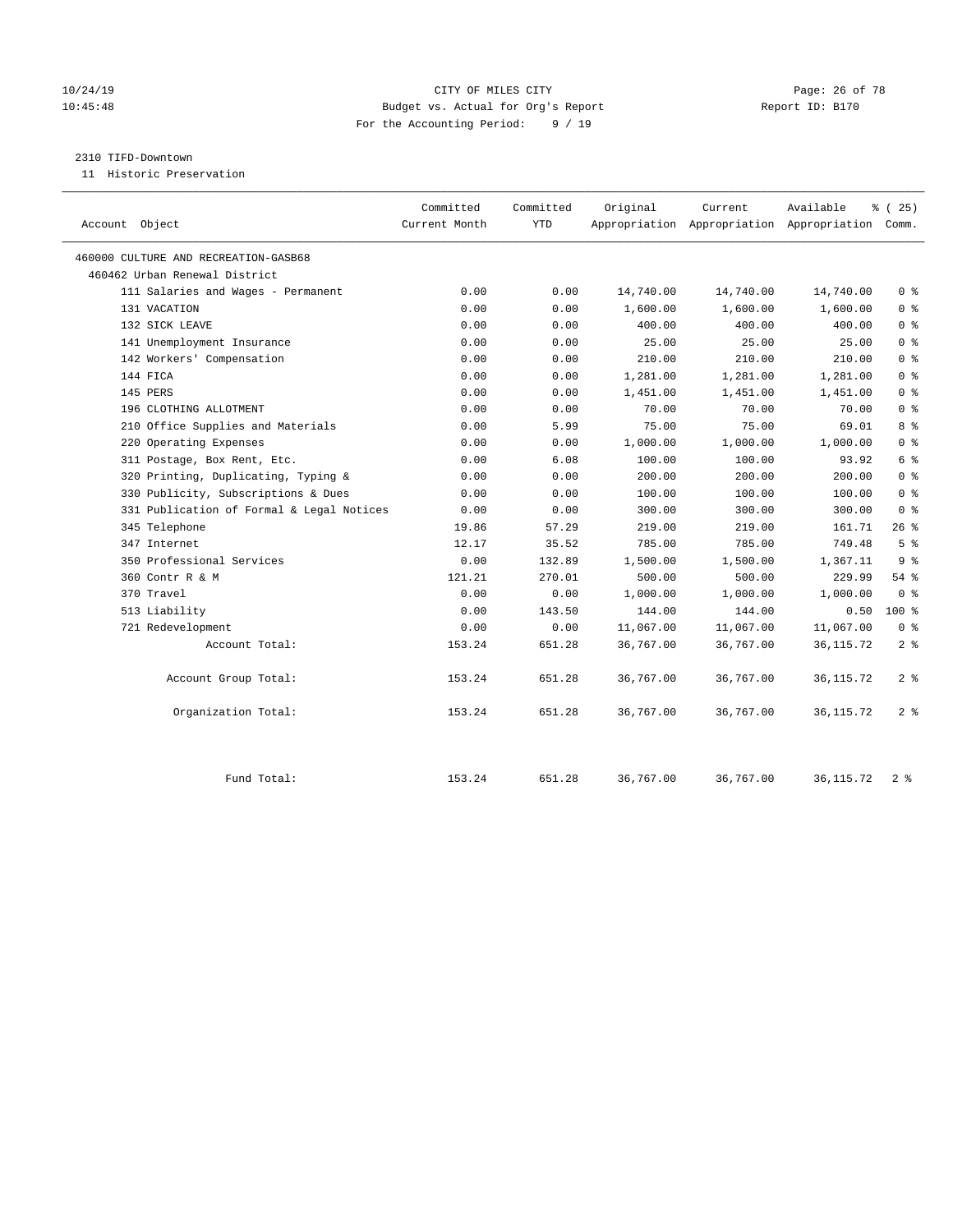### 10/24/19 Page: 27 of 78 10:45:48 Budget vs. Actual for Org's Report Report ID: B170 For the Accounting Period: 9 / 19

# 2350 Local Government/Study Commission

302 Local Government/Study Commission

| Account Object                                                          | Committed<br>Current Month | Committed<br><b>YTD</b> | Original | Current<br>Appropriation Appropriation | Available<br>Appropriation | % (25)<br>Comm. |
|-------------------------------------------------------------------------|----------------------------|-------------------------|----------|----------------------------------------|----------------------------|-----------------|
| 520000 OTHER FINANCING USES<br>521000 Interfund Operating Transfers Out |                            |                         |          |                                        |                            |                 |
| 820 Transfers to Other Funds                                            | 0.00                       | 0.00                    | 25.00    | 25.00                                  | 25.00                      | 0 <sup>8</sup>  |
| Account Total:                                                          | 0.00                       | 0.00                    | 25.00    | 25.00                                  | 25.00                      | 0 <sup>8</sup>  |
| Account Group Total:                                                    | 0.00                       | 0.00                    | 25.00    | 25.00                                  | 25.00                      | 0 <sup>8</sup>  |
| Organization Total:                                                     | 0.00                       | 0.00                    | 25.00    | 25.00                                  | 25.00                      | 0 <sup>8</sup>  |
|                                                                         |                            |                         |          |                                        |                            |                 |
| Fund Total:                                                             | 0.00                       | 0.00                    | 25.00    | 25.00                                  | 25.00                      | 0 ៖             |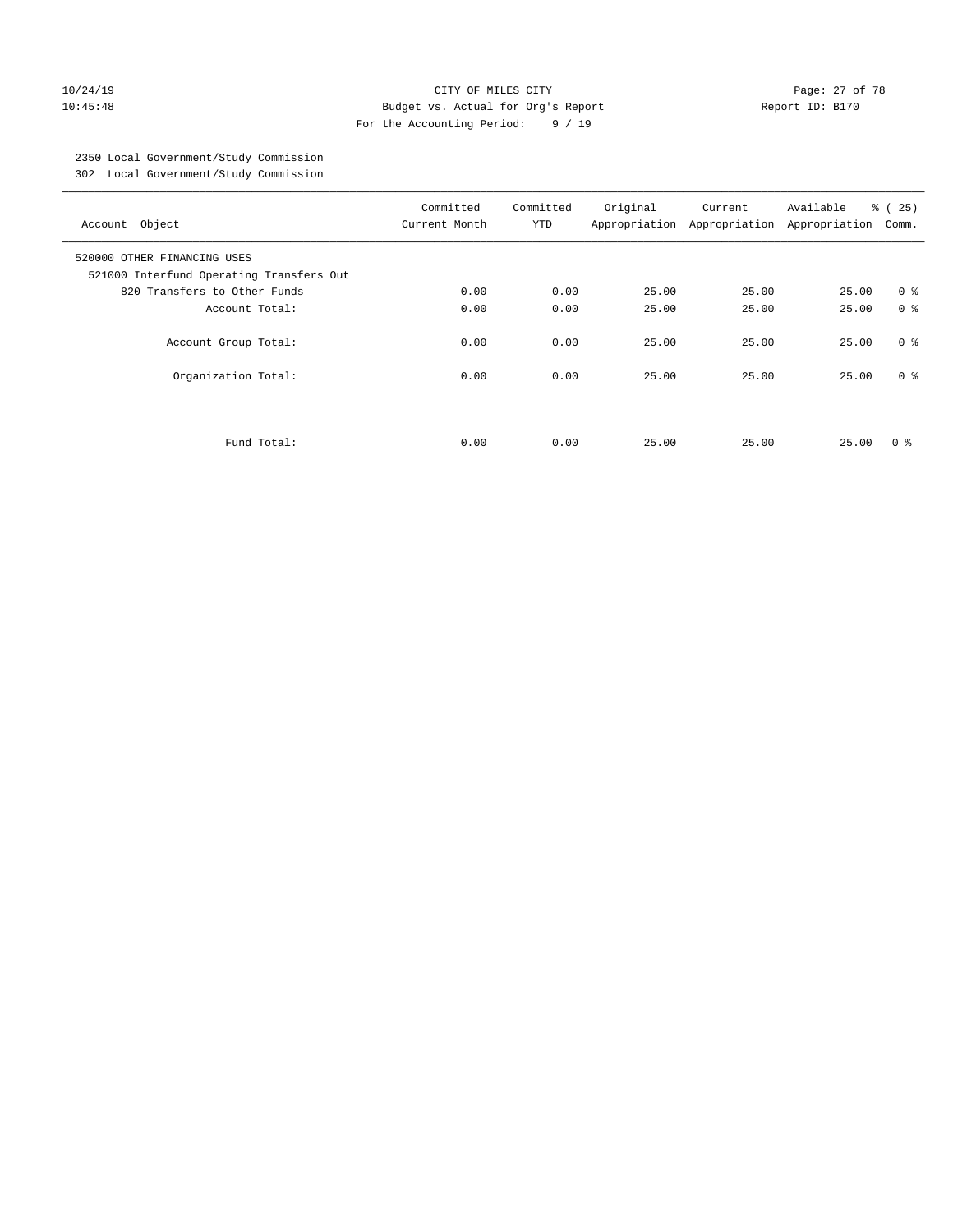### 10/24/19 **Page: 28 of 78** CITY OF MILES CITY **Page: 28 of 78** 10:45:48 Budget vs. Actual for Org's Report Report ID: B170 For the Accounting Period: 9 / 19

# 2372 Permissive Medical Levy

20 Permissive Medical Levy

| Account Object                                                          | Committed<br>Current Month | Committed<br><b>YTD</b> | Original   | Current<br>Appropriation Appropriation | Available<br>Appropriation | % (25)<br>Comm. |
|-------------------------------------------------------------------------|----------------------------|-------------------------|------------|----------------------------------------|----------------------------|-----------------|
| 520000 OTHER FINANCING USES<br>521000 Interfund Operating Transfers Out |                            |                         |            |                                        |                            |                 |
| 820 Transfers to Other Funds                                            | 0.00                       | 0.00                    | 259,721.00 | 259,721.00                             | 259,721.00                 | 0 <sup>8</sup>  |
| Account Total:                                                          | 0.00                       | 0.00                    | 259,721.00 | 259,721.00                             | 259,721.00                 | 0 <sup>8</sup>  |
| Account Group Total:                                                    | 0.00                       | 0.00                    | 259,721.00 | 259,721.00                             | 259,721.00                 | 0 <sup>8</sup>  |
| Organization Total:                                                     | 0.00                       | 0.00                    | 259,721.00 | 259,721.00                             | 259,721.00                 | 0 <sup>8</sup>  |
|                                                                         |                            |                         |            |                                        |                            |                 |
| Fund Total:                                                             | 0.00                       | 0.00                    | 259,721.00 | 259,721.00                             | 259,721.00                 | 0 <sup>8</sup>  |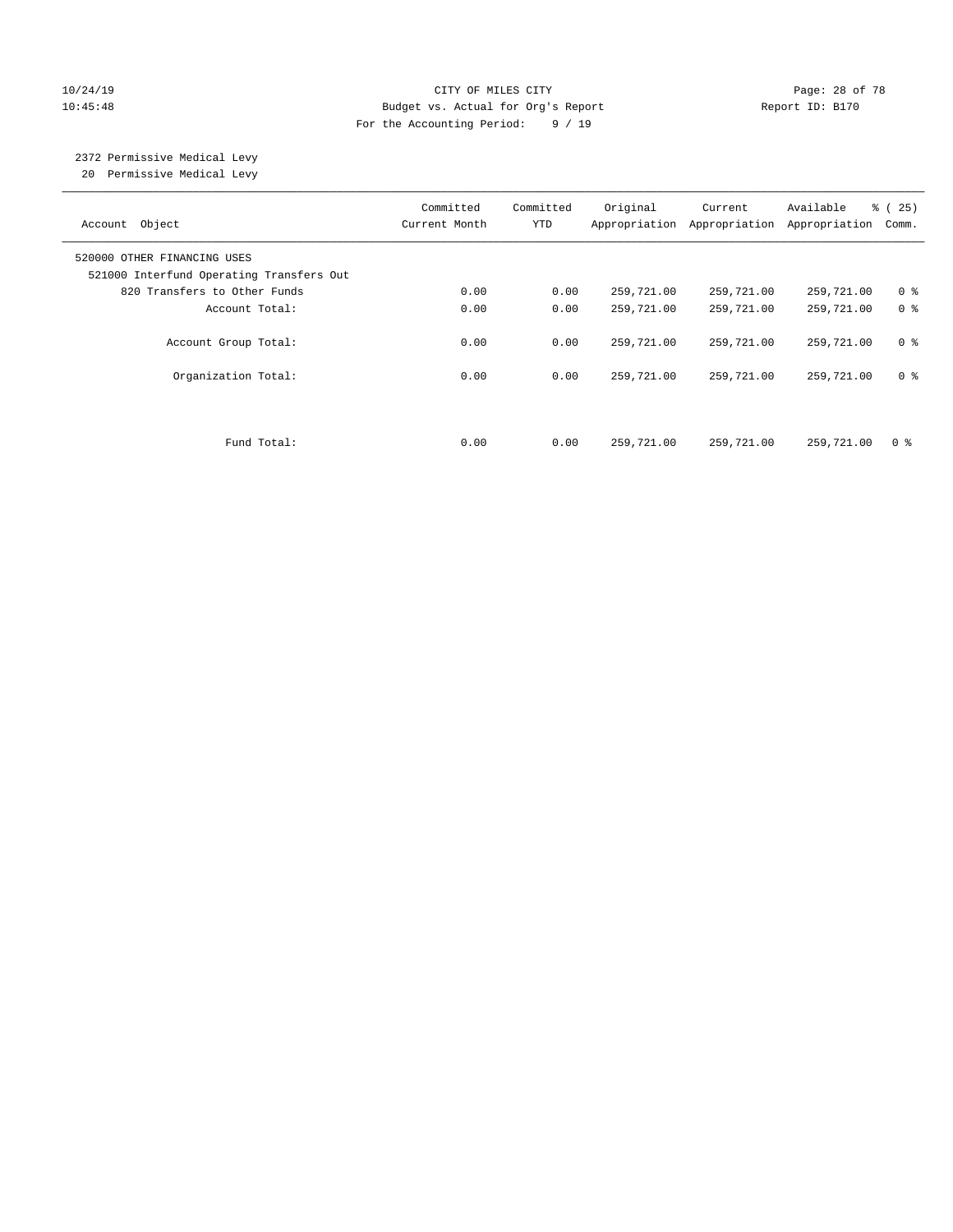### 10/24/19 **Page: 29 of 78** CITY OF MILES CITY **Page: 29 of 78** 10:45:48 Budget vs. Actual for Org's Report Report ID: B170 For the Accounting Period: 9 / 19

### 2390 DRUG FORFEITURE

5 Police

| Account Object                    | Committed<br>Current Month | Committed<br>YTD | Original | Current<br>Appropriation Appropriation | Available<br>Appropriation | % (25)<br>Comm. |
|-----------------------------------|----------------------------|------------------|----------|----------------------------------------|----------------------------|-----------------|
| 420000 PUBLIC SAFETY-GASB68       |                            |                  |          |                                        |                            |                 |
| 420100 Law Enforcement Services   |                            |                  |          |                                        |                            |                 |
| 210 Office Supplies and Materials | 0.00                       | 0.00             | 100.00   | 100.00                                 | 100.00                     | 0 <sub>8</sub>  |
| 220 Operating Expenses            | 0.00                       | 0.00             | 500.00   | 500.00                                 | 500.00                     | 0 <sup>8</sup>  |
| 380 Training Services             | 0.00                       | 0.00             | 100.00   | 100.00                                 | 100.00                     | 0 <sup>8</sup>  |
| 900 Capital Outlay                | 0.00                       | 0.00             | 1,000.00 | 1,000.00                               | 1,000.00                   | 0 <sup>8</sup>  |
| Account Total:                    | 0.00                       | 0.00             | 1,700.00 | 1,700.00                               | 1,700.00                   | 0 <sup>8</sup>  |
| Account Group Total:              | 0.00                       | 0.00             | 1,700.00 | 1,700.00                               | 1,700.00                   | 0 <sup>8</sup>  |
| Organization Total:               | 0.00                       | 0.00             | 1,700.00 | 1,700.00                               | 1,700.00                   | 0 <sup>8</sup>  |
|                                   |                            |                  |          |                                        |                            |                 |
| Fund Total:                       | 0.00                       | 0.00             | 1,700.00 | 1,700.00                               | 1,700.00                   | 0 %             |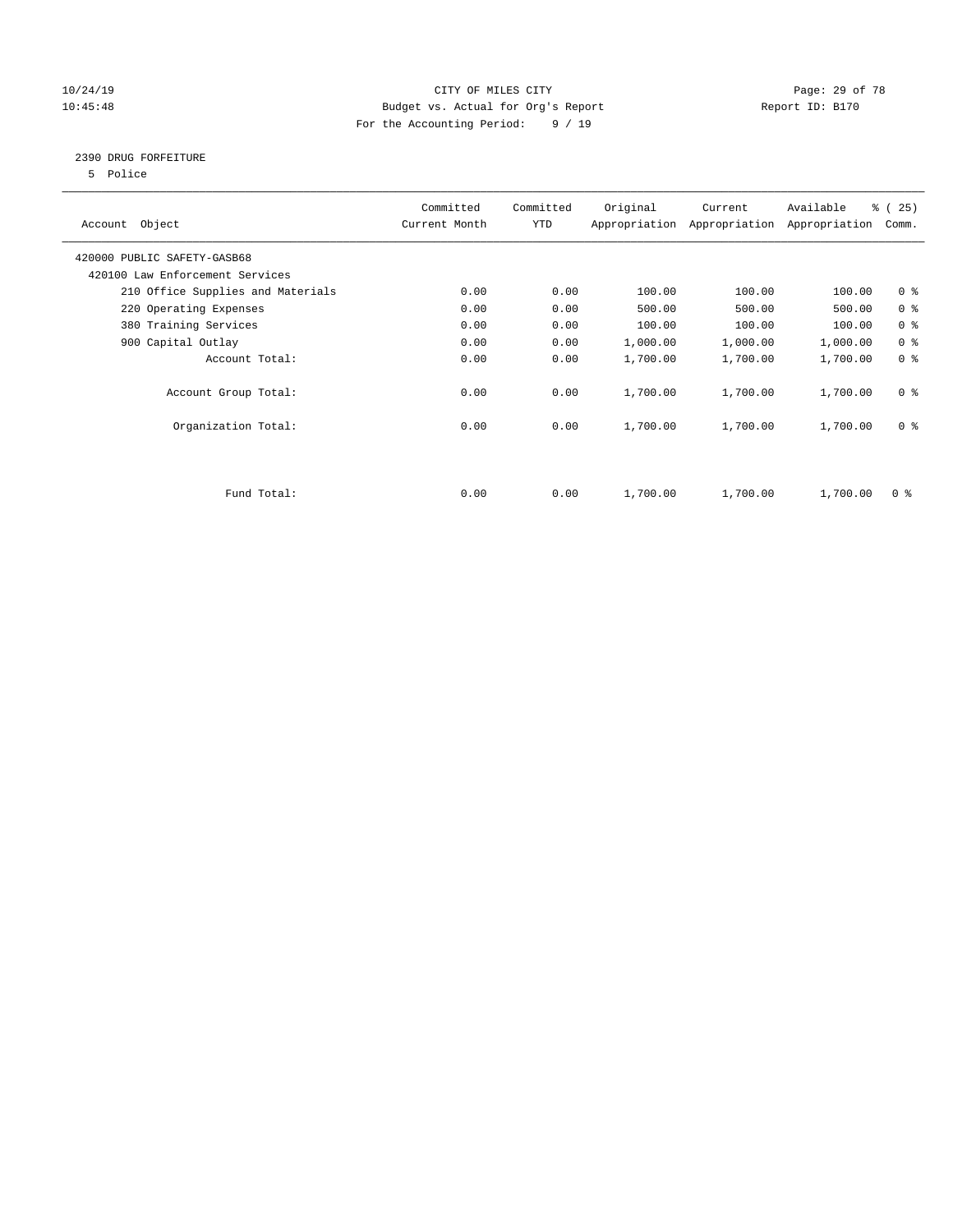### 10/24/19 **Page: 30 of 78** CITY OF MILES CITY **Page: 30 of 78** 10:45:48 Budget vs. Actual for Org's Report Report ID: B170 For the Accounting Period: 9 / 19

# 2394 BUILDING CODE ENFORCEMENT

18 BUILDING INSPECTION

| Account Object                            | Committed<br>Current Month | Committed<br><b>YTD</b> | Original   | Current    | Available<br>Appropriation Appropriation Appropriation Comm. | 8 (25)          |
|-------------------------------------------|----------------------------|-------------------------|------------|------------|--------------------------------------------------------------|-----------------|
|                                           |                            |                         |            |            |                                                              |                 |
| 420000 PUBLIC SAFETY-GASB68               |                            |                         |            |            |                                                              |                 |
| 420531 Building Inspection                |                            |                         |            |            |                                                              |                 |
| 111 Salaries and Wages - Permanent        | 728.24                     | 2,720.47                | 11,612.00  | 11,612.00  | 8,891.53                                                     | $23$ %          |
| 121 OVERTIME-PERMANENT                    | 12.62                      | 25.24                   | 240.00     | 240.00     | 214.76                                                       | $11$ %          |
| 131 VACATION                              | 265.35                     | 449.44                  | 1,000.00   | 1,000.00   | 550.56                                                       | 45 %            |
| 132 SICK LEAVE                            | 79.81                      | 151.29                  | 600.00     | 600.00     | 448.71                                                       | 25%             |
| 133 OTHER LEAVE PAY                       | 0.00                       | 0.00                    | 254.00     | 254.00     | 254.00                                                       | 0 <sup>8</sup>  |
| 141 Unemployment Insurance                | 1.62                       | 5.09                    | 21.00      | 21.00      | 15.91                                                        | $24$ %          |
| 142 Workers' Compensation                 | 10.06                      | 31.71                   | 363.00     | 363.00     | 331.29                                                       | 9 <sup>8</sup>  |
| 143 Health Insurance                      | 238.42                     | 715.25                  | 2,861.00   | 2,861.00   | 2,145.75                                                     | 25%             |
| 144 FICA                                  | 82.71                      | 258.32                  | 1,049.00   | 1,049.00   | 790.68                                                       | 25%             |
| 145 PERS                                  | 94.14                      | 290.15                  | 1,188.00   | 1,188.00   | 897.85                                                       | $24$ %          |
| 196 CLOTHING ALLOTMENT                    | 0.00                       | 45.00                   | 45.00      | 45.00      | 0.00                                                         | 100 %           |
| 210 Office Supplies and Materials         | 11.97                      | 349.03                  | 2,000.00   | 2,000.00   | 1,650.97                                                     | $17*$           |
| 214 Small Items of Equipment              | 0.00                       | 0.00                    | 1,500.00   | 1,500.00   | 1,500.00                                                     | 0 <sup>8</sup>  |
| 220 Operating Expenses                    | 0.00                       | 0.00                    | 5,000.00   | 5,000.00   | 5,000.00                                                     | 0 <sup>8</sup>  |
| 311 Postage, Box Rent, Etc.               | 59.65                      | 222.30                  | 500.00     | 500.00     | 277.70                                                       | 44 %            |
| 320 Printing, Duplicating, Typing &       | 0.00                       | 0.00                    | 500.00     | 500.00     | 500.00                                                       | 0 <sup>8</sup>  |
| 330 Publicity, Subscriptions & Dues       | 0.00                       | 0.00                    | 500.00     | 500.00     | 500.00                                                       | 0 <sup>8</sup>  |
| 331 Publication of Formal & Legal Notices | 0.00                       | 0.00                    | 1,000.00   | 1,000.00   | 1,000.00                                                     | 0 <sup>8</sup>  |
| 334 Memberships, Registrations & Dues     | 0.00                       | 0.00                    | 400.00     | 400.00     | 400.00                                                       | 0 <sup>8</sup>  |
| 345 Telephone                             | 26.36                      | 79.08                   | 500.00     | 500.00     | 420.92                                                       | 16 <sup>°</sup> |
| 347 Internet                              | 0.00                       | 0.00                    | 200.00     | 200.00     | 200.00                                                       | 0 <sup>8</sup>  |
| 350 Professional Services                 | 12,239.81                  | 34,980.98               | 120,000.00 | 120,000.00 | 85,019.02                                                    | 29%             |
| 360 Contr R & M                           | 261.82                     | 1,721.02                | 3,000.00   | 3,000.00   | 1,278.98                                                     | 57%             |
| 380 Training Services                     | 0.00                       | 2,495.00                | 6,000.00   | 6,000.00   | 3,505.00                                                     | $42$ %          |
| 382 Books                                 | 0.00                       | 0.00                    | 8,000.00   | 8,000.00   | 8,000.00                                                     | 0 <sup>8</sup>  |
| 531 Building & Office Rental              | 200.00                     | 600.00                  | 2,400.00   | 2,400.00   | 1,800.00                                                     | 25%             |
| 540 Special Assessments                   | 0.00                       | 704.78                  | 800.00     | 800.00     | 95.22                                                        | 88 %            |
| Account Total:                            | 14, 312.58                 | 45,844.15               | 171,533.00 | 171,533.00 | 125,688.85                                                   | 27%             |
| Account Group Total:                      | 14, 312.58                 | 45,844.15               | 171,533.00 | 171,533.00 | 125,688.85                                                   | $27$ %          |
| 510000 MISCELLANEOUS                      |                            |                         |            |            |                                                              |                 |
| 510330 Comprehensive Liability Insurance  |                            |                         |            |            |                                                              |                 |
| 513 Liability                             | 0.00                       | 201.26                  | 202.00     | 202.00     | 0.74                                                         | $100*$          |
| Account Total:                            | 0.00                       | 201.26                  | 202.00     | 202.00     |                                                              | $0.74$ 100 %    |
|                                           |                            |                         |            |            |                                                              |                 |
| Account Group Total:                      | 0.00                       | 201.26                  | 202.00     | 202.00     |                                                              | $0.74$ 100 %    |
| 520000 OTHER FINANCING USES               |                            |                         |            |            |                                                              |                 |
| 521000 Interfund Operating Transfers Out  |                            |                         |            |            |                                                              |                 |
| 820 Transfers to Other Funds              | 544.00                     | 1,632.00                | 6,522.00   | 6,522.00   | 4,890.00                                                     | $25$ %          |
| Account Total:                            | 544.00                     | 1,632.00                | 6,522.00   | 6,522.00   | 4,890.00                                                     | $25$ %          |
| Account Group Total:                      | 544.00                     | 1,632.00                | 6,522.00   | 6,522.00   | 4,890.00                                                     | $25$ %          |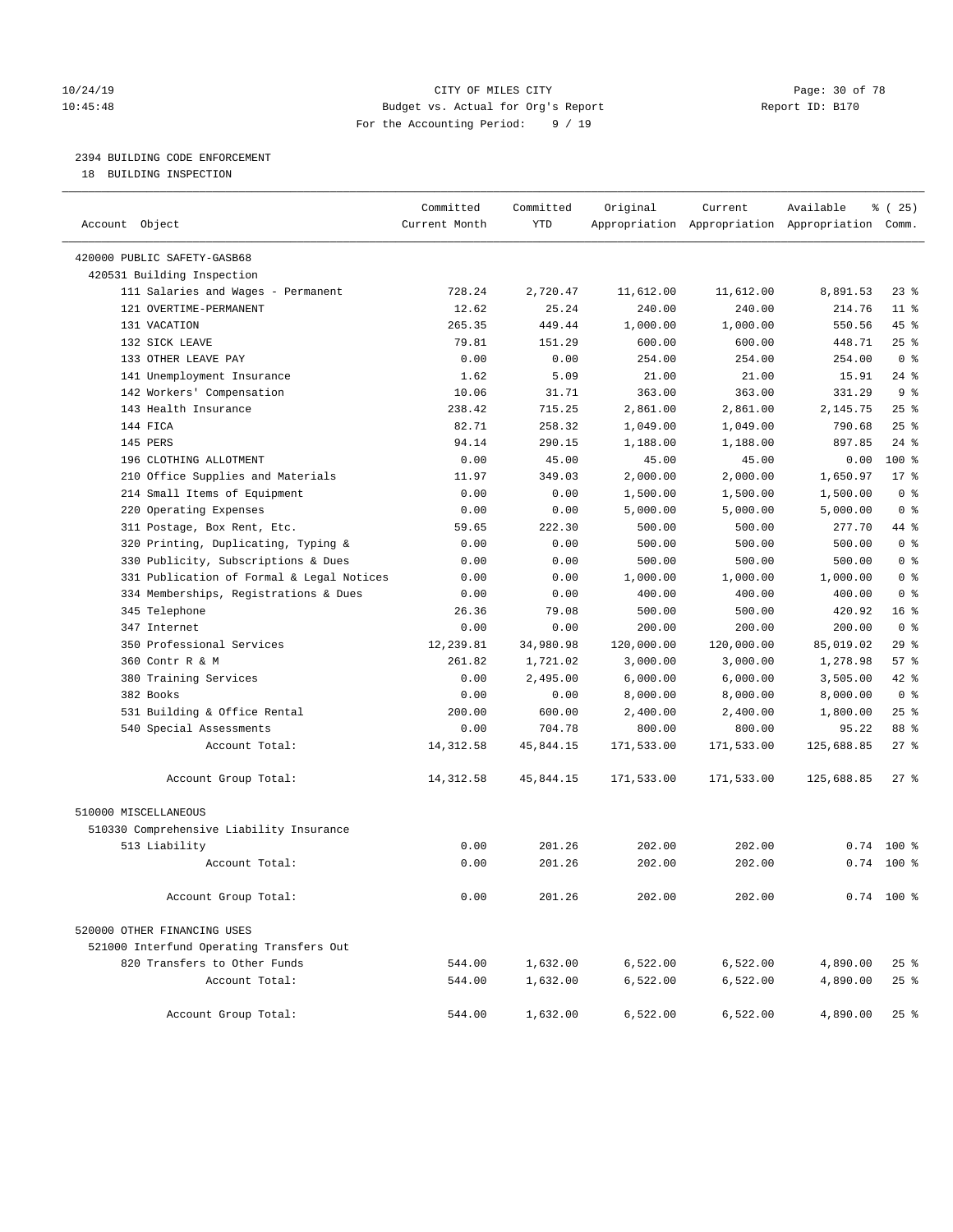#### 10/24/19 **Page: 31 of 78** CITY OF MILES CITY **Page: 31 of 78** 10:45:48 Budget vs. Actual for Org's Report Report ID: B170 For the Accounting Period: 9 / 19

#### 2394 BUILDING CODE ENFORCEMENT

18 BUILDING INSPECTION

| Account Object      | Committed<br>Current Month | Committed<br>YTD | Original   | Current    | Available<br>Appropriation Appropriation Appropriation Comm. | % (25) |
|---------------------|----------------------------|------------------|------------|------------|--------------------------------------------------------------|--------|
| Organization Total: | 14,856.58                  | 47,677.41        | 178,257.00 | 178,257.00 | 130,579.59                                                   | $27$ % |
| Fund Total:         | 14,856.58                  | 47,677.41        | 178,257.00 | 178,257.00 | 130,579.59 27 %                                              |        |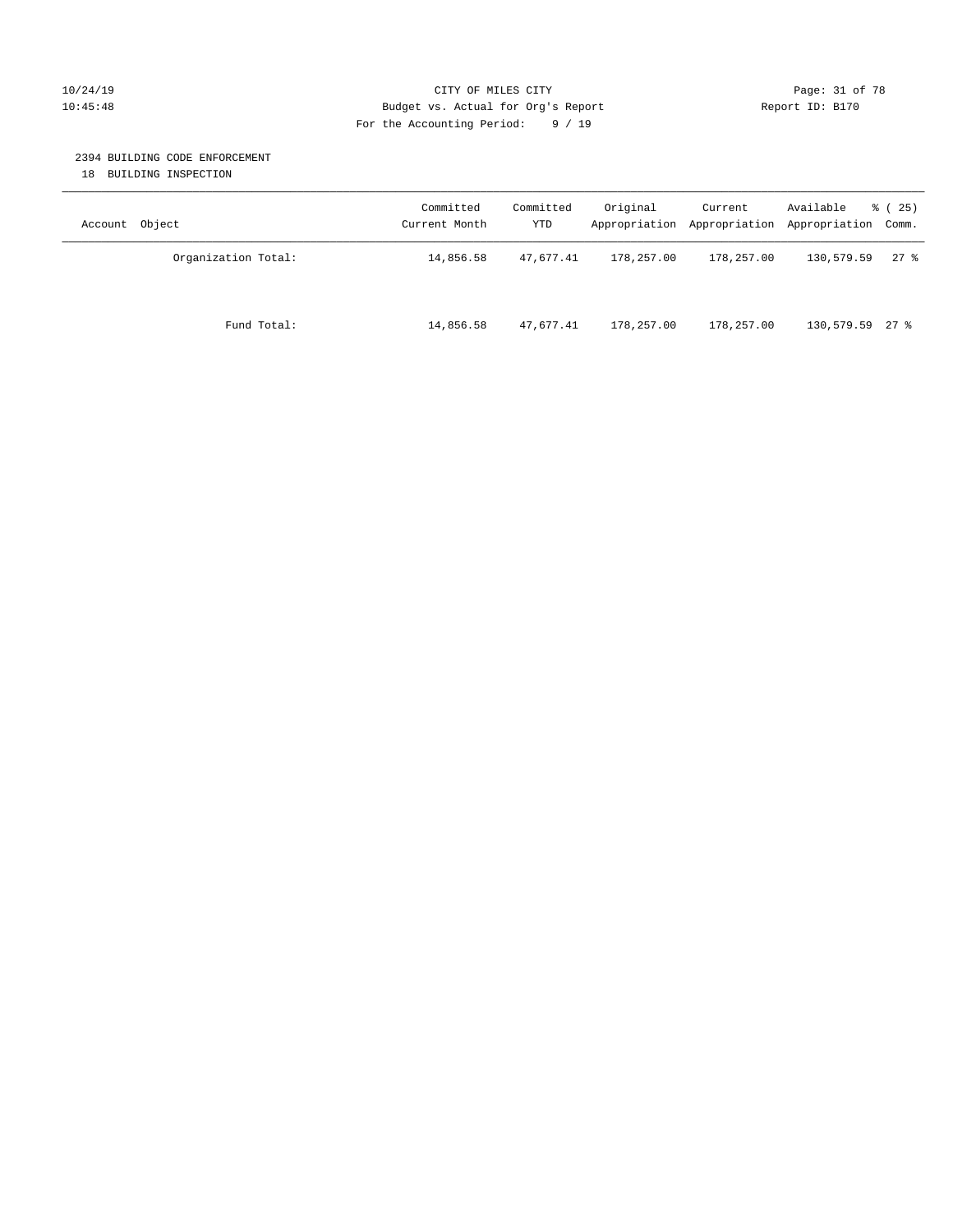### 10/24/19 **Page: 32 of 78** CITY OF MILES CITY **Page: 32 of 78** 10:45:48 Budget vs. Actual for Org's Report Report ID: B170 For the Accounting Period: 9 / 19

 2400 LTG M D#165-(Gen City) 46 SID #165

| Object<br>Account                        | Committed<br>Current Month | Committed<br><b>YTD</b> | Original   | Current<br>Appropriation Appropriation | Available<br>Appropriation | % (25)<br>Comm. |  |
|------------------------------------------|----------------------------|-------------------------|------------|----------------------------------------|----------------------------|-----------------|--|
| 430000 Public Works-GASB68               |                            |                         |            |                                        |                            |                 |  |
| 430263 STREET LIGHTING                   |                            |                         |            |                                        |                            |                 |  |
| 341 Electric Utility Services            | 3,904.89                   | 12,507.69               | 50,000.00  | 50,000.00                              | 37, 492.31                 | $25$ $%$        |  |
| 533 Machinery and Equipment Rental       | 10,673.19                  | 35,003.99               | 120,000.00 | 120,000.00                             | 84,996.01                  | 29%             |  |
| Account Total:                           | 14,578.08                  | 47,511.68               | 170,000.00 | 170,000.00                             | 122,488.32                 | $28$ %          |  |
| Account Group Total:                     | 14,578.08                  | 47,511.68               | 170,000.00 | 170,000.00                             | 122,488.32                 | $28$ $%$        |  |
| 520000 OTHER FINANCING USES              |                            |                         |            |                                        |                            |                 |  |
| 521000 Interfund Operating Transfers Out |                            |                         |            |                                        |                            |                 |  |
| 820 Transfers to Other Funds             | 0.00                       | 1,000.00                | 1,000.00   | 1,000.00                               | 0.00                       | 100 %           |  |
| Account Total:                           | 0.00                       | 1,000.00                | 1,000.00   | 1,000.00                               | 0.00                       | $100$ %         |  |
| Account Group Total:                     | 0.00                       | 1,000.00                | 1,000.00   | 1,000.00                               |                            | $0.00 100$ %    |  |
| Organization Total:                      | 14,578.08                  | 48,511.68               | 171,000.00 | 171,000.00                             | 122,488.32                 | $28$ $%$        |  |
|                                          |                            |                         |            |                                        |                            |                 |  |
| Fund Total:                              | 14,578.08                  | 48,511.68               | 171,000.00 | 171,000.00                             | 122,488.32                 | $28$ %          |  |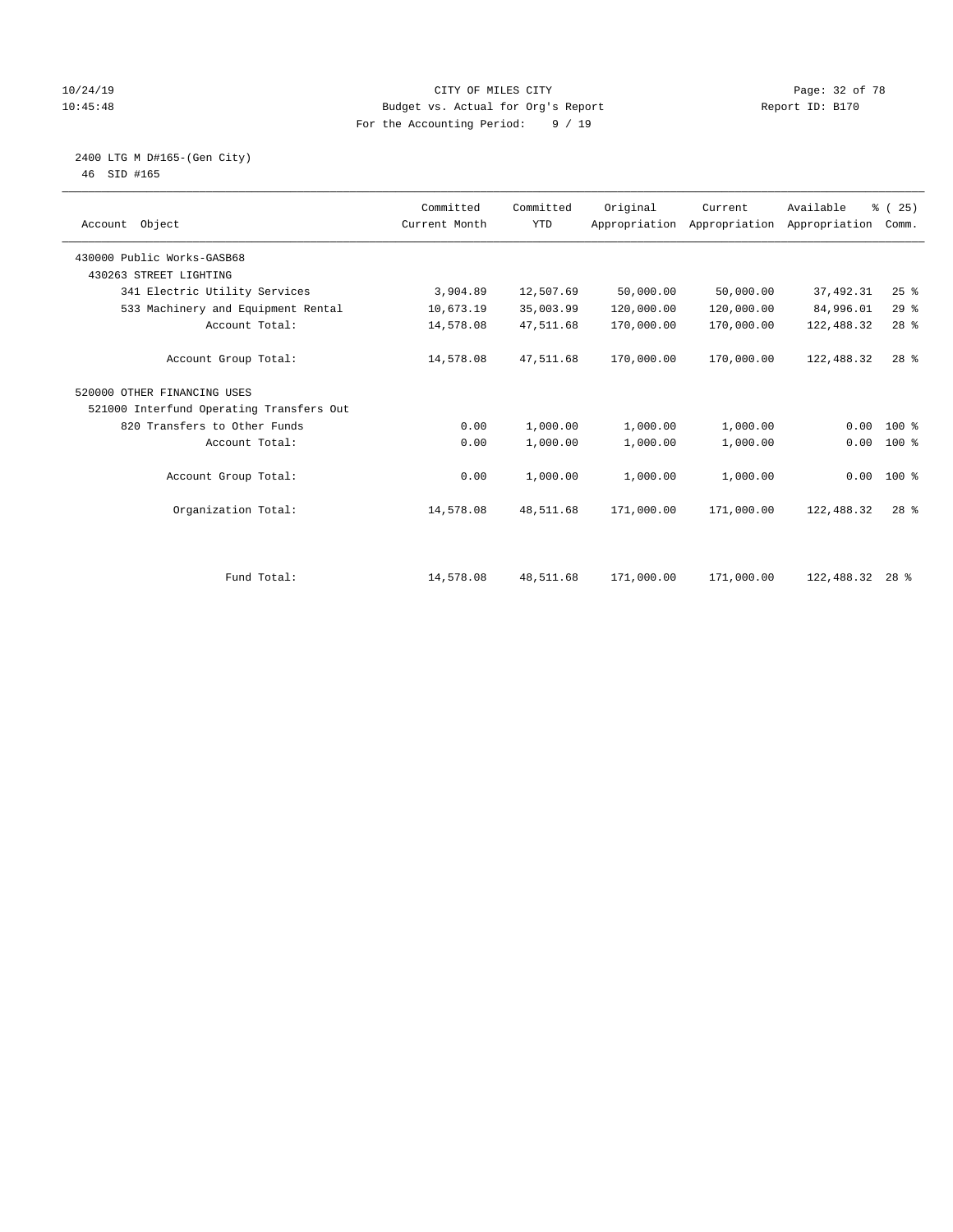### 10/24/19 **Page: 33 of 78** CITY OF MILES CITY **Page: 33 of 78** 10:45:48 Budget vs. Actual for Org's Report Report ID: B170 For the Accounting Period: 9 / 19

2420 LTG M D#167-(MilesAddn Etc)

48 SID #167

| Account Object                           | Committed<br>Current Month | Committed<br><b>YTD</b> | Original  | Current<br>Appropriation Appropriation Appropriation | Available      | % (25)<br>Comm. |  |
|------------------------------------------|----------------------------|-------------------------|-----------|------------------------------------------------------|----------------|-----------------|--|
| 430000 Public Works-GASB68               |                            |                         |           |                                                      |                |                 |  |
| 430263 STREET LIGHTING                   |                            |                         |           |                                                      |                |                 |  |
| 341 Electric Utility Services            | 551.07                     | 1,765.02                | 9,000.00  | 9,000.00                                             | 7,234.98       | $20*$           |  |
| 533 Machinery and Equipment Rental       | 1,274.77                   | 4,181.77                | 16,000.00 | 16,000.00                                            | 11,818.23      | 26%             |  |
| Account Total:                           | 1,825.84                   | 5,946.79                | 25,000.00 | 25,000.00                                            | 19,053.21      | $24$ %          |  |
| Account Group Total:                     | 1,825.84                   | 5,946.79                | 25,000.00 | 25,000.00                                            | 19,053.21      | $24$ $%$        |  |
| 520000 OTHER FINANCING USES              |                            |                         |           |                                                      |                |                 |  |
| 521000 Interfund Operating Transfers Out |                            |                         |           |                                                      |                |                 |  |
| 820 Transfers to Other Funds             | 0.00                       | 1,000.00                | 1,000.00  | 1,000.00                                             | 0.00           | 100 %           |  |
| Account Total:                           | 0.00                       | 1,000.00                | 1,000.00  | 1,000.00                                             | 0.00           | $100$ %         |  |
| Account Group Total:                     | 0.00                       | 1,000.00                | 1,000.00  | 1,000.00                                             |                | $0.00 100$ %    |  |
| Organization Total:                      | 1,825.84                   | 6,946.79                | 26,000.00 | 26,000.00                                            | 19,053.21      | $27$ $%$        |  |
|                                          |                            |                         |           |                                                      |                |                 |  |
| Fund Total:                              | 1,825.84                   | 6,946.79                | 26,000.00 | 26,000.00                                            | 19,053.21 27 % |                 |  |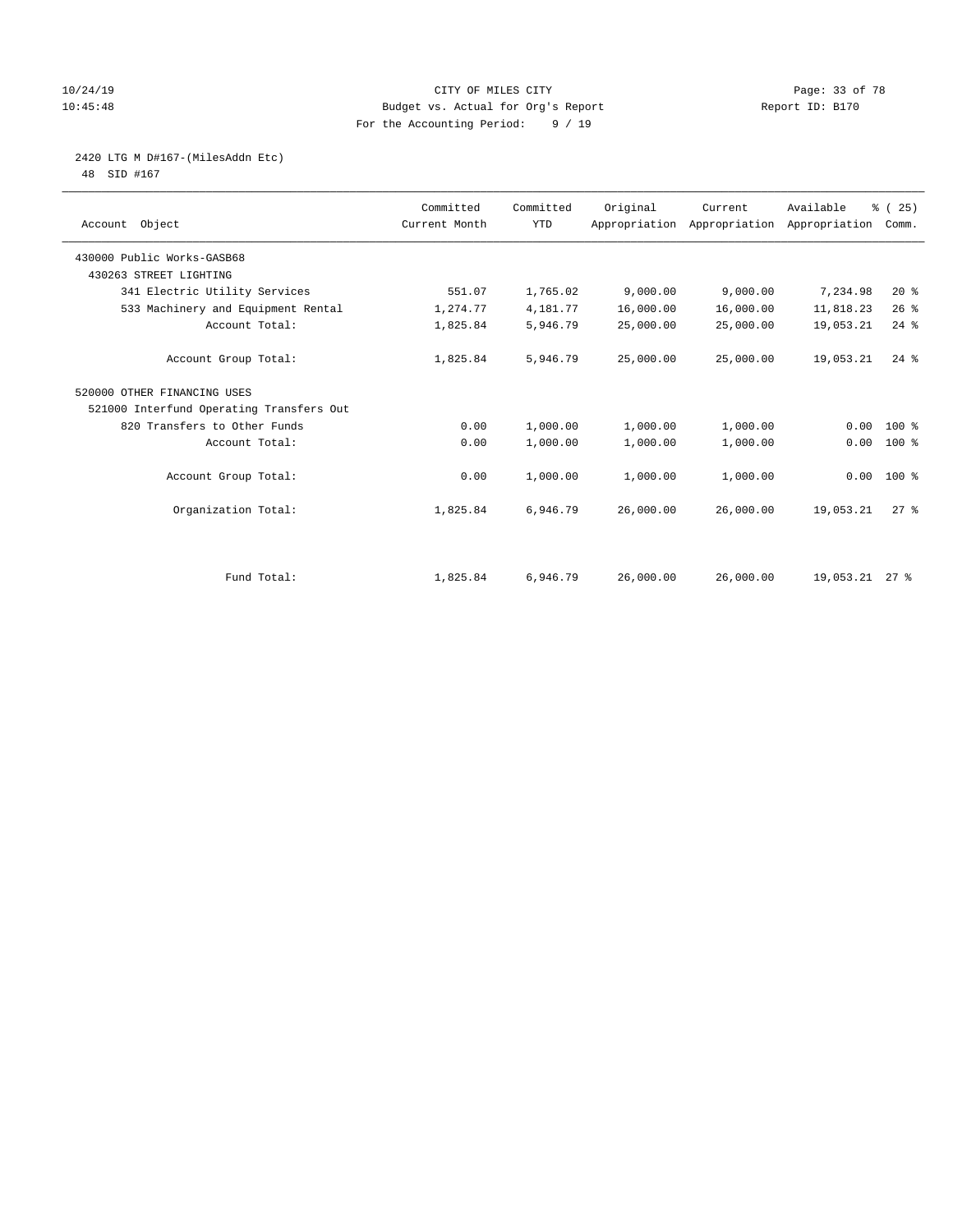### 10/24/19 **Page: 34 of 78** CITY OF MILES CITY **Page: 34 of 78** 10:45:48 Budget vs. Actual for Org's Report Report ID: B170 For the Accounting Period: 9 / 19

2430 LTG M D#171-(Balsam Est)

49 SID #171

| Account Object                           | Committed<br>Current Month | Committed<br><b>YTD</b> | Original | Current<br>Appropriation Appropriation | Available<br>Appropriation | % (25)<br>Comm. |
|------------------------------------------|----------------------------|-------------------------|----------|----------------------------------------|----------------------------|-----------------|
| 430000 Public Works-GASB68               |                            |                         |          |                                        |                            |                 |
| 430263 STREET LIGHTING                   |                            |                         |          |                                        |                            |                 |
| 230 Repair and Maintenance Supplies      | 0.00                       | 0.00                    | 1,600.00 | 1,600.00                               | 1,600.00                   | 0 <sup>8</sup>  |
| 341 Electric Utility Services            | 156.40                     | 491.37                  | 1,950.00 | 1,950.00                               | 1,458.63                   | 25%             |
| 360 Contr R & M                          | 0.00                       | 0.00                    | 1,200.00 | 1,200.00                               | 1,200.00                   | 0 <sup>8</sup>  |
| Account Total:                           | 156.40                     | 491.37                  | 4,750.00 | 4,750.00                               | 4,258.63                   | $10*$           |
| Account Group Total:                     | 156.40                     | 491.37                  | 4,750.00 | 4,750.00                               | 4,258.63                   | 10 <sup>8</sup> |
| 520000 OTHER FINANCING USES              |                            |                         |          |                                        |                            |                 |
| 521000 Interfund Operating Transfers Out |                            |                         |          |                                        |                            |                 |
| 820 Transfers to Other Funds             | 0.00                       | 1,000.00                | 1,000.00 | 1,000.00                               | 0.00                       | $100$ %         |
| Account Total:                           | 0.00                       | 1,000.00                | 1,000.00 | 1,000.00                               | 0.00                       | $100*$          |
| Account Group Total:                     | 0.00                       | 1,000.00                | 1,000.00 | 1,000.00                               | 0.00                       | $100*$          |
| Organization Total:                      | 156.40                     | 1,491.37                | 5,750.00 | 5,750.00                               | 4,258.63                   | $26$ %          |
|                                          |                            |                         |          |                                        |                            |                 |
| Fund Total:                              | 156.40                     | 1,491.37                | 5,750.00 | 5,750.00                               | 4,258.63                   | $26$ %          |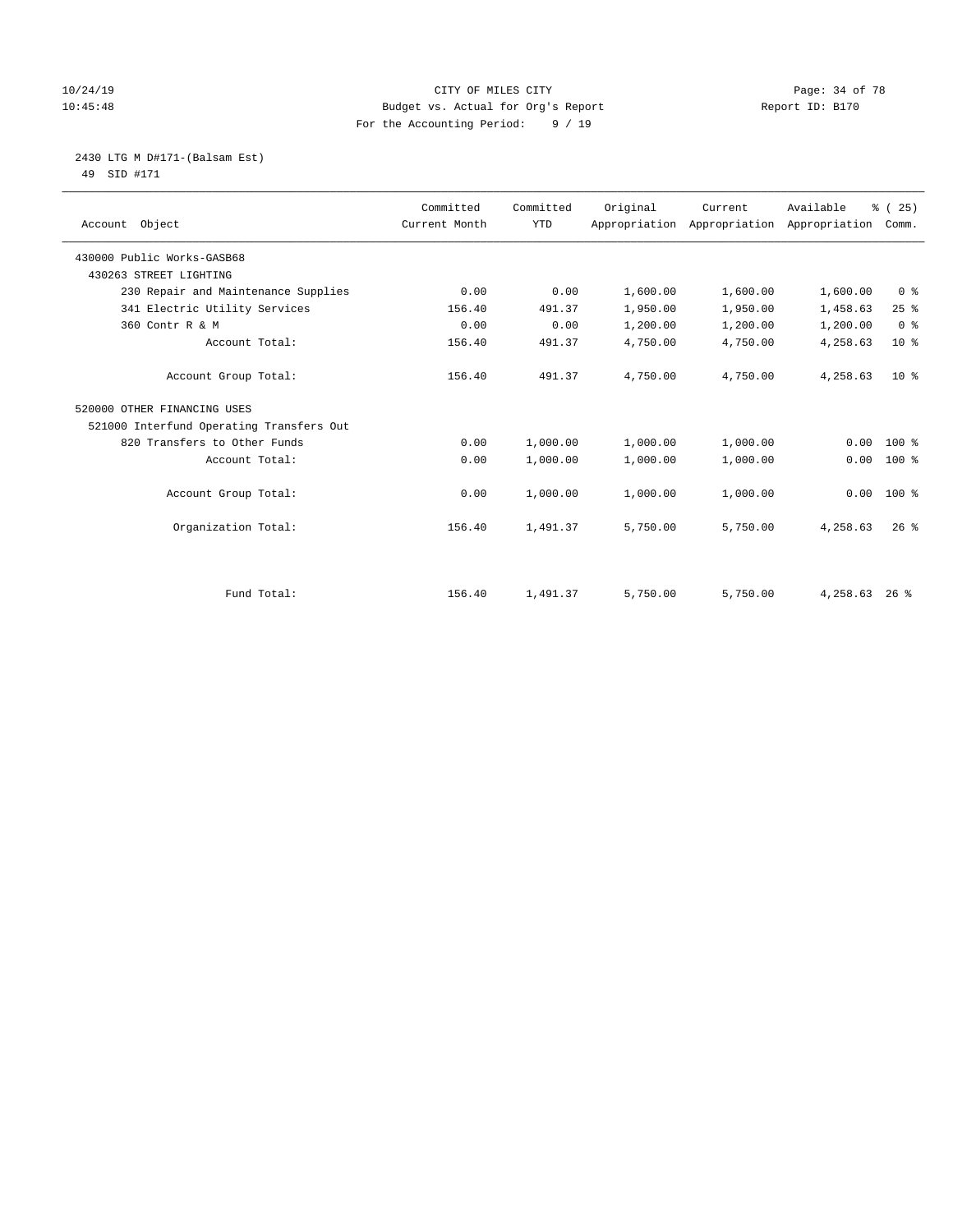### 10/24/19 **Page: 35 of 78** CITY OF MILES CITY **CITY** Page: 35 of 78 10:45:48 Budget vs. Actual for Org's Report Report ID: B170 For the Accounting Period: 9 / 19

 2440 LTG M D#172-(Main Str) 50 SID #172

| Account Object                           | Committed<br>Current Month | Committed<br><b>YTD</b> | Original  | Current<br>Appropriation Appropriation | Available<br>Appropriation | % (25)<br>Comm. |
|------------------------------------------|----------------------------|-------------------------|-----------|----------------------------------------|----------------------------|-----------------|
|                                          |                            |                         |           |                                        |                            |                 |
| 430000 Public Works-GASB68               |                            |                         |           |                                        |                            |                 |
| 430263 STREET LIGHTING                   |                            |                         |           |                                        |                            |                 |
| 230 Repair and Maintenance Supplies      | 0.00                       | 69.24                   | 4,000.00  | 4,000.00                               | 3,930.76                   | 2 <sup>°</sup>  |
| 341 Electric Utility Services            | 1,432.86                   | 4,471.50                | 24,000.00 | 24,000.00                              | 19,528.50                  | 19 <sup>°</sup> |
| 360 Contr R & M                          | 0.00                       | 43.75                   | 3,000.00  | 3,000.00                               | 2,956.25                   | 1 <sup>°</sup>  |
| Account Total:                           | 1,432.86                   | 4,584.49                | 31,000.00 | 31,000.00                              | 26, 415.51                 | 15 <sup>°</sup> |
| Account Group Total:                     | 1,432.86                   | 4,584.49                | 31,000.00 | 31,000.00                              | 26, 415.51                 | 15 <sup>8</sup> |
| 520000 OTHER FINANCING USES              |                            |                         |           |                                        |                            |                 |
| 521000 Interfund Operating Transfers Out |                            |                         |           |                                        |                            |                 |
| 820 Transfers to Other Funds             | 0.00                       | 1,000.00                | 1,000.00  | 1,000.00                               | 0.00                       | $100$ %         |
| Account Total:                           | 0.00                       | 1,000.00                | 1,000.00  | 1,000.00                               | 0.00                       | 100 %           |
| Account Group Total:                     | 0.00                       | 1,000.00                | 1,000.00  | 1,000.00                               | 0.00                       | 100 %           |
| Organization Total:                      | 1,432.86                   | 5,584.49                | 32,000.00 | 32,000.00                              | 26, 415.51                 | $17*$           |
|                                          |                            |                         |           |                                        |                            |                 |
| Fund Total:                              | 1,432.86                   | 5,584.49                | 32,000.00 | 32,000.00                              | 26, 415.51 17 %            |                 |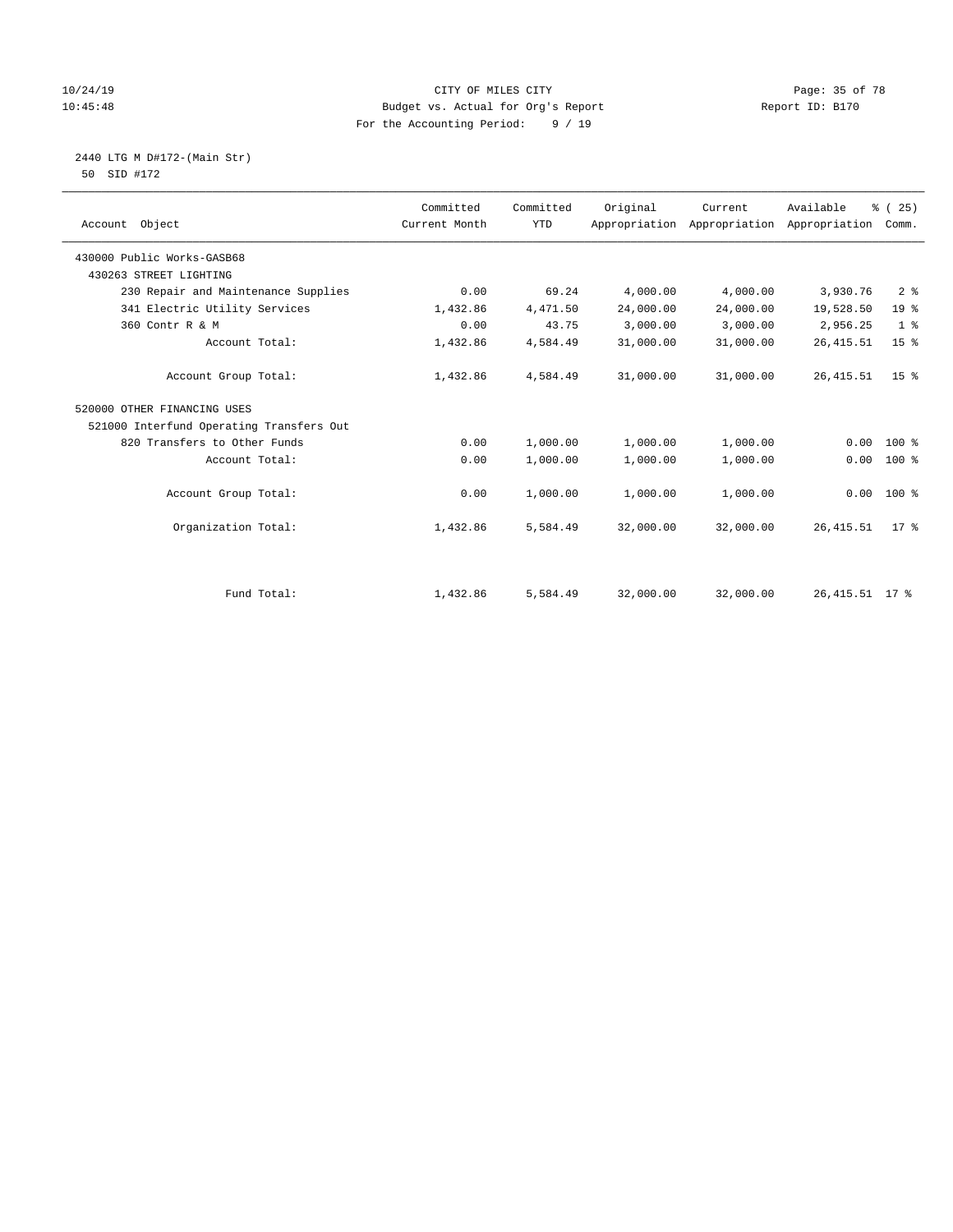### 10/24/19 **Page: 36 of 78** CITY OF MILES CITY **Page: 36 of 78** 10:45:48 Budget vs. Actual for Org's Report Report ID: B170 For the Accounting Period: 9 / 19

#### 2450 LTG M D#195-(SG-Trico) 51 SID #195

| Account Object                           | Committed<br>Current Month | Committed<br><b>YTD</b> | Original | Current   | Available<br>Appropriation Appropriation Appropriation | % (25)<br>Comm. |  |
|------------------------------------------|----------------------------|-------------------------|----------|-----------|--------------------------------------------------------|-----------------|--|
| 430000 Public Works-GASB68               |                            |                         |          |           |                                                        |                 |  |
| 430263 STREET LIGHTING                   |                            |                         |          |           |                                                        |                 |  |
| 341 Electric Utility Services            | 401.84                     | 1,205.52                | 6,300.00 | 6,300.00  | 5,094.48                                               | 19 <sup>8</sup> |  |
| Account Total:                           | 401.84                     | 1,205.52                | 6,300.00 | 6,300.00  | 5,094.48                                               | 19 <sup>°</sup> |  |
| Account Group Total:                     | 401.84                     | 1,205.52                | 6,300.00 | 6, 300.00 | 5,094.48                                               | 19 <sup>8</sup> |  |
| 520000 OTHER FINANCING USES              |                            |                         |          |           |                                                        |                 |  |
| 521000 Interfund Operating Transfers Out |                            |                         |          |           |                                                        |                 |  |
| 820 Transfers to Other Funds             | 0.00                       | 1,000.00                | 1,000.00 | 1,000.00  | 0.00                                                   | $100*$          |  |
| Account Total:                           | 0.00                       | 1,000.00                | 1,000.00 | 1,000.00  | 0.00                                                   | $100*$          |  |
| Account Group Total:                     | 0.00                       | 1,000.00                | 1,000.00 | 1,000.00  | 0.00                                                   | $100*$          |  |
| Organization Total:                      | 401.84                     | 2,205.52                | 7,300.00 | 7,300.00  | 5,094.48                                               | $30*$           |  |
|                                          |                            |                         |          |           |                                                        |                 |  |
| Fund Total:                              | 401.84                     | 2,205.52                | 7,300.00 | 7,300.00  | 5,094.48                                               | $30*$           |  |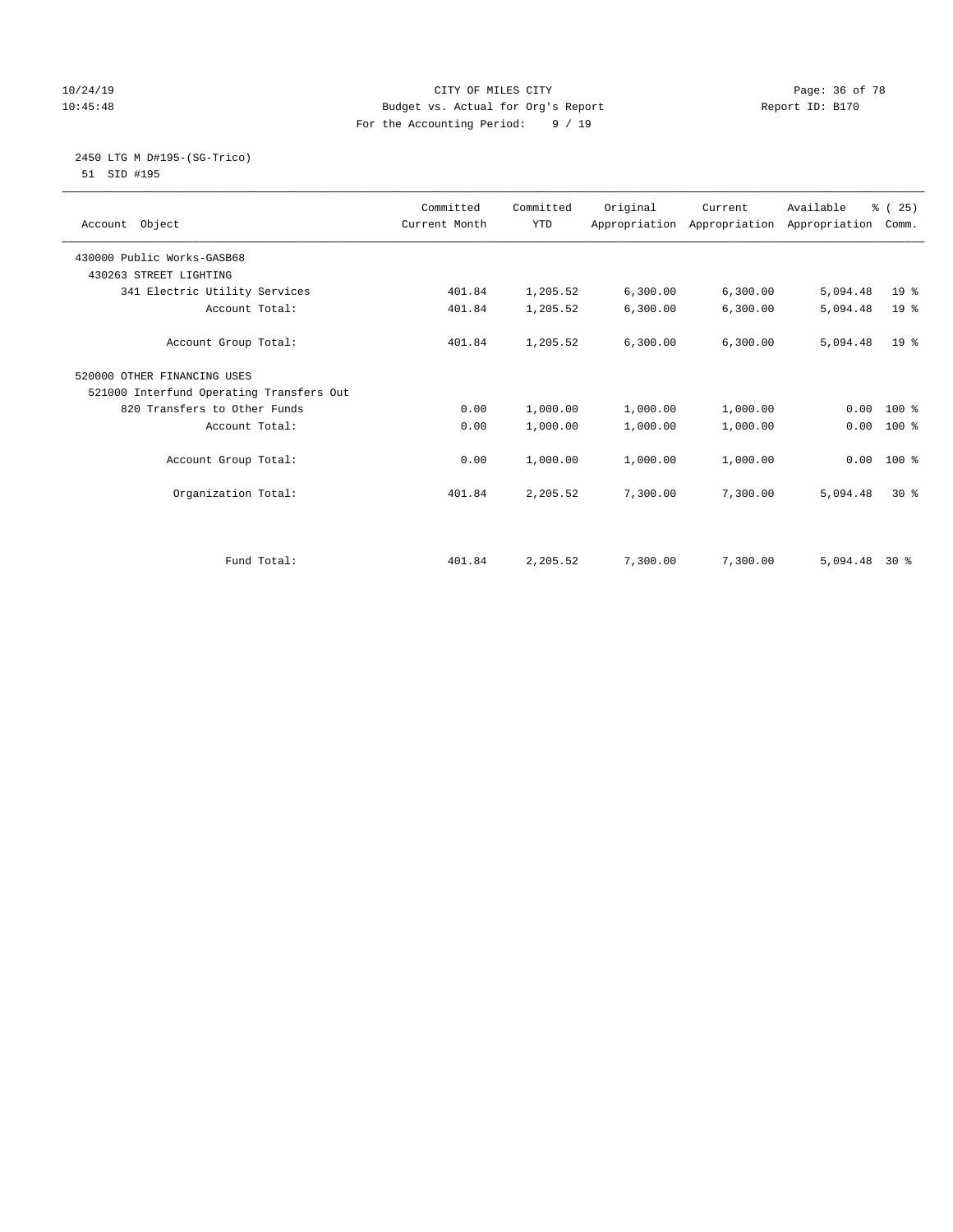# 10/24/19 **Page: 37 of 78** CITY OF MILES CITY **Page: 37 of 78** 10:45:48 Budget vs. Actual for Org's Report Report ID: B170 For the Accounting Period: 9 / 19

# 2470 LTG M D#202-(SG-MDU&NV)

72 SID #202

| Account Object                           | Committed<br>Current Month | Committed<br><b>YTD</b> | Original | Current<br>Appropriation Appropriation Appropriation | Available       | % (25)<br>Comm. |  |
|------------------------------------------|----------------------------|-------------------------|----------|------------------------------------------------------|-----------------|-----------------|--|
| 430000 Public Works-GASB68               |                            |                         |          |                                                      |                 |                 |  |
| 430263 STREET LIGHTING                   |                            |                         |          |                                                      |                 |                 |  |
| 341 Electric Utility Services            | 114.30                     | 366.13                  | 2,300.00 | 2,300.00                                             | 1,933.87        | 16 <sup>°</sup> |  |
| 533 Machinery and Equipment Rental       | 398.12                     | 1,311.72                | 6,000.00 | 6,000.00                                             | 4,688.28        | $22$ %          |  |
| Account Total:                           | 512.42                     | 1,677.85                | 8,300.00 | 8,300.00                                             | 6,622.15        | $20*$           |  |
| Account Group Total:                     | 512.42                     | 1,677.85                | 8,300.00 | 8,300.00                                             | 6,622.15        | $20*$           |  |
| 520000 OTHER FINANCING USES              |                            |                         |          |                                                      |                 |                 |  |
| 521000 Interfund Operating Transfers Out |                            |                         |          |                                                      |                 |                 |  |
| 820 Transfers to Other Funds             | 0.00                       | 1,000.00                | 1,000.00 | 1,000.00                                             | 0.00            | 100 %           |  |
| Account Total:                           | 0.00                       | 1,000.00                | 1,000.00 | 1,000.00                                             | 0.00            | $100$ %         |  |
| Account Group Total:                     | 0.00                       | 1,000.00                | 1,000.00 | 1,000.00                                             | 0.00            | $100*$          |  |
| Organization Total:                      | 512.42                     | 2,677.85                | 9,300.00 | 9,300.00                                             | 6,622.15        | $29$ $%$        |  |
|                                          |                            |                         |          |                                                      |                 |                 |  |
| Fund Total:                              | 512.42                     | 2,677.85                | 9,300.00 | 9,300.00                                             | $6,622.15$ 29 % |                 |  |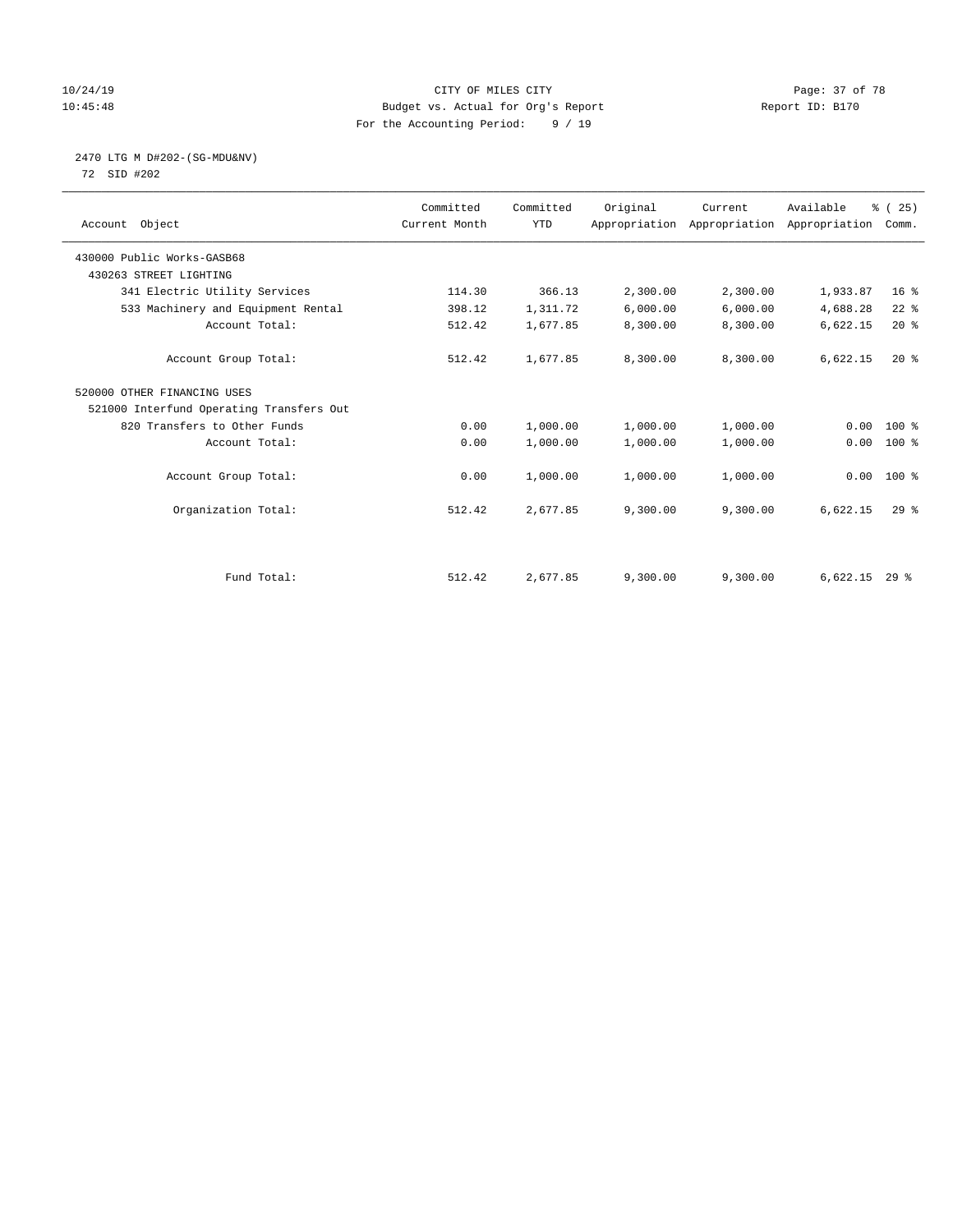# 10/24/19 **Page: 38 of 78** CITY OF MILES CITY **Page: 38 of 78** 10:45:48 Budget vs. Actual for Org's Report Report ID: B170 For the Accounting Period: 9 / 19

#### 2480 LTG M M#173-(Milestown Estates)

47 SID #173(Ltg-Milestown)

| Account Object                           | Committed<br>Current Month | Committed<br><b>YTD</b> | Original | Current<br>Appropriation Appropriation Appropriation | Available        | % (25)<br>Comm. |
|------------------------------------------|----------------------------|-------------------------|----------|------------------------------------------------------|------------------|-----------------|
| 430000 Public Works-GASB68               |                            |                         |          |                                                      |                  |                 |
| 430263 STREET LIGHTING                   |                            |                         |          |                                                      |                  |                 |
| 230 Repair and Maintenance Supplies      | 0.00                       | 0.00                    | 900.00   | 900.00                                               | 900.00           | 0 <sup>8</sup>  |
| 341 Electric Utility Services            | 128.72                     | 406.36                  | 1,600.00 | 1,600.00                                             | 1,193.64         | 25%             |
| 360 Contr R & M                          | 0.00                       | 0.00                    | 200.00   | 200.00                                               | 200.00           | 0 <sup>8</sup>  |
| Account Total:                           | 128.72                     | 406.36                  | 2,700.00 | 2,700.00                                             | 2,293.64         | 15 <sup>°</sup> |
| Account Group Total:                     | 128.72                     | 406.36                  | 2,700.00 | 2,700.00                                             | 2,293.64         | 15 <sup>8</sup> |
| 520000 OTHER FINANCING USES              |                            |                         |          |                                                      |                  |                 |
| 521000 Interfund Operating Transfers Out |                            |                         |          |                                                      |                  |                 |
| 820 Transfers to Other Funds             | 0.00                       | 250.00                  | 250.00   | 250.00                                               | 0.00             | $100*$          |
| Account Total:                           | 0.00                       | 250.00                  | 250.00   | 250.00                                               | 0.00             | $100$ %         |
| Account Group Total:                     | 0.00                       | 250.00                  | 250.00   | 250.00                                               | 0.00             | $100*$          |
| Organization Total:                      | 128.72                     | 656.36                  | 2,950.00 | 2,950.00                                             | 2,293.64         | $22$ $%$        |
|                                          |                            |                         |          |                                                      |                  |                 |
| Fund Total:                              | 128.72                     | 656.36                  | 2,950.00 | 2,950.00                                             | $2, 293.64$ 22 % |                 |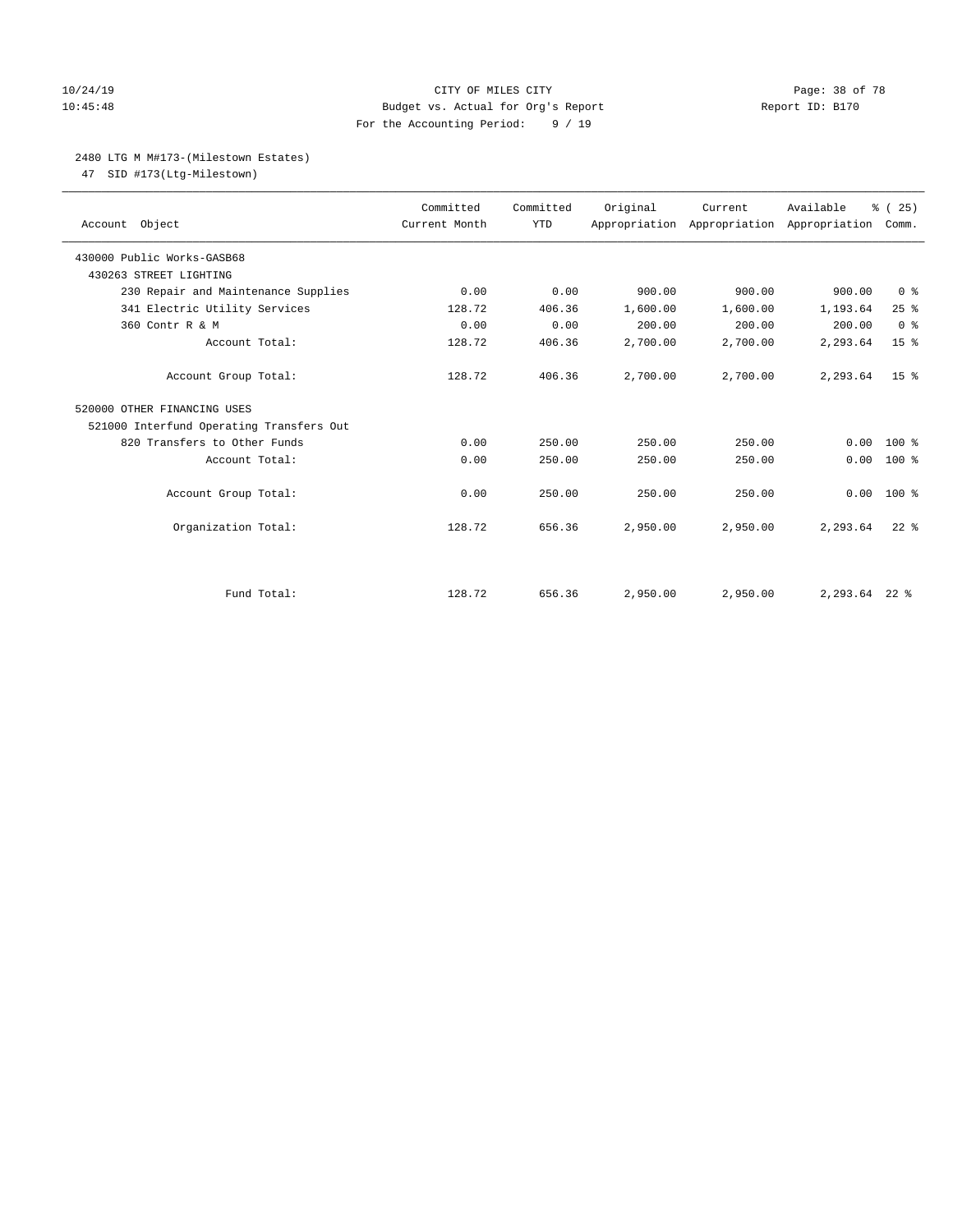#### 10/24/19 **Page: 39 of 78** CITY OF MILES CITY **CITY** Page: 39 of 78 10:45:48 Budget vs. Actual for Org's Report Report ID: B170 For the Accounting Period: 9 / 19

————————————————————————————————————————————————————————————————————————————————————————————————————————————————————————————————————

2510 STR MAINT DIST #204

107 Paved St. Maint. Dist.#204

| Account Object<br>Appropriation Appropriation Appropriation Comm.<br>Current Month<br>YTD<br>430000 Public Works-GASB68<br>430220 Operations<br>111 Salaries and Wages - Permanent<br>14,582.40<br>49, 313.39<br>288,316.00<br>288,316.00<br>239,002.61<br>$17*$<br>121 OVERTIME-PERMANENT<br>11.36<br>555.49<br>9,100.00<br>9,100.00<br>8,544.51<br>6 %<br>131 VACATION<br>1,298.56<br>5,306.50<br>$27$ %<br>19,600.00<br>19,600.00<br>14,293.50<br>18 %<br>132 SICK LEAVE<br>1,796.01<br>2,305.11<br>13,000.00<br>13,000.00<br>10,694.89<br>0 <sup>8</sup><br>133 OTHER LEAVE PAY<br>4,735.00<br>4,735.00<br>0.00<br>0.00<br>4,735.00<br>4%<br>134 HOLIDAY PAY<br>0.00<br>122.61<br>3,000.00<br>3,000.00<br>2,877.39<br>$17*$<br>141 Unemployment Insurance<br>26.54<br>87.56<br>507.00<br>507.00<br>419.44<br>142 Workers' Compensation<br>962.51<br>3,237.71<br>13,890.29<br>19 <sup>°</sup><br>17,128.00<br>17,128.00<br>10,529.14<br>16 <sup>°</sup><br>143 Health Insurance<br>3,774.55<br>66,278.00<br>66,278.00<br>55,748.86<br>16 <sup>°</sup><br>144 FICA<br>1,252.26<br>4,161.30<br>25,838.00<br>25,838.00<br>21,676.70<br>145 PERS<br>1,533.54<br>4,994.16<br>29,283.00<br>29,283.00<br>24,288.84<br>$17*$<br>196 CLOTHING ALLOTMENT<br>1,000.00<br>1,000.00<br>287.50<br>71 %<br>0.00<br>712.50<br>210 Office Supplies and Materials<br>63.25<br>2,936.75<br>2 <sup>8</sup><br>9.58<br>3,000.00<br>3,000.00<br>2 <sup>°</sup><br>214 Small Items of Equipment<br>438.16<br>0.00<br>25,000.00<br>25,000.00<br>24,561.84<br>0 <sup>8</sup><br>220 Operating Expenses<br>0.00<br>0.00<br>20,000.00<br>20,000.00<br>20,000.00<br>0 <sup>8</sup><br>222 Chemicals, Lab & Med Supplies<br>0.00<br>0.00<br>1,500.00<br>1,500.00<br>1,500.00<br>0 <sup>8</sup><br>226 Clothing and Uniforms<br>0.00<br>900.00<br>900.00<br>0.00<br>900.00<br>230 Repair and Maintenance Supplies<br>8,308.95<br>$17*$<br>747.33<br>1,691.05<br>10,000.00<br>10,000.00<br>231 Gas, Oil, Diesel Fuel, Grease, etc.<br>19 <sup>°</sup><br>2,677.24<br>7,428.69<br>40,000.00<br>40,000.00<br>32,571.31<br>0 <sup>8</sup><br>241 Consumable Tools<br>0.00<br>0.00<br>50.00<br>50.00<br>50.00<br>0 <sup>8</sup><br>242 Sign Parts and Supplies<br>0.00<br>8,000.00<br>8,000.00<br>8,000.00<br>0.00<br>311 Postage, Box Rent, Etc.<br>0.50<br>18 %<br>35.58<br>200.00<br>200.00<br>164.42<br>0 <sup>8</sup><br>320 Printing, Duplicating, Typing &<br>0.00<br>0.00<br>100.00<br>100.00<br>100.00<br>0 <sup>8</sup><br>330 Publicity, Subscriptions & Dues<br>0.00<br>500.00<br>500.00<br>0.00<br>500.00<br>23%<br>331 Publication of Formal & Legal Notices<br>500.00<br>500.00<br>385.60<br>114.40<br>114.40<br>0 <sup>8</sup><br>334 Memberships, Registrations & Dues<br>0.00<br>0.00<br>350.00<br>350.00<br>350.00<br>341 Electric Utility Services<br>1,210.00<br>1,210.00<br>749.39<br>38 <sup>8</sup><br>147.21<br>460.61<br>2 <sup>°</sup><br>344 Gas Utility Service<br>8.75<br>28.36<br>1,200.00<br>1,200.00<br>1,171.64<br>67.43<br>798.78<br>20 %<br>345 Telephone<br>201.22<br>1,000.00<br>1,000.00<br>0 <sup>8</sup><br>346 Garbage Service<br>0.00<br>0.00<br>175.00<br>175.00<br>175.00<br>200.00<br>200.00<br>200.00<br>0 <sup>8</sup><br>347 Internet<br>0.00<br>0.00<br>350 Professional Services<br>4,890.66<br>16,058.66<br>50,000.00<br>50,000.00<br>33,941.34<br>$32$ $%$<br>360 Contr R & M<br>172.12<br>9,609.48<br>4%<br>390.52<br>10,000.00<br>10,000.00<br>12,278.94<br>16,612.38<br>83, 387.62<br>$17*$<br>363 R&M Vehicles/Equip/Labor-PW<br>100,000.00<br>100,000.00<br>5 <sup>°</sup><br>370 Travel<br>945.20<br>54.80<br>54.80<br>1,000.00<br>1,000.00<br>380 Training Services<br>123.82<br>123.82<br>1,000.00<br>1,000.00<br>876.18<br>$12*$<br>0 <sup>8</sup><br>382 Books<br>0.00<br>100.00<br>0.00<br>100.00<br>100.00<br>703.00<br>703.00<br>511 Insurance on Buildings<br>0.00<br>702.83<br>$0.17$ 100 %<br>512 Insurance on Vehicles & Equipment<br>0.00<br>3,469.00<br>0.53<br>100 %<br>3,468.47<br>3,469.00<br>$100$ %<br>513 Liability<br>0.00<br>12,721.84<br>12,722.00<br>12,722.00<br>0.16<br>531 Building & Office Rental<br>350.00<br>1,050.00<br>4,200.00<br>4,200.00<br>3,150.00<br>$25$ $%$<br>532 Land Rental<br>5,445.32<br>5,445.32<br>8,100.00<br>8,100.00<br>2,654.68<br>67 %<br>Account Total:<br>52, 325.83<br>148, 415. 43<br>782,964.00<br>782,964.00<br>19 <sup>°</sup><br>634, 548.57<br>430233 Roadway/Re-surfacing<br>230 Repair and Maintenance Supplies<br>7,394.51<br>13,501.69<br>80,000.00<br>80,000.00<br>66,498.31<br>17 <sup>°</sup> | Committed | Committed | Original | Current | Available | % (25) |
|----------------------------------------------------------------------------------------------------------------------------------------------------------------------------------------------------------------------------------------------------------------------------------------------------------------------------------------------------------------------------------------------------------------------------------------------------------------------------------------------------------------------------------------------------------------------------------------------------------------------------------------------------------------------------------------------------------------------------------------------------------------------------------------------------------------------------------------------------------------------------------------------------------------------------------------------------------------------------------------------------------------------------------------------------------------------------------------------------------------------------------------------------------------------------------------------------------------------------------------------------------------------------------------------------------------------------------------------------------------------------------------------------------------------------------------------------------------------------------------------------------------------------------------------------------------------------------------------------------------------------------------------------------------------------------------------------------------------------------------------------------------------------------------------------------------------------------------------------------------------------------------------------------------------------------------------------------------------------------------------------------------------------------------------------------------------------------------------------------------------------------------------------------------------------------------------------------------------------------------------------------------------------------------------------------------------------------------------------------------------------------------------------------------------------------------------------------------------------------------------------------------------------------------------------------------------------------------------------------------------------------------------------------------------------------------------------------------------------------------------------------------------------------------------------------------------------------------------------------------------------------------------------------------------------------------------------------------------------------------------------------------------------------------------------------------------------------------------------------------------------------------------------------------------------------------------------------------------------------------------------------------------------------------------------------------------------------------------------------------------------------------------------------------------------------------------------------------------------------------------------------------------------------------------------------------------------------------------------------------------------------------------------------------------------------------------------------------------------------------------------------------------------------------------------------------------------------------------------------------------------------------------------------------------------------------------------------------------------------------------------------------------------------------------------------------------------------------------------------------------------------------------------------------------------------------------------------------------------------------------------------------------------------------------------------------------------------------------------------------------------------------------------------------------------------------------------------------------------------------------------------------------------------------------------------------------------------------------|-----------|-----------|----------|---------|-----------|--------|
|                                                                                                                                                                                                                                                                                                                                                                                                                                                                                                                                                                                                                                                                                                                                                                                                                                                                                                                                                                                                                                                                                                                                                                                                                                                                                                                                                                                                                                                                                                                                                                                                                                                                                                                                                                                                                                                                                                                                                                                                                                                                                                                                                                                                                                                                                                                                                                                                                                                                                                                                                                                                                                                                                                                                                                                                                                                                                                                                                                                                                                                                                                                                                                                                                                                                                                                                                                                                                                                                                                                                                                                                                                                                                                                                                                                                                                                                                                                                                                                                                                                                                                                                                                                                                                                                                                                                                                                                                                                                                                                                                                                              |           |           |          |         |           |        |
|                                                                                                                                                                                                                                                                                                                                                                                                                                                                                                                                                                                                                                                                                                                                                                                                                                                                                                                                                                                                                                                                                                                                                                                                                                                                                                                                                                                                                                                                                                                                                                                                                                                                                                                                                                                                                                                                                                                                                                                                                                                                                                                                                                                                                                                                                                                                                                                                                                                                                                                                                                                                                                                                                                                                                                                                                                                                                                                                                                                                                                                                                                                                                                                                                                                                                                                                                                                                                                                                                                                                                                                                                                                                                                                                                                                                                                                                                                                                                                                                                                                                                                                                                                                                                                                                                                                                                                                                                                                                                                                                                                                              |           |           |          |         |           |        |
|                                                                                                                                                                                                                                                                                                                                                                                                                                                                                                                                                                                                                                                                                                                                                                                                                                                                                                                                                                                                                                                                                                                                                                                                                                                                                                                                                                                                                                                                                                                                                                                                                                                                                                                                                                                                                                                                                                                                                                                                                                                                                                                                                                                                                                                                                                                                                                                                                                                                                                                                                                                                                                                                                                                                                                                                                                                                                                                                                                                                                                                                                                                                                                                                                                                                                                                                                                                                                                                                                                                                                                                                                                                                                                                                                                                                                                                                                                                                                                                                                                                                                                                                                                                                                                                                                                                                                                                                                                                                                                                                                                                              |           |           |          |         |           |        |
|                                                                                                                                                                                                                                                                                                                                                                                                                                                                                                                                                                                                                                                                                                                                                                                                                                                                                                                                                                                                                                                                                                                                                                                                                                                                                                                                                                                                                                                                                                                                                                                                                                                                                                                                                                                                                                                                                                                                                                                                                                                                                                                                                                                                                                                                                                                                                                                                                                                                                                                                                                                                                                                                                                                                                                                                                                                                                                                                                                                                                                                                                                                                                                                                                                                                                                                                                                                                                                                                                                                                                                                                                                                                                                                                                                                                                                                                                                                                                                                                                                                                                                                                                                                                                                                                                                                                                                                                                                                                                                                                                                                              |           |           |          |         |           |        |
|                                                                                                                                                                                                                                                                                                                                                                                                                                                                                                                                                                                                                                                                                                                                                                                                                                                                                                                                                                                                                                                                                                                                                                                                                                                                                                                                                                                                                                                                                                                                                                                                                                                                                                                                                                                                                                                                                                                                                                                                                                                                                                                                                                                                                                                                                                                                                                                                                                                                                                                                                                                                                                                                                                                                                                                                                                                                                                                                                                                                                                                                                                                                                                                                                                                                                                                                                                                                                                                                                                                                                                                                                                                                                                                                                                                                                                                                                                                                                                                                                                                                                                                                                                                                                                                                                                                                                                                                                                                                                                                                                                                              |           |           |          |         |           |        |
|                                                                                                                                                                                                                                                                                                                                                                                                                                                                                                                                                                                                                                                                                                                                                                                                                                                                                                                                                                                                                                                                                                                                                                                                                                                                                                                                                                                                                                                                                                                                                                                                                                                                                                                                                                                                                                                                                                                                                                                                                                                                                                                                                                                                                                                                                                                                                                                                                                                                                                                                                                                                                                                                                                                                                                                                                                                                                                                                                                                                                                                                                                                                                                                                                                                                                                                                                                                                                                                                                                                                                                                                                                                                                                                                                                                                                                                                                                                                                                                                                                                                                                                                                                                                                                                                                                                                                                                                                                                                                                                                                                                              |           |           |          |         |           |        |
|                                                                                                                                                                                                                                                                                                                                                                                                                                                                                                                                                                                                                                                                                                                                                                                                                                                                                                                                                                                                                                                                                                                                                                                                                                                                                                                                                                                                                                                                                                                                                                                                                                                                                                                                                                                                                                                                                                                                                                                                                                                                                                                                                                                                                                                                                                                                                                                                                                                                                                                                                                                                                                                                                                                                                                                                                                                                                                                                                                                                                                                                                                                                                                                                                                                                                                                                                                                                                                                                                                                                                                                                                                                                                                                                                                                                                                                                                                                                                                                                                                                                                                                                                                                                                                                                                                                                                                                                                                                                                                                                                                                              |           |           |          |         |           |        |
|                                                                                                                                                                                                                                                                                                                                                                                                                                                                                                                                                                                                                                                                                                                                                                                                                                                                                                                                                                                                                                                                                                                                                                                                                                                                                                                                                                                                                                                                                                                                                                                                                                                                                                                                                                                                                                                                                                                                                                                                                                                                                                                                                                                                                                                                                                                                                                                                                                                                                                                                                                                                                                                                                                                                                                                                                                                                                                                                                                                                                                                                                                                                                                                                                                                                                                                                                                                                                                                                                                                                                                                                                                                                                                                                                                                                                                                                                                                                                                                                                                                                                                                                                                                                                                                                                                                                                                                                                                                                                                                                                                                              |           |           |          |         |           |        |
|                                                                                                                                                                                                                                                                                                                                                                                                                                                                                                                                                                                                                                                                                                                                                                                                                                                                                                                                                                                                                                                                                                                                                                                                                                                                                                                                                                                                                                                                                                                                                                                                                                                                                                                                                                                                                                                                                                                                                                                                                                                                                                                                                                                                                                                                                                                                                                                                                                                                                                                                                                                                                                                                                                                                                                                                                                                                                                                                                                                                                                                                                                                                                                                                                                                                                                                                                                                                                                                                                                                                                                                                                                                                                                                                                                                                                                                                                                                                                                                                                                                                                                                                                                                                                                                                                                                                                                                                                                                                                                                                                                                              |           |           |          |         |           |        |
|                                                                                                                                                                                                                                                                                                                                                                                                                                                                                                                                                                                                                                                                                                                                                                                                                                                                                                                                                                                                                                                                                                                                                                                                                                                                                                                                                                                                                                                                                                                                                                                                                                                                                                                                                                                                                                                                                                                                                                                                                                                                                                                                                                                                                                                                                                                                                                                                                                                                                                                                                                                                                                                                                                                                                                                                                                                                                                                                                                                                                                                                                                                                                                                                                                                                                                                                                                                                                                                                                                                                                                                                                                                                                                                                                                                                                                                                                                                                                                                                                                                                                                                                                                                                                                                                                                                                                                                                                                                                                                                                                                                              |           |           |          |         |           |        |
|                                                                                                                                                                                                                                                                                                                                                                                                                                                                                                                                                                                                                                                                                                                                                                                                                                                                                                                                                                                                                                                                                                                                                                                                                                                                                                                                                                                                                                                                                                                                                                                                                                                                                                                                                                                                                                                                                                                                                                                                                                                                                                                                                                                                                                                                                                                                                                                                                                                                                                                                                                                                                                                                                                                                                                                                                                                                                                                                                                                                                                                                                                                                                                                                                                                                                                                                                                                                                                                                                                                                                                                                                                                                                                                                                                                                                                                                                                                                                                                                                                                                                                                                                                                                                                                                                                                                                                                                                                                                                                                                                                                              |           |           |          |         |           |        |
|                                                                                                                                                                                                                                                                                                                                                                                                                                                                                                                                                                                                                                                                                                                                                                                                                                                                                                                                                                                                                                                                                                                                                                                                                                                                                                                                                                                                                                                                                                                                                                                                                                                                                                                                                                                                                                                                                                                                                                                                                                                                                                                                                                                                                                                                                                                                                                                                                                                                                                                                                                                                                                                                                                                                                                                                                                                                                                                                                                                                                                                                                                                                                                                                                                                                                                                                                                                                                                                                                                                                                                                                                                                                                                                                                                                                                                                                                                                                                                                                                                                                                                                                                                                                                                                                                                                                                                                                                                                                                                                                                                                              |           |           |          |         |           |        |
|                                                                                                                                                                                                                                                                                                                                                                                                                                                                                                                                                                                                                                                                                                                                                                                                                                                                                                                                                                                                                                                                                                                                                                                                                                                                                                                                                                                                                                                                                                                                                                                                                                                                                                                                                                                                                                                                                                                                                                                                                                                                                                                                                                                                                                                                                                                                                                                                                                                                                                                                                                                                                                                                                                                                                                                                                                                                                                                                                                                                                                                                                                                                                                                                                                                                                                                                                                                                                                                                                                                                                                                                                                                                                                                                                                                                                                                                                                                                                                                                                                                                                                                                                                                                                                                                                                                                                                                                                                                                                                                                                                                              |           |           |          |         |           |        |
|                                                                                                                                                                                                                                                                                                                                                                                                                                                                                                                                                                                                                                                                                                                                                                                                                                                                                                                                                                                                                                                                                                                                                                                                                                                                                                                                                                                                                                                                                                                                                                                                                                                                                                                                                                                                                                                                                                                                                                                                                                                                                                                                                                                                                                                                                                                                                                                                                                                                                                                                                                                                                                                                                                                                                                                                                                                                                                                                                                                                                                                                                                                                                                                                                                                                                                                                                                                                                                                                                                                                                                                                                                                                                                                                                                                                                                                                                                                                                                                                                                                                                                                                                                                                                                                                                                                                                                                                                                                                                                                                                                                              |           |           |          |         |           |        |
|                                                                                                                                                                                                                                                                                                                                                                                                                                                                                                                                                                                                                                                                                                                                                                                                                                                                                                                                                                                                                                                                                                                                                                                                                                                                                                                                                                                                                                                                                                                                                                                                                                                                                                                                                                                                                                                                                                                                                                                                                                                                                                                                                                                                                                                                                                                                                                                                                                                                                                                                                                                                                                                                                                                                                                                                                                                                                                                                                                                                                                                                                                                                                                                                                                                                                                                                                                                                                                                                                                                                                                                                                                                                                                                                                                                                                                                                                                                                                                                                                                                                                                                                                                                                                                                                                                                                                                                                                                                                                                                                                                                              |           |           |          |         |           |        |
|                                                                                                                                                                                                                                                                                                                                                                                                                                                                                                                                                                                                                                                                                                                                                                                                                                                                                                                                                                                                                                                                                                                                                                                                                                                                                                                                                                                                                                                                                                                                                                                                                                                                                                                                                                                                                                                                                                                                                                                                                                                                                                                                                                                                                                                                                                                                                                                                                                                                                                                                                                                                                                                                                                                                                                                                                                                                                                                                                                                                                                                                                                                                                                                                                                                                                                                                                                                                                                                                                                                                                                                                                                                                                                                                                                                                                                                                                                                                                                                                                                                                                                                                                                                                                                                                                                                                                                                                                                                                                                                                                                                              |           |           |          |         |           |        |
|                                                                                                                                                                                                                                                                                                                                                                                                                                                                                                                                                                                                                                                                                                                                                                                                                                                                                                                                                                                                                                                                                                                                                                                                                                                                                                                                                                                                                                                                                                                                                                                                                                                                                                                                                                                                                                                                                                                                                                                                                                                                                                                                                                                                                                                                                                                                                                                                                                                                                                                                                                                                                                                                                                                                                                                                                                                                                                                                                                                                                                                                                                                                                                                                                                                                                                                                                                                                                                                                                                                                                                                                                                                                                                                                                                                                                                                                                                                                                                                                                                                                                                                                                                                                                                                                                                                                                                                                                                                                                                                                                                                              |           |           |          |         |           |        |
|                                                                                                                                                                                                                                                                                                                                                                                                                                                                                                                                                                                                                                                                                                                                                                                                                                                                                                                                                                                                                                                                                                                                                                                                                                                                                                                                                                                                                                                                                                                                                                                                                                                                                                                                                                                                                                                                                                                                                                                                                                                                                                                                                                                                                                                                                                                                                                                                                                                                                                                                                                                                                                                                                                                                                                                                                                                                                                                                                                                                                                                                                                                                                                                                                                                                                                                                                                                                                                                                                                                                                                                                                                                                                                                                                                                                                                                                                                                                                                                                                                                                                                                                                                                                                                                                                                                                                                                                                                                                                                                                                                                              |           |           |          |         |           |        |
|                                                                                                                                                                                                                                                                                                                                                                                                                                                                                                                                                                                                                                                                                                                                                                                                                                                                                                                                                                                                                                                                                                                                                                                                                                                                                                                                                                                                                                                                                                                                                                                                                                                                                                                                                                                                                                                                                                                                                                                                                                                                                                                                                                                                                                                                                                                                                                                                                                                                                                                                                                                                                                                                                                                                                                                                                                                                                                                                                                                                                                                                                                                                                                                                                                                                                                                                                                                                                                                                                                                                                                                                                                                                                                                                                                                                                                                                                                                                                                                                                                                                                                                                                                                                                                                                                                                                                                                                                                                                                                                                                                                              |           |           |          |         |           |        |
|                                                                                                                                                                                                                                                                                                                                                                                                                                                                                                                                                                                                                                                                                                                                                                                                                                                                                                                                                                                                                                                                                                                                                                                                                                                                                                                                                                                                                                                                                                                                                                                                                                                                                                                                                                                                                                                                                                                                                                                                                                                                                                                                                                                                                                                                                                                                                                                                                                                                                                                                                                                                                                                                                                                                                                                                                                                                                                                                                                                                                                                                                                                                                                                                                                                                                                                                                                                                                                                                                                                                                                                                                                                                                                                                                                                                                                                                                                                                                                                                                                                                                                                                                                                                                                                                                                                                                                                                                                                                                                                                                                                              |           |           |          |         |           |        |
|                                                                                                                                                                                                                                                                                                                                                                                                                                                                                                                                                                                                                                                                                                                                                                                                                                                                                                                                                                                                                                                                                                                                                                                                                                                                                                                                                                                                                                                                                                                                                                                                                                                                                                                                                                                                                                                                                                                                                                                                                                                                                                                                                                                                                                                                                                                                                                                                                                                                                                                                                                                                                                                                                                                                                                                                                                                                                                                                                                                                                                                                                                                                                                                                                                                                                                                                                                                                                                                                                                                                                                                                                                                                                                                                                                                                                                                                                                                                                                                                                                                                                                                                                                                                                                                                                                                                                                                                                                                                                                                                                                                              |           |           |          |         |           |        |
|                                                                                                                                                                                                                                                                                                                                                                                                                                                                                                                                                                                                                                                                                                                                                                                                                                                                                                                                                                                                                                                                                                                                                                                                                                                                                                                                                                                                                                                                                                                                                                                                                                                                                                                                                                                                                                                                                                                                                                                                                                                                                                                                                                                                                                                                                                                                                                                                                                                                                                                                                                                                                                                                                                                                                                                                                                                                                                                                                                                                                                                                                                                                                                                                                                                                                                                                                                                                                                                                                                                                                                                                                                                                                                                                                                                                                                                                                                                                                                                                                                                                                                                                                                                                                                                                                                                                                                                                                                                                                                                                                                                              |           |           |          |         |           |        |
|                                                                                                                                                                                                                                                                                                                                                                                                                                                                                                                                                                                                                                                                                                                                                                                                                                                                                                                                                                                                                                                                                                                                                                                                                                                                                                                                                                                                                                                                                                                                                                                                                                                                                                                                                                                                                                                                                                                                                                                                                                                                                                                                                                                                                                                                                                                                                                                                                                                                                                                                                                                                                                                                                                                                                                                                                                                                                                                                                                                                                                                                                                                                                                                                                                                                                                                                                                                                                                                                                                                                                                                                                                                                                                                                                                                                                                                                                                                                                                                                                                                                                                                                                                                                                                                                                                                                                                                                                                                                                                                                                                                              |           |           |          |         |           |        |
|                                                                                                                                                                                                                                                                                                                                                                                                                                                                                                                                                                                                                                                                                                                                                                                                                                                                                                                                                                                                                                                                                                                                                                                                                                                                                                                                                                                                                                                                                                                                                                                                                                                                                                                                                                                                                                                                                                                                                                                                                                                                                                                                                                                                                                                                                                                                                                                                                                                                                                                                                                                                                                                                                                                                                                                                                                                                                                                                                                                                                                                                                                                                                                                                                                                                                                                                                                                                                                                                                                                                                                                                                                                                                                                                                                                                                                                                                                                                                                                                                                                                                                                                                                                                                                                                                                                                                                                                                                                                                                                                                                                              |           |           |          |         |           |        |
|                                                                                                                                                                                                                                                                                                                                                                                                                                                                                                                                                                                                                                                                                                                                                                                                                                                                                                                                                                                                                                                                                                                                                                                                                                                                                                                                                                                                                                                                                                                                                                                                                                                                                                                                                                                                                                                                                                                                                                                                                                                                                                                                                                                                                                                                                                                                                                                                                                                                                                                                                                                                                                                                                                                                                                                                                                                                                                                                                                                                                                                                                                                                                                                                                                                                                                                                                                                                                                                                                                                                                                                                                                                                                                                                                                                                                                                                                                                                                                                                                                                                                                                                                                                                                                                                                                                                                                                                                                                                                                                                                                                              |           |           |          |         |           |        |
|                                                                                                                                                                                                                                                                                                                                                                                                                                                                                                                                                                                                                                                                                                                                                                                                                                                                                                                                                                                                                                                                                                                                                                                                                                                                                                                                                                                                                                                                                                                                                                                                                                                                                                                                                                                                                                                                                                                                                                                                                                                                                                                                                                                                                                                                                                                                                                                                                                                                                                                                                                                                                                                                                                                                                                                                                                                                                                                                                                                                                                                                                                                                                                                                                                                                                                                                                                                                                                                                                                                                                                                                                                                                                                                                                                                                                                                                                                                                                                                                                                                                                                                                                                                                                                                                                                                                                                                                                                                                                                                                                                                              |           |           |          |         |           |        |
|                                                                                                                                                                                                                                                                                                                                                                                                                                                                                                                                                                                                                                                                                                                                                                                                                                                                                                                                                                                                                                                                                                                                                                                                                                                                                                                                                                                                                                                                                                                                                                                                                                                                                                                                                                                                                                                                                                                                                                                                                                                                                                                                                                                                                                                                                                                                                                                                                                                                                                                                                                                                                                                                                                                                                                                                                                                                                                                                                                                                                                                                                                                                                                                                                                                                                                                                                                                                                                                                                                                                                                                                                                                                                                                                                                                                                                                                                                                                                                                                                                                                                                                                                                                                                                                                                                                                                                                                                                                                                                                                                                                              |           |           |          |         |           |        |
|                                                                                                                                                                                                                                                                                                                                                                                                                                                                                                                                                                                                                                                                                                                                                                                                                                                                                                                                                                                                                                                                                                                                                                                                                                                                                                                                                                                                                                                                                                                                                                                                                                                                                                                                                                                                                                                                                                                                                                                                                                                                                                                                                                                                                                                                                                                                                                                                                                                                                                                                                                                                                                                                                                                                                                                                                                                                                                                                                                                                                                                                                                                                                                                                                                                                                                                                                                                                                                                                                                                                                                                                                                                                                                                                                                                                                                                                                                                                                                                                                                                                                                                                                                                                                                                                                                                                                                                                                                                                                                                                                                                              |           |           |          |         |           |        |
|                                                                                                                                                                                                                                                                                                                                                                                                                                                                                                                                                                                                                                                                                                                                                                                                                                                                                                                                                                                                                                                                                                                                                                                                                                                                                                                                                                                                                                                                                                                                                                                                                                                                                                                                                                                                                                                                                                                                                                                                                                                                                                                                                                                                                                                                                                                                                                                                                                                                                                                                                                                                                                                                                                                                                                                                                                                                                                                                                                                                                                                                                                                                                                                                                                                                                                                                                                                                                                                                                                                                                                                                                                                                                                                                                                                                                                                                                                                                                                                                                                                                                                                                                                                                                                                                                                                                                                                                                                                                                                                                                                                              |           |           |          |         |           |        |
|                                                                                                                                                                                                                                                                                                                                                                                                                                                                                                                                                                                                                                                                                                                                                                                                                                                                                                                                                                                                                                                                                                                                                                                                                                                                                                                                                                                                                                                                                                                                                                                                                                                                                                                                                                                                                                                                                                                                                                                                                                                                                                                                                                                                                                                                                                                                                                                                                                                                                                                                                                                                                                                                                                                                                                                                                                                                                                                                                                                                                                                                                                                                                                                                                                                                                                                                                                                                                                                                                                                                                                                                                                                                                                                                                                                                                                                                                                                                                                                                                                                                                                                                                                                                                                                                                                                                                                                                                                                                                                                                                                                              |           |           |          |         |           |        |
|                                                                                                                                                                                                                                                                                                                                                                                                                                                                                                                                                                                                                                                                                                                                                                                                                                                                                                                                                                                                                                                                                                                                                                                                                                                                                                                                                                                                                                                                                                                                                                                                                                                                                                                                                                                                                                                                                                                                                                                                                                                                                                                                                                                                                                                                                                                                                                                                                                                                                                                                                                                                                                                                                                                                                                                                                                                                                                                                                                                                                                                                                                                                                                                                                                                                                                                                                                                                                                                                                                                                                                                                                                                                                                                                                                                                                                                                                                                                                                                                                                                                                                                                                                                                                                                                                                                                                                                                                                                                                                                                                                                              |           |           |          |         |           |        |
|                                                                                                                                                                                                                                                                                                                                                                                                                                                                                                                                                                                                                                                                                                                                                                                                                                                                                                                                                                                                                                                                                                                                                                                                                                                                                                                                                                                                                                                                                                                                                                                                                                                                                                                                                                                                                                                                                                                                                                                                                                                                                                                                                                                                                                                                                                                                                                                                                                                                                                                                                                                                                                                                                                                                                                                                                                                                                                                                                                                                                                                                                                                                                                                                                                                                                                                                                                                                                                                                                                                                                                                                                                                                                                                                                                                                                                                                                                                                                                                                                                                                                                                                                                                                                                                                                                                                                                                                                                                                                                                                                                                              |           |           |          |         |           |        |
|                                                                                                                                                                                                                                                                                                                                                                                                                                                                                                                                                                                                                                                                                                                                                                                                                                                                                                                                                                                                                                                                                                                                                                                                                                                                                                                                                                                                                                                                                                                                                                                                                                                                                                                                                                                                                                                                                                                                                                                                                                                                                                                                                                                                                                                                                                                                                                                                                                                                                                                                                                                                                                                                                                                                                                                                                                                                                                                                                                                                                                                                                                                                                                                                                                                                                                                                                                                                                                                                                                                                                                                                                                                                                                                                                                                                                                                                                                                                                                                                                                                                                                                                                                                                                                                                                                                                                                                                                                                                                                                                                                                              |           |           |          |         |           |        |
|                                                                                                                                                                                                                                                                                                                                                                                                                                                                                                                                                                                                                                                                                                                                                                                                                                                                                                                                                                                                                                                                                                                                                                                                                                                                                                                                                                                                                                                                                                                                                                                                                                                                                                                                                                                                                                                                                                                                                                                                                                                                                                                                                                                                                                                                                                                                                                                                                                                                                                                                                                                                                                                                                                                                                                                                                                                                                                                                                                                                                                                                                                                                                                                                                                                                                                                                                                                                                                                                                                                                                                                                                                                                                                                                                                                                                                                                                                                                                                                                                                                                                                                                                                                                                                                                                                                                                                                                                                                                                                                                                                                              |           |           |          |         |           |        |
|                                                                                                                                                                                                                                                                                                                                                                                                                                                                                                                                                                                                                                                                                                                                                                                                                                                                                                                                                                                                                                                                                                                                                                                                                                                                                                                                                                                                                                                                                                                                                                                                                                                                                                                                                                                                                                                                                                                                                                                                                                                                                                                                                                                                                                                                                                                                                                                                                                                                                                                                                                                                                                                                                                                                                                                                                                                                                                                                                                                                                                                                                                                                                                                                                                                                                                                                                                                                                                                                                                                                                                                                                                                                                                                                                                                                                                                                                                                                                                                                                                                                                                                                                                                                                                                                                                                                                                                                                                                                                                                                                                                              |           |           |          |         |           |        |
|                                                                                                                                                                                                                                                                                                                                                                                                                                                                                                                                                                                                                                                                                                                                                                                                                                                                                                                                                                                                                                                                                                                                                                                                                                                                                                                                                                                                                                                                                                                                                                                                                                                                                                                                                                                                                                                                                                                                                                                                                                                                                                                                                                                                                                                                                                                                                                                                                                                                                                                                                                                                                                                                                                                                                                                                                                                                                                                                                                                                                                                                                                                                                                                                                                                                                                                                                                                                                                                                                                                                                                                                                                                                                                                                                                                                                                                                                                                                                                                                                                                                                                                                                                                                                                                                                                                                                                                                                                                                                                                                                                                              |           |           |          |         |           |        |
|                                                                                                                                                                                                                                                                                                                                                                                                                                                                                                                                                                                                                                                                                                                                                                                                                                                                                                                                                                                                                                                                                                                                                                                                                                                                                                                                                                                                                                                                                                                                                                                                                                                                                                                                                                                                                                                                                                                                                                                                                                                                                                                                                                                                                                                                                                                                                                                                                                                                                                                                                                                                                                                                                                                                                                                                                                                                                                                                                                                                                                                                                                                                                                                                                                                                                                                                                                                                                                                                                                                                                                                                                                                                                                                                                                                                                                                                                                                                                                                                                                                                                                                                                                                                                                                                                                                                                                                                                                                                                                                                                                                              |           |           |          |         |           |        |
|                                                                                                                                                                                                                                                                                                                                                                                                                                                                                                                                                                                                                                                                                                                                                                                                                                                                                                                                                                                                                                                                                                                                                                                                                                                                                                                                                                                                                                                                                                                                                                                                                                                                                                                                                                                                                                                                                                                                                                                                                                                                                                                                                                                                                                                                                                                                                                                                                                                                                                                                                                                                                                                                                                                                                                                                                                                                                                                                                                                                                                                                                                                                                                                                                                                                                                                                                                                                                                                                                                                                                                                                                                                                                                                                                                                                                                                                                                                                                                                                                                                                                                                                                                                                                                                                                                                                                                                                                                                                                                                                                                                              |           |           |          |         |           |        |
|                                                                                                                                                                                                                                                                                                                                                                                                                                                                                                                                                                                                                                                                                                                                                                                                                                                                                                                                                                                                                                                                                                                                                                                                                                                                                                                                                                                                                                                                                                                                                                                                                                                                                                                                                                                                                                                                                                                                                                                                                                                                                                                                                                                                                                                                                                                                                                                                                                                                                                                                                                                                                                                                                                                                                                                                                                                                                                                                                                                                                                                                                                                                                                                                                                                                                                                                                                                                                                                                                                                                                                                                                                                                                                                                                                                                                                                                                                                                                                                                                                                                                                                                                                                                                                                                                                                                                                                                                                                                                                                                                                                              |           |           |          |         |           |        |
|                                                                                                                                                                                                                                                                                                                                                                                                                                                                                                                                                                                                                                                                                                                                                                                                                                                                                                                                                                                                                                                                                                                                                                                                                                                                                                                                                                                                                                                                                                                                                                                                                                                                                                                                                                                                                                                                                                                                                                                                                                                                                                                                                                                                                                                                                                                                                                                                                                                                                                                                                                                                                                                                                                                                                                                                                                                                                                                                                                                                                                                                                                                                                                                                                                                                                                                                                                                                                                                                                                                                                                                                                                                                                                                                                                                                                                                                                                                                                                                                                                                                                                                                                                                                                                                                                                                                                                                                                                                                                                                                                                                              |           |           |          |         |           |        |
|                                                                                                                                                                                                                                                                                                                                                                                                                                                                                                                                                                                                                                                                                                                                                                                                                                                                                                                                                                                                                                                                                                                                                                                                                                                                                                                                                                                                                                                                                                                                                                                                                                                                                                                                                                                                                                                                                                                                                                                                                                                                                                                                                                                                                                                                                                                                                                                                                                                                                                                                                                                                                                                                                                                                                                                                                                                                                                                                                                                                                                                                                                                                                                                                                                                                                                                                                                                                                                                                                                                                                                                                                                                                                                                                                                                                                                                                                                                                                                                                                                                                                                                                                                                                                                                                                                                                                                                                                                                                                                                                                                                              |           |           |          |         |           |        |
|                                                                                                                                                                                                                                                                                                                                                                                                                                                                                                                                                                                                                                                                                                                                                                                                                                                                                                                                                                                                                                                                                                                                                                                                                                                                                                                                                                                                                                                                                                                                                                                                                                                                                                                                                                                                                                                                                                                                                                                                                                                                                                                                                                                                                                                                                                                                                                                                                                                                                                                                                                                                                                                                                                                                                                                                                                                                                                                                                                                                                                                                                                                                                                                                                                                                                                                                                                                                                                                                                                                                                                                                                                                                                                                                                                                                                                                                                                                                                                                                                                                                                                                                                                                                                                                                                                                                                                                                                                                                                                                                                                                              |           |           |          |         |           |        |
|                                                                                                                                                                                                                                                                                                                                                                                                                                                                                                                                                                                                                                                                                                                                                                                                                                                                                                                                                                                                                                                                                                                                                                                                                                                                                                                                                                                                                                                                                                                                                                                                                                                                                                                                                                                                                                                                                                                                                                                                                                                                                                                                                                                                                                                                                                                                                                                                                                                                                                                                                                                                                                                                                                                                                                                                                                                                                                                                                                                                                                                                                                                                                                                                                                                                                                                                                                                                                                                                                                                                                                                                                                                                                                                                                                                                                                                                                                                                                                                                                                                                                                                                                                                                                                                                                                                                                                                                                                                                                                                                                                                              |           |           |          |         |           |        |
|                                                                                                                                                                                                                                                                                                                                                                                                                                                                                                                                                                                                                                                                                                                                                                                                                                                                                                                                                                                                                                                                                                                                                                                                                                                                                                                                                                                                                                                                                                                                                                                                                                                                                                                                                                                                                                                                                                                                                                                                                                                                                                                                                                                                                                                                                                                                                                                                                                                                                                                                                                                                                                                                                                                                                                                                                                                                                                                                                                                                                                                                                                                                                                                                                                                                                                                                                                                                                                                                                                                                                                                                                                                                                                                                                                                                                                                                                                                                                                                                                                                                                                                                                                                                                                                                                                                                                                                                                                                                                                                                                                                              |           |           |          |         |           |        |
|                                                                                                                                                                                                                                                                                                                                                                                                                                                                                                                                                                                                                                                                                                                                                                                                                                                                                                                                                                                                                                                                                                                                                                                                                                                                                                                                                                                                                                                                                                                                                                                                                                                                                                                                                                                                                                                                                                                                                                                                                                                                                                                                                                                                                                                                                                                                                                                                                                                                                                                                                                                                                                                                                                                                                                                                                                                                                                                                                                                                                                                                                                                                                                                                                                                                                                                                                                                                                                                                                                                                                                                                                                                                                                                                                                                                                                                                                                                                                                                                                                                                                                                                                                                                                                                                                                                                                                                                                                                                                                                                                                                              |           |           |          |         |           |        |
|                                                                                                                                                                                                                                                                                                                                                                                                                                                                                                                                                                                                                                                                                                                                                                                                                                                                                                                                                                                                                                                                                                                                                                                                                                                                                                                                                                                                                                                                                                                                                                                                                                                                                                                                                                                                                                                                                                                                                                                                                                                                                                                                                                                                                                                                                                                                                                                                                                                                                                                                                                                                                                                                                                                                                                                                                                                                                                                                                                                                                                                                                                                                                                                                                                                                                                                                                                                                                                                                                                                                                                                                                                                                                                                                                                                                                                                                                                                                                                                                                                                                                                                                                                                                                                                                                                                                                                                                                                                                                                                                                                                              |           |           |          |         |           |        |
|                                                                                                                                                                                                                                                                                                                                                                                                                                                                                                                                                                                                                                                                                                                                                                                                                                                                                                                                                                                                                                                                                                                                                                                                                                                                                                                                                                                                                                                                                                                                                                                                                                                                                                                                                                                                                                                                                                                                                                                                                                                                                                                                                                                                                                                                                                                                                                                                                                                                                                                                                                                                                                                                                                                                                                                                                                                                                                                                                                                                                                                                                                                                                                                                                                                                                                                                                                                                                                                                                                                                                                                                                                                                                                                                                                                                                                                                                                                                                                                                                                                                                                                                                                                                                                                                                                                                                                                                                                                                                                                                                                                              |           |           |          |         |           |        |
|                                                                                                                                                                                                                                                                                                                                                                                                                                                                                                                                                                                                                                                                                                                                                                                                                                                                                                                                                                                                                                                                                                                                                                                                                                                                                                                                                                                                                                                                                                                                                                                                                                                                                                                                                                                                                                                                                                                                                                                                                                                                                                                                                                                                                                                                                                                                                                                                                                                                                                                                                                                                                                                                                                                                                                                                                                                                                                                                                                                                                                                                                                                                                                                                                                                                                                                                                                                                                                                                                                                                                                                                                                                                                                                                                                                                                                                                                                                                                                                                                                                                                                                                                                                                                                                                                                                                                                                                                                                                                                                                                                                              |           |           |          |         |           |        |
| 350 Professional Services<br>0 <sup>8</sup><br>0.00<br>0.00<br>5,000.00<br>5,000.00<br>5,000.00                                                                                                                                                                                                                                                                                                                                                                                                                                                                                                                                                                                                                                                                                                                                                                                                                                                                                                                                                                                                                                                                                                                                                                                                                                                                                                                                                                                                                                                                                                                                                                                                                                                                                                                                                                                                                                                                                                                                                                                                                                                                                                                                                                                                                                                                                                                                                                                                                                                                                                                                                                                                                                                                                                                                                                                                                                                                                                                                                                                                                                                                                                                                                                                                                                                                                                                                                                                                                                                                                                                                                                                                                                                                                                                                                                                                                                                                                                                                                                                                                                                                                                                                                                                                                                                                                                                                                                                                                                                                                              |           |           |          |         |           |        |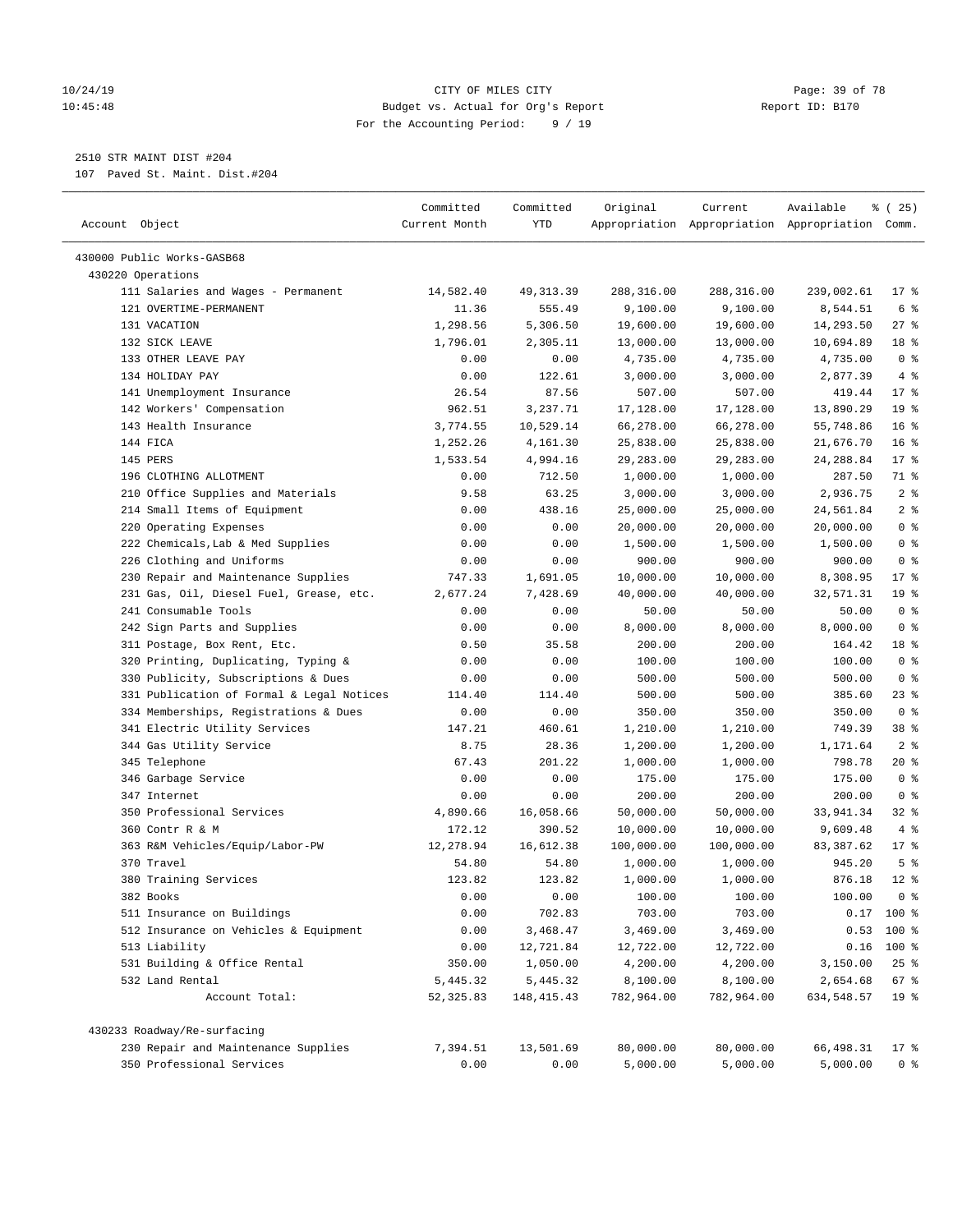# 10/24/19 **Page: 40 of 78** CITY OF MILES CITY **Page: 40 of 78** 10:45:48 Budget vs. Actual for Org's Report Report ID: B170 For the Accounting Period: 9 / 19

# 2510 STR MAINT DIST #204

107 Paved St. Maint. Dist.#204

| Object<br>Account                        | Committed<br>Current Month | Committed<br><b>YTD</b> | Original     | Current<br>Appropriation Appropriation Appropriation Comm. | Available    | % (25)          |
|------------------------------------------|----------------------------|-------------------------|--------------|------------------------------------------------------------|--------------|-----------------|
| Account Total:                           | 7,394.51                   | 13,501.69               | 85,000.00    | 85,000.00                                                  | 71,498.31    | 16 <sup>8</sup> |
| 430234 CURB AND GUTTER                   |                            |                         |              |                                                            |              |                 |
| 350 Professional Services                | 5,231.60                   | 35, 244.60              | 40,000.00    | 40,000.00                                                  | 4,755.40     | 88 %            |
| Account Total:                           | 5,231.60                   | 35, 244.60              | 40,000.00    | 40,000.00                                                  | 4,755.40     | 88 %            |
| 430235 Storm Drain & Culvert Maintenance |                            |                         |              |                                                            |              |                 |
| 230 Repair and Maintenance Supplies      | 3,237.00                   | 24,025.24               | 60,000.00    | 60,000.00                                                  | 35,974.76    | 40 %            |
| 350 Professional Services                | 196.00                     | 265.20                  | 10,000.00    | 10,000.00                                                  | 9,734.80     | 3 <sup>°</sup>  |
| Account Total:                           | 3,433.00                   | 24,290.44               | 70,000.00    | 70,000.00                                                  | 45,709.56    | 35%             |
| 430236 Darling Addition Project          |                            |                         |              |                                                            |              |                 |
| 220 Operating Expenses                   | 165,640.73                 | 165,640.73              | 400,000.00   | 400,000.00                                                 | 234, 359.27  | 41 %            |
| 230 Repair and Maintenance Supplies      | 0.00                       | 0.00                    | 500,000.00   | 500,000.00                                                 | 500,000.00   | 0 <sup>8</sup>  |
| 350 Professional Services                | 0.00                       | 10,804.02               | 200,000.00   | 200,000.00                                                 | 189, 195.98  | 5 <sup>°</sup>  |
| Account Total:                           | 165,640.73                 | 176, 444.75             | 1,100,000.00 | 1,100,000.00                                               | 923, 555.25  | 16 <sup>°</sup> |
| Account Group Total:                     | 234,025.67                 | 397,896.91              | 2,077,964.00 | 2,077,964.00                                               | 1,680,067.09 | 19 <sup>8</sup> |
| 520000 OTHER FINANCING USES              |                            |                         |              |                                                            |              |                 |
| 521000 Interfund Operating Transfers Out |                            |                         |              |                                                            |              |                 |
| 820 Transfers to Other Funds             | 6,255.00                   | 18,765.00               | 99,536.00    | 99,536.00                                                  | 80,771.00    | 19 <sup>°</sup> |
| Account Total:                           | 6,255.00                   | 18,765.00               | 99,536.00    | 99,536.00                                                  | 80,771.00    | 19 <sup>°</sup> |
| Account Group Total:                     | 6,255.00                   | 18,765.00               | 99,536.00    | 99,536.00                                                  | 80,771.00    | 19 <sup>8</sup> |
| Organization Total:                      | 240,280.67                 | 416,661.91              | 2,177,500.00 | 2,177,500.00                                               | 1,760,838.09 | 19 <sup>°</sup> |
| Fund Total:                              | 240, 280.67                | 416,661.91              | 2,177,500.00 | 2,177,500.00                                               | 1,760,838.09 | 19 %            |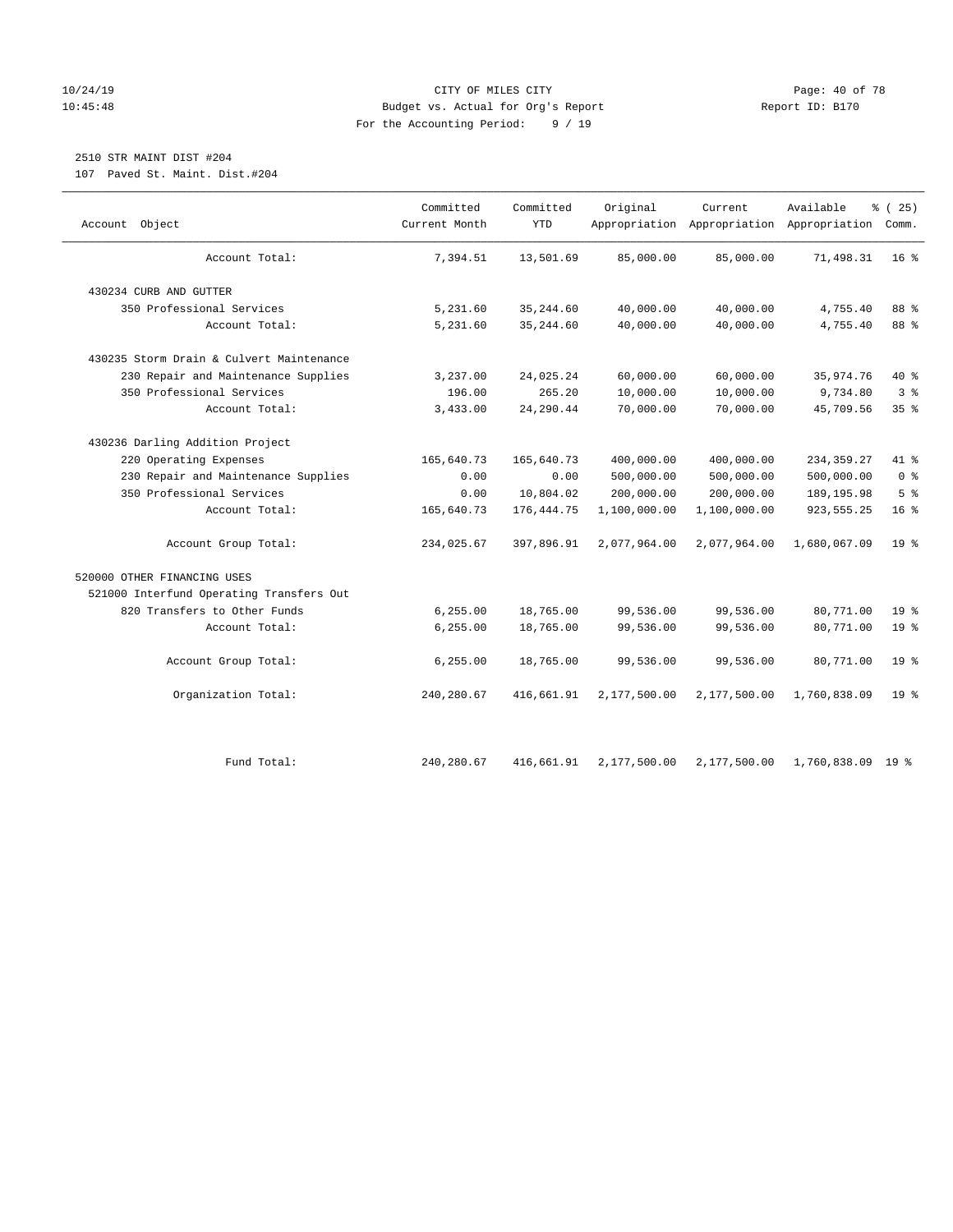#### 10/24/19 **Page: 41 of 78** CITY OF MILES CITY **Page: 41 of 78** 10:45:48 Budget vs. Actual for Org's Report Report ID: B170 For the Accounting Period: 9 / 19

————————————————————————————————————————————————————————————————————————————————————————————————————————————————————————————————————

# 2520 STR MAINT DIST #205

108 Street Maintenance (North Side)

|                                           | Committed     | Committed | Original   | Current    | Available                                       | % (25)          |
|-------------------------------------------|---------------|-----------|------------|------------|-------------------------------------------------|-----------------|
| Account Object                            | Current Month | YTD       |            |            | Appropriation Appropriation Appropriation Comm. |                 |
| 430000 Public Works-GASB68                |               |           |            |            |                                                 |                 |
| 430220 Operations                         |               |           |            |            |                                                 |                 |
| 111 Salaries and Wages - Permanent        | 4,380.54      | 14,652.10 | 76,636.00  | 76,636.00  | 61,983.90                                       | $19*$           |
| 121 OVERTIME-PERMANENT                    | 10.73         | 156.55    | 2,500.00   | 2,500.00   | 2,343.45                                        | 6 %             |
| 131 VACATION                              | 447.35        | 1,710.75  | 6,000.00   | 6,000.00   | 4,289.25                                        | $29$ %          |
| 132 SICK LEAVE                            | 501.67        | 674.73    | 3,800.00   | 3,800.00   | 3,125.27                                        | 18 %            |
| 133 OTHER LEAVE PAY                       | 0.00          | 0.00      | 1,178.00   | 1,178.00   | 1,178.00                                        | 0 <sup>8</sup>  |
| 134 HOLIDAY PAY                           | 0.00          | 31.11     | 800.00     | 800.00     | 768.89                                          | 4%              |
| 141 Unemployment Insurance                | 8.00          | 26.16     | 136.00     | 136.00     | 109.84                                          | 19 <sup>°</sup> |
| 142 Workers' Compensation                 | 250.89        | 842.45    | 4,697.00   | 4,697.00   | 3,854.55                                        | 18 %            |
| 143 Health Insurance                      | 1,112.58      | 3,337.63  | 17,547.00  | 17,547.00  | 14,209.37                                       | 19 <sup>°</sup> |
| 144 FICA                                  | 382.59        | 1,256.05  | 6,981.00   | 6,981.00   | 5,724.95                                        | 18 %            |
| 145 PERS                                  | 463.04        | 1,493.50  | 7,882.00   | 7,882.00   | 6,388.50                                        | 19 <sup>°</sup> |
| 196 CLOTHING ALLOTMENT                    | 0.00          | 210.00    | 300.00     | 300.00     | 90.00                                           | 70 %            |
| 210 Office Supplies and Materials         | 2.39          | 15.80     | 1,000.00   | 1,000.00   | 984.20                                          | 2 <sup>8</sup>  |
| 214 Small Items of Equipment              | 0.00          | 109.40    | 2,000.00   | 2,000.00   | 1,890.60                                        | 5 <sup>°</sup>  |
| 220 Operating Expenses                    | 0.00          | 0.00      | 4,500.00   | 4,500.00   | 4,500.00                                        | 0 <sup>8</sup>  |
| 222 Chemicals, Lab & Med Supplies         | 0.00          | 0.00      | 500.00     | 500.00     | 500.00                                          | 0 <sup>8</sup>  |
| 226 Clothing and Uniforms                 | 0.00          | 0.00      | 250.00     | 250.00     | 250.00                                          | 0 <sup>8</sup>  |
| 230 Repair and Maintenance Supplies       | 180.72        | 424.76    | 5,000.00   | 5,000.00   | 4,575.24                                        | 8 %             |
| 231 Gas, Oil, Diesel Fuel, Grease, etc.   | 669.31        | 1,927.62  | 10,000.00  | 10,000.00  | 8,072.38                                        | 19 <sup>°</sup> |
| 242 Sign Parts and Supplies               | 0.00          | 0.00      | 2,500.00   | 2,500.00   | 2,500.00                                        | 0 <sup>8</sup>  |
| 311 Postage, Box Rent, Etc.               | 0.50          | 35.57     | 60.00      | 60.00      | 24.43                                           | 59 %            |
| 330 Publicity, Subscriptions & Dues       | 0.00          | 0.00      | 100.00     | 100.00     | 100.00                                          | 0 <sup>8</sup>  |
| 331 Publication of Formal & Legal Notices | 28.60         | 28.60     | 0.00       | 0.00       | $-28.60$                                        | $***$ $%$       |
| 334 Memberships, Registrations & Dues     | 0.00          | 0.00      | 50.00      | 50.00      | 50.00                                           | 0 <sup>8</sup>  |
| 341 Electric Utility Services             | 6.06          | 18.26     | 170.00     | 170.00     | 151.74                                          | $11$ %          |
| 344 Gas Utility Service                   | 2.19          | 7.09      | 270.00     | 270.00     | 262.91                                          | 3%              |
| 345 Telephone                             | 32.75         | 97.18     | 600.00     | 600.00     | 502.82                                          | 16 <sup>°</sup> |
| 350 Professional Services                 | 436.00        | 453.00    | 10,000.00  | 10,000.00  | 9,547.00                                        | 5 <sup>°</sup>  |
| 360 Contr R & M                           | 92.12         | 209.00    | 1,500.00   | 1,500.00   | 1,291.00                                        | $14*$           |
| 363 R&M Vehicles/Equip/Labor-PW           | 7,381.86      | 8,465.23  | 35,000.00  | 35,000.00  | 26,534.77                                       | $24$ %          |
| 370 Travel                                | 13.70         | 13.70     | 250.00     | 250.00     | 236.30                                          | 5 <sup>8</sup>  |
| 380 Training Services                     | 30.96         | 30.96     | 200.00     | 200.00     | 169.04                                          | 15 <sup>°</sup> |
| 382 Books                                 | 0.00          | 0.00      | 100.00     | 100.00     | 100.00                                          | 0 <sup>8</sup>  |
| 511 Insurance on Buildings                | 0.00          | 175.71    | 176.00     | 176.00     | 0.29                                            | $100$ %         |
| 512 Insurance on Vehicles & Equipment     | 0.00          | 867.11    | 868.00     | 868.00     | 0.89                                            | $100*$          |
| 513 Liability                             | 0.00          | 3,349.27  | 3,350.00   | 3,350.00   | 0.73                                            | 100 %           |
| 531 Building & Office Rental              | 166.66        | 499.98    | 2,000.00   | 2,000.00   | 1,500.02                                        | $25$ %          |
| 532 Land Rental                           | 0.00          | 0.00      | 1,500.00   | 1,500.00   | 1,500.00                                        | 0 <sup>8</sup>  |
| Account Total:                            | 16,601.21     | 41,119.27 | 210,401.00 | 210,401.00 | 169,281.73                                      | $20*$           |
| 430233 Roadway/Re-surfacing               |               |           |            |            |                                                 |                 |
| 350 Professional Services                 | 1,848.63      | 3,375.42  | 125,000.00 | 125,000.00 | 121,624.58                                      | 3%              |
| Account Total:                            | 1,848.63      | 3,375.42  | 125,000.00 | 125,000.00 | 121,624.58                                      | 3 <sup>°</sup>  |
| 430235 Storm Drain & Culvert Maintenance  |               |           |            |            |                                                 |                 |
| 230 Repair and Maintenance Supplies       | 0.00          | 0.00      | 500.00     | 500.00     | 500.00                                          | 0 <sup>8</sup>  |
| 350 Professional Services                 | 49.00         | 66.30     | 10,000.00  | 10,000.00  | 9,933.70                                        | 1 <sup>°</sup>  |
|                                           |               |           |            |            |                                                 |                 |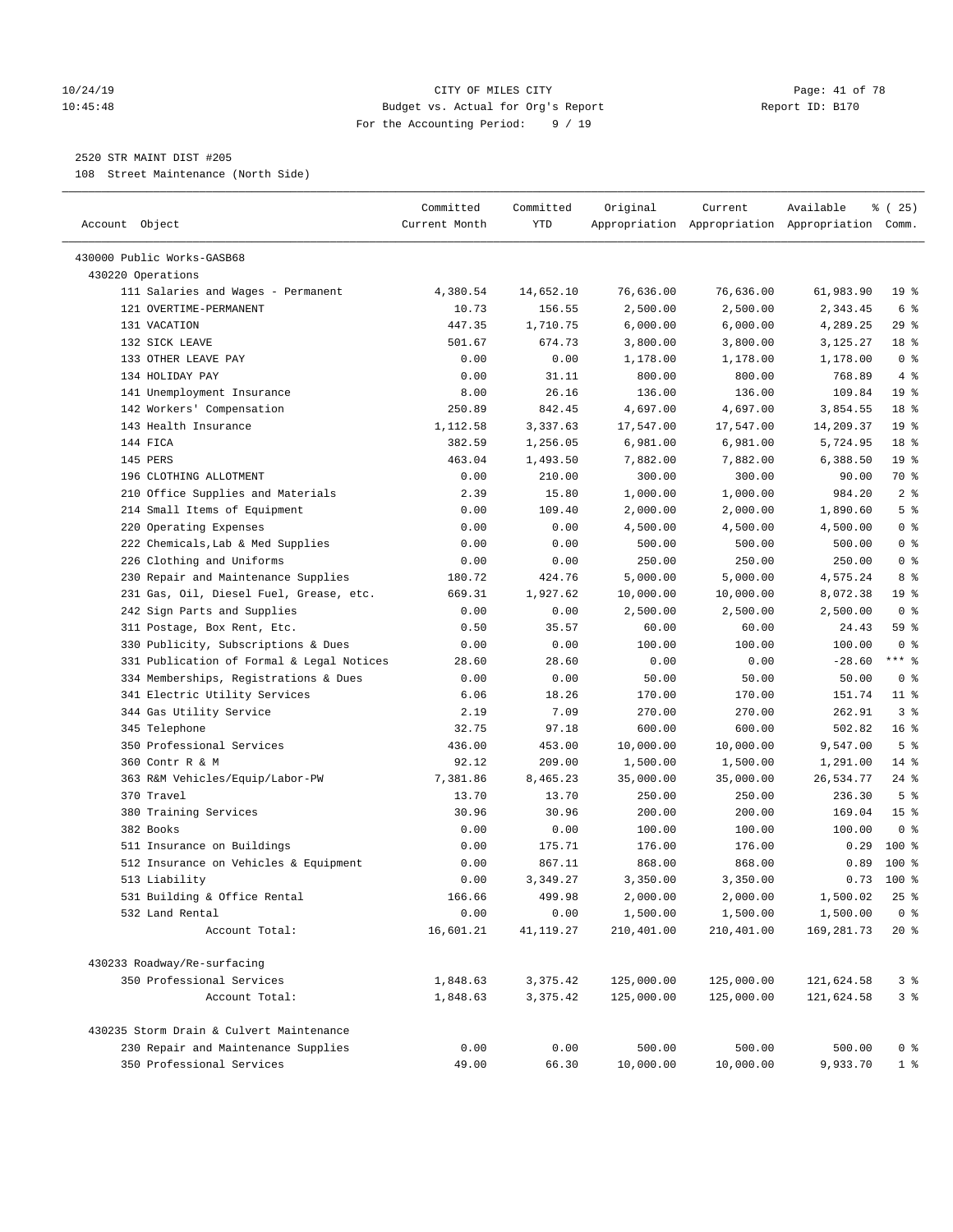# 10/24/19 **Page: 42 of 78** CITY OF MILES CITY **Page: 42 of 78** 10:45:48 Budget vs. Actual for Org's Report Report ID: B170 For the Accounting Period: 9 / 19

# 2520 STR MAINT DIST #205

108 Street Maintenance (North Side)

| Object<br>Account                                                                                       | Committed<br>Current Month | Committed<br>YTD | Original   | Current<br>Appropriation Appropriation | Available<br>Appropriation | % (25)<br>Comm. |
|---------------------------------------------------------------------------------------------------------|----------------------------|------------------|------------|----------------------------------------|----------------------------|-----------------|
| Account Total:                                                                                          | 49.00                      | 66.30            | 10,500.00  | 10,500.00                              | 10,433.70                  | 1 <sup>°</sup>  |
| Account Group Total:                                                                                    | 18,498.84                  | 44,560.99        | 345,901.00 | 345,901.00                             | 301,340.01                 | $13*$           |
| 520000 OTHER FINANCING USES<br>521000 Interfund Operating Transfers Out<br>820 Transfers to Other Funds | 2,147.00                   | 6,441.00         | 30,149.00  | 30,149.00                              | 23,708.00                  | $21$ %          |
| Account Total:                                                                                          | 2,147.00                   | 6,441.00         | 30,149.00  | 30,149.00                              | 23,708.00                  | $21$ %          |
| Account Group Total:                                                                                    | 2,147.00                   | 6,441.00         | 30,149.00  | 30,149.00                              | 23,708.00                  | $21$ %          |
| Organization Total:                                                                                     | 20,645.84                  | 51,001.99        | 376,050.00 | 376,050.00                             | 325,048.01                 | $14*$           |
|                                                                                                         |                            |                  |            |                                        |                            |                 |
| Fund Total:                                                                                             | 20,645.84                  | 51,001.99        | 376,050.00 | 376,050.00                             | 325,048.01 14 %            |                 |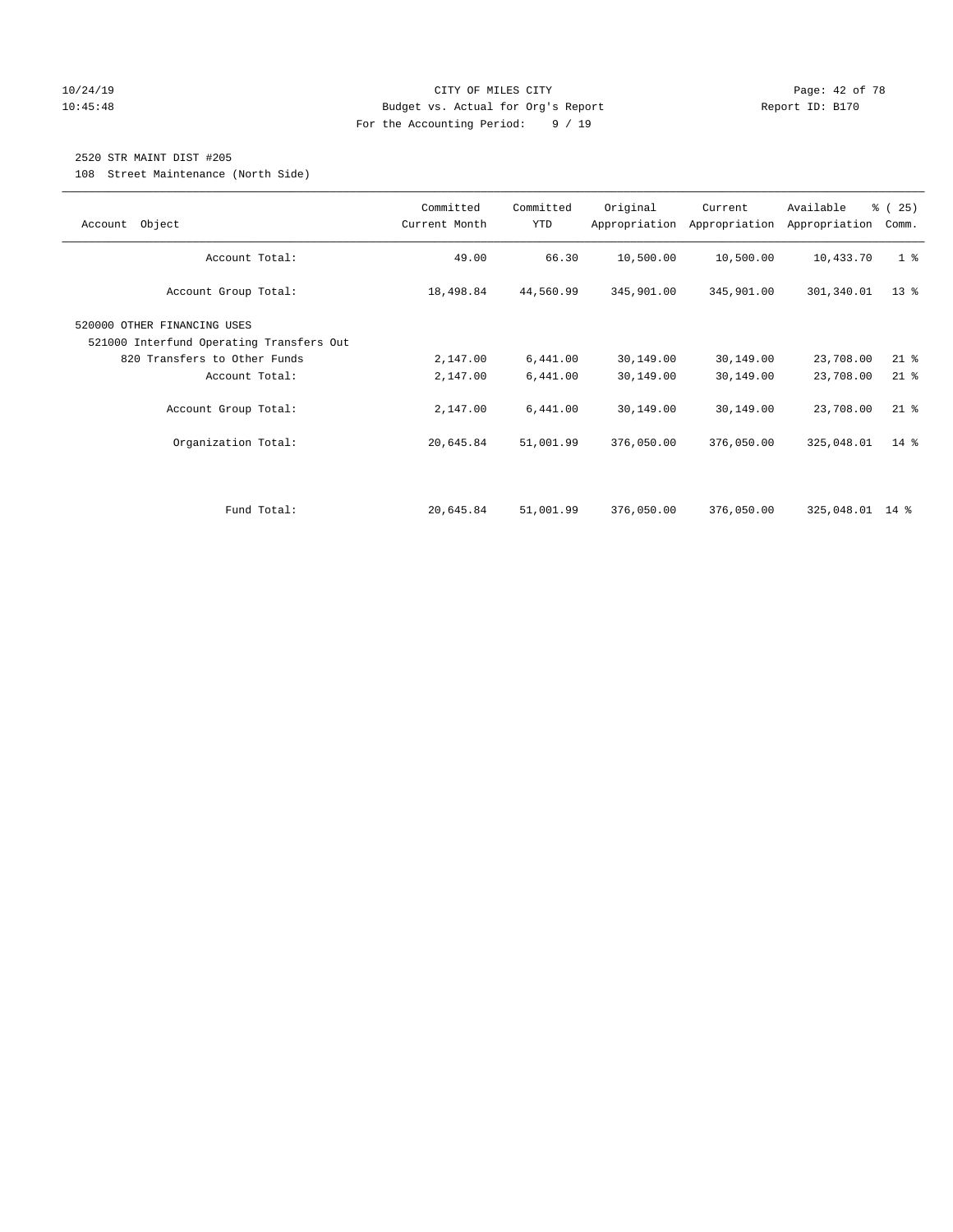#### 10/24/19 **Page: 43 of 78** CITY OF MILES CITY **Page: 43 of 78** 10:45:48 Budget vs. Actual for Org's Report Report ID: B170 For the Accounting Period: 9 / 19

#### 2540 STR MAINT DIST#207-(MILESTOWN ESTATES)

109 Milestown Estates Maintenance Dist.

|                                          | Committed     | Committed  | Original | Current                                         | Available     | % (25)          |
|------------------------------------------|---------------|------------|----------|-------------------------------------------------|---------------|-----------------|
| Account Object                           | Current Month | <b>YTD</b> |          | Appropriation Appropriation Appropriation Comm. |               |                 |
| 430000 Public Works-GASB68               |               |            |          |                                                 |               |                 |
| 430220 Operations                        |               |            |          |                                                 |               |                 |
| 111 Salaries and Wages - Permanent       | 218.17        | 732.53     | 3,736.00 | 3,736.00                                        | 3,003.47      | $20*$           |
| 121 OVERTIME-PERMANENT                   | 0.63          | 8.81       | 100.00   | 100.00                                          | 91.19         | 9 <sup>°</sup>  |
| 131 VACATION                             | 20.52         | 82.55      | 300.00   | 300.00                                          | 217.45        | $28$ %          |
| 132 SICK LEAVE                           | 26.73         | 35.78      | 200.00   | 200.00                                          | 164.22        | 18 %            |
| 133 OTHER LEAVE PAY                      | 0.00          | 0.00       | 39.00    | 39.00                                           | 39.00         | 0 <sup>8</sup>  |
| 134 HOLIDAY PAY                          | 0.00          | 1.80       | 40.00    | 40.00                                           | 38.20         | 5 <sup>8</sup>  |
| 141 Unemployment Insurance               | 0.37          | 1.21       | 7.00     | 7.00                                            | 5.79          | $17*$           |
| 142 Workers' Compensation                | 13.31         | 44.65      | 225.00   | 225.00                                          | 180.35        | $20*$           |
| 143 Health Insurance                     | 55.61         | 166.79     | 763.00   | 763.00                                          | 596.21        | $22$ %          |
| 144 FICA                                 | 19.02         | 62.70      | 338.00   | 338.00                                          | 275.30        | 19 <sup>°</sup> |
| 145 PERS                                 | 23.10         | 74.74      | 389.00   | 389.00                                          | 314.26        | 19 <sup>°</sup> |
| 196 CLOTHING ALLOTMENT                   | 0.00          | 10.50      | 20.00    | 20.00                                           | 9.50          | 53%             |
| 350 Professional Services                | 0.00          | 0.00       | 1,000.00 | 1,000.00                                        | 1,000.00      | 0 <sup>8</sup>  |
| Account Total:                           | 377.46        | 1,222.06   | 7,157.00 | 7,157.00                                        | 5,934.94      | $17*$           |
| Account Group Total:                     | 377.46        | 1,222.06   | 7,157.00 | 7,157.00                                        | 5,934.94      | $17*$           |
| 510000 MISCELLANEOUS                     |               |            |          |                                                 |               |                 |
| 510330 Comprehensive Liability Insurance |               |            |          |                                                 |               |                 |
| 513 Liability                            | 0.00          | 62.00      | 62.00    | 62.00                                           | 0.00          | $100*$          |
| Account Total:                           | 0.00          | 62.00      | 62.00    | 62.00                                           | 0.00          | $100*$          |
| Account Group Total:                     | 0.00          | 62.00      | 62.00    | 62.00                                           | 0.00          | $100*$          |
| Organization Total:                      | 377.46        | 1,284.06   | 7,219.00 | 7,219.00                                        | 5,934.94      | 18 <sup>8</sup> |
|                                          |               |            |          |                                                 |               |                 |
| Fund Total:                              | 377.46        | 1,284.06   | 7,219.00 | 7,219.00                                        | 5,934.94 18 % |                 |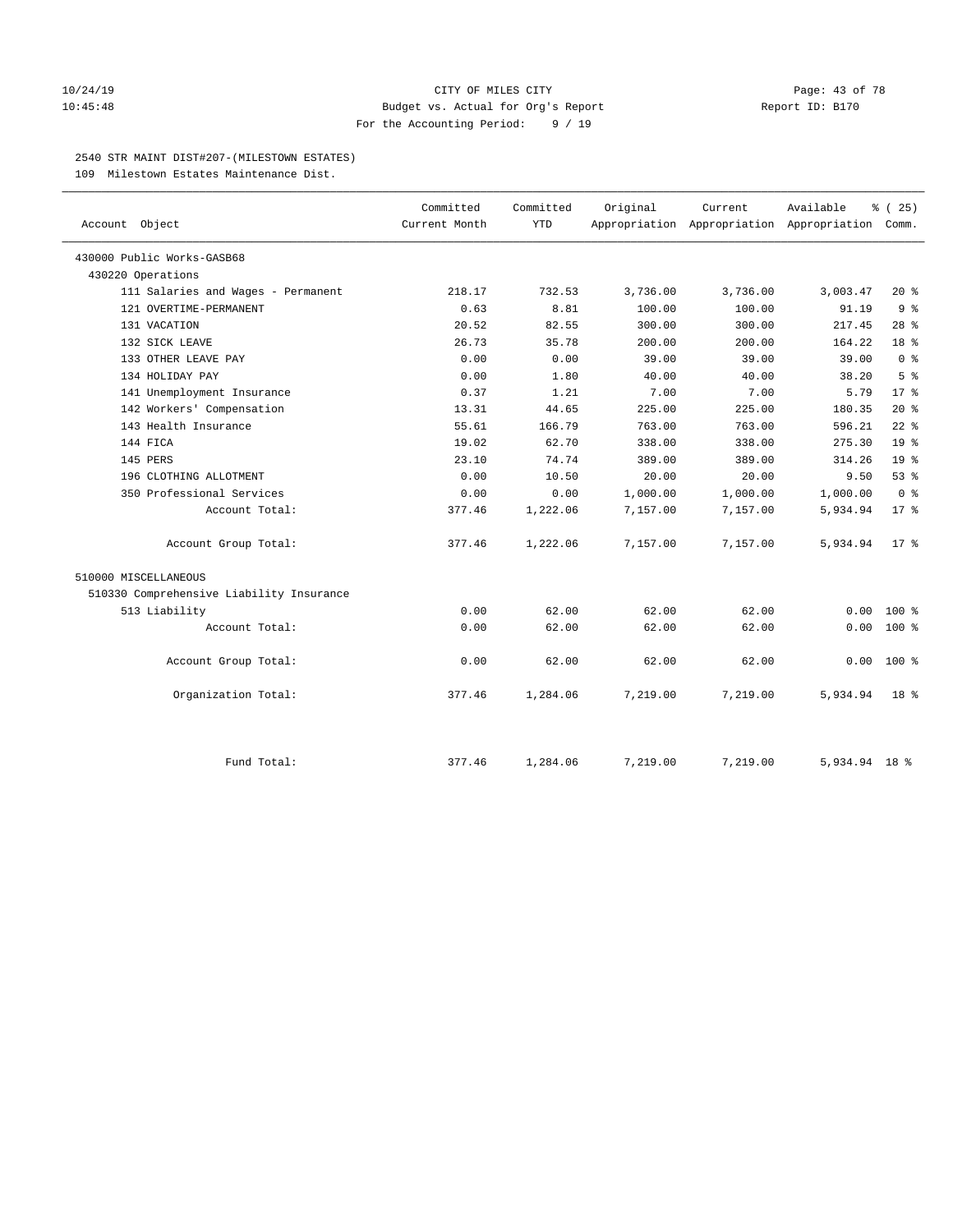# 10/24/19 **Page: 44 of 78** CITY OF MILES CITY 10:45:48 Budget vs. Actual for Org's Report Report ID: B170 For the Accounting Period: 9 / 19

# 2701 Fire Grants

7 Fire

| Object<br>Account                                                            | Committed<br>Current Month | Committed<br><b>YTD</b> | Original   | Current<br>Appropriation Appropriation | Available<br>Appropriation | % (25)<br>Comm. |
|------------------------------------------------------------------------------|----------------------------|-------------------------|------------|----------------------------------------|----------------------------|-----------------|
| 420000 PUBLIC SAFETY-GASB68<br>420464 Fire-Turnouts/Accountability Sys Grant |                            |                         |            |                                        |                            |                 |
| 226 Clothing and Uniforms                                                    | 0.00                       | 144,094.45              | 723,232.00 | 723,232.00                             | 579, 137.55                | $20*$           |
| Account Total:                                                               | 0.00                       | 144,094.45              | 723,232.00 | 723,232.00                             | 579,137.55                 | $20*$           |
| Account Group Total:                                                         | 0.00                       | 144,094.45              | 723,232.00 | 723,232.00                             | 579,137.55                 | $20*$           |
| Organization Total:                                                          | 0.00                       | 144,094.45              | 723,232.00 | 723,232.00                             | 579,137.55                 | $20*$           |
| Fund Total:                                                                  | 0.00                       | 144,094.45              | 723,232.00 | 723,232.00                             | 579,137.55                 | $20*$           |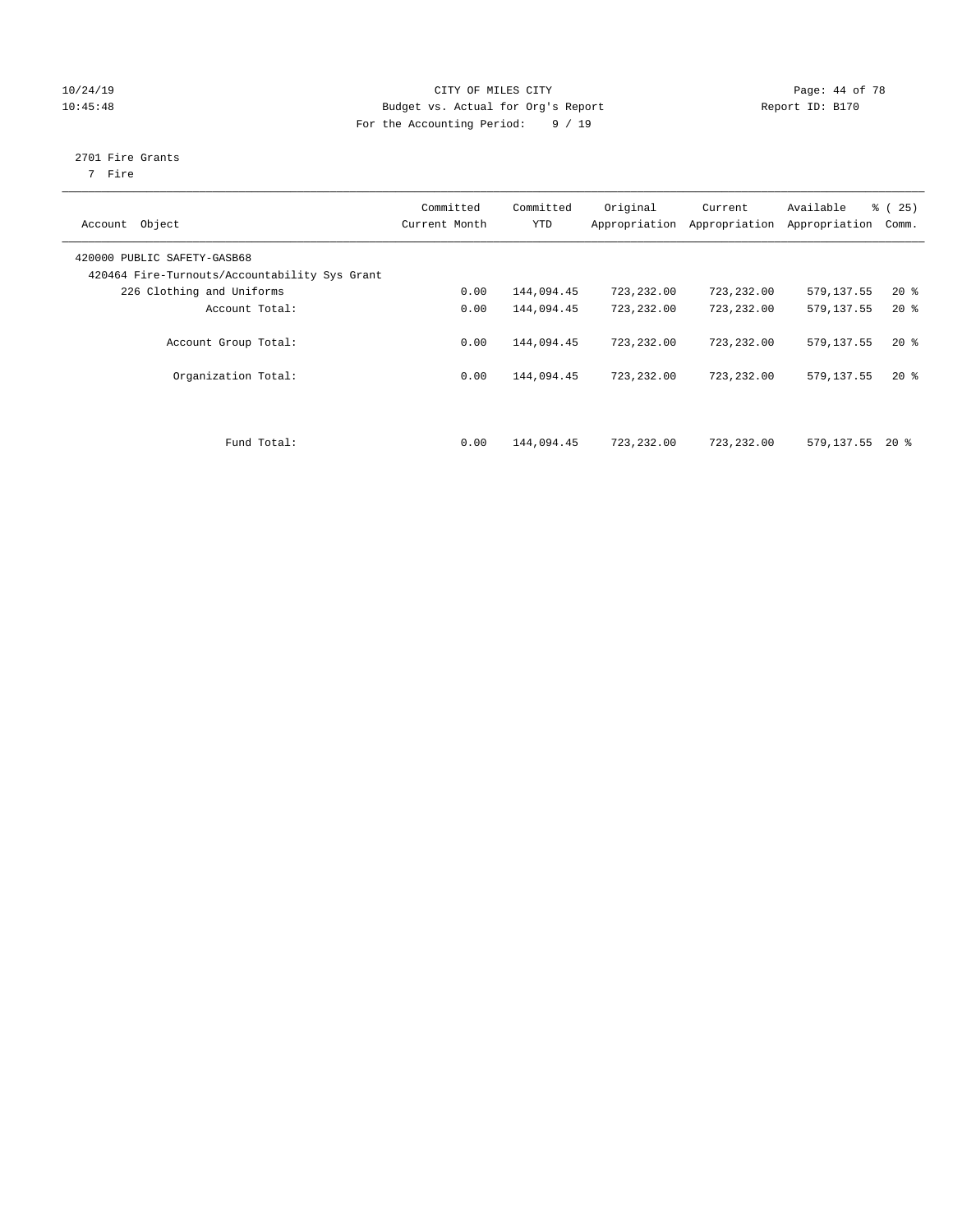# 10/24/19 **Page: 45 of 78** CITY OF MILES CITY **CITY** Page: 45 of 78 10:45:48 Budget vs. Actual for Org's Report Report ID: B170 For the Accounting Period: 9 / 19

#### 2820 GAS TAX 34 Gas Tax

| Account Object                           | Committed<br>Current Month | Committed<br><b>YTD</b> | Original   | Current<br>Appropriation Appropriation Appropriation | Available  | % (25)<br>Comm. |
|------------------------------------------|----------------------------|-------------------------|------------|------------------------------------------------------|------------|-----------------|
| 520000 OTHER FINANCING USES              |                            |                         |            |                                                      |            |                 |
| 521000 Interfund Operating Transfers Out |                            |                         |            |                                                      |            |                 |
| 820 Transfers to Other Funds             | 321.00                     | 963.00                  | 3,850.00   | 3,850.00                                             | 2,887.00   | 25%             |
| Account Total:                           | 321.00                     | 963.00                  | 3,850.00   | 3,850.00                                             | 2,887.00   | 25%             |
| 521204 TRANSFER:<br>SID 204              |                            |                         |            |                                                      |            |                 |
| 820 Transfers to Other Funds             | 0.00                       | 0.00                    | 84, 332.00 | 84, 332.00                                           | 84,332.00  | 0 <sup>8</sup>  |
| Account Total:                           | 0.00                       | 0.00                    | 84, 332.00 | 84,332.00                                            | 84, 332.00 | 0 <sup>8</sup>  |
| 521205 TRANSFER:<br>SID 205              |                            |                         |            |                                                      |            |                 |
| 820 Transfers to Other Funds             | 0.00                       | 0.00                    | 84, 332.00 | 84,332.00                                            | 84,332.00  | 0 <sup>8</sup>  |
| Account Total:                           | 0.00                       | 0.00                    | 84, 332.00 | 84,332.00                                            | 84,332.00  | 0 <sup>8</sup>  |
| Account Group Total:                     | 321.00                     | 963.00                  | 172,514.00 | 172,514.00                                           | 171,551.00 | 1 <sup>8</sup>  |
| Organization Total:                      | 321.00                     | 963.00                  | 172,514.00 | 172,514.00                                           | 171,551.00 | 1 <sup>8</sup>  |
|                                          |                            |                         |            |                                                      |            |                 |
| Fund Total:                              | 321.00                     | 963.00                  | 172,514.00 | 172,514.00                                           | 171,551.00 | 1 <sup>8</sup>  |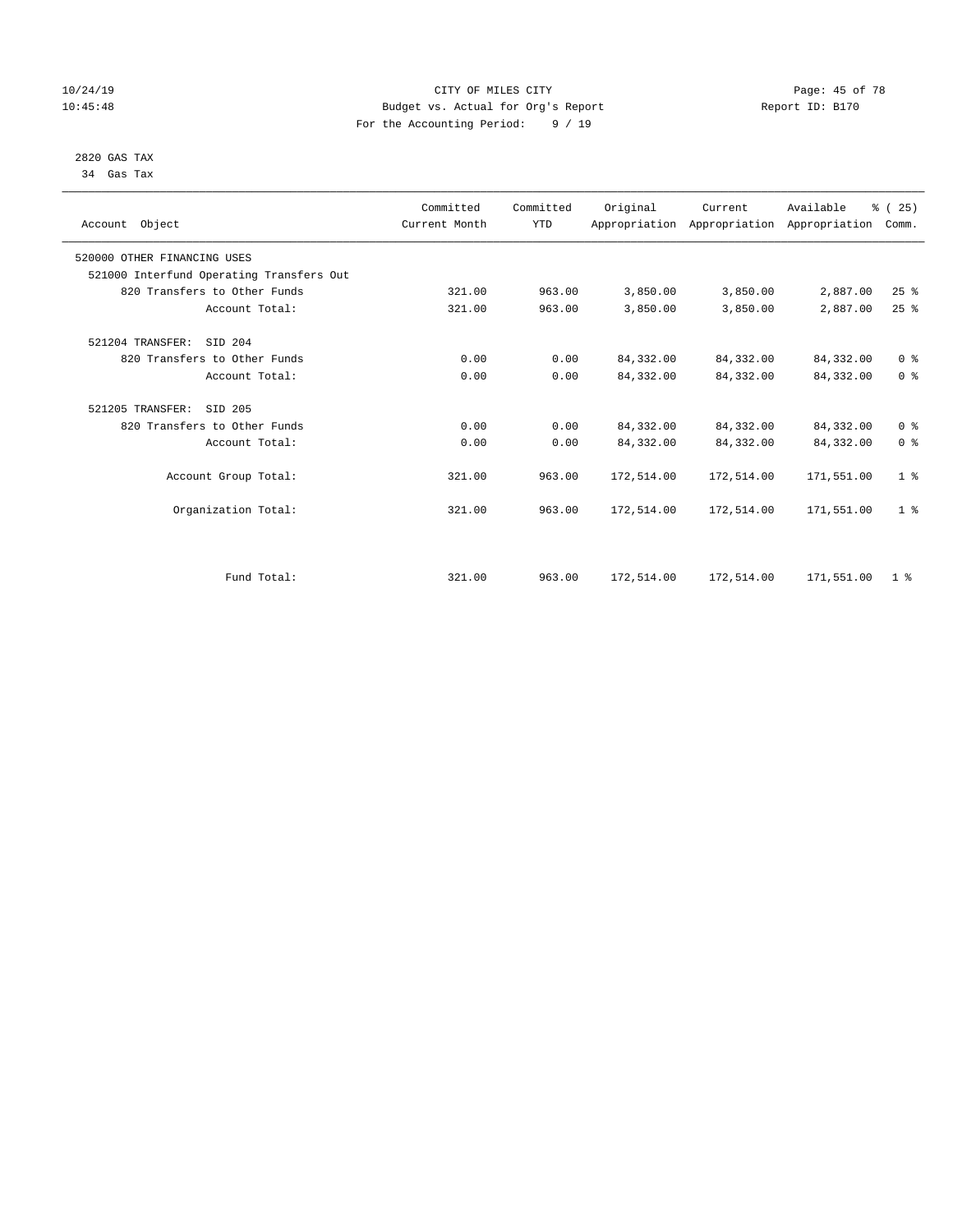# 10/24/19 **Page: 46 of 78** CITY OF MILES CITY **Page: 46 of 78** 10:45:48 Budget vs. Actual for Org's Report Report ID: B170 For the Accounting Period: 9 / 19

#### 2821 HB473- Fuel Tax 95 HB473

| Object<br>Account                                         | Committed<br>Current Month | Committed<br><b>YTD</b> | Original   | Current<br>Appropriation Appropriation | Available<br>Appropriation | % (25)<br>Comm. |
|-----------------------------------------------------------|----------------------------|-------------------------|------------|----------------------------------------|----------------------------|-----------------|
| 430000 Public Works-GASB68<br>430233 Roadway/Re-surfacing |                            |                         |            |                                        |                            |                 |
| 935 HB473 Tax Match Program                               | 24,685.40                  | 132,992.61              | 138,752.00 | 138,752.00                             | 5,759.39                   | 96 <sup>8</sup> |
| Account Total:                                            | 24,685.40                  | 132,992.61              | 138,752.00 | 138,752.00                             | 5,759.39                   | 96 <sup>°</sup> |
| Account Group Total:                                      | 24,685.40                  | 132,992.61              | 138,752.00 | 138,752.00                             | 5,759.39                   | 96 <sup>8</sup> |
| Organization Total:                                       | 24,685.40                  | 132,992.61              | 138,752.00 | 138,752.00                             | 5,759.39                   | 96 <sup>8</sup> |
| Fund Total:                                               | 24,685.40                  | 132,992.61              | 138,752.00 | 138,752.00                             | 5,759.39                   | 96 %            |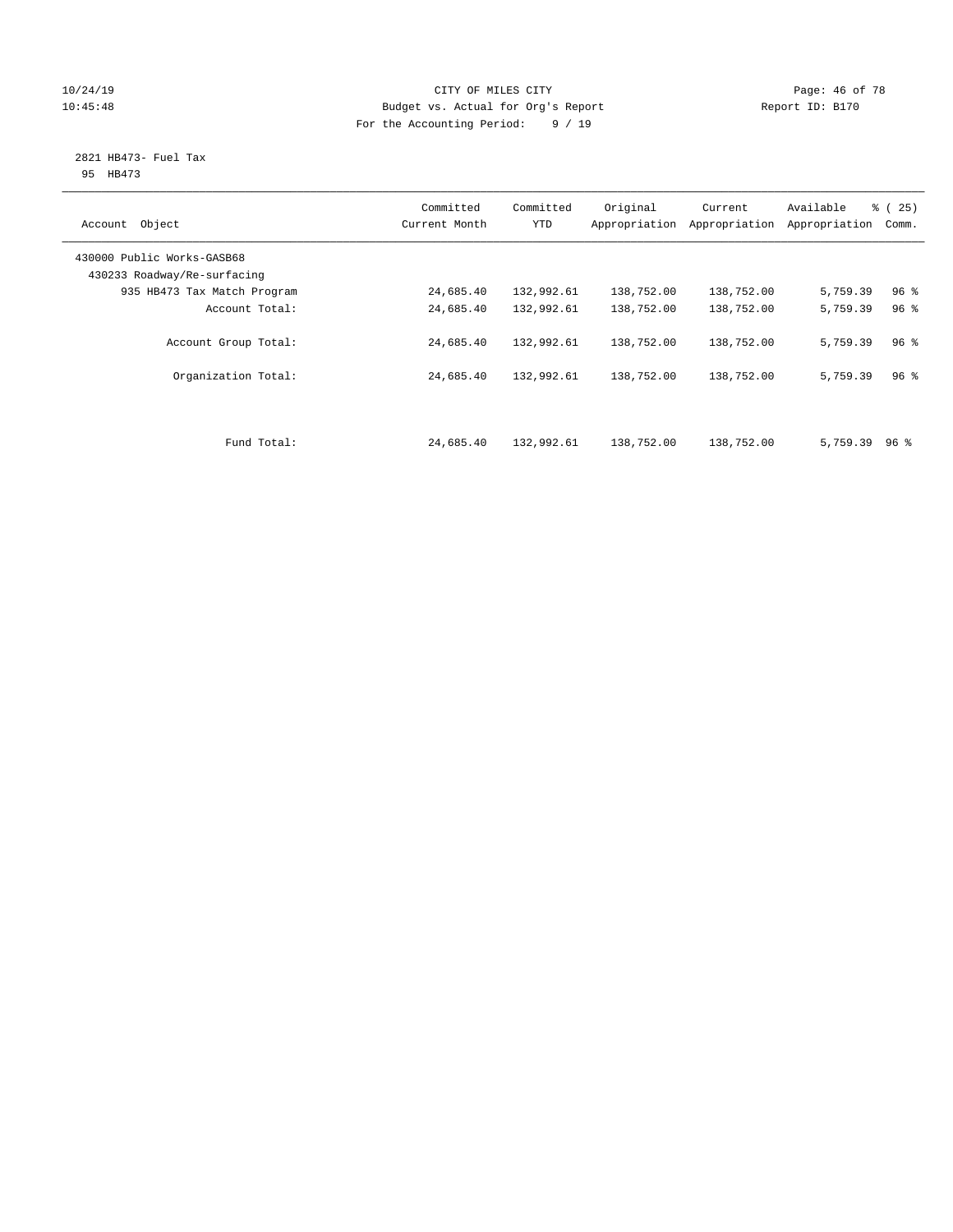# 10/24/19 **Page: 47 of 78** CITY OF MILES CITY **Page: 47 of 78** 10:45:48 Budget vs. Actual for Org's Report Report ID: B170 For the Accounting Period: 9 / 19

2850 911 EMERGENCY

105 Enhanced 911

| Account Object                              | Committed<br>Current Month | Committed<br><b>YTD</b> | Original   | Current    | Available<br>Appropriation Appropriation Appropriation Comm. | 8 (25)          |
|---------------------------------------------|----------------------------|-------------------------|------------|------------|--------------------------------------------------------------|-----------------|
| 420000 PUBLIC SAFETY-GASB68                 |                            |                         |            |            |                                                              |                 |
| 420140 Crime Control and Investigation (05) |                            |                         |            |            |                                                              |                 |
| 210 Office Supplies and Materials           | 0.00                       | 0.00                    | 1,000.00   | 1,000.00   | 1,000.00                                                     | 0 <sup>8</sup>  |
| 214 Small Items of Equipment                | 698.00                     | 1,053.00                | 2,000.00   | 2,000.00   | 947.00                                                       | 53%             |
| 220 Operating Expenses                      | 0.00                       | 0.00                    | 2,000.00   | 2,000.00   | 2,000.00                                                     | 0 <sup>8</sup>  |
| 311 Postage, Box Rent, Etc.                 | 0.00                       | 0.00                    | 150.00     | 150.00     | 150.00                                                       | 0 <sup>8</sup>  |
| 320 Printing, Duplicating, Typing &         | 0.00                       | 0.00                    | 100.00     | 100.00     | 100.00                                                       | 0 <sup>8</sup>  |
| 334 Memberships, Registrations & Dues       | 0.00                       | 0.00                    | 400.00     | 400.00     | 400.00                                                       | 0 <sup>8</sup>  |
| 341 Electric Utility Services               | 50.12                      | 149.93                  | 600.00     | 600.00     | 450.07                                                       | 25%             |
| 345 Telephone                               | 2,296.45                   | 4,929.76                | 28,000.00  | 28,000.00  | 23,070.24                                                    | 18 %            |
| 350 Professional Services                   | 2,745.00                   | 23, 194. 36             | 70,000.00  | 70,000.00  | 46,805.64                                                    | $33$ $%$        |
| 370 Travel                                  | 784.92                     | 784.92                  | 1,500.00   | 1,500.00   | 715.08                                                       | $52$ $%$        |
| 380 Training Services                       | 0.00                       | 0.00                    | 3,000.00   | 3,000.00   | 3,000.00                                                     | 0 <sup>8</sup>  |
| 512 Insurance on Vehicles & Equipment       | 0.00                       | 245.00                  | 245.00     | 245.00     | 0.00                                                         | $100*$          |
| 940 Machinery & Equipment                   | 0.00                       | 0.00                    | 30,000.00  | 30,000.00  | 30,000.00                                                    | 0 <sup>8</sup>  |
| 941 911 Eq & Software (2/01)                | 0.00                       | 177,639.00              | 401,790.00 | 401,790.00 | 224,151.00                                                   | 44 %            |
| Account Total:                              | 6,574.49                   | 207,995.97              | 540,785.00 | 540,785.00 | 332,789.03                                                   | 38 <sup>8</sup> |
| Account Group Total:                        | 6,574.49                   | 207,995.97              | 540,785.00 | 540,785.00 | 332,789.03                                                   | 38 <sup>8</sup> |
| 520000 OTHER FINANCING USES                 |                            |                         |            |            |                                                              |                 |
| 521000 Interfund Operating Transfers Out    |                            |                         |            |            |                                                              |                 |
| 820 Transfers to Other Funds                | 14,923.00                  | 14,923.00               | 59,693.00  | 59,693.00  | 44,770.00                                                    | $25$ %          |
| Account Total:                              | 14,923.00                  | 14,923.00               | 59,693.00  | 59,693.00  | 44,770.00                                                    | $25$ $%$        |
| Account Group Total:                        | 14,923.00                  | 14,923.00               | 59,693.00  | 59,693.00  | 44,770.00                                                    | $25$ %          |
| Organization Total:                         | 21,497.49                  | 222,918.97              | 600,478.00 | 600,478.00 | 377,559.03                                                   | 378             |
| Fund Total:                                 | 21,497.49                  | 222,918.97              | 600,478.00 | 600,478.00 | 377,559.03 37 %                                              |                 |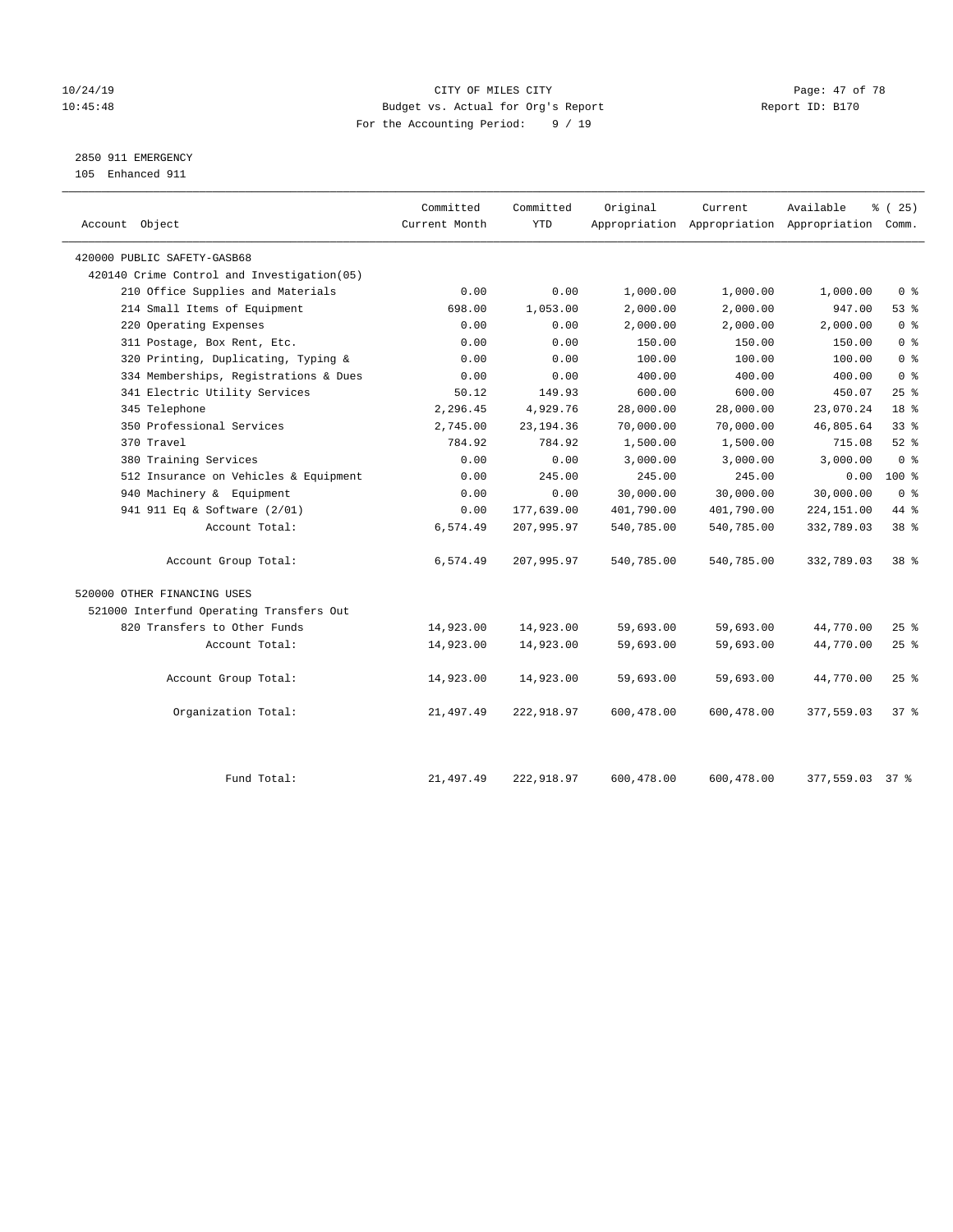# 10/24/19 **Page: 48 of 78** CITY OF MILES CITY **Page: 48 of 78** 10:45:48 Budget vs. Actual for Org's Report Report ID: B170 For the Accounting Period: 9 / 19

# 2880 LIBRARY GRANTS

39 Partners Program

| Object<br>Account                                                   | Committed<br>Current Month | Committed<br><b>YTD</b> | Original<br>Appropriation | Current<br>Appropriation | Available<br>Appropriation | % (25)<br>Comm. |
|---------------------------------------------------------------------|----------------------------|-------------------------|---------------------------|--------------------------|----------------------------|-----------------|
| 460000 CULTURE AND RECREATION-GASB68<br>460100 Library Services(16) |                            |                         |                           |                          |                            |                 |
| 311 Postage, Box Rent, Etc.                                         | 250.50                     | 498.00                  | 4,900.00                  | 4,900.00                 | 4,402.00                   | $10*$           |
| 382 Books                                                           | 0.00                       | 0.00                    | 100.00                    | 100.00                   | 100.00                     | 0 <sup>8</sup>  |
| Account Total:                                                      | 250.50                     | 498.00                  | 5,000.00                  | 5,000.00                 | 4,502.00                   | $10*$           |
| Account Group Total:                                                | 250.50                     | 498.00                  | 5.000.00                  | 5.000.00                 | 4,502.00                   | 10 <sup>8</sup> |
| Organization Total:                                                 | 250.50                     | 498.00                  | 5.000.00                  | 5,000.00                 | 4,502.00                   | $10*$           |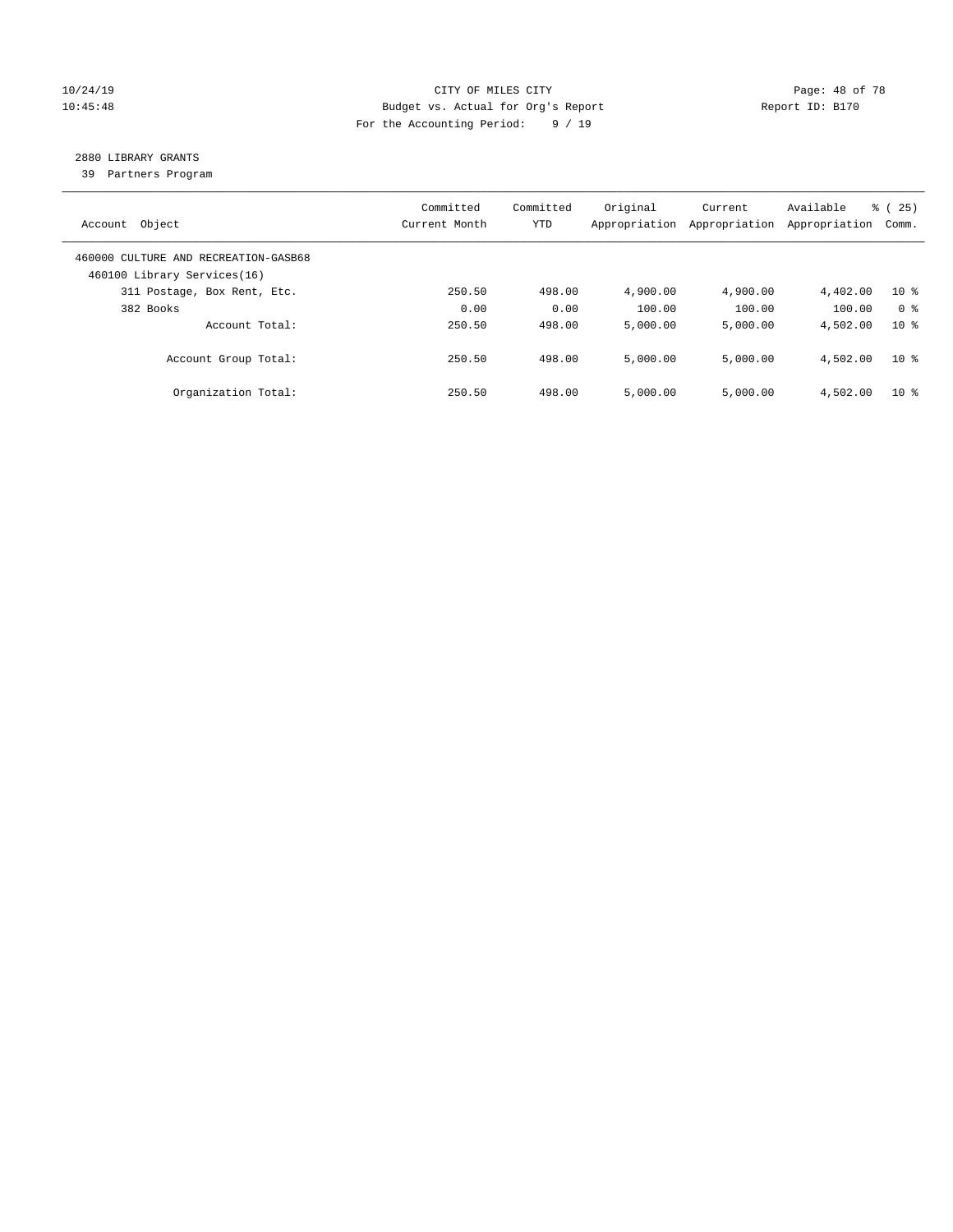# 10/24/19 **Page: 49 of 78** CITY OF MILES CITY **Page: 49 of 78** 10:45:48 Budget vs. Actual for Org's Report Report ID: B170 For the Accounting Period: 9 / 19

#### 2880 LIBRARY GRANTS

41 Sagebrush Fed/Coal Sev Tax

| Object<br>Account                    | Committed<br>Current Month | Committed<br><b>YTD</b> | Original<br>Appropriation | Current<br>Appropriation | Available<br>Appropriation | % (25)<br>Comm. |
|--------------------------------------|----------------------------|-------------------------|---------------------------|--------------------------|----------------------------|-----------------|
| 460000 CULTURE AND RECREATION-GASB68 |                            |                         |                           |                          |                            |                 |
| 460100 Library Services(16)          |                            |                         |                           |                          |                            |                 |
| 210 Office Supplies and Materials    | 0.00                       | 0.00                    | 500.00                    | 500.00                   | 500.00                     | 0 <sub>8</sub>  |
| 214 Small Items of Equipment         | 0.00                       | 0.00                    | 2,500.00                  | 2,500.00                 | 2,500.00                   | 0 <sup>8</sup>  |
| 350 Professional Services            | 0.00                       | 0.00                    | 5,000.00                  | 5,000.00                 | 5,000.00                   | 0 <sup>8</sup>  |
| 370 Travel                           | 0.00                       | 0.00                    | 5,000.00                  | 5,000.00                 | 5,000.00                   | 0 <sup>8</sup>  |
| 380 Training Services                | 0.00                       | 0.00                    | 2,000.00                  | 2,000.00                 | 2,000.00                   | 0 <sup>8</sup>  |
| Account Total:                       | 0.00                       | 0.00                    | 15,000.00                 | 15,000.00                | 15,000.00                  | 0 <sup>8</sup>  |
| Account Group Total:                 | 0.00                       | 0.00                    | 15,000.00                 | 15,000.00                | 15,000.00                  | 0 <sup>8</sup>  |
| Organization Total:                  | 0.00                       | 0.00                    | 15,000.00                 | 15,000.00                | 15,000.00                  | 0 %             |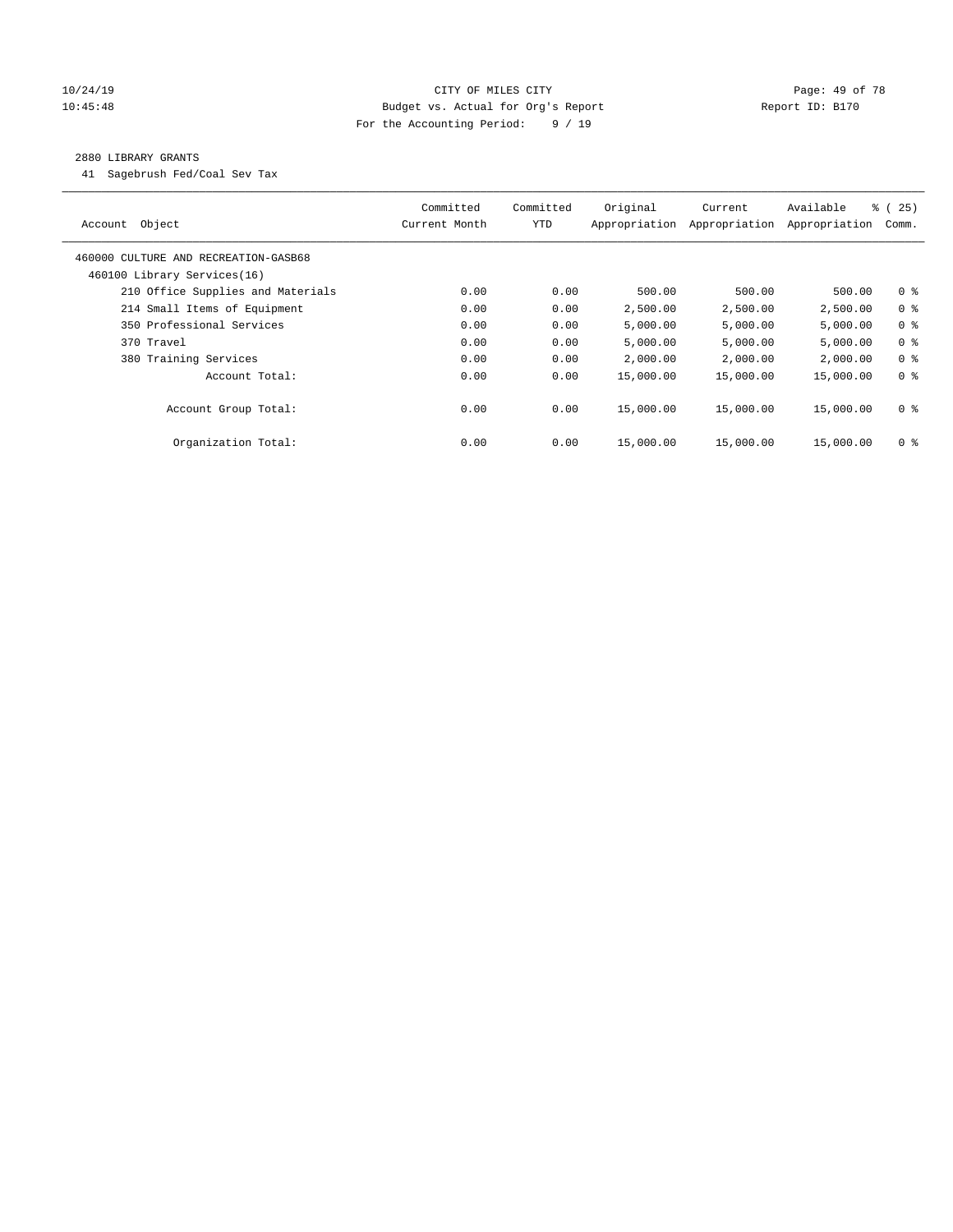# 10/24/19 **Page: 50 of 78** CITY OF MILES CITY **CITY Page: 50 of 78** 10:45:48 Budget vs. Actual for Org's Report Report ID: B170 For the Accounting Period: 9 / 19

#### 2880 LIBRARY GRANTS

43 State Aid Per Capita-Tech Serv

| Object<br>Account                                                   | Committed<br>Current Month | Committed<br>YTD | Original<br>Appropriation | Current<br>Appropriation | Available<br>Appropriation | 8 (25)<br>Comm. |
|---------------------------------------------------------------------|----------------------------|------------------|---------------------------|--------------------------|----------------------------|-----------------|
| 460000 CULTURE AND RECREATION-GASB68<br>460100 Library Services(16) |                            |                  |                           |                          |                            |                 |
| 210 Office Supplies and Materials                                   | 0.00                       | 0.00             | 1,000.00                  | 1,000.00                 | 1,000.00                   | 0 <sup>8</sup>  |
| 350 Professional Services                                           | 550.00                     | 550.00           | 15,284.00                 | 15,284.00                | 14,734.00                  | $4\degree$      |
| 370 Travel                                                          | 0.00                       | 0.00             | 5.000.00                  | 5,000.00                 | 5,000.00                   | 0 <sup>8</sup>  |
| Account Total:                                                      | 550.00                     | 550.00           | 21,284.00                 | 21,284.00                | 20,734.00                  | 3 <sup>8</sup>  |
| Account Group Total:                                                | 550.00                     | 550.00           | 21,284.00                 | 21,284.00                | 20,734.00                  | 3 <sup>8</sup>  |
| Organization Total:                                                 | 550.00                     | 550.00           | 21,284.00                 | 21,284.00                | 20,734.00                  | 3 <sup>8</sup>  |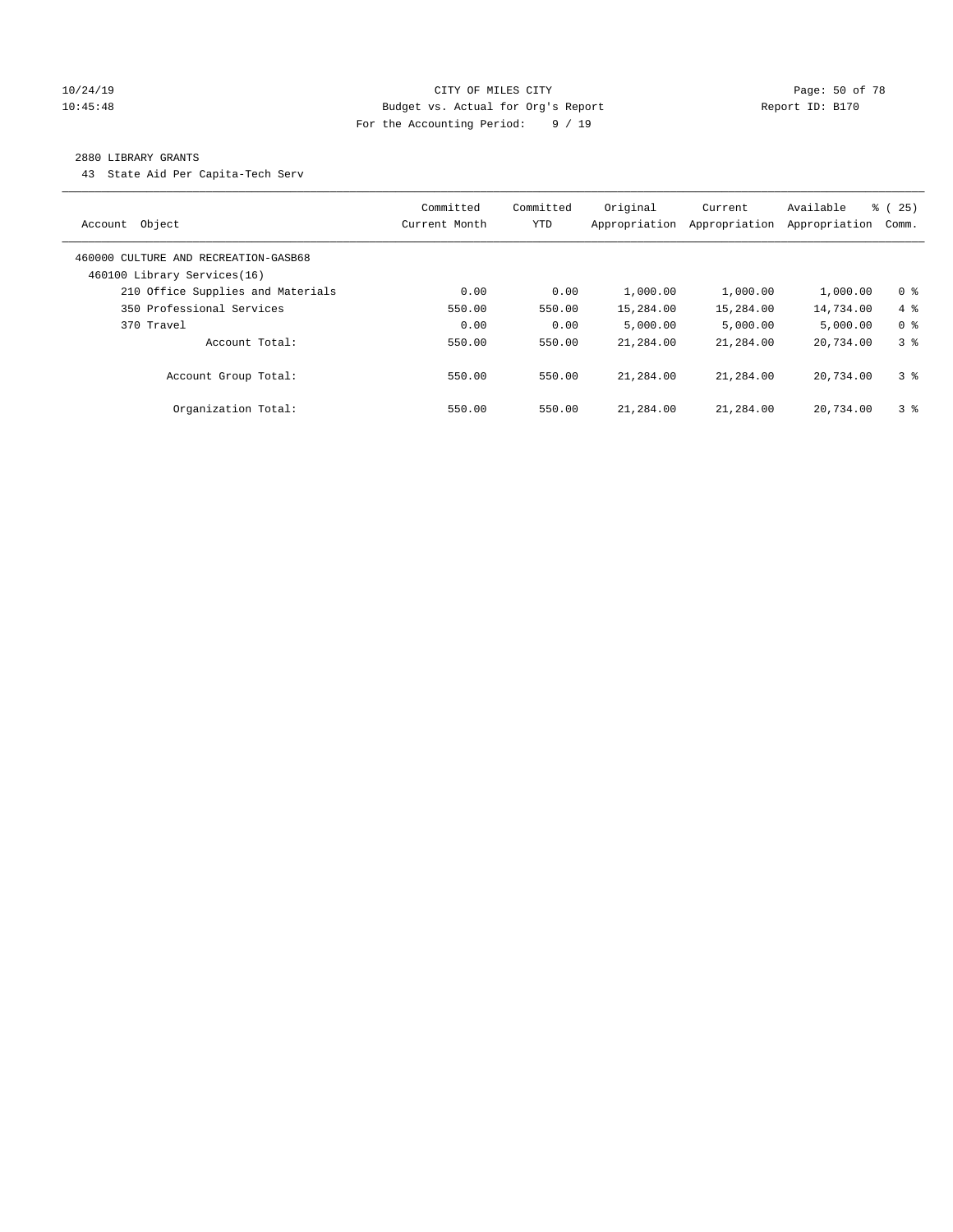# 10/24/19 **Page: 51 of 78** CITY OF MILES CITY **Page: 51 of 78** 10:45:48 Budget vs. Actual for Org's Report Report ID: B170 For the Accounting Period: 9 / 19

#### 2880 LIBRARY GRANTS

111 One Time Endowments-Library

| Object<br>Account                                                   | Committed<br>Current Month | Committed<br><b>YTD</b> | Original<br>Appropriation | Current<br>Appropriation | Available<br>Appropriation | % (25)<br>Comm. |
|---------------------------------------------------------------------|----------------------------|-------------------------|---------------------------|--------------------------|----------------------------|-----------------|
| 460000 CULTURE AND RECREATION-GASB68<br>460100 Library Services(16) |                            |                         |                           |                          |                            |                 |
| 214 Small Items of Equipment                                        | 0.00                       | 279.96                  | 2,000.00                  | 2,000.00                 | 1,720.04                   | $14$ %          |
| 350 Professional Services                                           | 0.00                       | 0.00                    | 1,500.00                  | 1,500.00                 | 1,500.00                   | 0 <sup>8</sup>  |
| Account Total:                                                      | 0.00                       | 279.96                  | 3,500.00                  | 3,500.00                 | 3,220.04                   | 8 %             |
| Account Group Total:                                                | 0.00                       | 279.96                  | 3,500.00                  | 3,500.00                 | 3,220.04                   | 8 %             |
| Organization Total:                                                 | 0.00                       | 279.96                  | 3,500.00                  | 3,500.00                 | 3,220.04                   | 8 %             |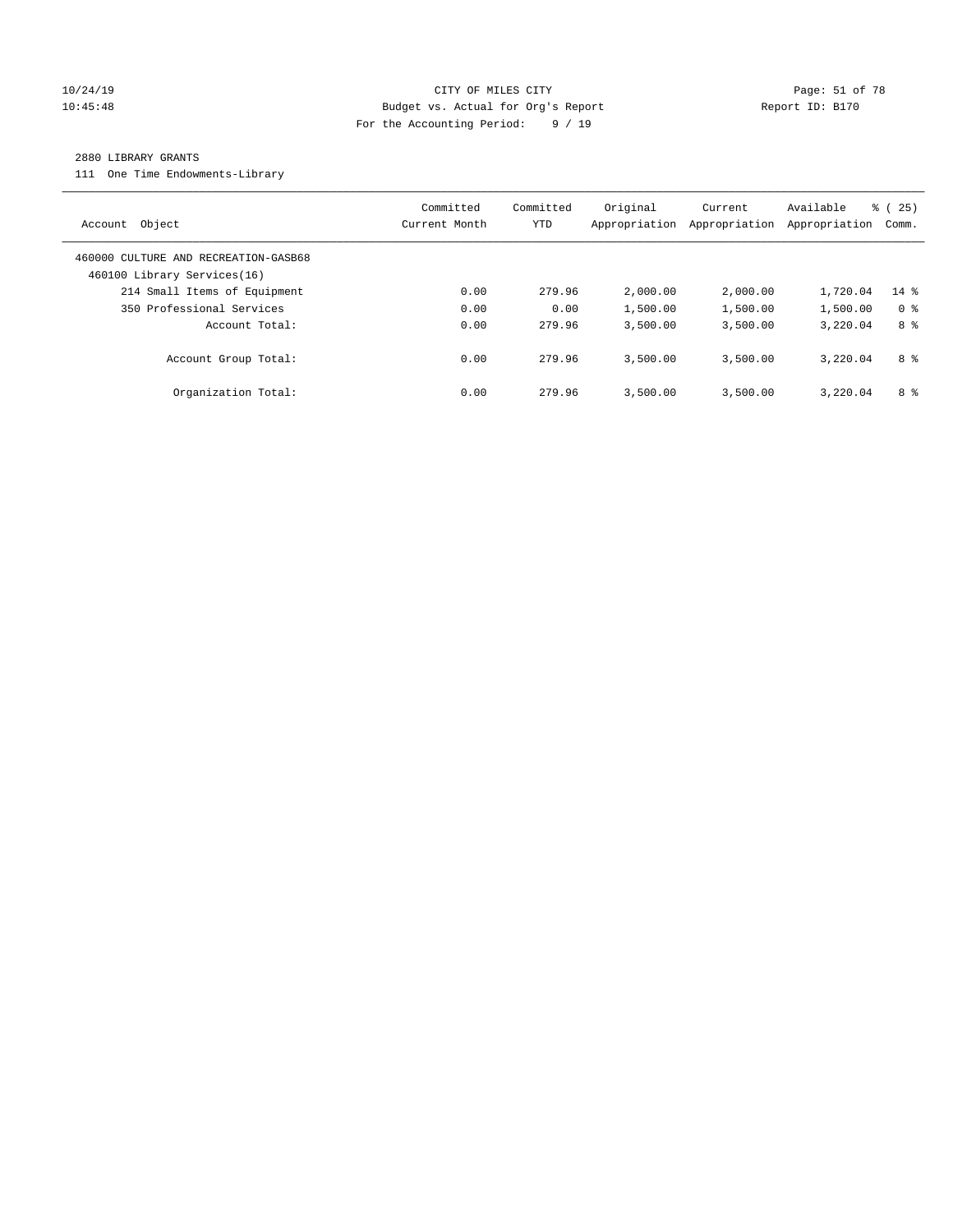#### 10/24/19 **Page: 52 of 78** CITY OF MILES CITY **Page: 52 of 78** 10:45:48 Budget vs. Actual for Org's Report Report ID: B170 For the Accounting Period: 9 / 19

#### 2880 LIBRARY GRANTS

112 Library Board of Trustees-Library

| Object<br>Account                                                   | Committed<br>Current Month | Committed<br><b>YTD</b> | Original<br>Appropriation | Current<br>Appropriation | Available<br>Appropriation | % (25)<br>Comm. |
|---------------------------------------------------------------------|----------------------------|-------------------------|---------------------------|--------------------------|----------------------------|-----------------|
| 460000 CULTURE AND RECREATION-GASB68<br>460100 Library Services(16) |                            |                         |                           |                          |                            |                 |
| 350 Professional Services                                           | 0.00                       | 0.00                    | 10,000.00                 | 10,000.00                | 10,000.00                  | 0 <sup>8</sup>  |
| 360 Contr R & M                                                     | 0.00                       | 0.00                    | 40,000.00                 | 40,000.00                | 40,000.00                  | 0 <sup>8</sup>  |
| 382 Books                                                           | 0.00                       | 0.00                    | 10,000.00                 | 10,000.00                | 10,000.00                  | 0 <sup>8</sup>  |
| Account Total:                                                      | 0.00                       | 0.00                    | 60,000.00                 | 60,000.00                | 60,000.00                  | 0 <sup>8</sup>  |
| Account Group Total:                                                | 0.00                       | 0.00                    | 60,000.00                 | 60,000.00                | 60,000.00                  | 0 <sub>8</sub>  |
| Organization Total:                                                 | 0.00                       | 0.00                    | 60,000.00                 | 60,000.00                | 60,000.00                  | 0 <sup>8</sup>  |
|                                                                     |                            |                         |                           |                          |                            |                 |
| Fund Total:                                                         | 800.50                     | 1,327.96                | 104,784.00                | 104,784.00               | 103,456.04                 | $1 \circ$       |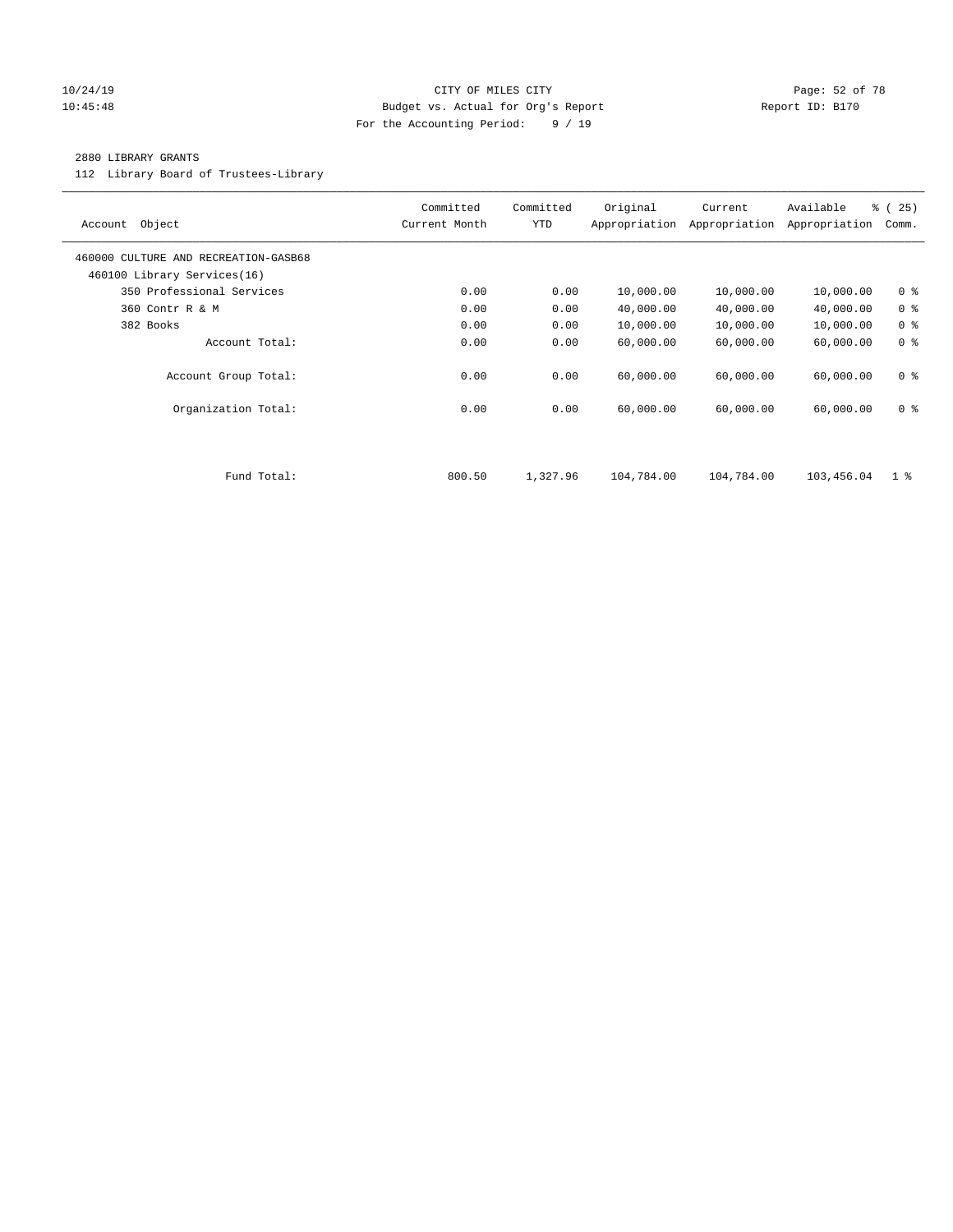# 10/24/19 **Page: 53 of 78** CITY OF MILES CITY **Page: 53 of 78** 10:45:48 Budget vs. Actual for Org's Report Report ID: B170 For the Accounting Period: 9 / 19

2935 Historic Preservation

11 Historic Preservation

| Account Object                              | Committed<br>Current Month | Committed<br><b>YTD</b> | Original | Current<br>Appropriation Appropriation Appropriation | Available | 8 (25)<br>Comm. |
|---------------------------------------------|----------------------------|-------------------------|----------|------------------------------------------------------|-----------|-----------------|
| 460000 CULTURE AND RECREATION-GASB68        |                            |                         |          |                                                      |           |                 |
| 460461 Historic Preservation-Administration |                            |                         |          |                                                      |           |                 |
| 111 Salaries and Wages - Permanent          | 0.00                       | 0.00                    | 1,968.00 | 1,968.00                                             | 1,968.00  | 0 <sup>8</sup>  |
| 131 VACATION                                | 0.00                       | 0.00                    | 60.00    | 60.00                                                | 60.00     | 0 <sup>8</sup>  |
| 132 SICK LEAVE                              | 0.00                       | 0.00                    | 60.00    | 60.00                                                | 60.00     | 0 <sup>8</sup>  |
| 133 OTHER LEAVE PAY                         | 0.00                       | 0.00                    | 100.00   | 100.00                                               | 100.00    | 0 <sup>8</sup>  |
| 141 Unemployment Insurance                  | 0.00                       | 0.00                    | 3.00     | 3.00                                                 | 3.00      | 0 <sup>8</sup>  |
| 142 Workers' Compensation                   | 0.00                       | 0.00                    | 28.00    | 28.00                                                | 28.00     | 0 <sup>8</sup>  |
| 144 FICA                                    | 0.00                       | 0.00                    | 167.00   | 167.00                                               | 167.00    | 0 <sup>8</sup>  |
| 145 PERS                                    | 0.00                       | 0.00                    | 190.00   | 190.00                                               | 190.00    | 0 <sup>8</sup>  |
| 196 CLOTHING ALLOTMENT                      | 0.00                       | 0.00                    | 75.00    | 75.00                                                | 75.00     | 0 <sup>8</sup>  |
| 210 Office Supplies and Materials           | 0.00                       | 5.99                    | 1,000.00 | 1,000.00                                             | 994.01    | 1 <sup>°</sup>  |
| 220 Operating Expenses                      | 0.00                       | 0.00                    | 2,000.00 | 2,000.00                                             | 2,000.00  | 0 <sup>8</sup>  |
| 311 Postage, Box Rent, Etc.                 | 0.00                       | 0.42                    | 150.00   | 150.00                                               | 149.58    | 0 <sup>8</sup>  |
| 320 Printing, Duplicating, Typing &         | 0.00                       | 0.00                    | 300.00   | 300.00                                               | 300.00    | 0 <sup>8</sup>  |
| 330 Publicity, Subscriptions & Dues         | 0.00                       | 0.00                    | 200.00   | 200.00                                               | 200.00    | 0 <sup>8</sup>  |
| 331 Publication of Formal & Legal Notices   | 0.00                       | 0.00                    | 150.00   | 150.00                                               | 150.00    | 0 <sup>8</sup>  |
| 334 Memberships, Registrations & Dues       | 0.00                       | 0.00                    | 20.00    | 20.00                                                | 20.00     | 0 <sup>8</sup>  |
| 345 Telephone                               | 0.00                       | 1.22                    | 0.00     | 0.00                                                 | $-1.22$   | $***$ %         |
| 347 Internet                                | 0.85                       | 2.47                    | 60.00    | 60.00                                                | 57.53     | 4%              |
| 350 Professional Services                   | 0.00                       | 0.00                    | 1,800.00 | 1,800.00                                             | 1,800.00  | 0 <sup>8</sup>  |
| 360 Contr R & M                             | 0.00                       | 5.00                    | 0.00     | 0.00                                                 | $-5.00$   | $***$ %         |
| 370 Travel                                  | 0.00                       | 0.00                    | 500.00   | 500.00                                               | 500.00    | 0 <sup>8</sup>  |
| 380 Training Services                       | 0.00                       | 0.00                    | 300.00   | 300.00                                               | 300.00    | 0 <sup>8</sup>  |
| Account Total:                              | 0.85                       | 15.10                   | 9,131.00 | 9,131.00                                             | 9,115.90  | 0 <sup>8</sup>  |
| Account Group Total:                        | 0.85                       | 15.10                   | 9,131.00 | 9,131.00                                             | 9,115.90  | 0 <sup>8</sup>  |
| Organization Total:                         | 0.85                       | 15.10                   | 9,131.00 | 9,131.00                                             | 9,115.90  | 0 <sup>8</sup>  |
| Fund Total:                                 | 0.85                       | 15.10                   | 9,131.00 | 9,131.00                                             | 9,115.90  | 0 <sup>8</sup>  |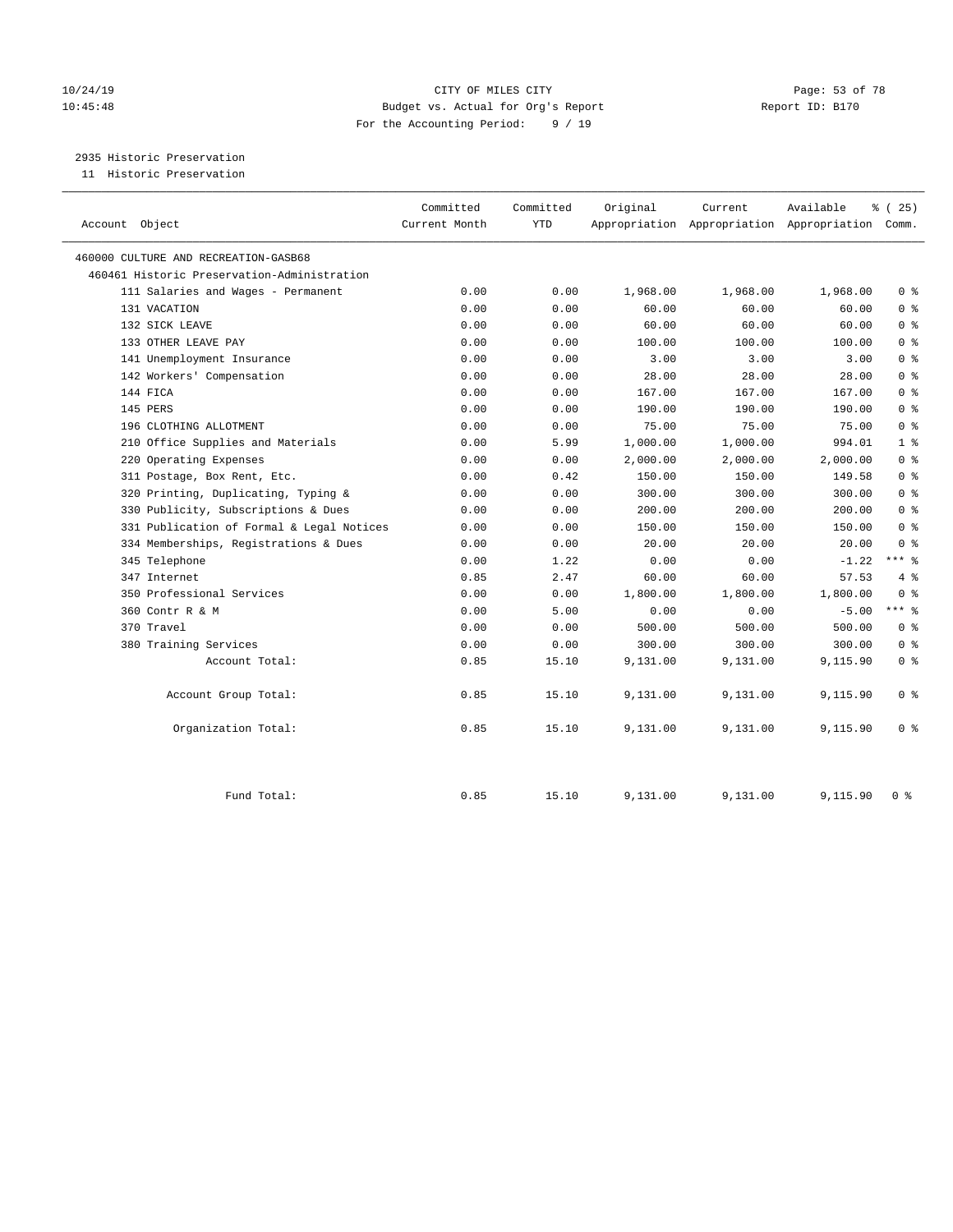#### 10/24/19 **Page: 54 of 78** CITY OF MILES CITY **Page: 54 of 78** 10:45:48 Budget vs. Actual for Org's Report Report ID: B170 For the Accounting Period: 9 / 19

————————————————————————————————————————————————————————————————————————————————————————————————————————————————————————————————————

#### 2985 RETIRED SENIOR VOLUNTEER PROG (RSVP)

15 Retired Senior Volunteer Program

|                                            | Committed     | Committed  | Original   | Current    | Available                                       | $*(25)$         |
|--------------------------------------------|---------------|------------|------------|------------|-------------------------------------------------|-----------------|
| Account Object                             | Current Month | <b>YTD</b> |            |            | Appropriation Appropriation Appropriation Comm. |                 |
| 450000 Social and Economic Services-GASB68 |               |            |            |            |                                                 |                 |
| 450330 RSVP Non-Federal                    |               |            |            |            |                                                 |                 |
| 111 Salaries and Wages - Permanent         | 210.42        | 528.84     | 2,000.00   | 2,000.00   | 1,471.16                                        | $26$ %          |
| 131 VACATION                               | 0.00          | 28.17      | 200.00     | 200.00     | 171.83                                          | $14$ %          |
| 132 SICK LEAVE                             | 0.00          | 0.00       | 200.00     | 200.00     | 200.00                                          | 0 <sup>8</sup>  |
| 133 OTHER LEAVE PAY                        | 0.00          | 12.05      | 100.00     | 100.00     | 87.95                                           | $12*$           |
| 141 Unemployment Insurance                 | 0.32          | 0.87       | 12.00      | 12.00      | 11.13                                           | 7 <sup>°</sup>  |
| 142 Workers' Compensation                  | 0.84          | 2.27       | 31.00      | 31.00      | 28.73                                           | 7 <sup>°</sup>  |
| 143 Health Insurance                       | 0.00          | 0.00       | 400.00     | 400.00     | 400.00                                          | 0 <sup>8</sup>  |
| 144 FICA                                   | 16.10         | 43.55      | 192.00     | 192.00     | 148.45                                          | 23%             |
| 145 PERS                                   | 18.24         | 49.34      | 173.00     | 173.00     | 123.66                                          | 29%             |
| 210 Office Supplies and Materials          | 0.00          | 0.00       | 1,098.00   | 1,098.00   | 1,098.00                                        | 0 <sup>8</sup>  |
| 220 Operating Expenses                     | 873.18        | 1,160.00   | 7,345.00   | 7,345.00   | 6, 185.00                                       | 16 <sup>°</sup> |
| 311 Postage, Box Rent, Etc.                | 0.00          | 128.24     | 750.00     | 750.00     | 621.76                                          | $17*$           |
| 330 Publicity, Subscriptions & Dues        | 0.00          | 159.60     | 160.00     | 160.00     | 0.40                                            | 100 %           |
| 334 Memberships, Registrations & Dues      | 0.00          | 0.00       | 150.00     | 150.00     | 150.00                                          | 0 <sup>8</sup>  |
| 345 Telephone                              | 117.58        | 357.73     | 1,440.00   | 1,440.00   | 1,082.27                                        | 25%             |
| 370 Travel                                 | 0.00          | 0.00       | 1,750.00   | 1,750.00   | 1,750.00                                        | 0 <sup>8</sup>  |
| 379 Other Travel                           | 115.87        | 115.87     | 1,500.00   | 1,500.00   | 1,384.13                                        | 8 %             |
| 512 Insurance on Vehicles & Equipment      | 0.00          | 0.00       | 500.00     | 500.00     | 500.00                                          | 0 <sup>8</sup>  |
| 513 Liability                              | 0.00          | 9.80       | 599.00     | 599.00     | 589.20                                          | 2 <sup>°</sup>  |
| Account Total:                             | 1,352.55      | 2,596.33   | 18,600.00  | 18,600.00  | 16,003.67                                       | 14.8            |
| 450340 RSVP FEDERAL GRANT- FALLON/CUSTER   |               |            |            |            |                                                 |                 |
| 111 Salaries and Wages - Permanent         | 3,997.92      | 10,176.22  | 44,890.00  | 44,890.00  | 34,713.78                                       | $23$ $%$        |
| 131 VACATION                               | 0.00          | 873.77     | 4,300.00   | 4,300.00   | 3,426.23                                        | 20 %            |
| 132 SICK LEAVE                             | 0.00          | 0.00       | 3,900.00   | 3,900.00   | 3,900.00                                        | 0 <sup>8</sup>  |
| 133 OTHER LEAVE PAY                        | 0.00          | 229.05     | 1,900.00   | 1,900.00   | 1,670.95                                        | $12*$           |
| 141 Unemployment Insurance                 | 6.00          | 16.76      | 247.00     | 247.00     | 230.24                                          | 7 %             |
| 142 Workers' Compensation                  | 16.12         | 45.07      | 683.00     | 683.00     | 637.93                                          | 7 %             |
| 143 Health Insurance                       | 794.35        | 2,383.05   | 8,600.00   | 8,600.00   | 6,216.95                                        | 28 %            |
| 144 FICA                                   | 305.84        | 854.99     | 4,207.00   | 4,207.00   | 3,352.01                                        | $20*$           |
| 145 PERS                                   | 346.62        | 968.98     | 3,794.00   | 3,794.00   | 2,825.02                                        | 26%             |
| 210 Office Supplies and Materials          | 9.90          | 9.90       | 1,525.00   | 1,525.00   | 1,515.10                                        | 1 <sup>8</sup>  |
| 334 Memberships, Registrations & Dues      | 0.00          | 75.00      | 275.00     | 275.00     | 200.00                                          | $27$ %          |
| 370 Travel                                 | 1,941.28      | 3,584.27   | 7,081.00   | 7,081.00   | 3,496.73                                        | $51$ %          |
| 530 Rent                                   | 417.50        | 1,670.00   | 5,010.00   | 5,010.00   | 3,340.00                                        | $33$ $%$        |
| Account Total:                             | 7,835.53      | 20,887.06  | 86,412.00  | 86, 412.00 | 65,524.94                                       | $24$ %          |
| 450351 RSVP-Excess                         |               |            |            |            |                                                 |                 |
| 111 Salaries and Wages - Permanent         | 0.00          | 776.92     | 2,000.00   | 2,000.00   | 1,223.08                                        | 39%             |
| 141 Unemployment Insurance                 | 0.00          | 1.32       | 10.00      | 10.00      | 8.68                                            | $13*$           |
| 142 Workers' Compensation                  | 0.00          | 3.55       | 26.00      | 26.00      | 22.45                                           | $14$ %          |
| 144 FICA                                   | 0.00          | 67.28      | 155.00     | 155.00     | 87.72                                           | 43 %            |
| 145 PERS                                   | 0.00          | 76.26      | 140.00     | 140.00     | 63.74                                           | $54$ %          |
| 220 Operating Expenses                     | 215.92        | 1,484.41   | 2,000.00   | 2,000.00   | 515.59                                          | 74 %            |
| Account Total:                             | 215.92        | 2,409.74   | 4,331.00   | 4,331.00   | 1,921.26                                        | 56 %            |
|                                            |               |            |            |            |                                                 |                 |
| Account Group Total:                       | 9,404.00      | 25,893.13  | 109,343.00 | 109,343.00 | 83, 449.87                                      | $24$ %          |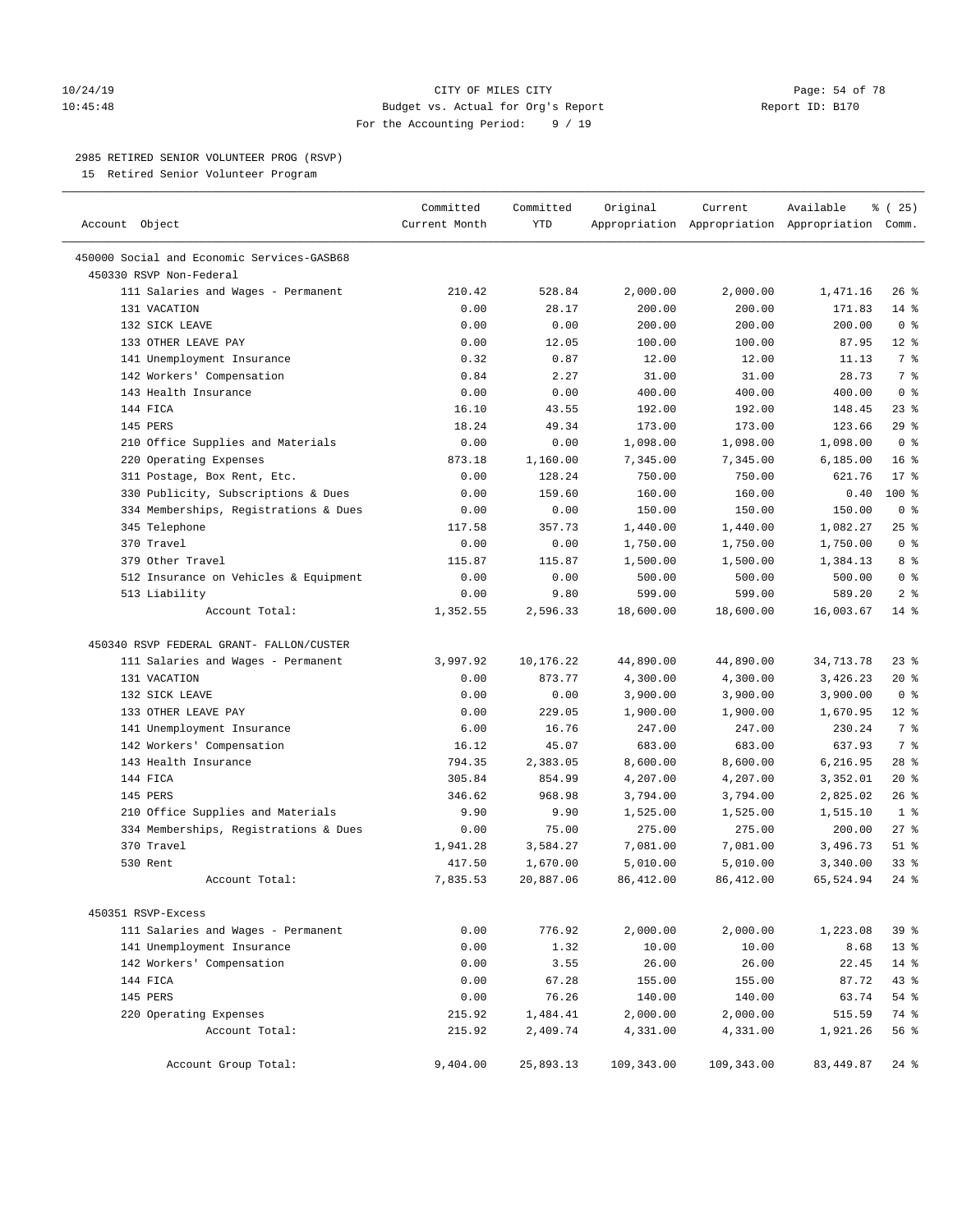#### 10/24/19 **Page: 55 of 78** CITY OF MILES CITY **Page: 55 of 78** 10:45:48 Budget vs. Actual for Org's Report Report ID: B170 For the Accounting Period: 9 / 19

#### 2985 RETIRED SENIOR VOLUNTEER PROG (RSVP)

15 Retired Senior Volunteer Program

| Account Object      | Committed<br>Current Month | Committed<br>YTD | Original   | Current    | Available<br>Appropriation Appropriation Appropriation Comm. | % (25) |
|---------------------|----------------------------|------------------|------------|------------|--------------------------------------------------------------|--------|
| Organization Total: | 9,404.00                   | 25,893.13        | 109,343.00 | 109,343.00 | 83,449.87                                                    | $24$ % |
| Fund Total:         | 9,404.00                   | 25,893.13        | 109,343.00 | 109,343.00 | 83,449.87 24 %                                               |        |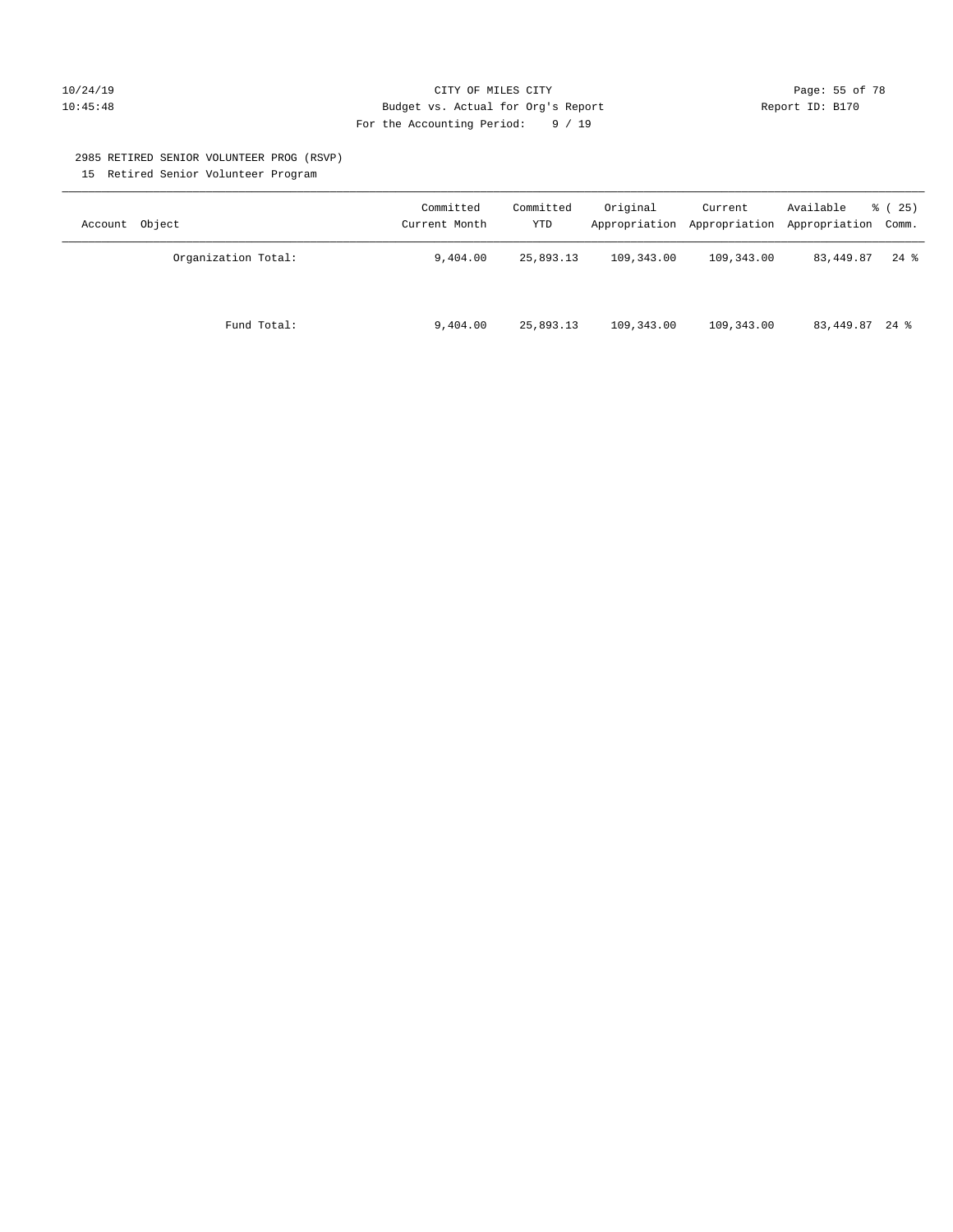# 10/24/19 **Page: 56 of 78** CITY OF MILES CITY **CITY** Page: 56 of 78 10:45:48 Budget vs. Actual for Org's Report Report ID: B170 For the Accounting Period: 9 / 19

#### 3670 SID 211 110 SID # 211

| Account Object                     | Committed<br>Current Month | Committed<br><b>YTD</b> | Original | Current<br>Appropriation Appropriation | Available<br>Appropriation | % (25)<br>Comm. |
|------------------------------------|----------------------------|-------------------------|----------|----------------------------------------|----------------------------|-----------------|
| 490000 DEBT SERVICE                |                            |                         |          |                                        |                            |                 |
| 490500 Other Debt Service Payments |                            |                         |          |                                        |                            |                 |
| 643 Principal- SID 211             | 0.00                       | 1,899.32                | 3,806.00 | 3,806.00                               | 1,906.68                   | $50*$           |
| 644 Interest- SID 211              | 0.00                       | 780.16                  | 1,541.00 | 1,541.00                               | 760.84                     | $51$ %          |
| Account Total:                     | 0.00                       | 2,679.48                | 5,347.00 | 5,347.00                               | 2,667.52                   | 50%             |
| Account Group Total:               | 0.00                       | 2,679.48                | 5,347.00 | 5,347.00                               | 2,667.52                   | $50*$           |
| Organization Total:                | 0.00                       | 2,679.48                | 5,347.00 | 5,347.00                               | 2,667.52                   | $50*$           |
|                                    |                            |                         |          |                                        |                            |                 |
| Fund Total:                        | 0.00                       | 2,679.48                | 5,347.00 | 5,347.00                               | 2,667.52                   | 50 %            |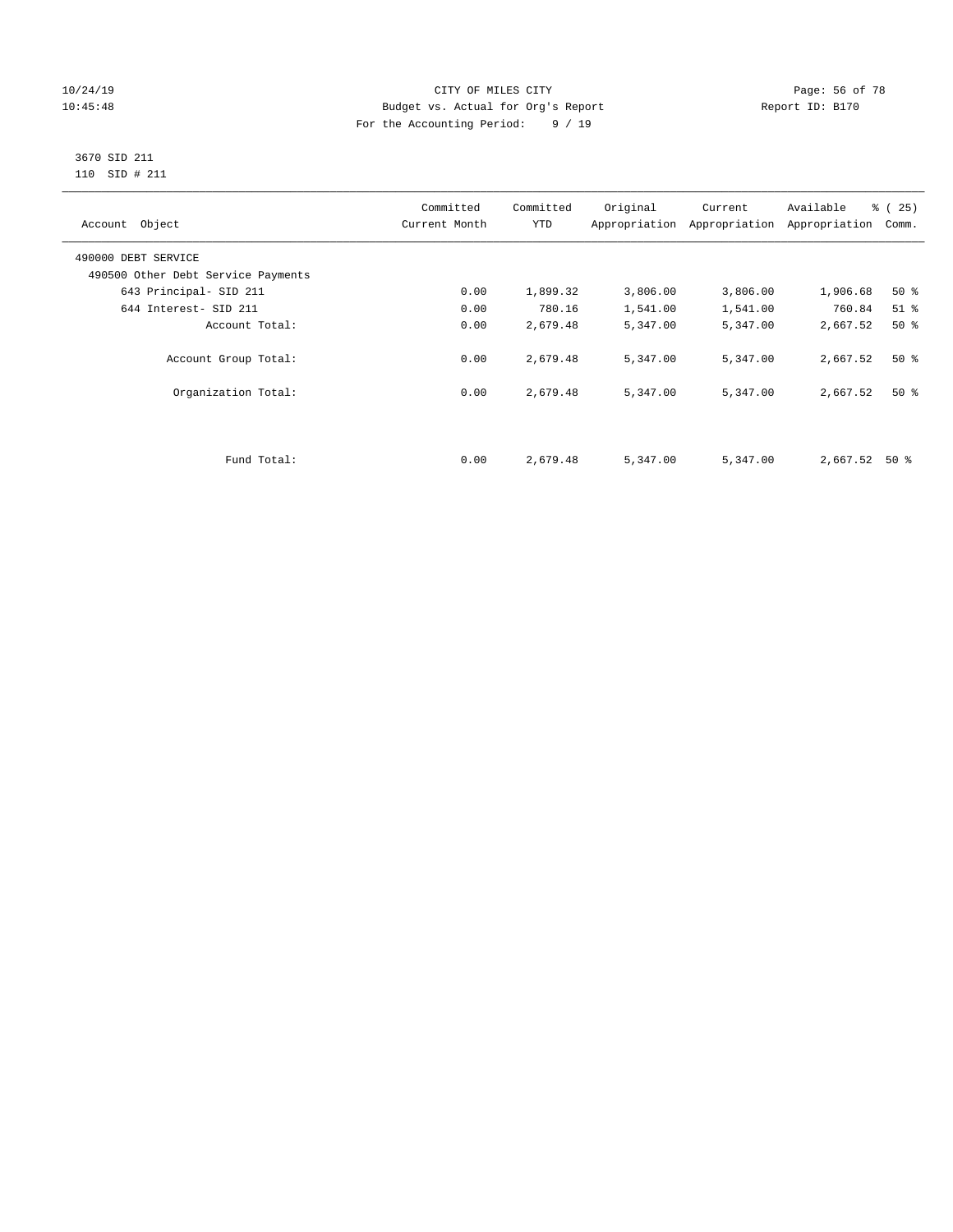# 10/24/19 **Page: 57 of 78** CITY OF MILES CITY **Page: 57 of 78** 10:45:48 Budget vs. Actual for Org's Report Report ID: B170 For the Accounting Period: 9 / 19

# 4000 General Fund Capitol Improvement Fund

501 Capital Purchases

| Account Object                                                     | Committed<br>Current Month | Committed<br><b>YTD</b> | Original<br>Appropriation | Current<br>Appropriation | Available<br>Appropriation | % (25)<br>Comm.    |
|--------------------------------------------------------------------|----------------------------|-------------------------|---------------------------|--------------------------|----------------------------|--------------------|
| 410000 GENERAL GOVERNMENTGASB68<br>410100 Legislative Services(02) |                            |                         |                           |                          |                            |                    |
| 940 Machinery & Equipment                                          | 0.00                       | 14,469.00               | 57,640.00                 | 57,640.00                | 43,171.00                  | $25$ $\frac{6}{5}$ |
| Account Total:                                                     | 0.00                       | 14,469.00               | 57,640.00                 | 57,640.00                | 43,171.00                  | $25$ $%$           |
| Account Group Total:                                               | 0.00                       | 14,469.00               | 57,640.00                 | 57,640.00                | 43,171.00                  | $25$ %             |
| Organization Total:                                                | 0.00                       | 14,469.00               | 57,640.00                 | 57,640.00                | 43,171.00                  | $25$ %             |
|                                                                    |                            |                         |                           |                          |                            |                    |
| Fund Total:                                                        | 0.00                       | 14,469.00               | 57,640.00                 | 57,640.00                | 43,171.00                  | $25$ %             |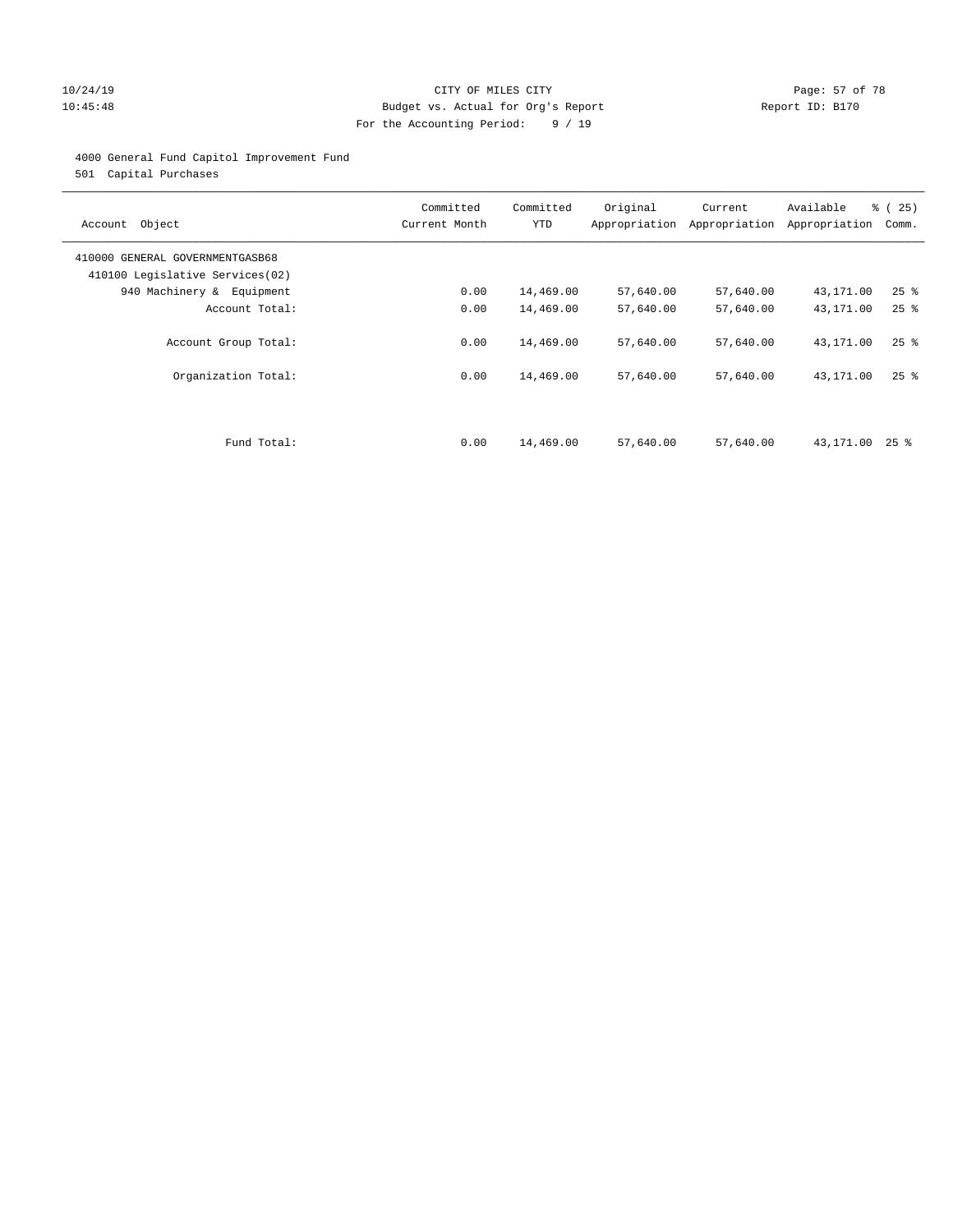# 10/24/19 **Page: 58 of 78** CITY OF MILES CITY **Page: 58 of 78** 10:45:48 Budget vs. Actual for Org's Report Report ID: B170 For the Accounting Period: 9 / 19

#### 4050 Ambulance Capital Improvement Fund

10 Ambulance

| Account Object                                                             | Committed<br>Current Month | Committed<br><b>YTD</b> | Original  | Current<br>Appropriation Appropriation | Available<br>Appropriation | % (25)<br>Comm. |
|----------------------------------------------------------------------------|----------------------------|-------------------------|-----------|----------------------------------------|----------------------------|-----------------|
| 420000 PUBLIC SAFETY-GASB68<br>420730 Emergency Medical Services-Ambulance |                            |                         |           |                                        |                            |                 |
| 940 Machinery & Equipment                                                  | 0.00                       | 0.00                    | 13,779.00 | 13,779.00                              | 13,779.00                  | 0 <sup>8</sup>  |
| Account Total:                                                             | 0.00                       | 0.00                    | 13,779.00 | 13,779.00                              | 13,779.00                  | 0 <sup>8</sup>  |
| Account Group Total:                                                       | 0.00                       | 0.00                    | 13,779.00 | 13,779.00                              | 13,779.00                  | 0 <sup>8</sup>  |
| Organization Total:                                                        | 0.00                       | 0.00                    | 13,779.00 | 13,779.00                              | 13,779.00                  | 0 <sup>8</sup>  |
|                                                                            |                            |                         |           |                                        |                            |                 |
| Fund Total:                                                                | 0.00                       | 0.00                    | 13,779.00 | 13,779.00                              | 13,779.00                  | 0 %             |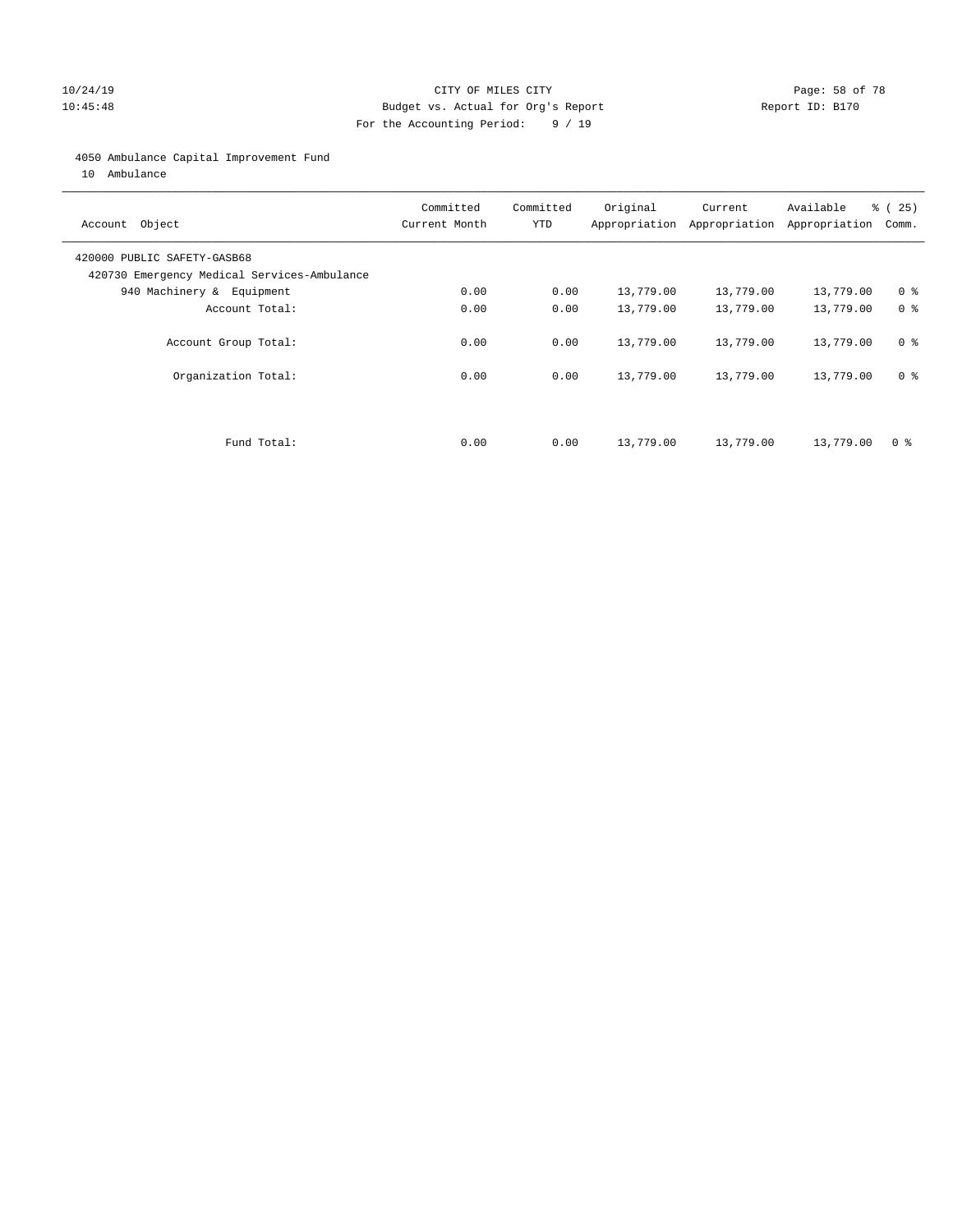# 10/24/19 **Page: 59 of 78** CITY OF MILES CITY **Page: 59 of 78** 10:45:48 Budget vs. Actual for Org's Report Report ID: B170 For the Accounting Period: 9 / 19

#### 4060 CAPITAL IMPROV-PUBLIC WORKS

911 Public Works Operations

| Object<br>Account                                         | Committed<br>Current Month | Committed<br><b>YTD</b> | Original<br>Appropriation | Current<br>Appropriation | Available<br>Appropriation | % (25)<br>Comm.                  |
|-----------------------------------------------------------|----------------------------|-------------------------|---------------------------|--------------------------|----------------------------|----------------------------------|
| 430000 Public Works-GASB68<br>430233 Roadway/Re-surfacing |                            |                         |                           |                          |                            |                                  |
| 940 Machinery & Equipment                                 | 0.00                       | 0.00                    | 510,000.00                | 510,000.00               | 510,000.00                 | 0 <sup>8</sup>                   |
| Account Total:                                            | 0.00                       | 0.00                    | 510,000.00                | 510,000.00               | 510,000.00                 | 0 <sup>8</sup>                   |
| Account Group Total:<br>Organization Total:               | 0.00<br>0.00               | 0.00<br>0.00            | 510,000.00<br>510,000.00  | 510,000.00<br>510,000.00 | 510,000.00<br>510,000.00   | 0 <sup>8</sup><br>0 <sup>8</sup> |
| Fund Total:                                               | 0.00                       | 0.00                    | 510,000.00                | 510,000.00               | 510,000.00                 | 0 %                              |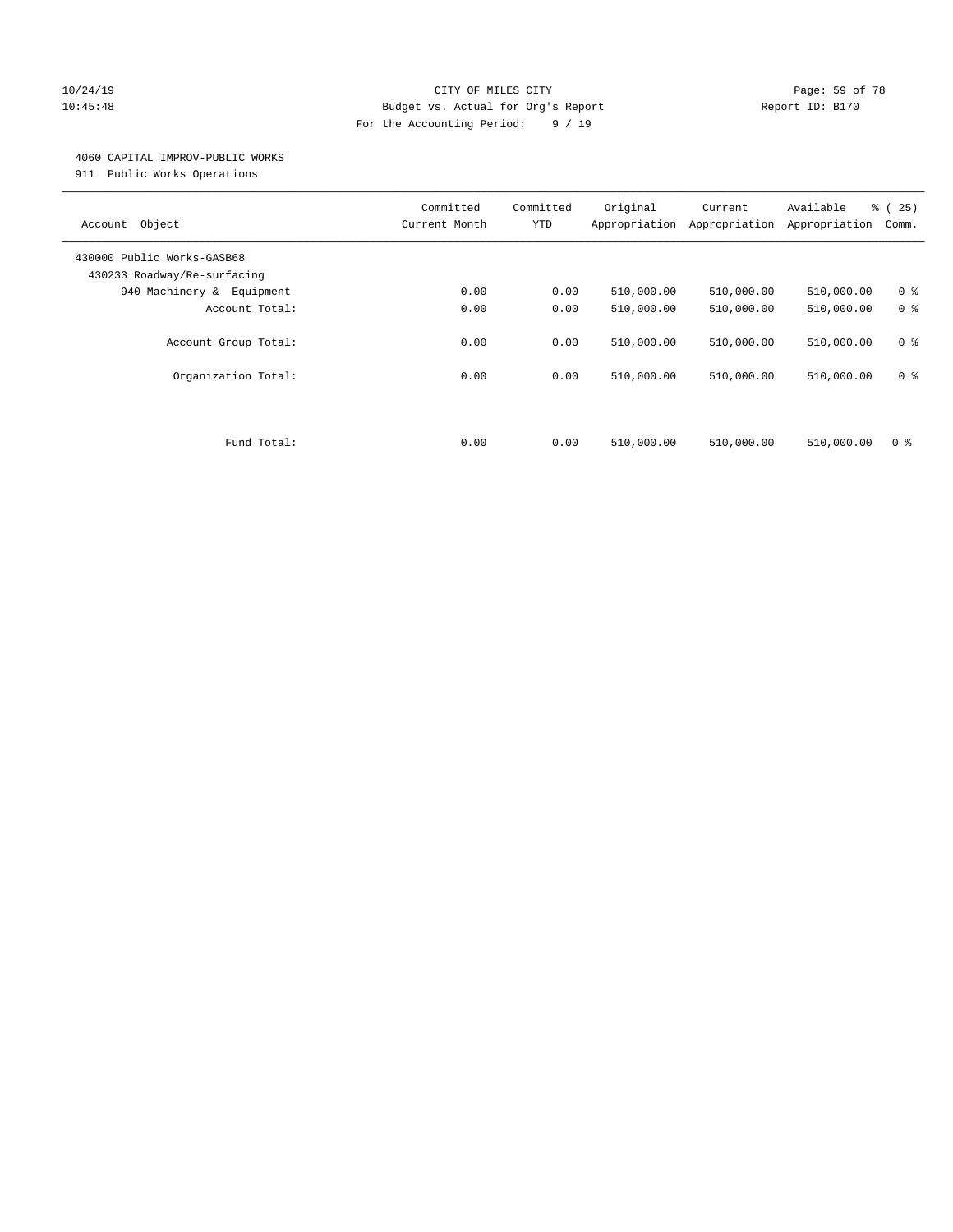# 10/24/19 **Page: 60 of 78** CITY OF MILES CITY **Page: 60 of 78** 10:45:48 Budget vs. Actual for Org's Report Report ID: B170 For the Accounting Period: 9 / 19

# 5210 WATER UTILITY

22 Water Plant

| Account Object                                | Committed<br>Current Month | Committed<br>YTD | Original   | Current    | Available<br>Appropriation Appropriation Appropriation Comm. | ៖ (25)          |
|-----------------------------------------------|----------------------------|------------------|------------|------------|--------------------------------------------------------------|-----------------|
| 430000 Public Works-GASB68                    |                            |                  |            |            |                                                              |                 |
| 430530 Water Source of Supply and Pumping(22) |                            |                  |            |            |                                                              |                 |
| 111 Salaries and Wages - Permanent            | 21,096.84                  | 62,938.38        | 250,484.00 | 250,484.00 | 187,545.62                                                   | $25$ %          |
| 121 OVERTIME-PERMANENT                        | 709.24                     | 3,153.16         | 10,300.00  | 10,300.00  | 7,146.84                                                     | $31$ %          |
| 131 VACATION                                  | 1,389.31                   | 4,388.87         | 19,500.00  | 19,500.00  | 15, 111. 13                                                  | $23$ %          |
| 132 SICK LEAVE                                | 276.33                     | 883.12           | 5,500.00   | 5,500.00   | 4,616.88                                                     | 16 <sup>°</sup> |
| 133 OTHER LEAVE PAY                           | 0.00                       | 0.00             | 2,733.00   | 2,733.00   | 2,733.00                                                     | 0 <sup>8</sup>  |
| 134 HOLIDAY PAY                               | 727.87                     | 1,319.95         | 5,400.00   | 5,400.00   | 4,080.05                                                     | $24$ %          |
| 141 Unemployment Insurance                    | 36.41                      | 110.49           | 441.00     | 441.00     | 330.51                                                       | 25%             |
| 142 Workers' Compensation                     | 1,442.79                   | 4,328.13         | 16,848.00  | 16,848.00  | 12,519.87                                                    | 26%             |
| 143 Health Insurance                          | 4,449.96                   | 14,303.10        | 53,404.00  | 53,404.00  | 39,100.90                                                    | $27$ %          |
| 144 FICA                                      | 1,765.06                   | 5,371.73         | 22,485.00  | 22,485.00  | 17, 113. 27                                                  | $24$ %          |
| 145 PERS                                      | 2,022.31                   | 6,088.01         | 25,482.00  | 25,482.00  | 19,393.99                                                    | $24$ %          |
| 196 CLOTHING ALLOTMENT                        | 0.00                       | 915.00           | 950.00     | 950.00     | 35.00                                                        | 96%             |
| 210 Office Supplies and Materials             | 13.46                      | 13.46            | 250.00     | 250.00     | 236.54                                                       | 5 <sup>°</sup>  |
| 214 Small Items of Equipment                  | 0.00                       | 0.00             | 8,000.00   | 8,000.00   | 8,000.00                                                     | 0 <sup>8</sup>  |
| 220 Operating Expenses                        | 162.56                     | 411.03           | 2,500.00   | 2,500.00   | 2,088.97                                                     | 16 <sup>°</sup> |
| 222 Chemicals, Lab & Med Supplies             | 0.00                       | 0.00             | 250.00     | 250.00     | 250.00                                                       | 0 <sup>8</sup>  |
| 226 Clothing and Uniforms                     | 36.88                      | 64.40            | 600.00     | 600.00     | 535.60                                                       | $11$ %          |
| 230 Repair and Maintenance Supplies           | 188.63                     | 737.58           | 10,000.00  | 10,000.00  | 9,262.42                                                     | 7 %             |
| 231 Gas, Oil, Diesel Fuel, Grease, etc.       | 114.77                     | 822.15           | 2,000.00   | 2,000.00   | 1,177.85                                                     | 41 %            |
| 241 Consumable Tools                          | 0.00                       | 0.00             | 200.00     | 200.00     | 200.00                                                       | 0 <sup>8</sup>  |
| 311 Postage, Box Rent, Etc.                   | 2.15                       | 2.15             | 50.00      | 50.00      | 47.85                                                        | 4%              |
| 330 Publicity, Subscriptions & Dues           | 145.00                     | 145.00           | 750.00     | 750.00     | 605.00                                                       | 19 <sup>°</sup> |
| 334 Memberships, Registrations & Dues         | 0.00                       | 35.00            | 200.00     | 200.00     | 165.00                                                       | 18 %            |
| 341 Electric Utility Services                 | 6,938.40                   | 21,054.04        | 75,800.00  | 75,800.00  | 54,745.96                                                    | $28$ %          |
| 344 Gas Utility Service                       | 43.75                      | 155.30           | 10,000.00  | 10,000.00  | 9,844.70                                                     | 2 <sup>8</sup>  |
| 345 Telephone                                 | 76.20                      | 227.53           | 1,000.00   | 1,000.00   | 772.47                                                       | 23%             |
| 346 Garbage Service                           | 0.00                       | 231.00           | 500.00     | 500.00     | 269.00                                                       | 46 %            |
| 347 Internet                                  | 80.20                      | 240.60           | 1,000.00   | 1,000.00   | 759.40                                                       | $24$ %          |
| 350 Professional Services                     | 0.00                       | 0.00             | 500.00     | 500.00     | 500.00                                                       | 0 <sup>8</sup>  |
| 352 Wtr/Swr Lab Testing                       | 0.00                       | 0.00             | 1,000.00   | 1,000.00   | 1,000.00                                                     | 0 <sup>8</sup>  |
| 357 Architectual, Engineering Serv Etc.       | 0.00                       | 0.00             | 10,000.00  | 10,000.00  | 10,000.00                                                    | 0 <sup>8</sup>  |
| 360 Contr R & M                               | 200.00                     | 12,972.50        | 143,000.00 | 143,000.00 | 130,027.50                                                   | 9 <sup>°</sup>  |
| 363 R&M Vehicles/Equip/Labor-PW               | 42.44                      | 42.44            | 3,500.00   | 3,500.00   | 3,457.56                                                     | 1 <sup>8</sup>  |
| 369 Other Repair and Maintenance              | 0.00                       | 0.00             | 2,000.00   | 2,000.00   | 2,000.00                                                     | 0 <sup>8</sup>  |
| 370 Travel                                    | 68.24                      | 68.24            | 1,000.00   | 1,000.00   | 931.76                                                       | 7 %             |
| 380 Training Services                         | 94.12                      | 94.12            | 2,000.00   | 2,000.00   | 1,905.88                                                     | 5 <sup>8</sup>  |
| 382 Books                                     | 0.00                       | 0.00             | 200.00     | 200.00     | 200.00                                                       | 0 <sup>8</sup>  |
| 400 BUILDING MATERIALS                        | 0.00                       | 0.00             | 500.00     | 500.00     | 500.00                                                       | 0 <sup>8</sup>  |
| 511 Insurance on Buildings                    | 0.00                       | 9,143.21         | 9,522.00   | 9,522.00   | 378.79                                                       | 96 %            |
| 512 Insurance on Vehicles & Equipment         | 0.00                       | 271.93           | 272.00     | 272.00     | 0.07                                                         | 100 %           |
| 940 Machinery & Equipment                     | 0.00                       | 0.00             | 85,000.00  | 85,000.00  | 85,000.00                                                    | 0 <sup>8</sup>  |
| Account Total:                                | 42, 122.92                 | 150,531.62       | 785,121.00 | 785,121.00 | 634,589.38                                                   | 19 <sup>°</sup> |
| Account Group Total:                          | 42,122.92                  | 150,531.62       | 785,121.00 | 785,121.00 | 634,589.38                                                   | 19 <sup>°</sup> |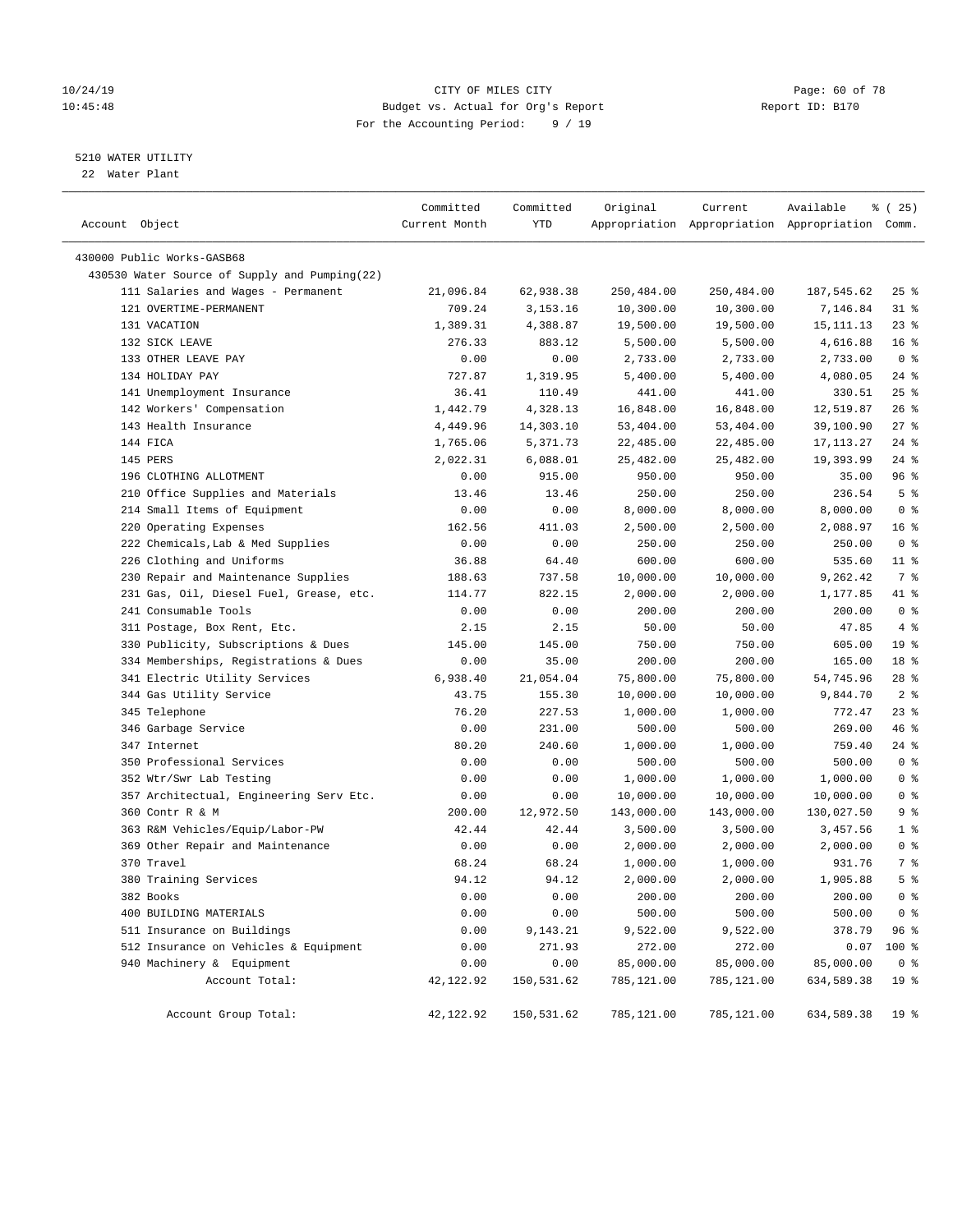# 10/24/19 **Page: 61 of 78** CITY OF MILES CITY **Page: 61 of 78** 10:45:48 Budget vs. Actual for Org's Report Report ID: B170 For the Accounting Period: 9 / 19

#### 5210 WATER UTILITY 22 Water Plant

| Account Object |                     | Committed<br>Current Month | Committed<br><b>YTD</b> | Original   | Current    | Available<br>Appropriation Appropriation Appropriation Comm. | ៖ (25) |
|----------------|---------------------|----------------------------|-------------------------|------------|------------|--------------------------------------------------------------|--------|
|                | Organization Total: | 42,122.92                  | 150,531.62              | 785,121.00 | 785,121.00 | 634,589.38 19 %                                              |        |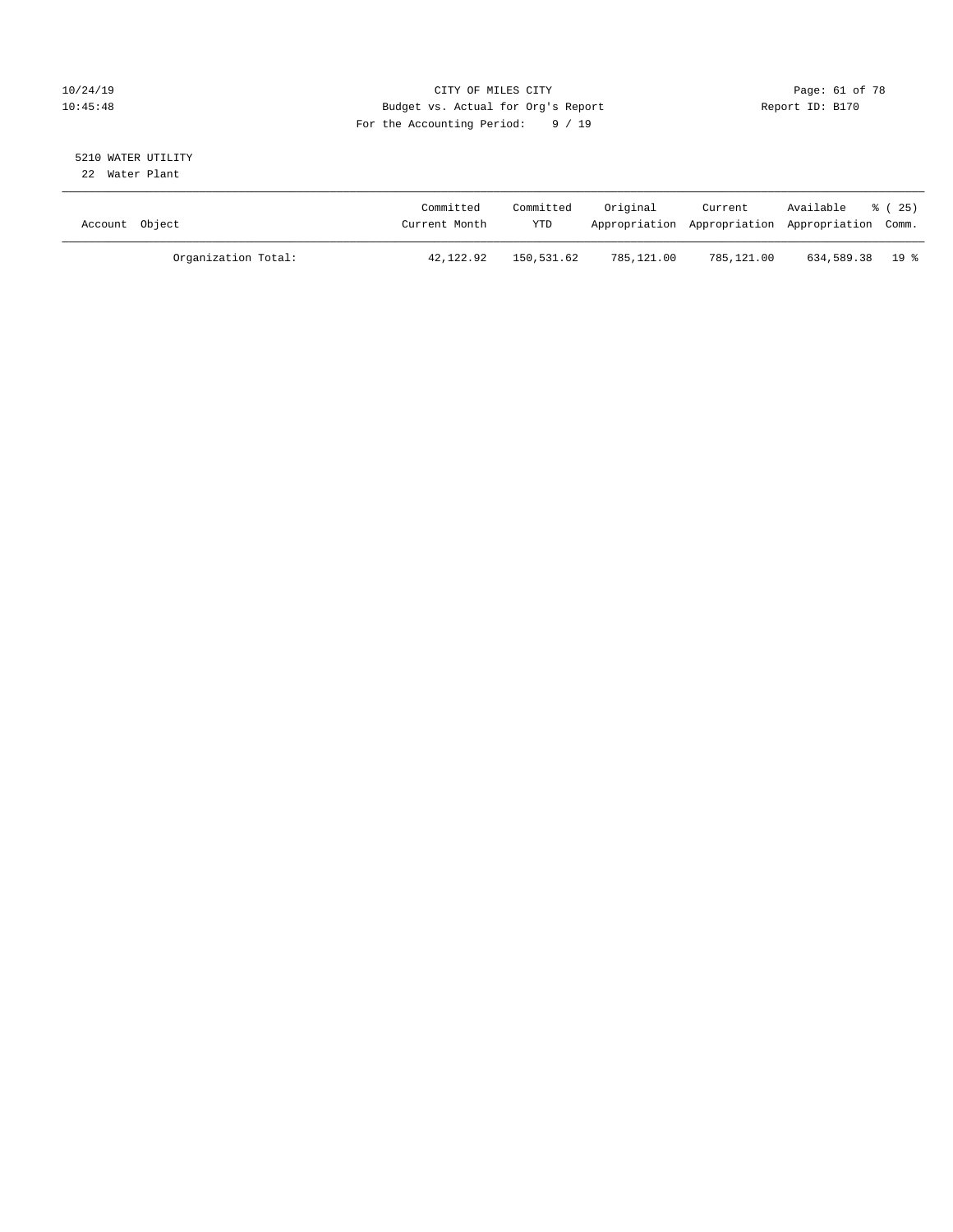#### 10/24/19 **Page: 62 of 78** CITY OF MILES CITY **CITY Page: 62 of 78** 10:45:48 Budget vs. Actual for Org's Report Report ID: B170 For the Accounting Period: 9 / 19

————————————————————————————————————————————————————————————————————————————————————————————————————————————————————————————————————

#### 5210 WATER UTILITY

23 Water Lines

|                                           | Committed     | Committed  | Original     | Current      | Available                                       | 8 (25)          |
|-------------------------------------------|---------------|------------|--------------|--------------|-------------------------------------------------|-----------------|
| Account Object                            | Current Month | YTD        |              |              | Appropriation Appropriation Appropriation Comm. |                 |
|                                           |               |            |              |              |                                                 |                 |
| 430000 Public Works-GASB68                |               |            |              |              |                                                 |                 |
| 430550 Transmission and Distribution(23)  |               |            |              |              |                                                 |                 |
| 111 Salaries and Wages - Permanent        | 10,117.15     | 30,491.94  | 151,428.00   | 151,428.00   | 120,936.06                                      | $20*$           |
| 121 OVERTIME-PERMANENT                    | 530.26        | 3,103.43   | 10,200.00    | 10,200.00    | 7,096.57                                        | $30*$           |
| 131 VACATION                              | 639.29        | 2,924.47   | 7,600.00     | 7,600.00     | 4,675.53                                        | 38 <sup>8</sup> |
| 132 SICK LEAVE                            | 348.81        | 1,227.86   | 5,000.00     | 5,000.00     | 3,772.14                                        | $25$ %          |
| 133 OTHER LEAVE PAY                       | 0.00          | 0.00       | 1,430.00     | 1,430.00     | 1,430.00                                        | 0 <sup>8</sup>  |
| 134 HOLIDAY PAY                           | 0.00          | 110.38     | 2,100.00     | 2,100.00     | 1,989.62                                        | 5 <sup>°</sup>  |
| 141 Unemployment Insurance                | 17.43         | 57.51      | 267.00       | 267.00       | 209.49                                          | $22$ %          |
| 142 Workers' Compensation                 | 621.73        | 2,056.18   | 8,523.00     | 8,523.00     | 6,466.82                                        | $24$ %          |
| 143 Health Insurance                      | 2,447.11      | 7,341.43   | 34,140.00    | 34,140.00    | 26,798.57                                       | $22$ %          |
| 144 FICA                                  | 850.17        | 2,811.66   | 13,599.00    | 13,599.00    | 10,787.34                                       | $21$ %          |
| 145 PERS                                  | 1,008.80      | 3,282.31   | 15,412.00    | 15,412.00    | 12,129.69                                       | $21$ %          |
| 196 CLOTHING ALLOTMENT                    | 0.00          | 462.00     | 800.00       | 800.00       | 338.00                                          | 58 %            |
| 210 Office Supplies and Materials         | 53.07         | 58.49      | 350.00       | 350.00       | 291.51                                          | $17*$           |
| 214 Small Items of Equipment              | 59.58         | 4,673.71   | 37,000.00    | 37,000.00    | 32,326.29                                       | $13*$           |
| 220 Operating Expenses                    | 627.78        | 1,754.92   | 35,000.00    | 35,000.00    | 33, 245.08                                      | 5 <sup>°</sup>  |
| 222 Chemicals, Lab & Med Supplies         | 0.00          | 0.00       | 200.00       | 200.00       | 200.00                                          | 0 <sup>8</sup>  |
| 226 Clothing and Uniforms                 | 0.00          | 0.00       | 700.00       | 700.00       | 700.00                                          | 0 <sup>8</sup>  |
| 230 Repair and Maintenance Supplies       | 3,626.07      | 5,402.97   | 40,000.00    | 40,000.00    | 34,597.03                                       | $14*$           |
| 231 Gas, Oil, Diesel Fuel, Grease, etc.   | 557.59        | 1,936.29   | 15,000.00    | 15,000.00    | 13,063.71                                       | $13*$           |
| 233 Water/Sewer Main Replacement and      | 0.00          | 0.00       | 10,000.00    | 10,000.00    | 10,000.00                                       | 0 <sup>8</sup>  |
| 234 Hydrant/Manhole Replacement, Valves   | 0.00          | 11,880.23  | 20,000.00    | 20,000.00    | 8,119.77                                        | 59 %            |
| 235 Curb Stop Replacement                 | 1,548.23      | 3,631.15   | 18,000.00    | 18,000.00    | 14,368.85                                       | $20*$           |
| 241 Consumable Tools                      | 0.00          | 0.00       | 1,000.00     | 1,000.00     | 1,000.00                                        | 0 <sup>8</sup>  |
| 311 Postage, Box Rent, Etc.               | 0.00          | 0.00       | 100.00       | 100.00       | 100.00                                          | 0 <sup>8</sup>  |
| 320 Printing, Duplicating, Typing &       | 0.00          | 0.00       | 100.00       | 100.00       | 100.00                                          | 0 <sup>8</sup>  |
| 330 Publicity, Subscriptions & Dues       | 0.00          | 0.00       | 1,500.00     | 1,500.00     | 1,500.00                                        | 0 <sup>8</sup>  |
| 331 Publication of Formal & Legal Notices | 0.00          | 0.00       | 150.00       | 150.00       | 150.00                                          | 0 <sup>8</sup>  |
| 334 Memberships, Registrations & Dues     | 0.00          | 125.00     | 500.00       | 500.00       | 375.00                                          | $25$ %          |
| 341 Electric Utility Services             | 15.14         | 45.63      | 1,500.00     | 1,500.00     | 1,454.37                                        | 3 <sup>°</sup>  |
| 344 Gas Utility Service                   | 5.47          | 17.72      | 500.00       | 500.00       | 482.28                                          | 4%              |
| 345 Telephone                             | 54.02         | 170.64     | 700.00       | 700.00       | 529.36                                          | $24$ %          |
| 347 Internet                              | 11.40         | 34.20      | 200.00       | 200.00       | 165.80                                          | $17*$           |
| 350 Professional Services                 | 7,476.73      | 11,336.21  | 45,000.00    | 45,000.00    | 33,663.79                                       | $25$ %          |
| 357 Architectual, Engineering Serv Etc.   | 0.00          | 0.00       | 15,000.00    | 15,000.00    | 15,000.00                                       | 0 <sup>8</sup>  |
| 360 Contr R & M                           | 261.82        | 594.02     | 80,000.00    | 80,000.00    | 79,405.98                                       | 1 <sup>8</sup>  |
| 363 R&M Vehicles/Equip/Labor-PW           | 7,217.11      | 8,704.47   | 40,000.00    | 40,000.00    | 31,295.53                                       | $22$ %          |
| 369 Other Repair and Maintenance          | 0.00          | 0.00       | 1,000.00     | 1,000.00     | 1,000.00                                        | 0 <sup>8</sup>  |
| 370 Travel                                | 0.00          | 0.00       | 1,200.00     | 1,200.00     | 1,200.00                                        | $0$ %           |
| 380 Training Services                     | 0.00          | 0.00       | 750.00       | 750.00       | 750.00                                          | 0 <sup>8</sup>  |
| 382 Books                                 | 0.00          | 0.00       | 150.00       | 150.00       | 150.00                                          | 0 <sup>8</sup>  |
| 400 BUILDING MATERIALS                    | 0.00          | 0.00       | 750.00       | 750.00       | 750.00                                          | 0 <sup>8</sup>  |
| 511 Insurance on Buildings                | 0.00          | 2,997.20   | 2,998.00     | 2,998.00     | 0.80                                            | 100 %           |
| 512 Insurance on Vehicles & Equipment     | 0.00          | 731.65     | 732.00       | 732.00       | 0.35                                            | 100 %           |
| 532 Land Rental                           | 0.00          | 0.00       | 1,500.00     | 1,500.00     | 1,500.00                                        | 0 <sup>8</sup>  |
| 940 Machinery & Equipment                 | 197,086.97    | 474,236.12 | 1,875,000.00 | 1,875,000.00 | 1,400,763.88                                    | $25$ $%$        |
| Account Total:                            | 235, 181.73   | 582,199.79 | 2,497,079.00 | 2,497,079.00 | 1,914,879.21                                    | $23$ $%$        |
|                                           |               |            |              |              |                                                 |                 |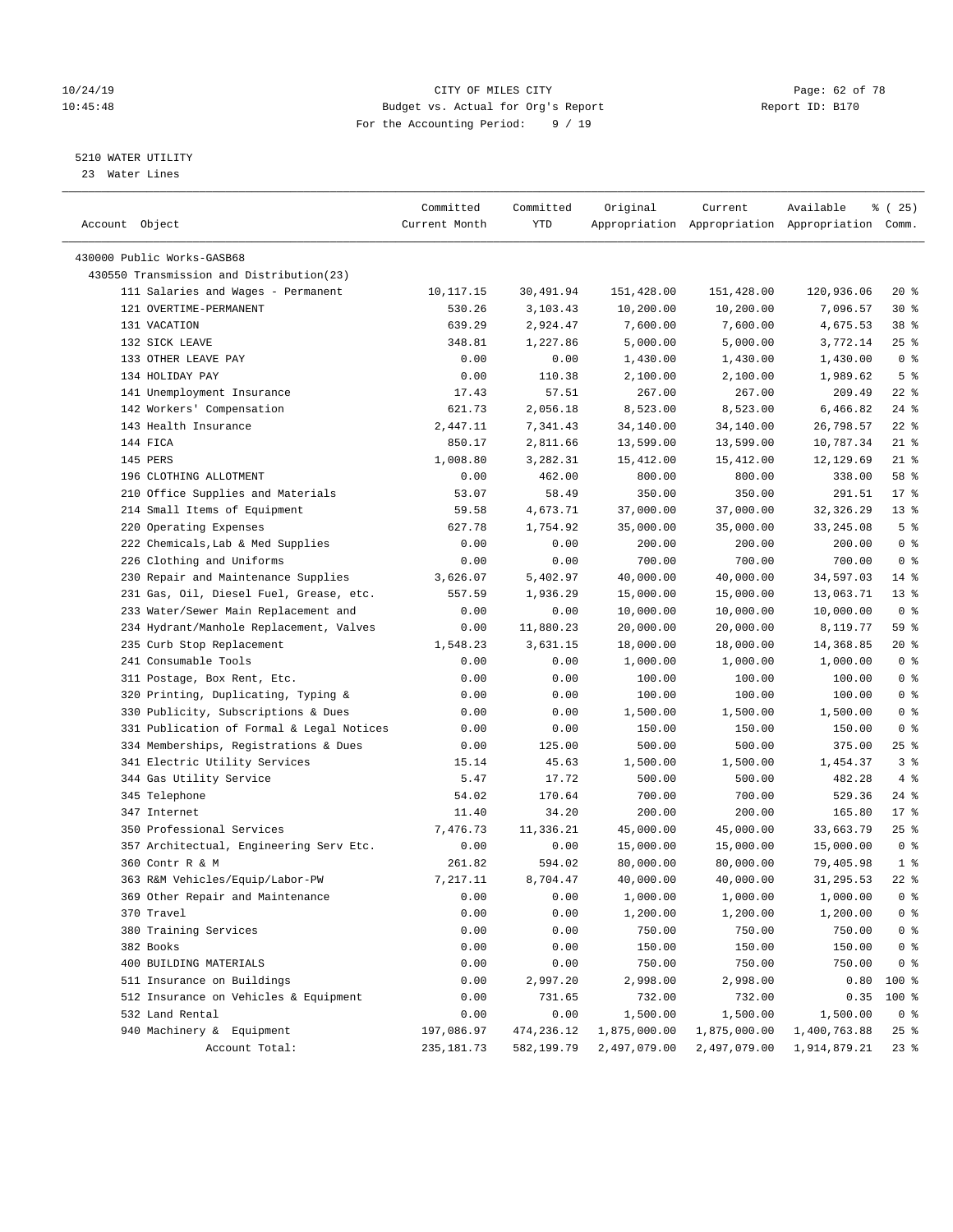# 10/24/19 **Page: 63 of 78** CITY OF MILES CITY **CITY Page: 63 of 78** 10:45:48 Budget vs. Actual for Org's Report Report ID: B170 For the Accounting Period: 9 / 19

5210 WATER UTILITY

23 Water Lines

| Account Object                             | Committed<br>Current Month | Committed<br><b>YTD</b> | Original     | Current<br>Appropriation Appropriation Appropriation | Available       | % (25)<br>Comm. |
|--------------------------------------------|----------------------------|-------------------------|--------------|------------------------------------------------------|-----------------|-----------------|
| Account Group Total:                       | 235, 181.73                | 582,199.79              | 2,497,079.00 | 2,497,079.00                                         | 1,914,879.21    | $23$ $%$        |
| 490000 DEBT SERVICE                        |                            |                         |              |                                                      |                 |                 |
| 490200 Revenue Bonds                       |                            |                         |              |                                                      |                 |                 |
| 611 Principal-NE Wtr Line Phase II         | 0.00                       | 0.00                    | 17,000.00    | 17,000.00                                            | 17,000.00       | 0 <sup>8</sup>  |
| 615 Principal-Northeast Water Ln \$2.2     | 0.00                       | 0.00                    | 67,000.00    | 67,000.00                                            | 67,000.00       | 0 <sup>8</sup>  |
| 616 Principal-Carbon Hill Water Tank \$2.2 | 0.00                       | 0.00                    | 66,000.00    | 66,000.00                                            | 66,000.00       | 0 <sup>8</sup>  |
| 617 Principal - NE Wtr Line \$500k         | 0.00                       | 0.00                    | 15,000.00    | 15,000.00                                            | 15,000.00       | 0 <sup>8</sup>  |
| 618 Principal-Carbon Hill \$500k           | 0.00                       | 0.00                    | 15,000.00    | 15,000.00                                            | 15,000.00       | 0 <sup>8</sup>  |
| 622 Interest-NE Wtr Line Phase II          | 0.00                       | 0.00                    | 1,309.00     | 1,309.00                                             | 1,309.00        | 0 <sup>8</sup>  |
| 631 Interest - NE Wtr Line \$500k          | 0.00                       | 0.00                    | 9,997.00     | 9,997.00                                             | 9,997.00        | 0 <sup>8</sup>  |
| 632 Interest - Carbon Hill Wtr Tank \$500k | 0.00                       | 0.00                    | 9,997.00     | 9,997.00                                             | 9,997.00        | 0 <sup>8</sup>  |
| 634 Interest-Northeast Wtr Ln \$2.2        | 0.00                       | 0.00                    | 48,705.00    | 48,705.00                                            | 48,705.00       | 0 <sup>8</sup>  |
| 638 Interest-Carbon Hill Tank \$2.2        | 0.00                       | 0.00                    | 47, 415.00   | 47,415.00                                            | 47, 415.00      | 0 <sup>8</sup>  |
| Account Total:                             | 0.00                       | 0.00                    | 297,423.00   | 297, 423.00                                          | 297, 423.00     | 0 <sup>8</sup>  |
| Account Group Total:                       | 0.00                       | 0.00                    | 297,423.00   | 297, 423.00                                          | 297,423.00      | 0 <sup>8</sup>  |
| 520000 OTHER FINANCING USES                |                            |                         |              |                                                      |                 |                 |
| 521000 Interfund Operating Transfers Out   |                            |                         |              |                                                      |                 |                 |
| 820 Transfers to Other Funds               | 1,000.00                   | 3,000.00                | 12,000.00    | 12,000.00                                            | 9,000.00        | $25$ $%$        |
| Account Total:                             | 1,000.00                   | 3,000.00                | 12,000.00    | 12,000.00                                            | 9,000.00        | 25%             |
| Account Group Total:                       | 1,000.00                   | 3,000.00                | 12,000.00    | 12,000.00                                            | 9,000.00        | 25%             |
| Organization Total:                        | 236, 181.73                | 585,199.79              | 2,806,502.00 | 2,806,502.00                                         | 2, 221, 302. 21 | $21$ %          |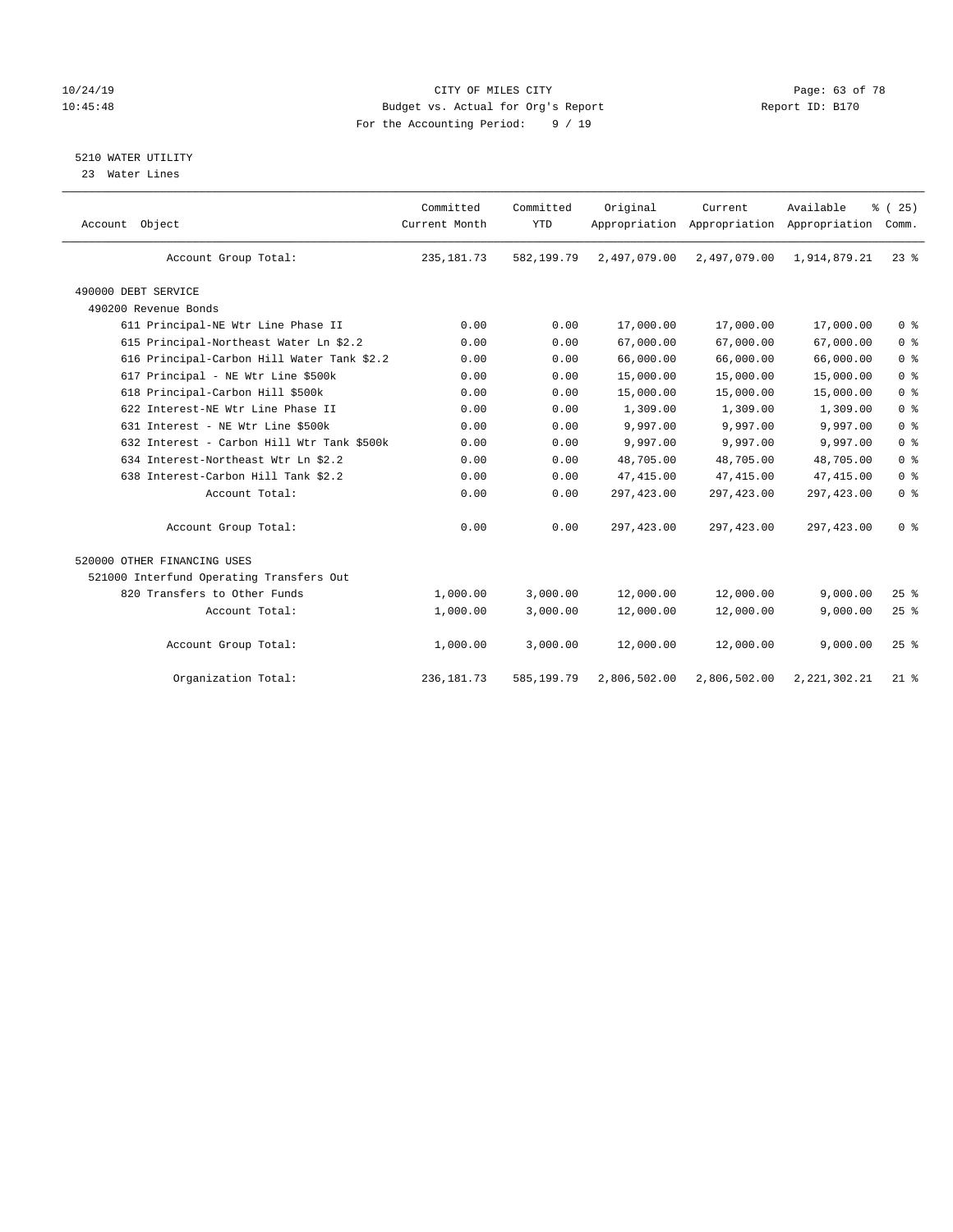#### 10/24/19 **Page: 64 of 78** CITY OF MILES CITY **CITY** Page: 64 of 78 10:45:48 Budget vs. Actual for Org's Report Report ID: B170 For the Accounting Period: 9 / 19

# 5210 WATER UTILITY

25 Water Administration

| Account Object                            | Committed<br>Current Month | Committed<br><b>YTD</b> | Original   | Current    | Available<br>Appropriation Appropriation Appropriation Comm. | % (25)          |
|-------------------------------------------|----------------------------|-------------------------|------------|------------|--------------------------------------------------------------|-----------------|
| 430000 Public Works-GASB68                |                            |                         |            |            |                                                              |                 |
| 430510 Water Administration(25)           |                            |                         |            |            |                                                              |                 |
| 111 Salaries and Wages - Permanent        | 2,162.50                   | 6,277.31                | 24,656.00  | 24,656.00  | 18,378.69                                                    | 25%             |
| 121 OVERTIME-PERMANENT                    | 0.00                       | 0.00                    | 120.00     | 120.00     | 120.00                                                       | 0 <sup>8</sup>  |
| 131 VACATION                              | 42.67                      | 542.19                  | 1,700.00   | 1,700.00   | 1,157.81                                                     | $32$ $%$        |
| 132 SICK LEAVE                            | 0.00                       | 138.18                  | 1,100.00   | 1,100.00   | 961.82                                                       | $13*$           |
| 133 OTHER LEAVE PAY                       | 0.00                       | 6.58                    | 104.00     | 104.00     | 97.42                                                        | 6 %             |
| 141 Unemployment Insurance                | 3.28                       | 10.59                   | 42.00      | 42.00      | 31.41                                                        | 25%             |
| 142 Workers' Compensation                 | 26.46                      | 84.99                   | 347.00     | 347.00     | 262.01                                                       | $24$ %          |
| 143 Health Insurance                      | 437.09                     | 1,311.26                | 5,245.00   | 5,245.00   | 3,933.74                                                     | 25%             |
| 144 FICA                                  | 168.67                     | 541.92                  | 2,118.00   | 2,118.00   | 1,576.08                                                     | 26%             |
| 145 PERS                                  | 191.19                     | 603.79                  | 2,400.00   | 2,400.00   | 1,796.21                                                     | 25%             |
| 196 CLOTHING ALLOTMENT                    | 0.00                       | 120.00                  | 125.00     | 125.00     | 5.00                                                         | 96%             |
| 210 Office Supplies and Materials         | 77.36                      | 191.67                  | 3,200.00   | 3,200.00   | 3,008.33                                                     | 6 <sup>°</sup>  |
| 214 Small Items of Equipment              | 0.00                       | 2,666.17                | 2,700.00   | 2,700.00   | 33.83                                                        | 99 %            |
| 220 Operating Expenses                    | 0.00                       | 2,787.60                | 3,000.00   | 3,000.00   | 212.40                                                       | 93%             |
| 230 Repair and Maintenance Supplies       | 0.00                       | 0.00                    | 1,000.00   | 1,000.00   | 1,000.00                                                     | 0 <sup>8</sup>  |
| 311 Postage, Box Rent, Etc.               | 621.21                     | 1,986.73                | 7,000.00   | 7,000.00   | 5,013.27                                                     | 28 <sup>8</sup> |
| 320 Printing, Duplicating, Typing &       | 0.00                       | 0.00                    | 1,100.00   | 1,100.00   | 1,100.00                                                     | 0 <sup>8</sup>  |
| 330 Publicity, Subscriptions & Dues       | 280.00                     | 462.40                  | 1,300.00   | 1,300.00   | 837.60                                                       | 36%             |
| 345 Telephone                             | 47.09                      | 140.20                  | 600.00     | 600.00     | 459.80                                                       | $23$ $%$        |
| 347 Internet                              | 13.10                      | 38.23                   | 250.00     | 250.00     | 211.77                                                       | 15 <sup>°</sup> |
| 350 Professional Services                 | 179.82                     | 305.38                  | 6,000.00   | 6,000.00   | 5,694.62                                                     | 5 <sup>8</sup>  |
| 360 Contr R & M                           | 227.58                     | 7,229.34                | 8,100.00   | 8,100.00   | 870.66                                                       | 89 %            |
| 370 Travel                                | 0.00                       | 0.00                    | 250.00     | 250.00     | 250.00                                                       | 0 <sup>8</sup>  |
| 380 Training Services                     | 0.00                       | 50.00                   | 250.00     | 250.00     | 200.00                                                       | $20*$           |
| 382 Books                                 | 0.00                       | 0.00                    | 125.00     | 125.00     | 125.00                                                       | 0 <sup>8</sup>  |
| 513 Liability                             | 7,258.00                   | 15,623.29               | 15,000.00  | 15,000.00  | $-623.29$                                                    | $104$ %         |
| 531 Building & Office Rental              | 500.00                     | 1,500.00                | 8,366.00   | 8,366.00   | 6,866.00                                                     | 18 %            |
| 810 Losses (Bad debt expense - Enterprise | 0.00                       | 0.00                    | 500.00     | 500.00     | 500.00                                                       | 0 <sup>8</sup>  |
| 920 Buildings                             | 0.00                       | 0.00                    | 2,000.00   | 2,000.00   | 2,000.00                                                     | 0 <sup>8</sup>  |
| Account Total:                            | 12,236.02                  | 42,617.82               | 98,698.00  | 98,698.00  | 56,080.18                                                    | 43%             |
| Account Group Total:                      | 12,236.02                  | 42,617.82               | 98,698.00  | 98,698.00  | 56,080.18                                                    | $43$ $%$        |
| 520000 OTHER FINANCING USES               |                            |                         |            |            |                                                              |                 |
| 521000 Interfund Operating Transfers Out  |                            |                         |            |            |                                                              |                 |
| 820 Transfers to Other Funds              | 3,693.00                   | 11,079.00               | 55,271.00  | 55,271.00  | 44,192.00                                                    | $20*$           |
| Account Total:                            | 3,693.00                   | 11,079.00               | 55,271.00  | 55,271.00  | 44,192.00                                                    | $20*$           |
| Account Group Total:                      | 3,693.00                   | 11,079.00               | 55,271.00  | 55,271.00  | 44,192.00                                                    | $20*$           |
| Organization Total:                       | 15,929.02                  | 53,696.82               | 153,969.00 | 153,969.00 | 100,272.18                                                   | 35 <sup>8</sup> |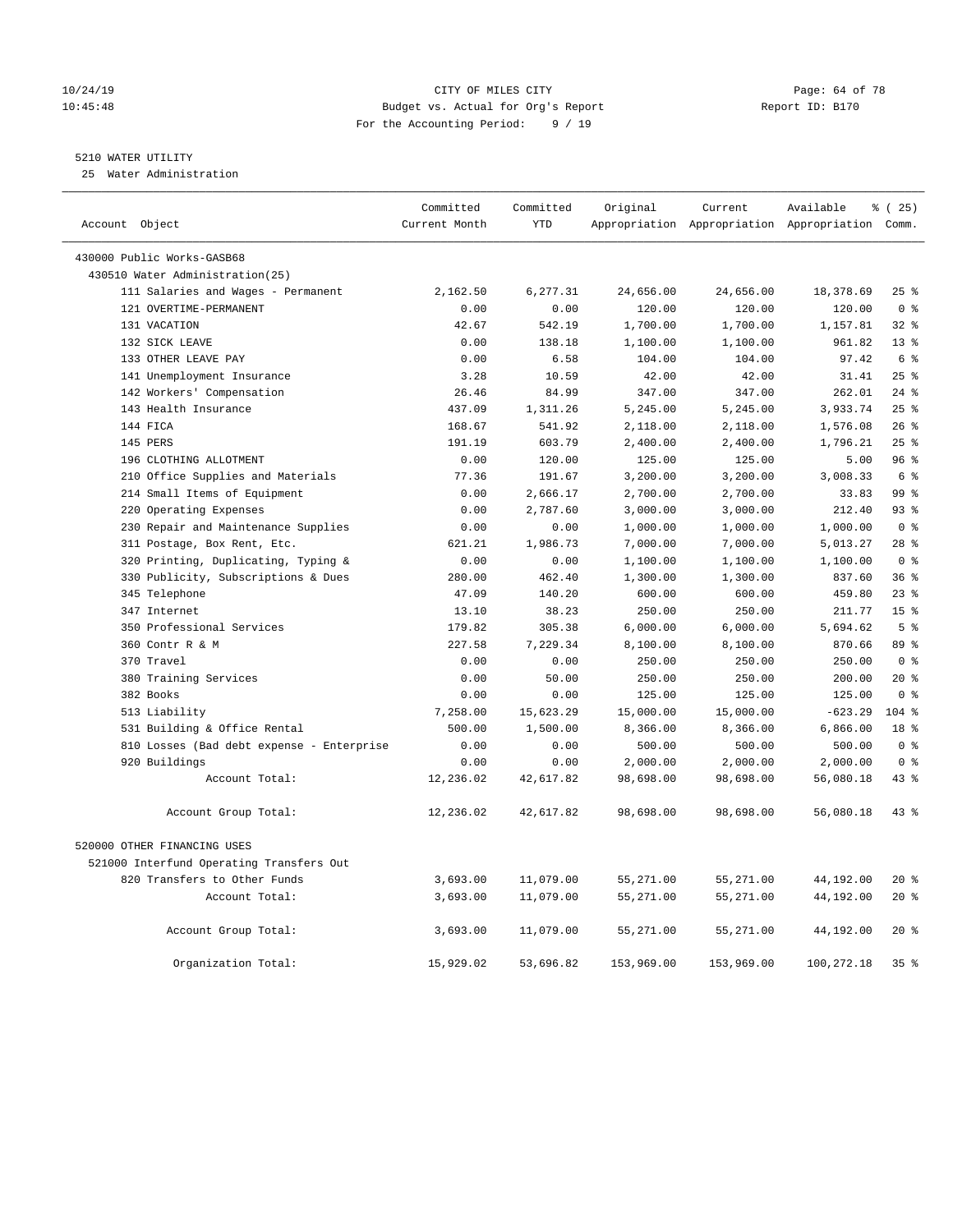# 10/24/19 **Page: 65 of 78** CITY OF MILES CITY **CITY** Page: 65 of 78 10:45:48 Budget vs. Actual for Org's Report Report ID: B170 For the Accounting Period: 9 / 19

# 5210 WATER UTILITY

80 Water Purification

| % (25)<br>Appropriation Appropriation Appropriation Comm.<br>386.54<br>3 <sup>8</sup><br>0 <sup>8</sup><br>3,000.00<br>2,643.13<br>$12*$<br>32%<br>41,094.44 |
|--------------------------------------------------------------------------------------------------------------------------------------------------------------|
|                                                                                                                                                              |
|                                                                                                                                                              |
|                                                                                                                                                              |
|                                                                                                                                                              |
|                                                                                                                                                              |
|                                                                                                                                                              |
|                                                                                                                                                              |
| $12*$<br>440.18                                                                                                                                              |
| 9,205.07<br>8 %                                                                                                                                              |
| 38 <sup>8</sup><br>1,246.13                                                                                                                                  |
| 35 <sup>8</sup><br>65.40                                                                                                                                     |
| 0 <sup>8</sup><br>100.00                                                                                                                                     |
| 19 <sup>°</sup><br>605.00                                                                                                                                    |
| 265.00<br>$12*$                                                                                                                                              |
| 7,900.52<br>$21$ %                                                                                                                                           |
| 0 <sup>8</sup><br>8,000.00                                                                                                                                   |
| 9 <sup>°</sup><br>3,651.50                                                                                                                                   |
| 0 <sup>8</sup><br>1,500.00                                                                                                                                   |
| 3 <sup>8</sup><br>1,448.82                                                                                                                                   |
| 5 <sup>°</sup><br>1,429.41                                                                                                                                   |
| 0 <sup>8</sup><br>200.00                                                                                                                                     |
| 500.00<br>0 <sup>8</sup>                                                                                                                                     |
| 0 <sup>8</sup><br>5,000.00                                                                                                                                   |
| 88,681.14<br>$21$ %                                                                                                                                          |
| 88,681.14<br>$21$ %                                                                                                                                          |
| 88,681.14<br>$21$ %                                                                                                                                          |
|                                                                                                                                                              |

| Total<br>Fund | 304,069.18 | 813,097.09 | 3,857,942.00 | 3,857,942.00 | 3,044,844.91 | 0.1<br>-44 |
|---------------|------------|------------|--------------|--------------|--------------|------------|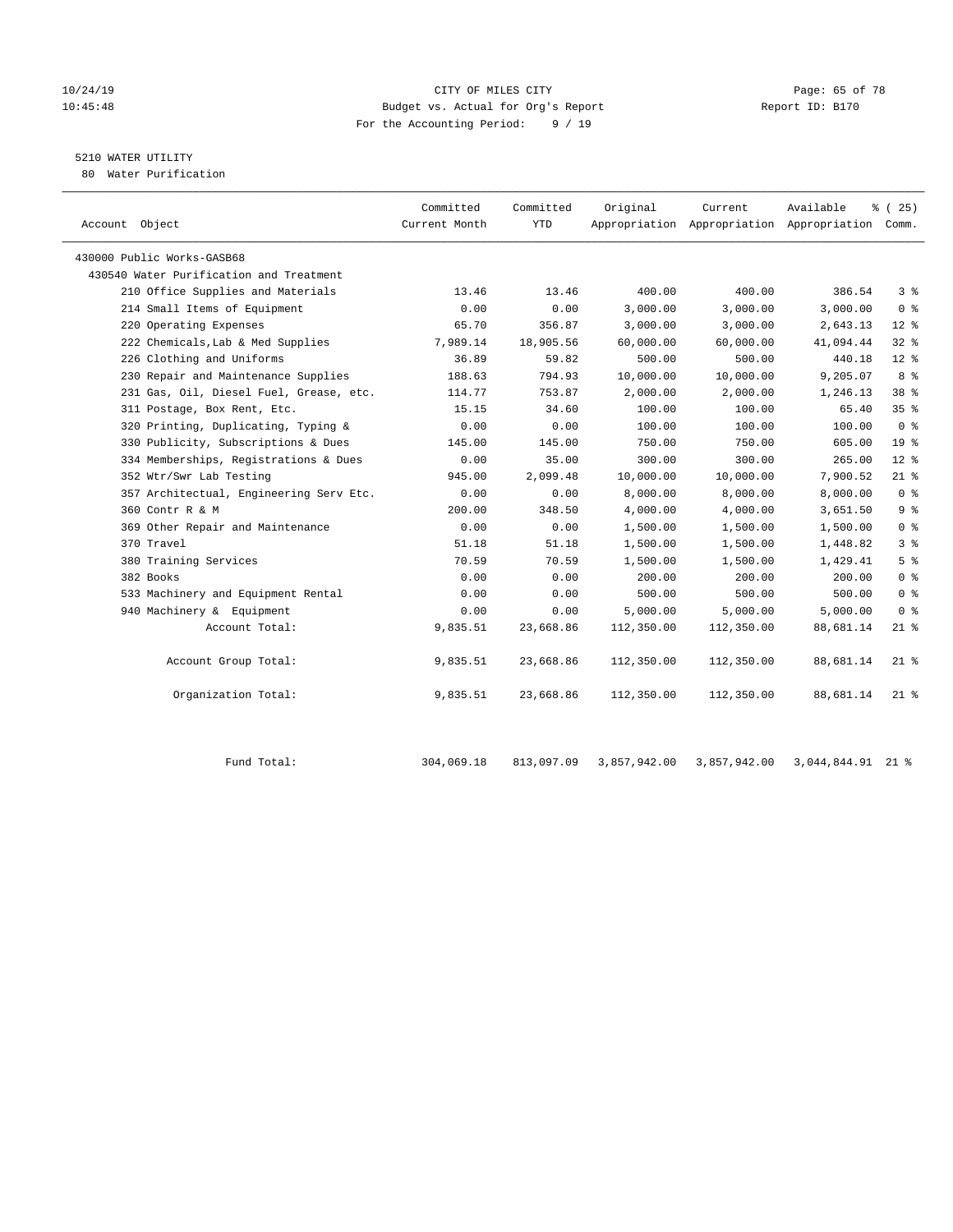# 10/24/19 **Page: 66 of 78** CITY OF MILES CITY **Page: 66 of 78** 10:45:48 Budget vs. Actual for Org's Report Report ID: B170 For the Accounting Period: 9 / 19

————————————————————————————————————————————————————————————————————————————————————————————————————————————————————————————————————

# 5310 SEWER UTILITY

29 Sewer Administration

|                                                               | Committed     | Committed | Original   | Current    | Available                                       | % (25)          |                |
|---------------------------------------------------------------|---------------|-----------|------------|------------|-------------------------------------------------|-----------------|----------------|
| Account Object                                                | Current Month | YTD       |            |            | Appropriation Appropriation Appropriation Comm. |                 |                |
| 430000 Public Works-GASB68                                    |               |           |            |            |                                                 |                 |                |
| 430610 Sewer Administration(29)                               |               |           |            |            |                                                 |                 |                |
| 111 Salaries and Wages - Permanent                            | 2,162.37      | 6,276.89  | 24,668.00  | 24,668.00  | 18,391.11                                       | $25$ %          |                |
| 121 OVERTIME-PERMANENT                                        | 0.00          | 0.00      | 120.00     | 120.00     | 120.00                                          | 0 <sup>8</sup>  |                |
| 131 VACATION                                                  | 42.67         | 542.19    | 1,700.00   | 1,700.00   | 1,157.81                                        | $32$ $%$        |                |
| 132 SICK LEAVE                                                | 0.00          | 138.18    | 1,100.00   | 1,100.00   | 961.82                                          | 13 <sup>°</sup> |                |
| 133 OTHER LEAVE PAY                                           | 0.00          | 6.58      | 105.00     | 105.00     | 98.42                                           | 6 %             |                |
| 141 Unemployment Insurance                                    | 3.31          | 10.63     | 42.00      | 42.00      | 31.37                                           | $25$ %          |                |
| 142 Workers' Compensation                                     | 26.47         | 85.04     | 347.00     | 347.00     | 261.96                                          | $25$ %          |                |
| 143 Health Insurance                                          | 437.03        | 1,311.15  | 5,245.00   | 5,245.00   | 3,933.85                                        | $25$ %          |                |
| 144 FICA                                                      | 168.71        | 542.00    | 2,119.00   | 2,119.00   | 1,577.00                                        | $26$ %          |                |
| 145 PERS                                                      | 191.19        | 603.80    | 2,401.00   | 2,401.00   | 1,797.20                                        | $25$ %          |                |
| 196 CLOTHING ALLOTMENT                                        | 0.00          | 120.00    | 125.00     | 125.00     | 5.00                                            | 96%             |                |
| 210 Office Supplies and Materials                             | 77.36         | 191.68    | 3,200.00   | 3,200.00   | 3,008.32                                        | 6 %             |                |
| 214 Small Items of Equipment                                  | 0.00          |           |            |            | 33.83                                           | 99 %            |                |
|                                                               |               | 2,666.17  | 2,700.00   | 2,700.00   |                                                 | $80*$           |                |
| 220 Operating Expenses<br>230 Repair and Maintenance Supplies | 0.00          | 2,787.60  | 3,500.00   | 3,500.00   | 712.40                                          | 0 <sup>8</sup>  |                |
|                                                               | 0.00          | 0.00      | 1,000.00   | 1,000.00   | 1,000.00                                        |                 |                |
| 311 Postage, Box Rent, Etc.                                   | 621.22        | 1,986.75  | 7,000.00   | 7,000.00   | 5,013.25                                        | 28 %            |                |
| 320 Printing, Duplicating, Typing &                           | 0.00          | 0.00      | 1,100.00   | 1,100.00   | 1,100.00                                        | 0 <sup>8</sup>  |                |
| 330 Publicity, Subscriptions & Dues                           | 280.00        | 462.40    | 1,300.00   | 1,300.00   | 837.60                                          | 36%             |                |
| 345 Telephone                                                 | 47.07         | 140.14    | 600.00     | 600.00     | 459.86                                          | $23$ $%$        |                |
| 347 Internet                                                  | 19.51         | 58.53     | 250.00     | 250.00     | 191.47                                          | $23$ $%$        |                |
| 350 Professional Services                                     | 101.06        | 226.63    | 6,000.00   | 6,000.00   | 5,773.37                                        |                 | 4%             |
| 360 Contr R & M                                               | 227.58        | 7,229.34  | 8,100.00   | 8,100.00   | 870.66                                          | 89 %            |                |
| 370 Travel                                                    | 0.00          | 0.00      | 250.00     | 250.00     | 250.00                                          | 0 <sup>8</sup>  |                |
| 380 Training Services                                         | 0.00          | 50.00     | 250.00     | 250.00     | 200.00                                          | $20*$           |                |
| 382 Books                                                     | 0.00          | 0.00      | 125.00     | 125.00     | 125.00                                          | 0 <sup>8</sup>  |                |
| 531 Building & Office Rental                                  | 500.00        | 1,500.00  | 6,000.00   | 6,000.00   | 4,500.00                                        | $25$ %          |                |
| 920 Buildings                                                 | 0.00          | 0.00      | 2,000.00   | 2,000.00   | 2,000.00                                        | 0 <sup>8</sup>  |                |
| Account Total:                                                | 4,905.55      | 26,935.70 | 81,347.00  | 81,347.00  | 54,411.30                                       | 33%             |                |
| Account Group Total:                                          | 4,905.55      | 26,935.70 | 81,347.00  | 81,347.00  | 54, 411.30                                      | 33 %            |                |
| 490000 DEBT SERVICE                                           |               |           |            |            |                                                 |                 |                |
| 490200 Revenue Bonds                                          |               |           |            |            |                                                 |                 |                |
| 608 Prpl-Wastewater Project Phase I                           | 0.00          | 0.00      | 69,000.00  | 69,000.00  | 69,000.00                                       |                 | 0 <sup>8</sup> |
| 619 Principal-WWTP Phase II                                   | 0.00          | 0.00      | 259,000.00 | 259,000.00 | 259,000.00                                      |                 | 0 <sup>8</sup> |
| 626 Interest-Wastewater Project Phase I                       | 0.00          | 0.00      | 31,890.00  | 31,890.00  | 31,890.00                                       |                 | 0 <sup>8</sup> |
| 639 Interest-WWTP Phase II                                    | 0.00          | 0.00      | 143,338.00 | 143,338.00 | 143,338.00                                      |                 | 0 %            |
| Account Total:                                                | 0.00          | 0.00      | 503,228.00 | 503,228.00 | 503,228.00                                      |                 | 0 <sup>8</sup> |
| Account Group Total:                                          | 0.00          | 0.00      | 503,228.00 | 503,228.00 | 503,228.00                                      |                 | 0 <sup>8</sup> |
| 510000 MISCELLANEOUS                                          |               |           |            |            |                                                 |                 |                |
| 510330 Comprehensive Liability Insurance                      |               |           |            |            |                                                 |                 |                |
| 513 Liability                                                 | 0.00          | 10,096.97 | 10,097.00  | 10,097.00  |                                                 | $0.03$ 100 %    |                |
| Account Total:                                                | 0.00          | 10,096.97 | 10,097.00  | 10,097.00  |                                                 | $0.03$ 100 %    |                |
| Account Group Total:                                          | 0.00          | 10,096.97 | 10,097.00  | 10,097.00  |                                                 | $0.03$ 100 %    |                |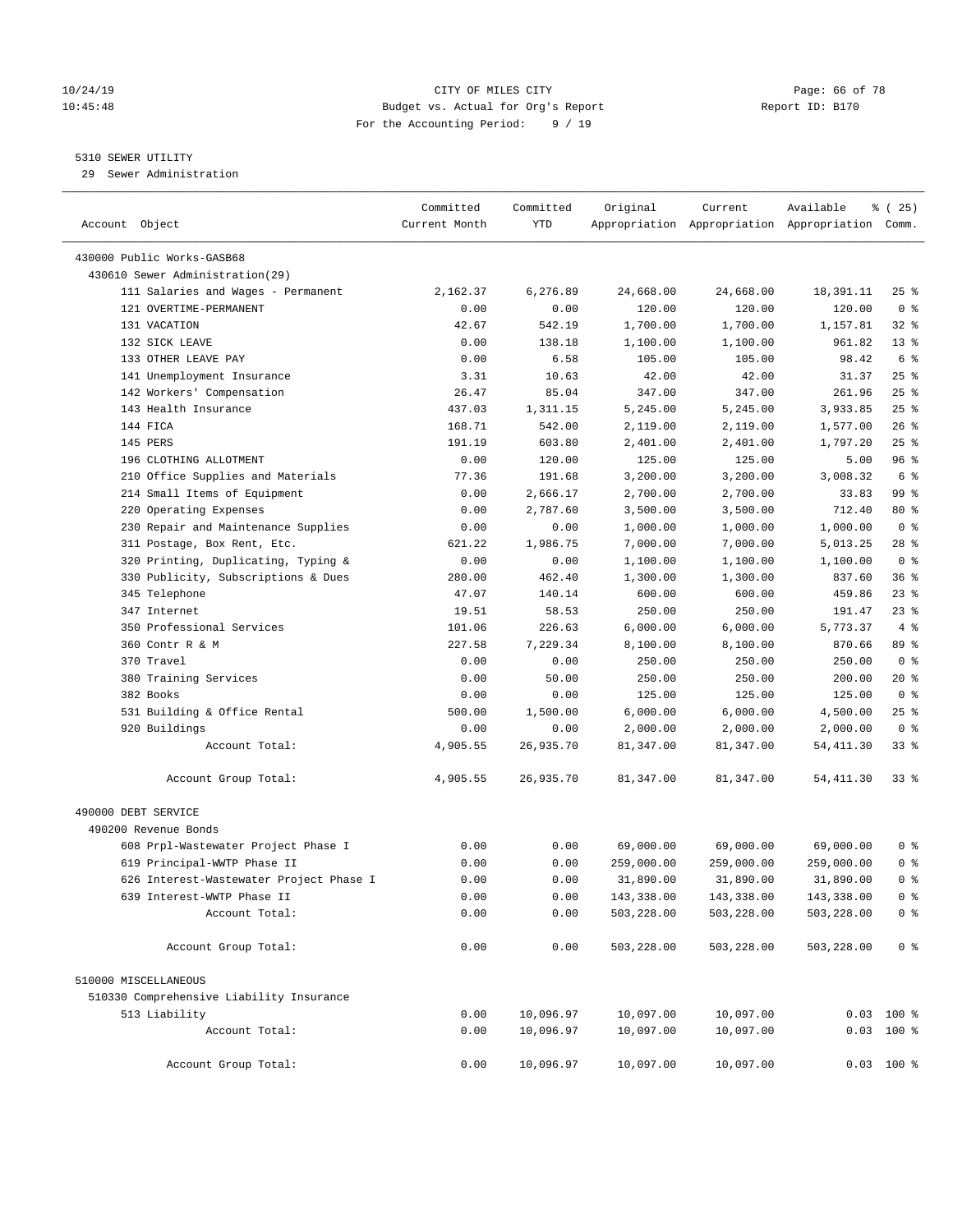# 10/24/19 Page: 67 of 78 10:45:48 Budget vs. Actual for Org's Report Report ID: B170 For the Accounting Period: 9 / 19

# 5310 SEWER UTILITY

29 Sewer Administration

| Object<br>Account                                                       | Committed<br>Current Month | Committed<br>YTD | Original<br>Appropriation | Current<br>Appropriation | Available<br>Appropriation | 8 (25)<br>Comm. |
|-------------------------------------------------------------------------|----------------------------|------------------|---------------------------|--------------------------|----------------------------|-----------------|
| 520000 OTHER FINANCING USES<br>521000 Interfund Operating Transfers Out |                            |                  |                           |                          |                            |                 |
| 820 Transfers to Other Funds                                            | 2,654.00                   | 7,962.00         | 42,805.00                 | 42,805.00                | 34,843.00                  | 19 <sub>8</sub> |
| Account Total:                                                          | 2,654.00                   | 7,962.00         | 42,805.00                 | 42,805.00                | 34,843.00                  | 19 <sup>8</sup> |
| Account Group Total:                                                    | 2,654.00                   | 7,962.00         | 42,805.00                 | 42,805.00                | 34,843.00                  | 19 <sup>8</sup> |
| Organization Total:                                                     | 7,559.55                   | 44,994.67        | 637, 477, 00              | 637, 477, 00             | 592,482.33                 | 7 %             |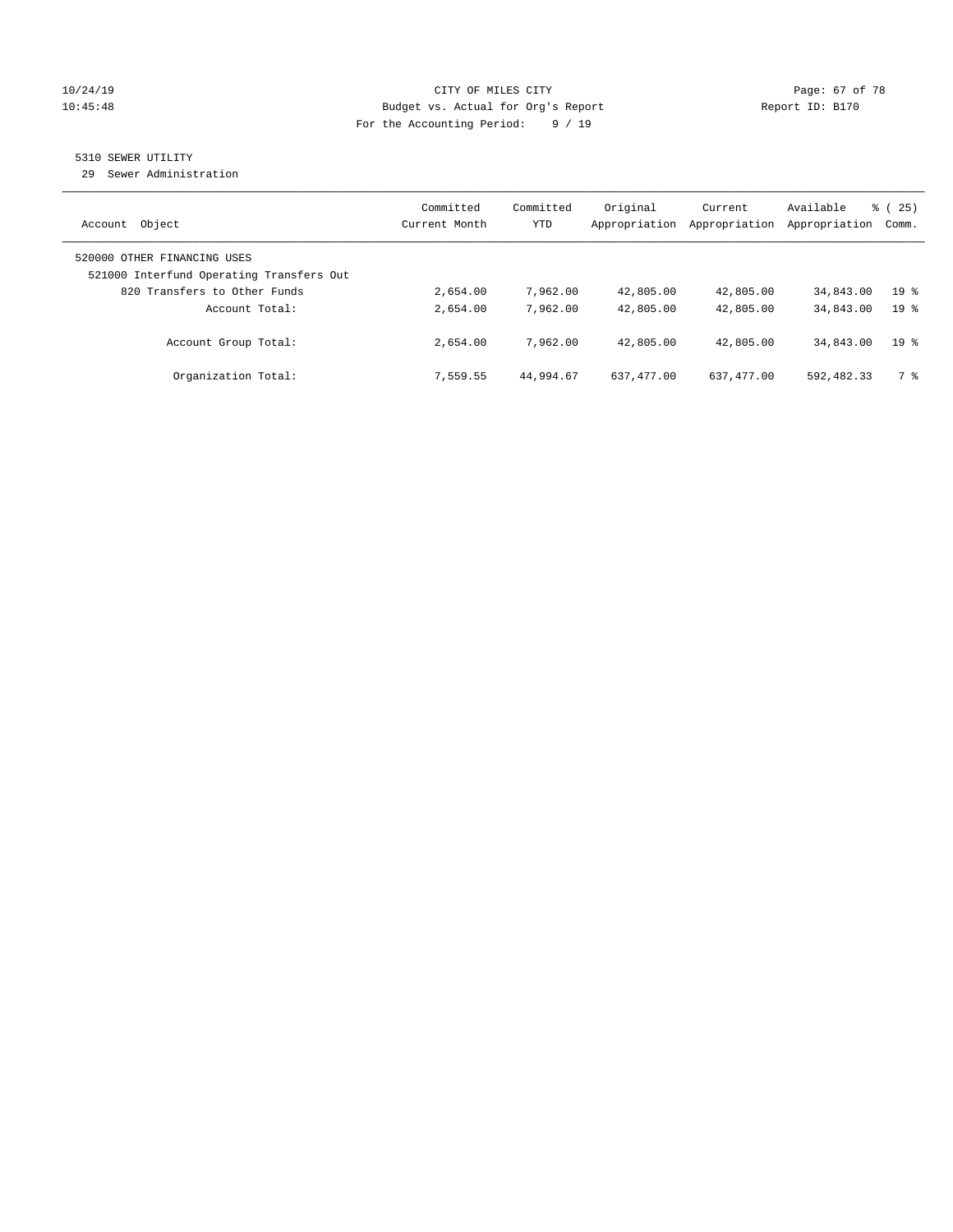# 10/24/19 **Page: 68 of 78** CITY OF MILES CITY **Page: 68 of 78** 10:45:48 Budget vs. Actual for Org's Report Report ID: B170 For the Accounting Period: 9 / 19

————————————————————————————————————————————————————————————————————————————————————————————————————————————————————————————————————

# 5310 SEWER UTILITY

31 Sewer Lines

|                                              | Committed     | Committed  | Original   | Current    | Available                                       | ៖ (25)          |
|----------------------------------------------|---------------|------------|------------|------------|-------------------------------------------------|-----------------|
| Account Object                               | Current Month | YTD        |            |            | Appropriation Appropriation Appropriation Comm. |                 |
| 430000 Public Works-GASB68                   |               |            |            |            |                                                 |                 |
| 430630 Sewer Collection and Transmission(31) |               |            |            |            |                                                 |                 |
| 111 Salaries and Wages - Permanent           | 9,810.39      | 29,616.89  | 139,268.00 | 139,268.00 | 109,651.11                                      | 21 %            |
| 121 OVERTIME-PERMANENT                       | 529.66        | 3,102.23   | 10,200.00  | 10,200.00  | 7,097.77                                        | $30*$           |
| 131 VACATION                                 | 630.88        | 2,846.09   | 7,300.00   | 7,300.00   | 4,453.91                                        | 39%             |
| 132 SICK LEAVE                               | 345.43        | 1,221.09   | 4,800.00   | 4,800.00   | 3,578.91                                        | $25$ %          |
| 133 OTHER LEAVE PAY                          | 0.00          | 0.00       | 1,234.00   | 1,234.00   | 1,234.00                                        | 0 <sup>8</sup>  |
| 134 HOLIDAY PAY                              | 0.00          | 110.38     | 2,100.00   | 2,100.00   | 1,989.62                                        | 5 <sup>8</sup>  |
| 141 Unemployment Insurance                   | 16.99         | 56.07      | 247.00     | 247.00     | 190.93                                          | $23$ $%$        |
| 142 Workers' Compensation                    | 620.18        | 2,051.54   | 7,785.00   | 7,785.00   | 5,733.46                                        | $26$ %          |
| 143 Health Insurance                         | 2,399.48      | 7,198.45   | 28,800.00  | 28,800.00  | 21,601.55                                       | $25$ %          |
| 144 FICA                                     | 828.03        | 2,744.26   | 12,615.00  | 12,615.00  | 9,870.74                                        | $22$ %          |
| 145 PERS                                     | 981.10        | 3,198.92   | 14,297.00  | 14,297.00  | 11,098.08                                       | $22$ %          |
| 196 CLOTHING ALLOTMENT                       | 0.00          | 453.00     | 600.00     | 600.00     | 147.00                                          | 76 %            |
| 210 Office Supplies and Materials            | 53.09         | 53.09      | 400.00     | 400.00     | 346.91                                          | $13*$           |
| 214 Small Items of Equipment                 | 0.00          | 16.29      | 20,000.00  | 20,000.00  | 19,983.71                                       | 0 <sup>8</sup>  |
| 220 Operating Expenses                       | 186.39        | 374.49     | 15,000.00  | 15,000.00  | 14,625.51                                       | 2 <sup>°</sup>  |
| 222 Chemicals, Lab & Med Supplies            | 0.00          | 0.00       | 1,000.00   | 1,000.00   | 1,000.00                                        | 0 <sup>8</sup>  |
| 226 Clothing and Uniforms                    | 0.00          | 0.00       | 1,000.00   | 1,000.00   | 1,000.00                                        | 0 <sup>8</sup>  |
| 230 Repair and Maintenance Supplies          | 80.83         | 80.83      | 10,000.00  | 10,000.00  | 9,919.17                                        | 1 <sup>8</sup>  |
| 231 Gas, Oil, Diesel Fuel, Grease, etc.      | 557.59        | 1,936.30   | 15,000.00  | 15,000.00  | 13,063.70                                       | 13 <sup>°</sup> |
| 233 Water/Sewer Main Replacement and         | 0.00          | 303.80     | 5,000.00   | 5,000.00   | 4,696.20                                        | $6\degree$      |
| 234 Hydrant/Manhole Replacement, Valves      | 0.00          | 0.00       | 8,000.00   | 8,000.00   | 8,000.00                                        | 0 <sup>8</sup>  |
| 241 Consumable Tools                         | 0.00          | 0.00       | 500.00     | 500.00     | 500.00                                          | 0 <sup>8</sup>  |
| 311 Postage, Box Rent, Etc.                  | 0.00          | 0.00       | 100.00     | 100.00     | 100.00                                          | 0 <sup>8</sup>  |
| 320 Printing, Duplicating, Typing &          | 0.00          | 0.00       | 100.00     | 100.00     | 100.00                                          | 0 <sup>8</sup>  |
| 330 Publicity, Subscriptions & Dues          | 0.00          | 0.00       | 300.00     | 300.00     | 300.00                                          | 0 <sup>8</sup>  |
| 331 Publication of Formal & Legal Notices    | 0.00          | 0.00       | 250.00     | 250.00     | 250.00                                          | 0 <sup>8</sup>  |
| 334 Memberships, Registrations & Dues        | 0.00          | 125.00     | 750.00     | 750.00     | 625.00                                          | $17*$           |
| 341 Electric Utility Services                | 15.14         | 45.63      | 1,000.00   | 1,000.00   | 954.37                                          | 5 <sup>°</sup>  |
| 344 Gas Utility Service                      | 5.47          | 17.72      | 500.00     | 500.00     | 482.28                                          | 4%              |
| 345 Telephone                                | 54.00         | 170.60     | 1,000.00   | 1,000.00   | 829.40                                          | $17*$           |
| 347 Internet                                 | 11.40         | 34.20      | 170.00     | 170.00     | 135.80                                          | $20*$           |
| 350 Professional Services                    | 4,803.24      | 9,325.92   | 20,000.00  | 20,000.00  | 10,674.08                                       | 47 %            |
| 357 Architectual, Engineering Serv Etc.      | 0.00          | 0.00       | 10,000.00  | 10,000.00  | 10,000.00                                       | 0 <sup>8</sup>  |
| 360 Contr R & M                              | 261.82        | 594.02     | 5,000.00   | 5,000.00   | 4,405.98                                        | $12*$           |
| 363 R&M Vehicles/Equip/Labor-PW              | 7,172.11      | 8,659.47   | 40,000.00  | 40,000.00  | 31, 340.53                                      | $22$ %          |
| 369 Other Repair and Maintenance             | 0.00          | 0.00       | 1,000.00   | 1,000.00   | 1,000.00                                        | 0 <sup>8</sup>  |
| 370 Travel                                   | 0.00          | 0.00       | 1,200.00   | 1,200.00   | 1,200.00                                        | 0 <sup>8</sup>  |
| 380 Training Services                        | 0.00          | 0.00       | 750.00     | 750.00     | 750.00                                          | 0 <sup>8</sup>  |
| 382 Books                                    | 0.00          | 0.00       | 150.00     | 150.00     | 150.00                                          | 0 <sup>8</sup>  |
| 400 BUILDING MATERIALS                       | 0.00          | 0.00       | 750.00     | 750.00     | 750.00                                          | 0 <sup>8</sup>  |
| 512 Insurance on Vehicles & Equipment        | 0.00          | 1,624.63   | 1,625.00   | 1,625.00   | 0.37                                            | 100 %           |
| 513 Liability                                | 0.00          | 0.00       | 5,000.00   | 5,000.00   | 5,000.00                                        | 0 <sup>8</sup>  |
| 532 Land Rental                              | 0.00          | 850.34     | 1,200.00   | 1,200.00   | 349.66                                          | 71 %            |
| 940 Machinery & Equipment                    | 0.00          | 110,539.65 | 510,000.00 | 510,000.00 | 399,460.35                                      | $22$ %          |
| Account Total:                               | 29, 363. 22   | 187,350.90 | 905,991.00 | 905,991.00 | 718,640.10                                      | $21$ %          |
| Account Group Total:                         | 29, 363. 22   | 187,350.90 | 905,991.00 | 905,991.00 | 718,640.10                                      | $21$ %          |
|                                              |               |            |            |            |                                                 |                 |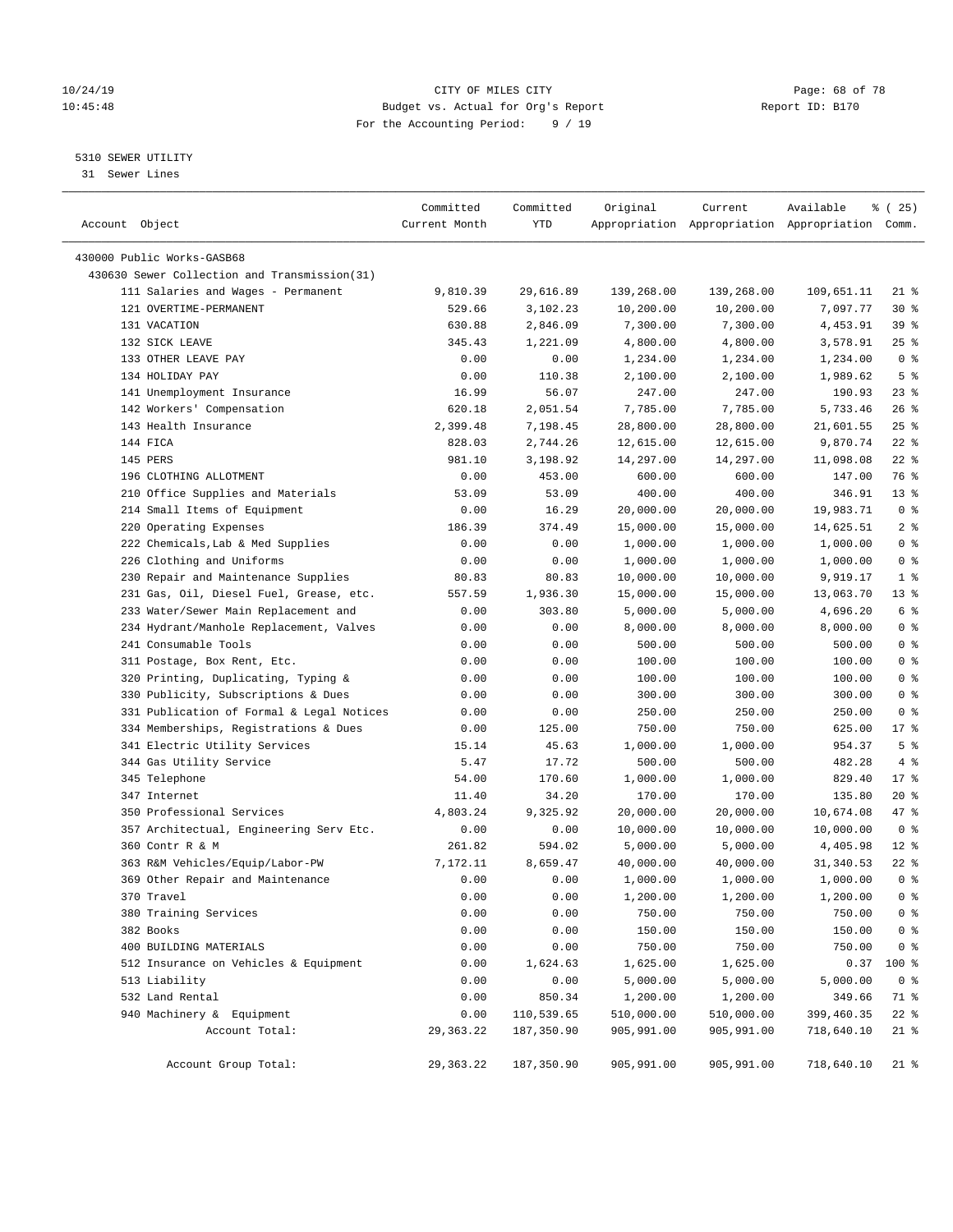# 10/24/19 **Page: 69 of 78** CITY OF MILES CITY **CITY** CITY **Page: 69 of 78** 10:45:48 Budget vs. Actual for Org's Report Report ID: B170 For the Accounting Period: 9 / 19

# 5310 SEWER UTILITY

31 Sewer Lines

| Object<br>Account                                                       | Committed<br>Current Month | Committed<br>YTD | Original<br>Appropriation | Current<br>Appropriation | Available<br>Appropriation | 8 (25)<br>Comm.    |
|-------------------------------------------------------------------------|----------------------------|------------------|---------------------------|--------------------------|----------------------------|--------------------|
| 520000 OTHER FINANCING USES<br>521000 Interfund Operating Transfers Out |                            |                  |                           |                          |                            |                    |
| 820 Transfers to Other Funds                                            | 1,000.00                   | 3.000.00         | 12,000.00                 | 12,000.00                | 9.000.00                   | $25$ $\frac{6}{5}$ |
| Account Total:                                                          | 1,000.00                   | 3,000.00         | 12,000.00                 | 12,000.00                | 9.000.00                   | $25$ $\frac{6}{5}$ |
| Account Group Total:                                                    | 1,000.00                   | 3,000.00         | 12,000.00                 | 12,000.00                | 9.000.00                   | $25$ $\frac{6}{5}$ |
| Organization Total:                                                     | 30, 363. 22                | 190,350.90       | 917,991.00                | 917,991.00               | 727,640.10                 | $21$ %             |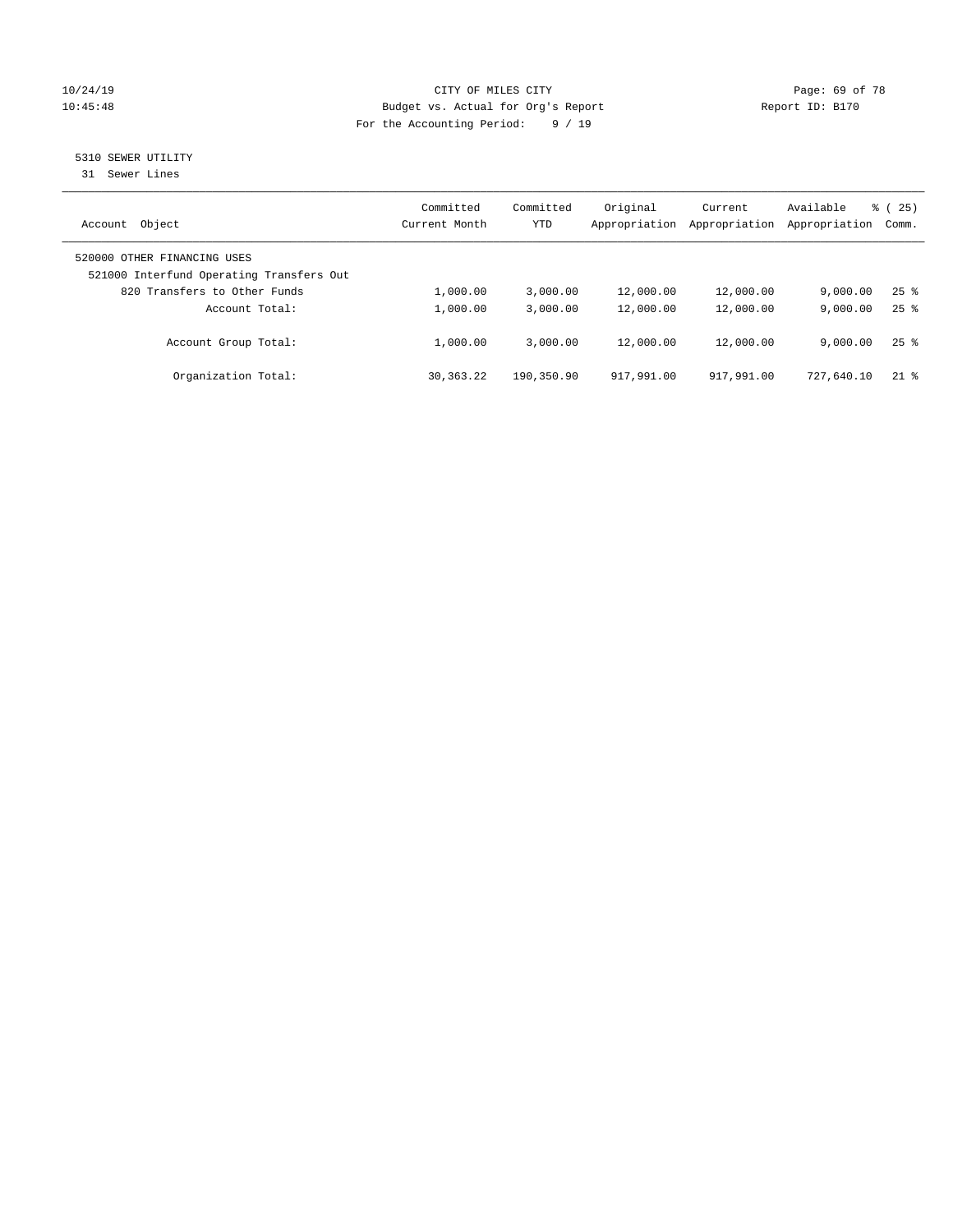# 10/24/19 **Page: 70 of 78** CITY OF MILES CITY **CITY Page: 70 of 78** 10:45:48 Budget vs. Actual for Org's Report Report ID: B170 For the Accounting Period: 9 / 19

# 5310 SEWER UTILITY

32 Sewer Lifts

| Account Object                          | Committed<br>Current Month | Committed<br>YTD | Original   | Current    | Available<br>Appropriation Appropriation Appropriation Comm. | १ (25)          |
|-----------------------------------------|----------------------------|------------------|------------|------------|--------------------------------------------------------------|-----------------|
| 430000 Public Works-GASB68              |                            |                  |            |            |                                                              |                 |
| 430690 Sewer Lift Stations(32)          |                            |                  |            |            |                                                              |                 |
| 111 Salaries and Wages - Permanent      | 5,487.03                   | 16,390.67        | 66,424.00  | 66,424.00  | 50,033.33                                                    | $25$ %          |
| 121 OVERTIME-PERMANENT                  | 189.06                     | 838.58           | 2,700.00   | 2,700.00   | 1,861.42                                                     | $31$ %          |
| 131 VACATION                            | 370.49                     | 1,191.45         | 5,300.00   | 5,300.00   | 4,108.55                                                     | $22$ %          |
| 132 SICK LEAVE                          | 73.74                      | 235.52           | 1,500.00   | 1,500.00   | 1,264.48                                                     | 16 <sup>°</sup> |
| 133 OTHER LEAVE PAY                     | 0.00                       | 0.00             | 794.00     | 794.00     | 794.00                                                       | 0 <sup>8</sup>  |
| 134 HOLIDAY PAY                         | 194.10                     | 351.99           | 1,400.00   | 1,400.00   | 1,048.01                                                     | 25%             |
| 141 Unemployment Insurance              | 9.43                       | 28.84            | 117.00     | 117.00     | 88.16                                                        | 25%             |
| 142 Workers' Compensation               | 372.44                     | 1,118.53         | 4,478.00   | 4,478.00   | 3,359.47                                                     | 25%             |
| 143 Health Insurance                    | 1,199.83                   | 3,535.95         | 14,400.00  | 14,400.00  | 10,864.05                                                    | 25%             |
| 144 FICA                                | 459.29                     | 1,400.23         | 5,976.00   | 5,976.00   | 4,575.77                                                     | $23$ %          |
| 145 PERS                                | 547.46                     | 1,648.14         | 6,773.00   | 6,773.00   | 5,124.86                                                     | $24$ %          |
| 196 CLOTHING ALLOTMENT                  | 0.00                       | 226.50           | 600.00     | 600.00     | 373.50                                                       | 38 %            |
| 210 Office Supplies and Materials       | 7.17                       | 7.17             | 400.00     | 400.00     | 392.83                                                       | 2 <sup>°</sup>  |
| 214 Small Items of Equipment            | 0.00                       | 0.00             | 12,000.00  | 12,000.00  | 12,000.00                                                    | 0 <sup>8</sup>  |
| 220 Operating Expenses                  | 23.07                      | 233.65           | 2,000.00   | 2,000.00   | 1,766.35                                                     | $12*$           |
| 222 Chemicals, Lab & Med Supplies       | 0.00                       | 0.00             | 1,000.00   | 1,000.00   | 1,000.00                                                     | 0 <sup>8</sup>  |
| 226 Clothing and Uniforms               | 0.00                       | 22.02            | 500.00     | 500.00     | 477.98                                                       | 4%              |
| 230 Repair and Maintenance Supplies     | 310.95                     | 510.70           | 18,000.00  | 18,000.00  | 17,489.30                                                    | 3 <sup>°</sup>  |
| 231 Gas, Oil, Diesel Fuel, Grease, etc. | 143.48                     | 484.80           | 2,500.00   | 2,500.00   | 2,015.20                                                     | 19 <sup>°</sup> |
| 241 Consumable Tools                    | 0.00                       | 0.00             | 100.00     | 100.00     | 100.00                                                       | 0 <sup>8</sup>  |
| 311 Postage, Box Rent, Etc.             | 0.00                       | 0.00             | 50.00      | 50.00      | 50.00                                                        | 0 <sup>8</sup>  |
| 341 Electric Utility Services           | 1,595.89                   | 5,220.08         | 20,000.00  | 20,000.00  | 14,779.92                                                    | $26$ %          |
| 344 Gas Utility Service                 | 54.24                      | 185.19           | 2,000.00   | 2,000.00   | 1,814.81                                                     | 9 <sup>°</sup>  |
| 352 Wtr/Swr Lab Testing                 | 0.00                       | 0.00             | 250.00     | 250.00     | 250.00                                                       | 0 <sup>8</sup>  |
| 360 Contr R & M                         | 0.00                       | 494.00           | 2,000.00   | 2,000.00   | 1,506.00                                                     | 25%             |
| 369 Other Repair and Maintenance        | 0.00                       | 0.00             | 1,000.00   | 1,000.00   | 1,000.00                                                     | 0 <sup>8</sup>  |
| 370 Travel                              | 20.48                      | 20.48            | 600.00     | 600.00     | 579.52                                                       | 3 <sup>8</sup>  |
| 380 Training Services                   | 28.23                      | 28.23            | 600.00     | 600.00     | 571.77                                                       | 5 <sup>°</sup>  |
| 400 BUILDING MATERIALS                  | 0.00                       | 0.00             | 200.00     | 200.00     | 200.00                                                       | 0 <sup>8</sup>  |
| 511 Insurance on Buildings              | 0.00                       | 1,686.74         | 1,687.00   | 1,687.00   | 0.26                                                         | $100*$          |
| 533 Machinery and Equipment Rental      | 0.00                       | 0.00             | 200.00     | 200.00     | 200.00                                                       | 0 <sup>8</sup>  |
| Account Total:                          | 11,086.38                  | 35,859.46        | 175,549.00 | 175,549.00 | 139,689.54                                                   | $20*$           |
| Account Group Total:                    | 11,086.38                  | 35,859.46        | 175,549.00 | 175,549.00 | 139,689.54                                                   | $20*$           |
| Organization Total:                     | 11,086.38                  | 35,859.46        | 175,549.00 | 175,549.00 | 139,689.54                                                   | $20*$           |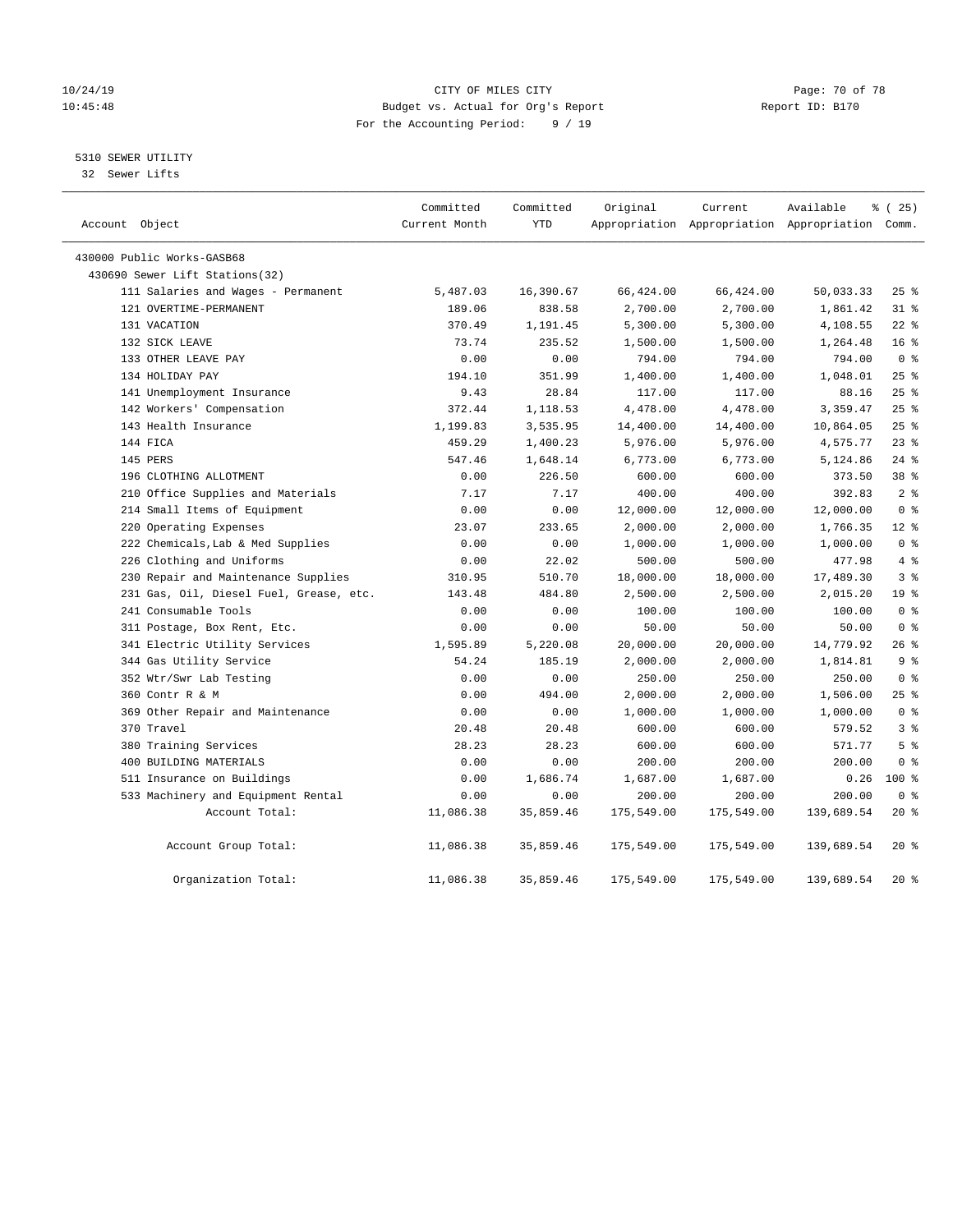# 10/24/19 **Page: 71 of 78** CITY OF MILES CITY **Page: 71 of 78** 10:45:48 Budget vs. Actual for Org's Report Report ID: B170 For the Accounting Period: 9 / 19

————————————————————————————————————————————————————————————————————————————————————————————————————————————————————————————————————

#### 5310 SEWER UTILITY

33 Sewer Plant

|                                         | Committed     | Committed   | Original                   | Current      | Available                                       | % (25)          |  |
|-----------------------------------------|---------------|-------------|----------------------------|--------------|-------------------------------------------------|-----------------|--|
| Account Object                          | Current Month | YTD         |                            |              | Appropriation Appropriation Appropriation Comm. |                 |  |
| 430000 Public Works-GASB68              |               |             |                            |              |                                                 |                 |  |
| 430640 Sewer Treatment and Disposal(33) |               |             |                            |              |                                                 |                 |  |
| 111 Salaries and Wages - Permanent      | 9,529.82      | 28,220.51   | 105,796.00                 | 105,796.00   | 77,575.49                                       | 27 %            |  |
| 121 OVERTIME-PERMANENT                  | 283.77        | 1,266.20    | 4,100.00                   | 4,100.00     | 2,833.80                                        | 31 %            |  |
| 131 VACATION                            | 555.73        | 1,882.01    | 8,400.00                   | 8,400.00     | 6,517.99                                        | $22$ %          |  |
| 132 SICK LEAVE                          | 110.49        | 353.25      | 2,600.00                   | 2,600.00     | 2,246.75                                        | $14*$           |  |
| 133 OTHER LEAVE PAY                     | 0.00          | 0.00        | 1,527.00                   | 1,527.00     | 1,527.00                                        | 0 <sup>8</sup>  |  |
| 134 HOLIDAY PAY                         | 291.15        | 527.99      | 2,100.00                   | 2,100.00     | 1,572.01                                        | $25$ %          |  |
| 141 Unemployment Insurance              | 16.13         | 49.00       | 187.00                     | 187.00       | 138.00                                          | $26$ %          |  |
| 142 Workers' Compensation               | 608.09        | 1,821.47    | 7,200.00                   | 7,200.00     | 5,378.53                                        | $25$ %          |  |
| 143 Health Insurance                    | 1,859.43      | 5,482.94    | 23,078.00                  | 23,078.00    | 17,595.06                                       | $24$ %          |  |
| 144 FICA                                | 784.92        | 2,382.48    | 9,526.00                   | 9,526.00     | 7,143.52                                        | 25%             |  |
| 145 PERS                                | 857.99        | 2,582.34    | 10,796.00                  | 10,796.00    | 8,213.66                                        | $24$ %          |  |
| 196 CLOTHING ALLOTMENT                  | 0.00          | 426.00      | 500.00                     | 500.00       | 74.00                                           | 85 %            |  |
| 210 Office Supplies and Materials       | 10.77         | 10.77       | 250.00                     | 250.00       | 239.23                                          | 4%              |  |
| 214 Small Items of Equipment            | 0.00          | 1,099.99    | 16,000.00                  | 16,000.00    | 14,900.01                                       | 7 %             |  |
| 220 Operating Expenses                  | 843.95        | 939.47      | 20,000.00                  | 20,000.00    | 19,060.53                                       | 5 <sup>°</sup>  |  |
| 222 Chemicals, Lab & Med Supplies       | 703.73        | 1,408.08    | 30,000.00                  | 30,000.00    | 28,591.92                                       | 5 <sup>°</sup>  |  |
| 226 Clothing and Uniforms               | 0.00          | 27.52       | 600.00                     | 600.00       | 572.48                                          | 5 <sup>8</sup>  |  |
| 230 Repair and Maintenance Supplies     | 947.36        | 1,201.58    | 20,000.00                  | 20,000.00    | 18,798.42                                       | 6 %             |  |
| 231 Gas, Oil, Diesel Fuel, Grease, etc. | 114.77        | 387.82      | 6,000.00                   | 6,000.00     | 5,612.18                                        | 6 %             |  |
| 241 Consumable Tools                    | 0.00          | 0.00        | 200.00                     | 200.00       | 200.00                                          | 0 <sup>8</sup>  |  |
| 311 Postage, Box Rent, Etc.             | 0.00          | 0.00        | 100.00                     | 100.00       | 100.00                                          | 0 <sup>8</sup>  |  |
| 320 Printing, Duplicating, Typing &     | 0.00          | 0.00        | 100.00                     | 100.00       | 100.00                                          | 0 <sup>8</sup>  |  |
| 330 Publicity, Subscriptions & Dues     | 0.00          | 0.00        | 100.00                     | 100.00       | 100.00                                          | 0 <sup>8</sup>  |  |
| 334 Memberships, Registrations & Dues   | 0.00          | 0.00        | 400.00                     | 400.00       | 400.00                                          | 0 <sup>8</sup>  |  |
| 341 Electric Utility Services           | 5,419.32      | 17,747.56   | 130,000.00                 | 130,000.00   | 112, 252.44                                     | 14 %            |  |
| 342 Water Utility Services              | 94.37         | 324.91      | 1,500.00                   | 1,500.00     | 1,175.09                                        | $22$ %          |  |
| 345 Telephone                           | 34.94         | 103.75      | 800.00                     | 800.00       | 696.25                                          | 13 <sup>°</sup> |  |
| 346 Garbage Service                     | 693.00        | 693.00      | 1,400.00                   | 1,400.00     | 707.00                                          | 50%             |  |
| 347 Internet                            | 45.60         | 136.80      | 650.00                     | 650.00       | 513.20                                          | $21$ %          |  |
| 350 Professional Services               | 0.00          | 0.00        | 5,000.00                   | 5,000.00     | 5,000.00                                        | 0 <sup>8</sup>  |  |
| 352 Wtr/Swr Lab Testing                 | 110.00        | 355.00      | 9,000.00                   | 9,000.00     | 8,645.00                                        | 4%              |  |
| 357 Architectual, Engineering Serv Etc. | 0.00          | 0.00        | 5,000.00                   | 5,000.00     | 5,000.00                                        | 0 <sup>8</sup>  |  |
| 360 Contr R & M                         | 0.00          | 193.60      | 8,000.00                   | 8,000.00     | 7,806.40                                        | 2 <sup>8</sup>  |  |
| 363 R&M Vehicles/Equip/Labor-PW         | 855.00        | 1,480.00    | 5,000.00                   | 5,000.00     | 3,520.00                                        | $30*$           |  |
| 370 Travel                              | 34.10         | 34.10       | 1,000.00                   | 1,000.00     | 965.90                                          | 3%              |  |
| 380 Training Services                   | 47.06         | 47.06       | 1,000.00                   | 1,000.00     | 952.94                                          | 5 <sup>°</sup>  |  |
| 382 Books                               | 0.00          | 0.00        | 200.00                     | 200.00       | 200.00                                          | 0 <sup>8</sup>  |  |
| 400 BUILDING MATERIALS                  | 0.00          | 139.00      | 500.00                     | 500.00       | 361.00                                          | 28 %            |  |
| 511 Insurance on Buildings              | 0.00          | 10,902.57   | 10,903.00                  | 10,903.00    | 0.43                                            | 100 %           |  |
| 512 Insurance on Vehicles & Equipment   | 0.00          | 76.36       | 77.00                      | 77.00        | 0.64                                            | 99 %            |  |
| 533 Machinery and Equipment Rental      | 0.00          | 0.00        | 2,000.00                   | 2,000.00     | 2,000.00                                        | 0 <sup>8</sup>  |  |
| 940 Machinery & Equipment               | 51,000.50     | 51,000.50   | 610,000.00                 | 610,000.00   | 558,999.50                                      | 8 %             |  |
| Account Total:                          | 75,851.99     | 133, 303.63 | 1,061,590.00               | 1,061,590.00 | 928, 286.37                                     | $13*$           |  |
|                                         |               |             |                            |              |                                                 |                 |  |
| Account Group Total:                    | 75,851.99     |             | 133, 303.63 1, 061, 590.00 | 1,061,590.00 | 928, 286.37                                     | 13 <sup>8</sup> |  |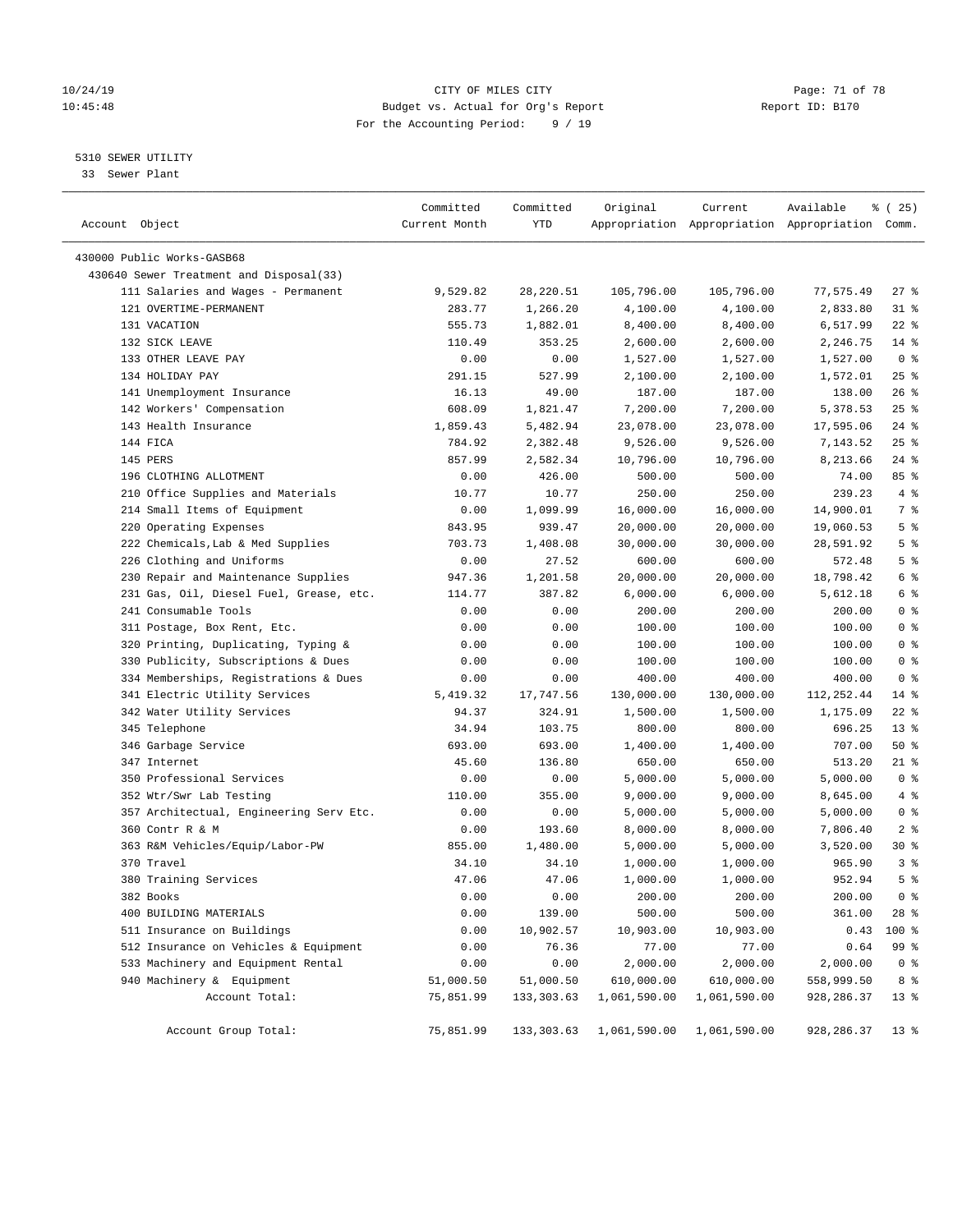# 10/24/19 **Page: 72 of 78** CITY OF MILES CITY **Page: 72 of 78** 10:45:48 Budget vs. Actual for Org's Report Report ID: B170 For the Accounting Period: 9 / 19

# 5310 SEWER UTILITY

33 Sewer Plant

| Account Object      | Committed<br>Current Month | Committed<br>YTD | Original     | Current<br>Appropriation Appropriation Appropriation Comm. | Available         | 8 (25) |
|---------------------|----------------------------|------------------|--------------|------------------------------------------------------------|-------------------|--------|
| Organization Total: | 75,851.99                  | 133,303.63       | 1,061,590.00 | 1,061,590.00                                               | 928,286.37        | $13*$  |
| Fund Total:         | 124,861.14                 | 404,508.66       | 2,792,607.00 | 2,792,607.00                                               | 2,388,098.34 14 % |        |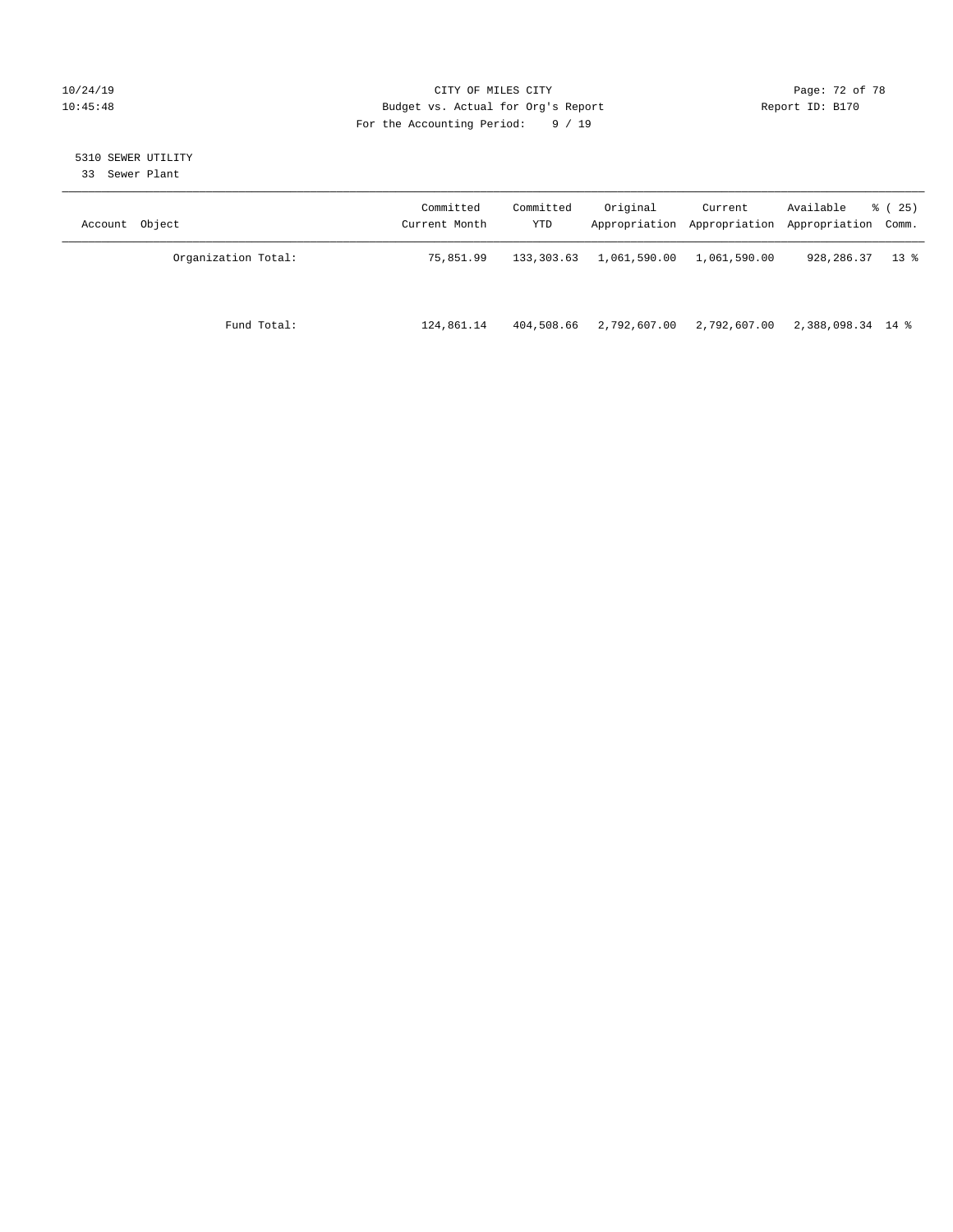## 10/24/19 **Page: 73 of 78** CITY OF MILES CITY **Page: 73 of 78** 10:45:48 Budget vs. Actual for Org's Report Report ID: B170 For the Accounting Period: 9 / 19

# 5510 AMBULANCE FUND

10 Ambulance

| Account Object                              | Committed<br>Current Month | Committed<br>YTD | Original   | Current    | Available<br>Appropriation Appropriation Appropriation Comm. | $*(25)$         |
|---------------------------------------------|----------------------------|------------------|------------|------------|--------------------------------------------------------------|-----------------|
| 420000 PUBLIC SAFETY-GASB68                 |                            |                  |            |            |                                                              |                 |
| 420730 Emergency Medical Services-Ambulance |                            |                  |            |            |                                                              |                 |
| 111 Salaries and Wages - Permanent          | 19,306.26                  | 59,185.27        | 207,984.00 | 207,984.00 | 148,798.73                                                   | $28$ %          |
| 112 SALARIES AND WAGES - PART PAID          | 1,287.00                   | 3,168.00         | 20,000.00  | 20,000.00  | 16,832.00                                                    | 16 <sup>8</sup> |
| 121 OVERTIME-PERMANENT                      | 1,850.93                   | 7,697.12         | 51,800.00  | 51,800.00  | 44,102.88                                                    | 15 <sup>°</sup> |
| 131 VACATION                                | 1,230.68                   | 5,138.44         | 26,600.00  | 26,600.00  | 21,461.56                                                    | 19 <sup>°</sup> |
| 132 SICK LEAVE                              | 3,055.06                   | 4,351.61         | 10,600.00  | 10,600.00  | 6,248.39                                                     | 41 %            |
| 133 OTHER LEAVE PAY                         | 0.00                       | 0.00             | 8,189.00   | 8,189.00   | 8,189.00                                                     | 0 <sup>8</sup>  |
| 134 HOLIDAY PAY                             | 540.35                     | 1,042.02         | 12,000.00  | 12,000.00  | 10,957.98                                                    | 9 <sup>°</sup>  |
| 141 Unemployment Insurance                  | 40.91                      | 120.84           | 462.00     | 462.00     | 341.16                                                       | $26$ %          |
| 142 Workers' Compensation                   | 1,650.77                   | 4,892.68         | 15,300.00  | 15,300.00  | 10,407.32                                                    | $32$ $%$        |
| 143 Health Insurance                        | 3,677.76                   | 11,032.89        | 44,054.00  | 44,054.00  | 33,021.11                                                    | 25%             |
| 144 FICA                                    | 473.92                     | 1,360.96         | 5,019.00   | 5,019.00   | 3,658.04                                                     | $27$ %          |
| 147 Firemen's Pension                       | 2,982.57                   | 8,826.24         | 49,174.00  | 49,174.00  | 40,347.76                                                    | 18 %            |
| 210 Office Supplies and Materials           | 0.00                       | 57.29            | 3,000.00   | 3,000.00   | 2,942.71                                                     | 2 <sup>8</sup>  |
| 214 Small Items of Equipment                | 0.00                       | 72.39            | 6,600.00   | 6,600.00   | 6,527.61                                                     | 1 <sup>°</sup>  |
| 220 Operating Expenses                      | 94.63                      | 247.99           | 33,409.00  | 33,409.00  | 33,161.01                                                    | 1 <sup>°</sup>  |
| 222 Chemicals, Lab & Med Supplies           | 2,807.54                   | 9,224.52         | 30,000.00  | 30,000.00  | 20,775.48                                                    | $31$ %          |
| 230 Repair and Maintenance Supplies         | 0.00                       | 28.89            | 3,000.00   | 3,000.00   | 2,971.11                                                     | 1 <sup>°</sup>  |
| 231 Gas, Oil, Diesel Fuel, Grease, etc.     | 985.79                     | 3,288.31         | 16,000.00  | 16,000.00  | 12,711.69                                                    | $21$ %          |
| 241 Consumable Tools                        | 0.00                       | 575.25           | 5,000.00   | 5,000.00   | 4,424.75                                                     | $12*$           |
| 300 PURCHASED SERVICES                      | 0.00                       | 0.00             | 2,000.00   | 2,000.00   | 2,000.00                                                     | 0 <sup>8</sup>  |
| 311 Postage, Box Rent, Etc.                 | 0.50                       | 1.50             | 100.00     | 100.00     | 98.50                                                        | 2 <sup>8</sup>  |
| 320 Printing, Duplicating, Typing &         | 0.00                       | $-80.84$         | 350.00     | 350.00     | 430.84                                                       | $-23$ %         |
| 341 Electric Utility Services               | 330.12                     | 909.53           | 2,000.00   | 2,000.00   | 1,090.47                                                     | 45 %            |
| 342 Water Utility Services                  | 25.46                      | 74.30            | 400.00     | 400.00     | 325.70                                                       | 19 <sup>°</sup> |
| 343 Sewer Utility Services                  | 33.04                      | 97.98            | 400.00     | 400.00     | 302.02                                                       | $24$ %          |
| 344 Gas Utility Service                     | 7.21                       | 24.34            | 1,200.00   | 1,200.00   | 1,175.66                                                     | 2 <sup>8</sup>  |
| 345 Telephone                               | 109.38                     | 384.81           | 1,750.00   | 1,750.00   | 1,365.19                                                     | $22$ %          |
| 346 Garbage Service                         | 0.00                       | 228.69           | 1,065.00   | 1,065.00   | 836.31                                                       | $21$ %          |
| 347 Internet                                | 54.20                      | 110.68           | 550.00     | 550.00     | 439.32                                                       | $20*$           |
| 350 Professional Services                   | 8,785.80                   | 16,041.94        | 47,000.00  | 47,000.00  | 30,958.06                                                    | 34%             |
| 360 Contr R & M                             | 322.71                     | 2,773.39         | 5,000.00   | 5,000.00   | 2,226.61                                                     | 55 <sup>8</sup> |
| 364 R&M Vehicles - Fire/Amb                 | $-116.22$                  | 1,735.95         | 15,000.00  | 15,000.00  | 13,264.05                                                    | $12*$           |
| 370 Travel                                  | 0.00                       | 0.00             | 2,500.00   | 2,500.00   | 2,500.00                                                     | 0 <sup>8</sup>  |
| 380 Training Services                       | 500.00                     | 500.00           | 7,982.00   | 7,982.00   | 7,482.00                                                     | 6 %             |
| 382 Books                                   | 0.00                       | 0.00             | 2,000.00   | 2,000.00   | 2,000.00                                                     | 0 <sup>8</sup>  |
| 400 BUILDING MATERIALS                      | 0.00                       | 0.00             | 2,000.00   | 2,000.00   | 2,000.00                                                     | 0 <sup>8</sup>  |
| 511 Insurance on Buildings                  | 0.00                       | 680.43           | 681.00     | 681.00     | 0.57                                                         | 100 %           |
| 512 Insurance on Vehicles & Equipment       | 0.00                       | 2,531.08         | 2,532.00   | 2,532.00   | 0.92                                                         | 100 %           |
| 810 Losses (Bad debt expense - Enterprise   | $-38.32$                   | 43,279.08        | 100,000.00 | 100,000.00 | 56,720.92                                                    | 43 %            |
| 811 Contractual Allowances (Ambl)           | 36,128.66                  | 139,805.62       | 250,000.00 | 250,000.00 | 110,194.38                                                   | 56 %            |
| 940 Machinery & Equipment                   | 0.00                       | 0.00             | 6,221.00   | 6,221.00   | 6,221.00                                                     | 0 <sup>8</sup>  |
| Account Total:                              | 86,126.71                  | 329,409.19       | 998,922.00 | 998,922.00 | 669,512.81                                                   | 33%             |
| Account Group Total:                        | 86,126.71                  | 329,409.19       | 998,922.00 | 998,922.00 | 669,512.81                                                   | 33%             |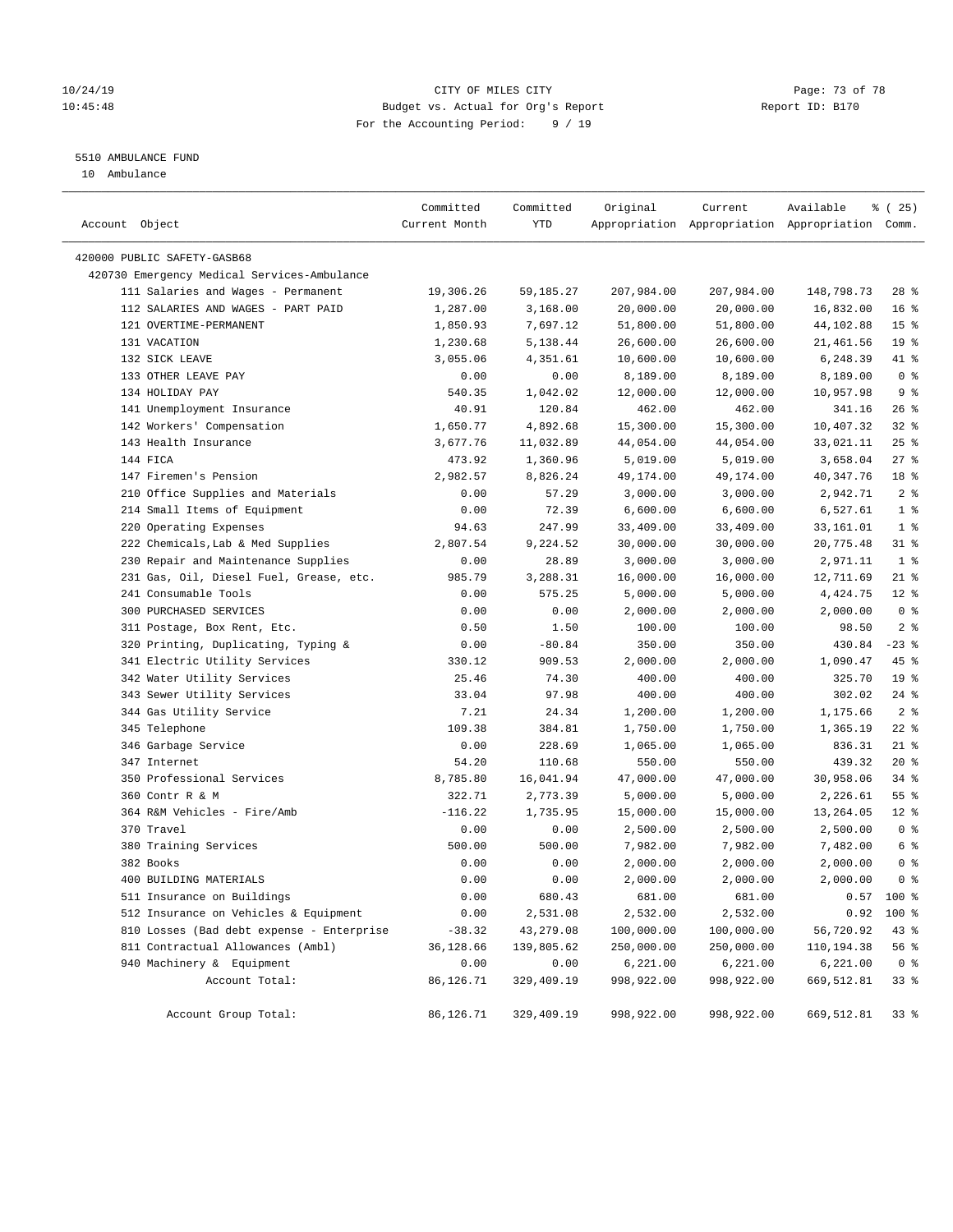## 10/24/19 **Page: 74 of 78** CITY OF MILES CITY **Page: 74 of 78** 10:45:48 Budget vs. Actual for Org's Report Report ID: B170 For the Accounting Period: 9 / 19

# 5510 AMBULANCE FUND

10 Ambulance

| Account Object                           | Committed<br>Current Month | Committed<br><b>YTD</b> | Original                  | Current      | Available<br>Appropriation Appropriation Appropriation | % (25)<br>Comm. |  |
|------------------------------------------|----------------------------|-------------------------|---------------------------|--------------|--------------------------------------------------------|-----------------|--|
| 510000 MISCELLANEOUS                     |                            |                         |                           |              |                                                        |                 |  |
| 510330 Comprehensive Liability Insurance |                            |                         |                           |              |                                                        |                 |  |
| 513 Liability                            | 0.00                       | 4,930.24                | 4,931.00                  | 4,931.00     | 0.76                                                   | $100*$          |  |
| Account Total:                           | 0.00                       | 4,930.24                | 4,931.00                  | 4,931.00     | 0.76                                                   | 100 %           |  |
| Account Group Total:                     | 0.00                       | 4,930.24                | 4,931.00                  | 4,931.00     |                                                        | $0.76$ 100 %    |  |
| 520000 OTHER FINANCING USES              |                            |                         |                           |              |                                                        |                 |  |
| 521000 Interfund Operating Transfers Out |                            |                         |                           |              |                                                        |                 |  |
| 820 Transfers to Other Funds             | 2,166.00                   | 6,498.00                | 35,991.00                 | 35,991.00    | 29,493.00                                              | 18 <sup>8</sup> |  |
| Account Total:                           | 2,166.00                   | 6,498.00                | 35,991.00                 | 35,991.00    | 29,493.00                                              | 18 <sup>8</sup> |  |
| Account Group Total:                     | 2,166.00                   | 6,498.00                | 35,991.00                 | 35,991.00    | 29,493.00                                              | 18 %            |  |
| Organization Total:                      | 88,292.71                  | 340,837.43              | 1,039,844.00              | 1,039,844.00 | 699,006.57                                             | 338             |  |
|                                          |                            |                         |                           |              |                                                        |                 |  |
| Fund Total:                              | 88,292.71                  | 340,837.43              | 1,039,844.00 1,039,844.00 |              | 699,006.57 33 %                                        |                 |  |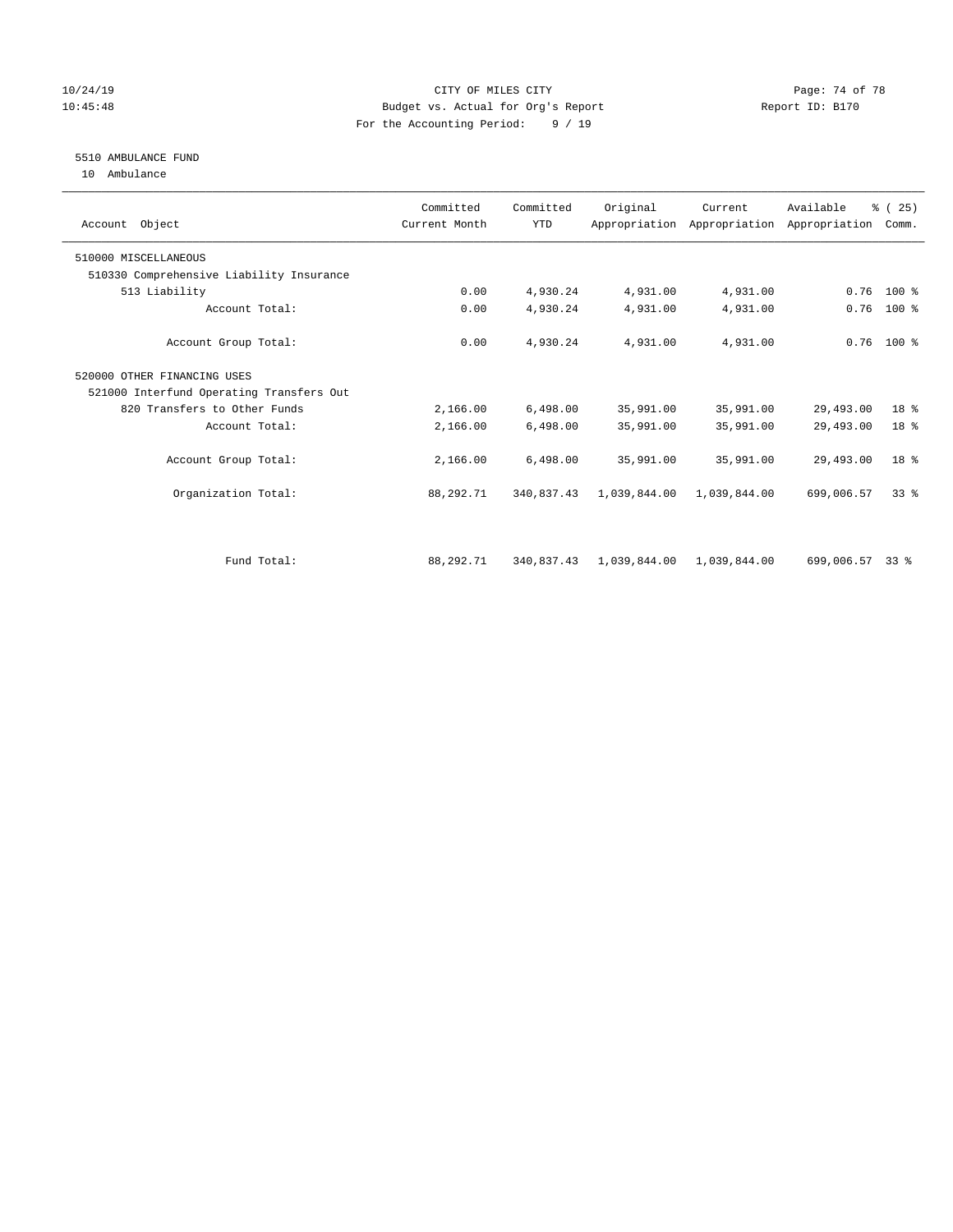## 10/24/19 **Page: 75 of 78** CITY OF MILES CITY **Page: 75 of 78** 10:45:48 Budget vs. Actual for Org's Report Report ID: B170 For the Accounting Period: 9 / 19

————————————————————————————————————————————————————————————————————————————————————————————————————————————————————————————————————

## 5610 AIRPORT OPERATING

87 Airport

|                                            | Committed     | Committed  | Original     | Current      | Available                                       | 8 (25)          |
|--------------------------------------------|---------------|------------|--------------|--------------|-------------------------------------------------|-----------------|
| Account Object                             | Current Month | YTD        |              |              | Appropriation Appropriation Appropriation Comm. |                 |
| 430000 Public Works-GASB68                 |               |            |              |              |                                                 |                 |
| 430300 Airport (87)                        |               |            |              |              |                                                 |                 |
| 111 Salaries and Wages - Permanent         | 8,018.26      | 22,752.62  | 100,260.00   | 100,260.00   | 77,507.38                                       | $23$ $%$        |
| 121 OVERTIME-PERMANENT                     | 133.50        | 720.90     | 2,800.00     | 2,800.00     | 2,079.10                                        | $26$ %          |
| 131 VACATION                               | 104.68        | 848.04     | 2,100.00     | 2,100.00     | 1,251.96                                        | 40 %            |
| 132 SICK LEAVE                             | 130.85        | 130.85     | 1,800.00     | 1,800.00     | 1,669.15                                        | 7 %             |
| 133 OTHER LEAVE PAY                        | 316.65        | 2,200.86   | 3,203.00     | 3,203.00     | 1,002.14                                        | 69 %            |
| 134 HOLIDAY PAY                            | 70.80         | 141.60     | 1,600.00     | 1,600.00     | 1,458.40                                        | 9 <sub>8</sub>  |
| 141 Unemployment Insurance                 | 13.16         | 40.72      | 168.00       | 168.00       | 127.28                                          | $24$ %          |
| 142 Workers' Compensation                  | 474.96        | 1,466.15   | 6,154.00     | 6,154.00     | 4,687.85                                        | $24$ %          |
| 143 Health Insurance                       | 1,589.05      | 4,767.15   | 19,073.00    | 19,073.00    | 14,305.85                                       | $25$ %          |
| 144 FICA                                   | 671.28        | 2,077.10   | 8,550.00     | 8,550.00     | 6,472.90                                        | $24$ %          |
| 145 PERS                                   | 760.76        | 2,323.09   | 9,690.00     | 9,690.00     | 7,366.91                                        | $24$ %          |
| 196 CLOTHING ALLOTMENT                     | 0.00          | 356.25     | 375.00       | 375.00       | 18.75                                           | 95%             |
| 210 Office Supplies and Materials          | 0.00          | 93.89      | 600.00       | 600.00       | 506.11                                          | 16 <sup>°</sup> |
| 214 Small Items of Equipment               | 0.00          | 0.00       | 250.00       | 250.00       | 250.00                                          | 0 <sup>8</sup>  |
| 220 Operating Expenses                     | 106.00        | 554.25     | 4,000.00     | 4,000.00     | 3,445.75                                        | $14*$           |
| 230 Repair and Maintenance Supplies        | 411.70        | 3,081.09   | 8,000.00     | 8,000.00     | 4,918.91                                        | 39 %            |
| 231 Gas, Oil, Diesel Fuel, Grease, etc.    | 146.80        | 749.29     | 2,500.00     | 2,500.00     | 1,750.71                                        | $30*$           |
| 237 Aviation Fuel                          | 21,339.97     | 105,027.53 | 300,000.00   | 300,000.00   | 194,972.47                                      | 35%             |
| 239 Tires, Tubes Etc.                      | 0.00          | 0.00       | 2,500.00     | 2,500.00     | 2,500.00                                        | 0 <sup>8</sup>  |
| 250 Supplies for Resale                    | 0.00          | 0.00       | 1,000.00     | 1,000.00     | 1,000.00                                        | 0 <sup>8</sup>  |
| 311 Postage, Box Rent, Etc.                | 0.00          | 73.20      | 200.00       | 200.00       | 126.80                                          | 37%             |
| 319 Other Communication and Transportation | 114.20        | 342.60     | 1,200.00     | 1,200.00     | 857.40                                          | $29$ %          |
| 330 Publicity, Subscriptions & Dues        | 0.00          | 0.00       | 1,200.00     | 1,200.00     | 1,200.00                                        | 0 <sup>8</sup>  |
| 334 Memberships, Registrations & Dues      | 0.00          | 12.99      | 600.00       | 600.00       | 587.01                                          | 2 <sup>8</sup>  |
| 341 Electric Utility Services              | 977.09        | 3,043.62   | 10,000.00    | 10,000.00    | 6,956.38                                        | $30*$           |
| 344 Gas Utility Service                    | 87.32         | 276.85     | 5,000.00     | 5,000.00     | 4,723.15                                        | 6 <sup>°</sup>  |
| 345 Telephone                              | 163.91        | 520.60     | 3,000.00     | 3,000.00     | 2,479.40                                        | $17*$           |
| 347 Internet                               | 12.40         | 35.80      | 400.00       | 400.00       | 364.20                                          | 9 <sup>°</sup>  |
| 350 Professional Services                  | 0.00          | 0.00       | 1,000.00     | 1,000.00     | 1,000.00                                        | 0 <sup>8</sup>  |
| 360 Contr R & M                            | 0.00          | 3,656.18   | 0.00         | 0.00         | $-3,656.18$                                     | $***$ $-$       |
| 363 R&M Vehicles/Equip/Labor-PW            | 178.60        | 250.72     | 6,000.00     | 6,000.00     | 5,749.28                                        | 4%              |
| 367 Plumbing, Heating, Electrical          | 0.00          | 0.00       | 1,000.00     | 1,000.00     | 1,000.00                                        | 0 <sup>8</sup>  |
| 380 Training Services                      | 0.00          | 0.00       | 150.00       | 150.00       | 150.00                                          | 0 <sup>8</sup>  |
| 511 Insurance on Buildings                 | 0.00          | 3,439.69   | 3,440.00     | 3,440.00     | 0.31                                            | 100 %           |
| 512 Insurance on Vehicles & Equipment      | 0.00          | 2,037.97   | 2,038.00     | 2,038.00     | 0.03                                            | 100 %           |
| 513 Liability                              | 0.00          | 0.00       | 4,800.00     | 4,800.00     | 4,800.00                                        | 0 <sup>8</sup>  |
| 925 Industrial Park Project-Airport        | 2,560.00      | 2,560.00   | 180,000.00   | 180,000.00   | 177,440.00                                      | $1$ %           |
| 939 AIP-3-30-055-017-2018                  | 0.00          | 0.00       | 418,920.00   | 418,920.00   | 418,920.00                                      | 0 <sup>8</sup>  |
| 944 Snow Removal Environment Study         | 0.00          | 204.00     | 0.00         | 0.00         | $-204.00$                                       | *** 응           |
| Account Total:                             | 38,381.94     | 163,785.60 | 1,113,571.00 | 1,113,571.00 | 949,785.40                                      | 15 <sup>8</sup> |
|                                            |               |            |              |              |                                                 |                 |
| 430320 Airport - Improvements              |               |            |              |              |                                                 |                 |
| 360 Contr R & M                            | 0.00          | 0.00       | 13,510.00    | 13,510.00    | 13,510.00                                       | 0 <sup>8</sup>  |
| 940 Machinery & Equipment                  | 0.00          | 0.00       | 20,000.00    | 20,000.00    | 20,000.00                                       | 0 <sup>8</sup>  |
| Account Total:                             | 0.00          | 0.00       | 33,510.00    | 33,510.00    | 33,510.00                                       | 0 <sup>8</sup>  |
| Account Group Total:                       | 38,381.94     | 163,785.60 | 1,147,081.00 | 1,147,081.00 | 983, 295.40                                     | 14 %            |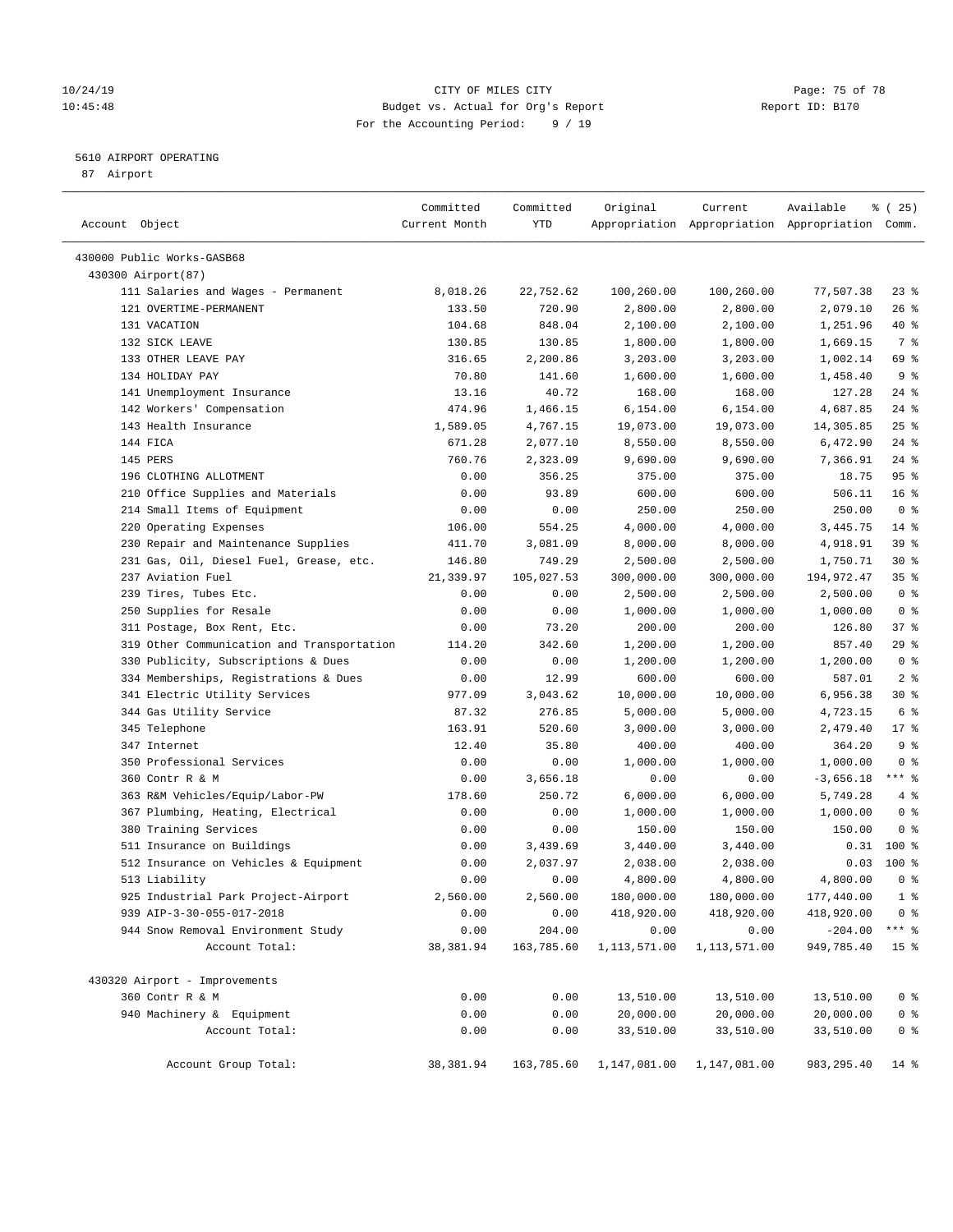#### 10/24/19 Page: 76 of 78 10:45:48 Budget vs. Actual for Org's Report Report ID: B170 For the Accounting Period: 9 / 19

# 5610 AIRPORT OPERATING

87 Airport

| Account Object                           | Committed<br>Current Month | Committed<br><b>YTD</b> | Original     | Current<br>Appropriation Appropriation Appropriation | Available         | % (25)<br>Comm. |
|------------------------------------------|----------------------------|-------------------------|--------------|------------------------------------------------------|-------------------|-----------------|
| 490000 DEBT SERVICE                      |                            |                         |              |                                                      |                   |                 |
| 490500 Other Debt Service Payments       |                            |                         |              |                                                      |                   |                 |
| 648 MT Aero Principle 06-2015            | 0.00                       | 0.00                    | 16,953.00    | 16,953.00                                            | 16,953.00         | 0 <sup>8</sup>  |
| 649 MT Aero Interest06-2015              | 0.00                       | 0.00                    | 1,653.00     | 1,653.00                                             | 1,653.00          | 0 <sup>8</sup>  |
| Account Total:                           | 0.00                       | 0.00                    | 18,606.00    | 18,606.00                                            | 18,606.00         | 0 <sup>8</sup>  |
| Account Group Total:                     | 0.00                       | 0.00                    | 18,606.00    | 18,606.00                                            | 18,606.00         | 0 <sup>8</sup>  |
| 520000 OTHER FINANCING USES              |                            |                         |              |                                                      |                   |                 |
| 521000 Interfund Operating Transfers Out |                            |                         |              |                                                      |                   |                 |
| 820 Transfers to Other Funds             | 1,683.00                   | 5,049.00                | 20,191.00    | 20,191.00                                            | 15,142.00         | 25%             |
| Account Total:                           | 1,683.00                   | 5,049.00                | 20,191.00    | 20,191.00                                            | 15,142.00         | $25$ $%$        |
| Account Group Total:                     | 1,683.00                   | 5,049.00                | 20,191.00    | 20,191.00                                            | 15,142.00         | $25$ $%$        |
| Organization Total:                      | 40,064.94                  | 168,834.60              | 1,185,878.00 | 1,185,878.00                                         | 1,017,043.40      | $14*$           |
|                                          |                            |                         |              |                                                      |                   |                 |
| Fund Total:                              | 40,064.94                  | 168,834.60              | 1,185,878.00 | 1,185,878.00                                         | 1,017,043.40 14 % |                 |